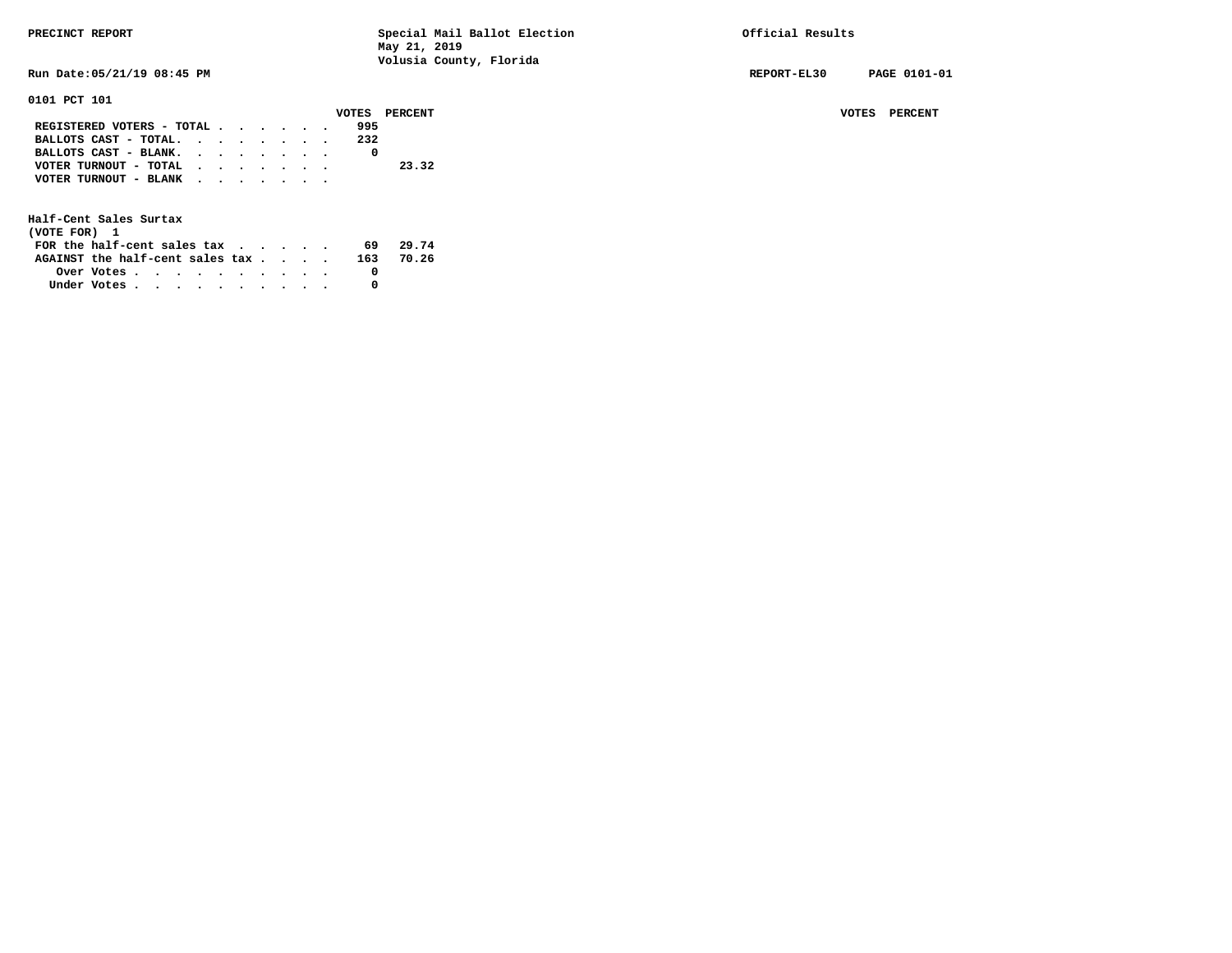**Run Date:05/21/19 08:45 PM REPORT-EL30 PAGE 0105-01** 

**0105 PCT 105** 

|                                                             |  |  |  |     | VOTES PERCENT |
|-------------------------------------------------------------|--|--|--|-----|---------------|
| REGISTERED VOTERS - TOTAL                                   |  |  |  | 845 |               |
| BALLOTS CAST - TOTAL.                                       |  |  |  | 179 |               |
| BALLOTS CAST - BLANK.                                       |  |  |  |     | - 56          |
| VOTER TURNOUT - TOTAL $\cdot \cdot \cdot \cdot \cdot \cdot$ |  |  |  |     | 21.18         |
| VOTER TURNOUT - BLANK                                       |  |  |  |     | .12           |
|                                                             |  |  |  |     |               |

| (VOTE FOR) 1                                                |            |  |  |  |  |     |       |
|-------------------------------------------------------------|------------|--|--|--|--|-----|-------|
| FOR the half-cent sales tax $\cdot$ $\cdot$ $\cdot$ $\cdot$ |            |  |  |  |  | 78  | 43.82 |
| AGAINST the half-cent sales tax                             |            |  |  |  |  | 100 | 56.18 |
|                                                             | Over Votes |  |  |  |  |     |       |
| Under Votes                                                 |            |  |  |  |  |     |       |
|                                                             |            |  |  |  |  |     |       |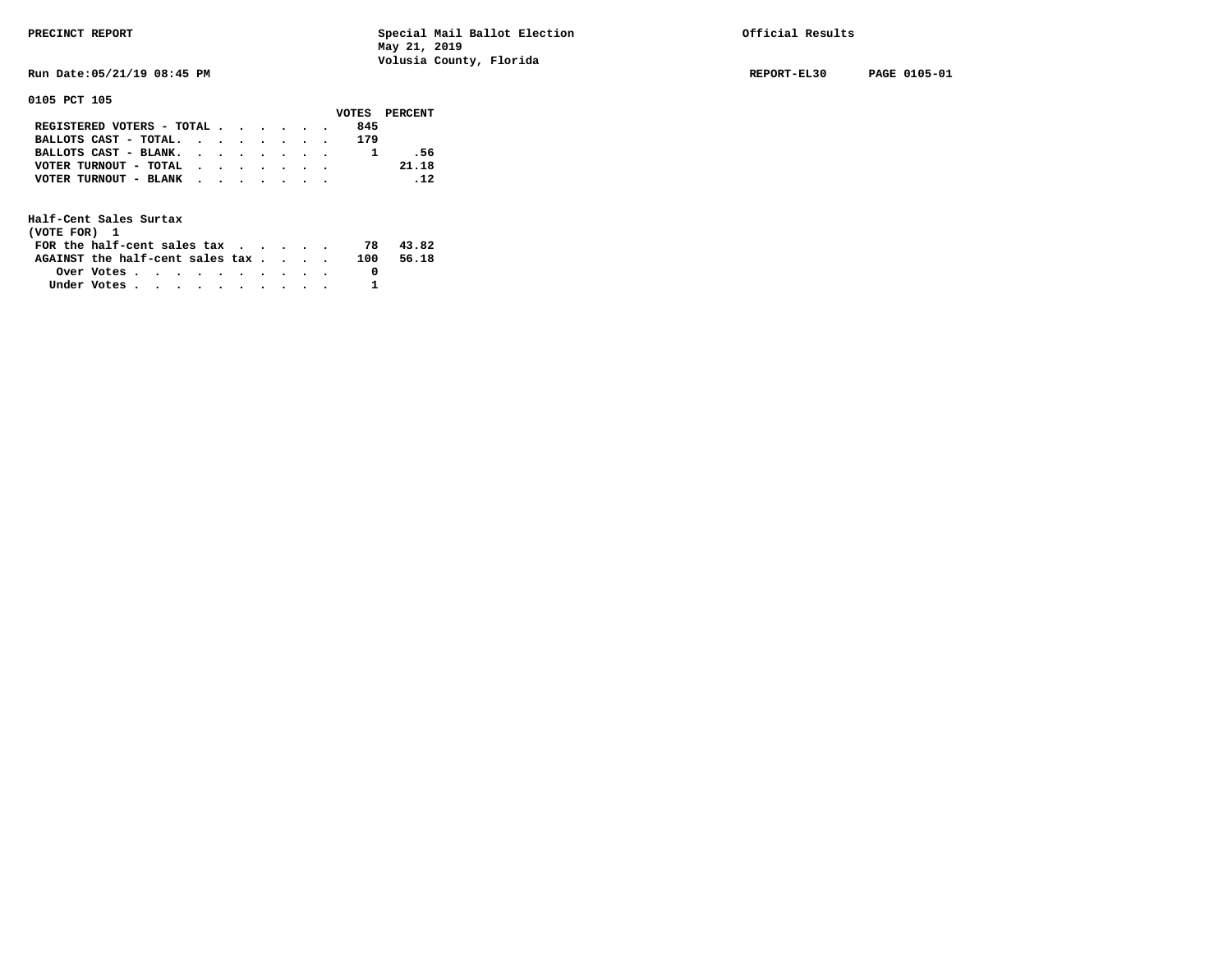**Run Date:05/21/19 08:45 PM REPORT-EL30 PAGE 0107-01** 

**0107 PCT 107** 

|                                           |  |  |  |      | VOTES PERCENT |
|-------------------------------------------|--|--|--|------|---------------|
| REGISTERED VOTERS - TOTAL                 |  |  |  | 1577 |               |
| BALLOTS CAST - TOTAL. $\cdot$             |  |  |  | 427  |               |
| BALLOTS CAST - BLANK.                     |  |  |  |      | .23           |
| VOTER TURNOUT - TOTAL $\cdot$ , , , , , , |  |  |  |      | 27.08         |
| VOTER TURNOUT - BLANK                     |  |  |  |      | .06           |
|                                           |  |  |  |      |               |

| (VOTE FOR) 1                                                |            |  |  |  |  |     |       |
|-------------------------------------------------------------|------------|--|--|--|--|-----|-------|
| FOR the half-cent sales tax $\cdot$ $\cdot$ $\cdot$ $\cdot$ |            |  |  |  |  | 136 | 31.92 |
| AGAINST the half-cent sales tax                             |            |  |  |  |  | 290 | 68.08 |
|                                                             | Over Votes |  |  |  |  |     |       |
| Under Votes                                                 |            |  |  |  |  |     |       |
|                                                             |            |  |  |  |  |     |       |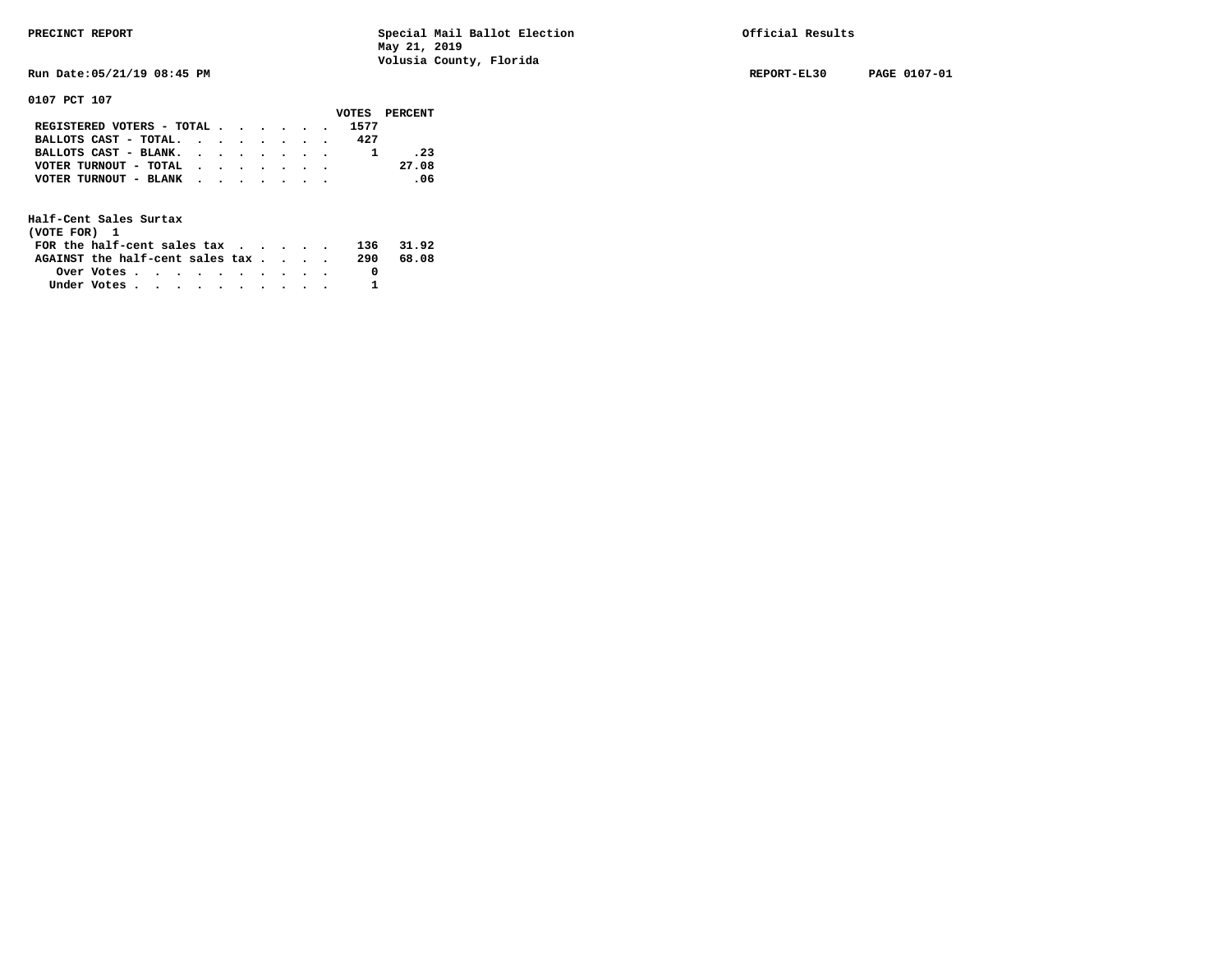**Run Date:05/21/19 08:45 PM REPORT-EL30 PAGE 0201-01** 

**0201 PCT 201** 

|                                                       |  |  |  |      | VOTES PERCENT |
|-------------------------------------------------------|--|--|--|------|---------------|
| REGISTERED VOTERS - TOTAL                             |  |  |  | 4874 |               |
| BALLOTS CAST - TOTAL. 1690                            |  |  |  |      |               |
| BALLOTS CAST - BLANK.                                 |  |  |  |      | -06           |
| VOTER TURNOUT - TOTAL $\cdot \cdot \cdot \cdot \cdot$ |  |  |  |      | 34.67         |
| VOTER TURNOUT - BLANK                                 |  |  |  |      | .02           |
|                                                       |  |  |  |      |               |
|                                                       |  |  |  |      |               |

| (VOTE FOR) 1                           |            |  |  |  |  |     |       |
|----------------------------------------|------------|--|--|--|--|-----|-------|
| FOR the half-cent sales $\mathsf{tax}$ |            |  |  |  |  | 714 | 42.27 |
| AGAINST the half-cent sales tax        |            |  |  |  |  | 975 | 57.73 |
|                                        | Over Votes |  |  |  |  |     |       |
| Under Votes                            |            |  |  |  |  |     |       |
|                                        |            |  |  |  |  |     |       |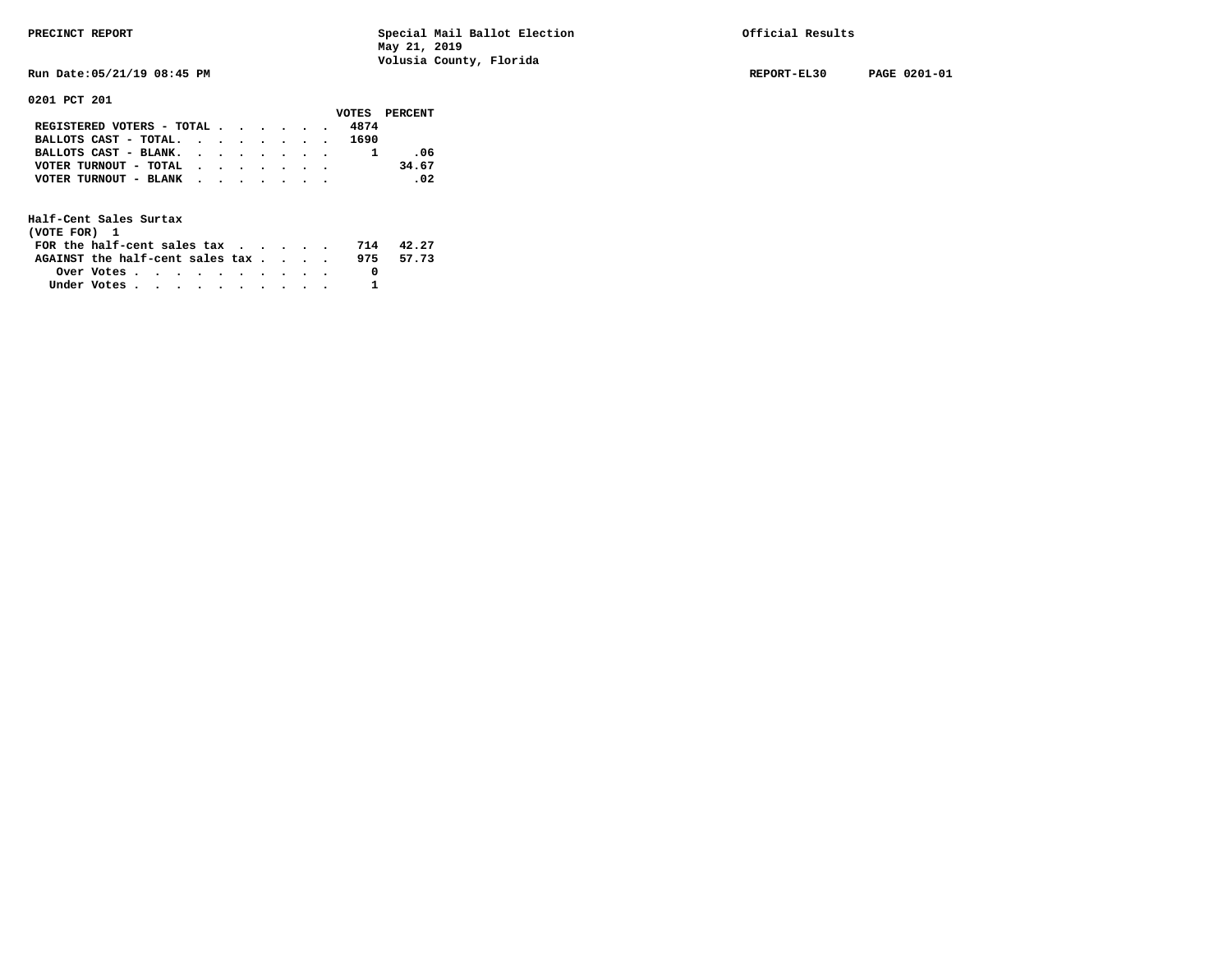**Run Date:05/21/19 08:45 PM REPORT-EL30 PAGE 0202-01** 

**0202 PCT 202** 

|                                |  |  |  | VOTES PERCENT |
|--------------------------------|--|--|--|---------------|
| REGISTERED VOTERS - TOTAL 3911 |  |  |  |               |
| BALLOTS CAST - TOTAL. 1156     |  |  |  |               |
| BALLOTS CAST - BLANK.          |  |  |  |               |
| VOTER TURNOUT - TOTAL          |  |  |  | 29.56         |
| VOTER TURNOUT - BLANK          |  |  |  |               |
|                                |  |  |  |               |

| (VOTE FOR) 1                                                |                                                         |  |  |  |  |     |       |
|-------------------------------------------------------------|---------------------------------------------------------|--|--|--|--|-----|-------|
| FOR the half-cent sales tax $\cdot$ $\cdot$ $\cdot$ $\cdot$ |                                                         |  |  |  |  | 480 | 41.52 |
| AGAINST the half-cent sales tax                             |                                                         |  |  |  |  | 676 | 58.48 |
|                                                             | Over Votes $\cdots$ $\cdots$ $\cdots$ $\cdots$ $\cdots$ |  |  |  |  |     |       |
| Under Votes                                                 |                                                         |  |  |  |  |     |       |
|                                                             |                                                         |  |  |  |  |     |       |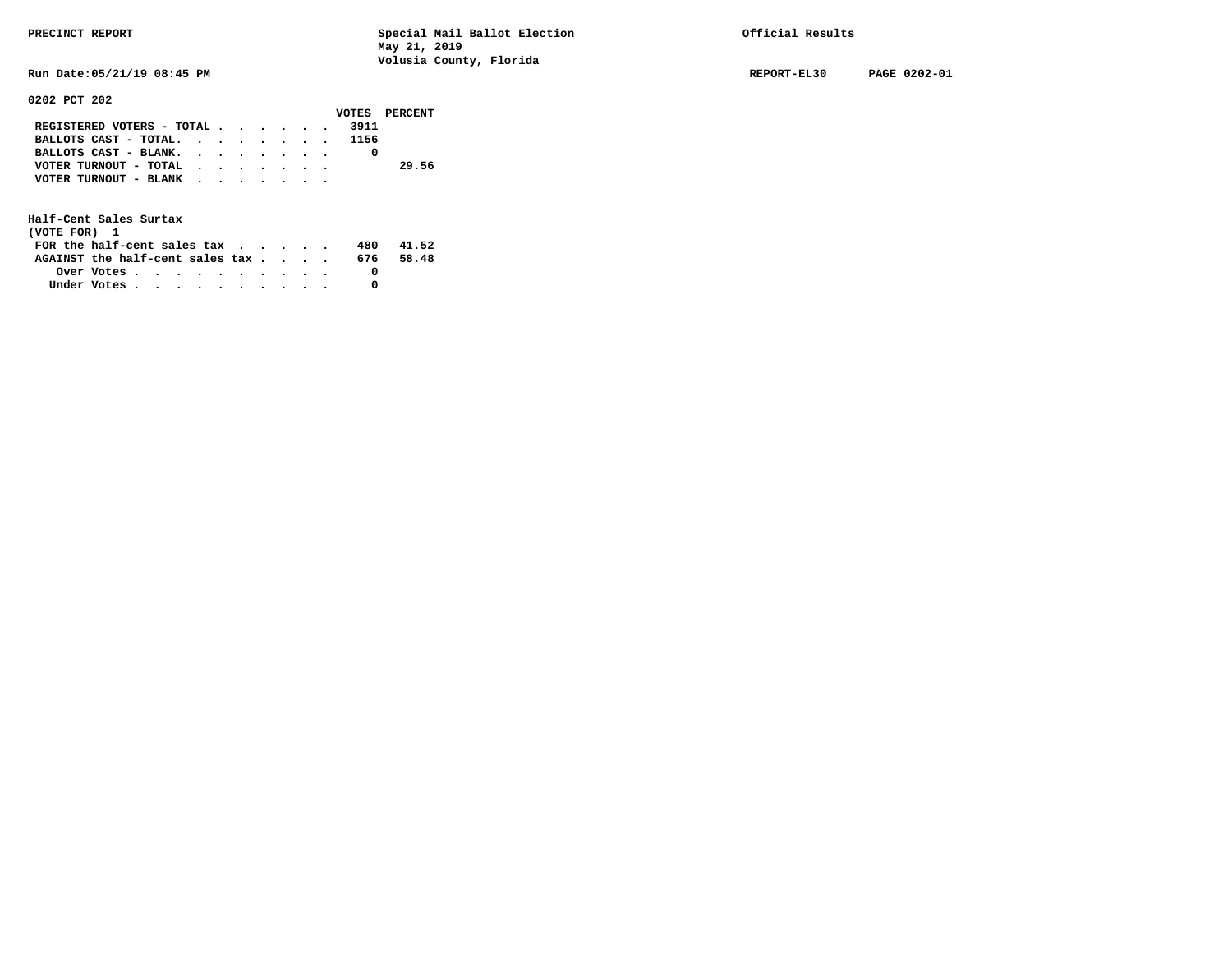**Run Date:05/21/19 08:45 PM REPORT-EL30 PAGE 0203-01** 

**0203 PCT 203** 

|                                           |  |  |  | VOTES PERCENT |
|-------------------------------------------|--|--|--|---------------|
| REGISTERED VOTERS - TOTAL                 |  |  |  | 573           |
| BALLOTS CAST - TOTAL.                     |  |  |  | 199           |
| BALLOTS CAST - BLANK.                     |  |  |  | .50           |
| VOTER TURNOUT - TOTAL $\cdot$ , , , , , , |  |  |  | 34.73         |
| VOTER TURNOUT - BLANK                     |  |  |  | .17           |
|                                           |  |  |  |               |

| (VOTE FOR) 1                           |                                                         |  |  |  |  |           |
|----------------------------------------|---------------------------------------------------------|--|--|--|--|-----------|
| FOR the half-cent sales $\mathsf{tax}$ |                                                         |  |  |  |  | 46 23.23  |
| AGAINST the half-cent sales tax        |                                                         |  |  |  |  | 152 76.77 |
|                                        | Over Votes $\cdots$ $\cdots$ $\cdots$ $\cdots$ $\cdots$ |  |  |  |  |           |
| Under Votes                            |                                                         |  |  |  |  |           |
|                                        |                                                         |  |  |  |  |           |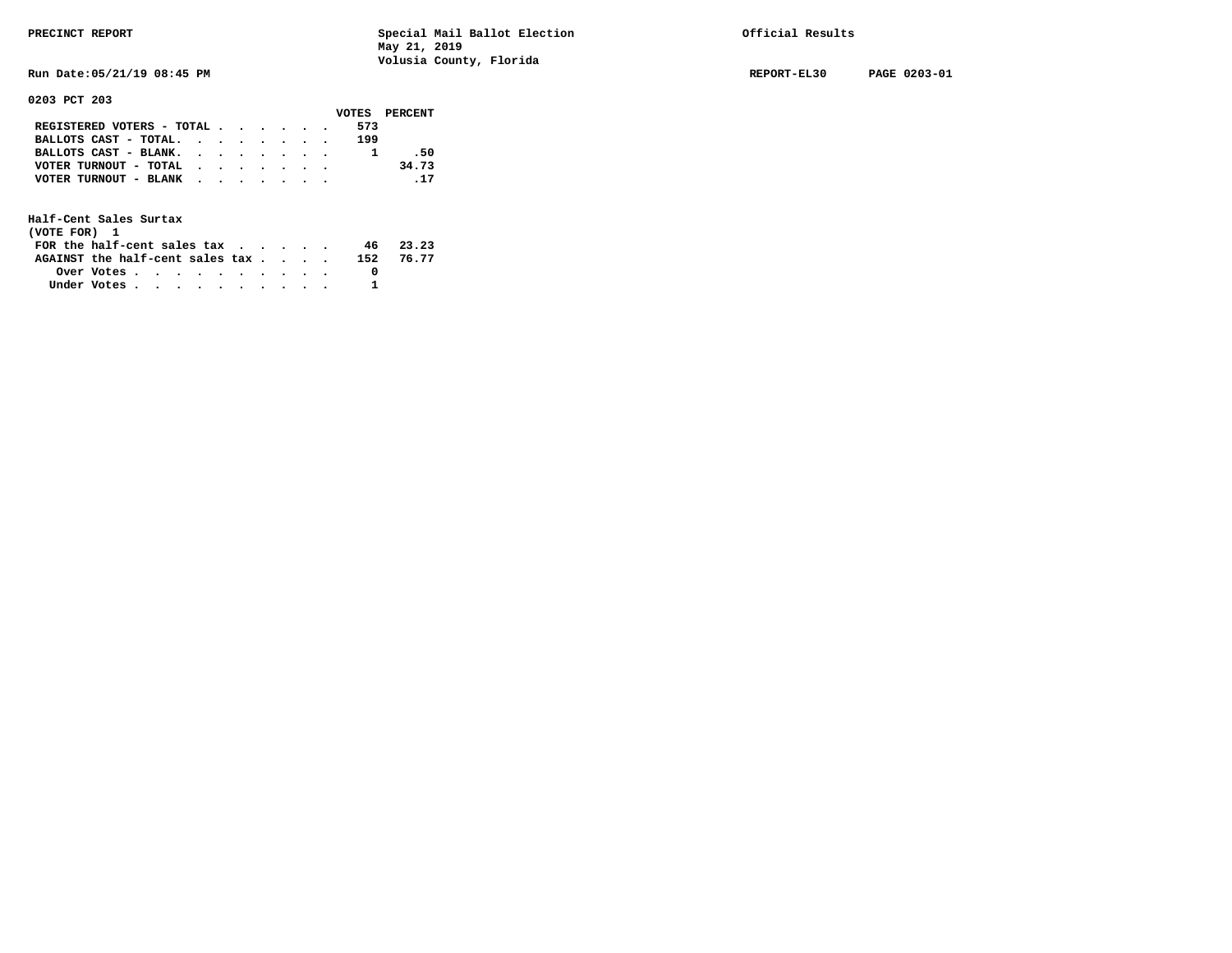**Run Date:05/21/19 08:45 PM REPORT-EL30 PAGE 0204-01** 

### **0204 PCT 204**

|                           |  |  |  |     | VOTES PERCENT |
|---------------------------|--|--|--|-----|---------------|
| REGISTERED VOTERS - TOTAL |  |  |  | 818 |               |
| BALLOTS CAST - TOTAL.     |  |  |  | 241 |               |
| BALLOTS CAST - BLANK.     |  |  |  |     |               |
| VOTER TURNOUT - TOTAL     |  |  |  |     | 29.46         |
| VOTER TURNOUT - BLANK     |  |  |  |     |               |
|                           |  |  |  |     |               |

| (VOTE FOR) 1                                                |            |  |  |  |  |     |       |
|-------------------------------------------------------------|------------|--|--|--|--|-----|-------|
| FOR the half-cent sales tax $\cdot$ $\cdot$ $\cdot$ $\cdot$ |            |  |  |  |  | 61  | 25.31 |
| AGAINST the half-cent sales tax                             |            |  |  |  |  | 180 | 74.69 |
|                                                             | Over Votes |  |  |  |  |     |       |
| Under Votes                                                 |            |  |  |  |  |     |       |
|                                                             |            |  |  |  |  |     |       |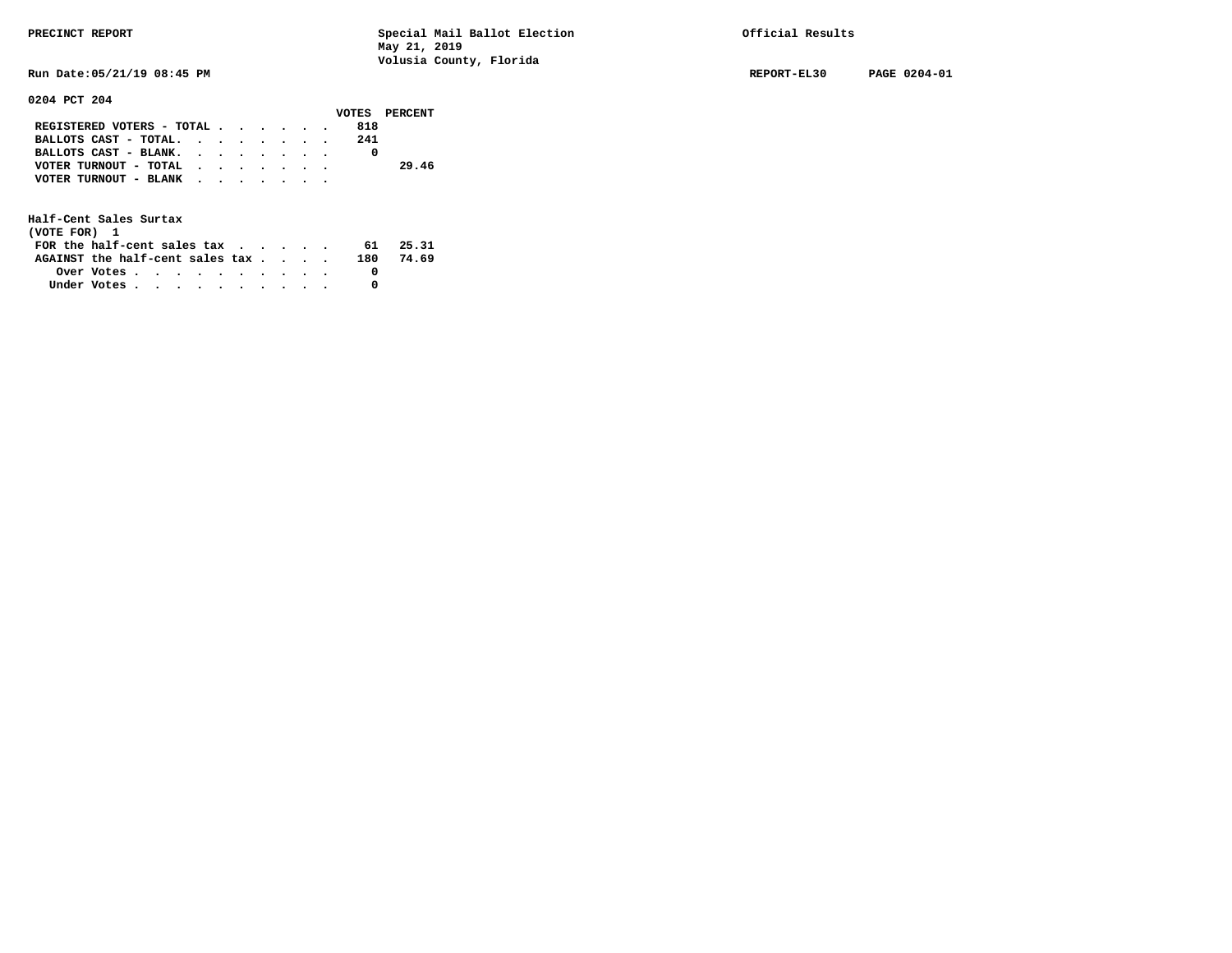**0205 PCT 205** 

**PRECINCT REPORT Special Mail Ballot Election Official Results May 21, 2019 Volusia County, Florida** 

**Run Date:05/21/19 08:45 PM REPORT-EL30 PAGE 0205-01** 

|                           |  |  |  |      | VOTES PERCENT |
|---------------------------|--|--|--|------|---------------|
| REGISTERED VOTERS - TOTAL |  |  |  | 1925 |               |
| BALLOTS CAST - TOTAL.     |  |  |  | 493  |               |
| BALLOTS CAST - BLANK.     |  |  |  |      |               |
| VOTER TURNOUT - TOTAL     |  |  |  |      | 25.61         |
| VOTER TURNOUT - BLANK     |  |  |  |      |               |
|                           |  |  |  |      |               |

| (VOTE FOR) 1                                                |            |  |  |  |  |     |       |
|-------------------------------------------------------------|------------|--|--|--|--|-----|-------|
| FOR the half-cent sales tax $\cdot$ $\cdot$ $\cdot$ $\cdot$ |            |  |  |  |  | 178 | 36.11 |
| AGAINST the half-cent sales tax                             |            |  |  |  |  | 315 | 63.89 |
|                                                             | Over Votes |  |  |  |  |     |       |
| Under Votes                                                 |            |  |  |  |  |     |       |
|                                                             |            |  |  |  |  |     |       |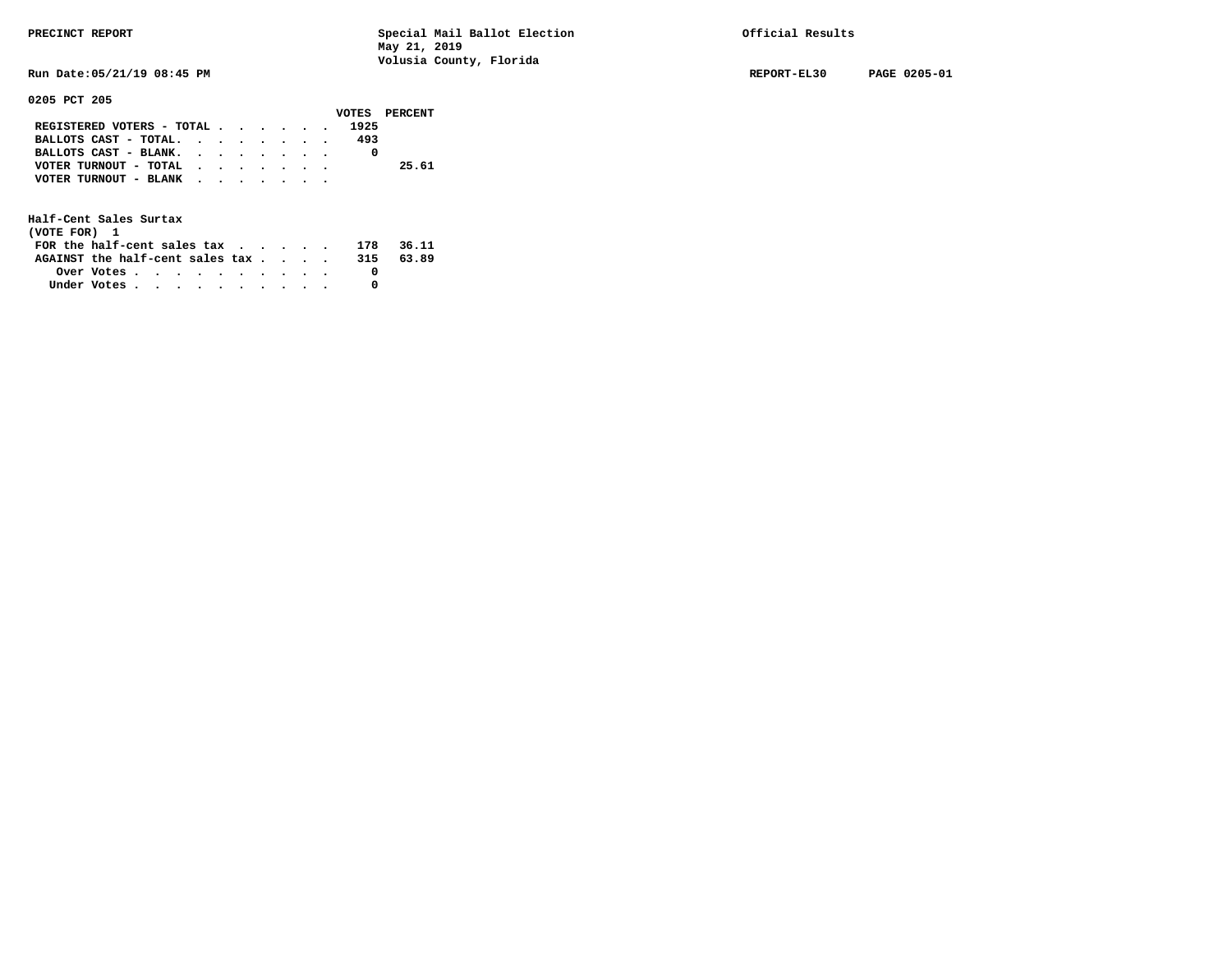**Run Date:05/21/19 08:45 PM REPORT-EL30 PAGE 0206-01** 

**0206 PCT 206** 

|                                                             |  |  |  |      | VOTES PERCENT |
|-------------------------------------------------------------|--|--|--|------|---------------|
| REGISTERED VOTERS - TOTAL                                   |  |  |  | 2848 |               |
| BALLOTS CAST - TOTAL. $\cdot$ , $\cdot$ , $\cdot$ , $\cdot$ |  |  |  | 789  |               |
| BALLOTS CAST - BLANK.                                       |  |  |  |      | .25           |
| VOTER TURNOUT - TOTAL $\cdot \cdot \cdot \cdot \cdot \cdot$ |  |  |  |      | 27.70         |
| VOTER TURNOUT - BLANK                                       |  |  |  |      | .07           |
|                                                             |  |  |  |      |               |

| (VOTE FOR) 1                           |            |  |  |  |  |     |       |
|----------------------------------------|------------|--|--|--|--|-----|-------|
| FOR the half-cent sales $\mathsf{tax}$ |            |  |  |  |  | 354 | 44.98 |
| AGAINST the half-cent sales tax        |            |  |  |  |  | 433 | 55.02 |
|                                        | Over Votes |  |  |  |  |     |       |
| Under Votes                            |            |  |  |  |  |     |       |
|                                        |            |  |  |  |  |     |       |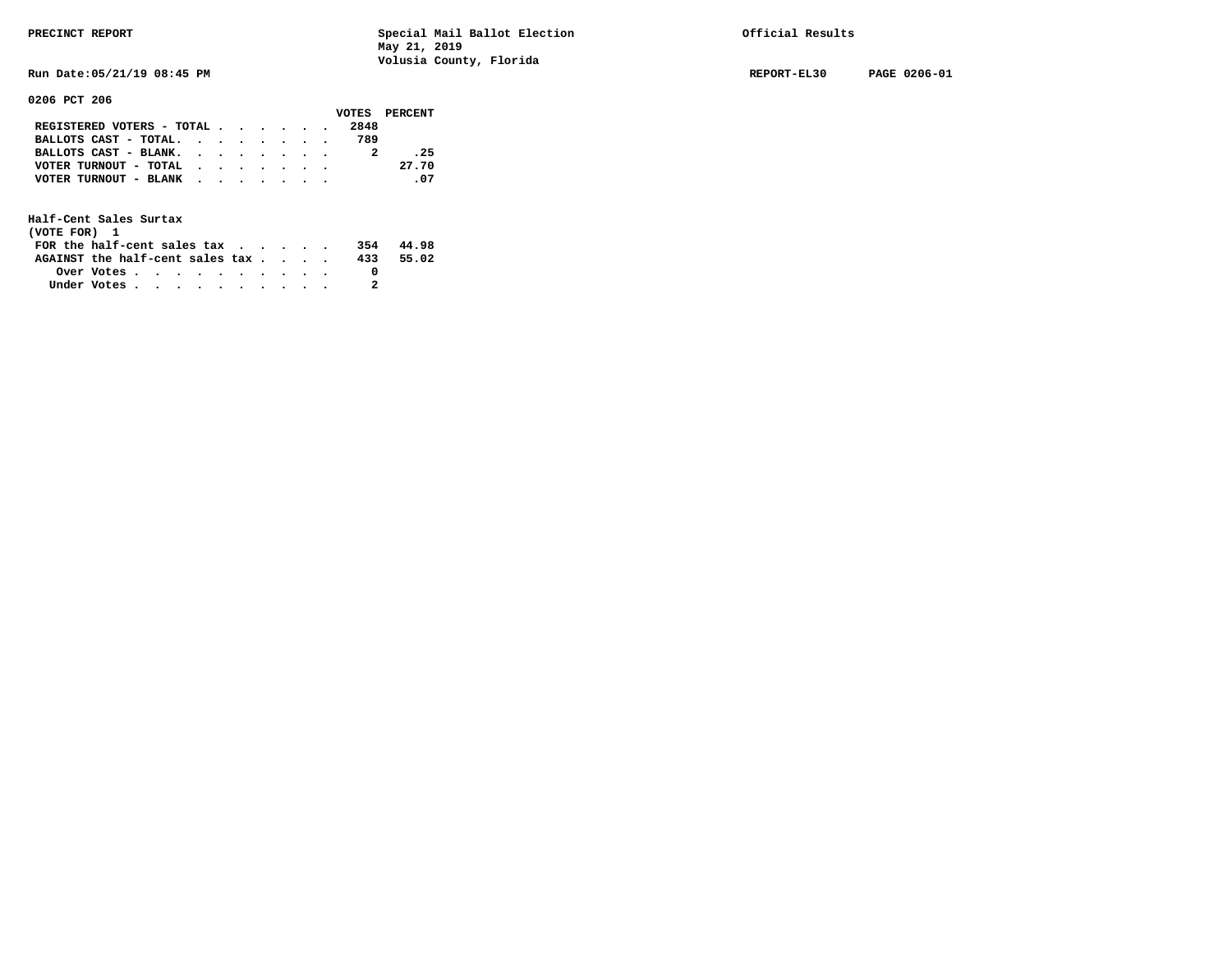**Run Date:05/21/19 08:45 PM REPORT-EL30 PAGE 0207-01** 

**0207 PCT 207** 

|                                           |  |  |  |      | VOTES PERCENT |
|-------------------------------------------|--|--|--|------|---------------|
| REGISTERED VOTERS - TOTAL                 |  |  |  | 2630 |               |
| BALLOTS CAST - TOTAL. $\cdot$             |  |  |  | 968  |               |
| BALLOTS CAST - BLANK.                     |  |  |  |      | .21           |
| VOTER TURNOUT - TOTAL $\cdot$ , , , , , , |  |  |  |      | 36.81         |
| VOTER TURNOUT - BLANK                     |  |  |  |      | -08           |
|                                           |  |  |  |      |               |

| (VOTE FOR) 1                     |            |  |  |  |  |     |       |
|----------------------------------|------------|--|--|--|--|-----|-------|
| FOR the half-cent sales $\alpha$ |            |  |  |  |  | 381 | 39.44 |
| AGAINST the half-cent sales tax  |            |  |  |  |  | 585 | 60.56 |
|                                  | Over Votes |  |  |  |  |     |       |
| Under Votes                      |            |  |  |  |  |     |       |
|                                  |            |  |  |  |  |     |       |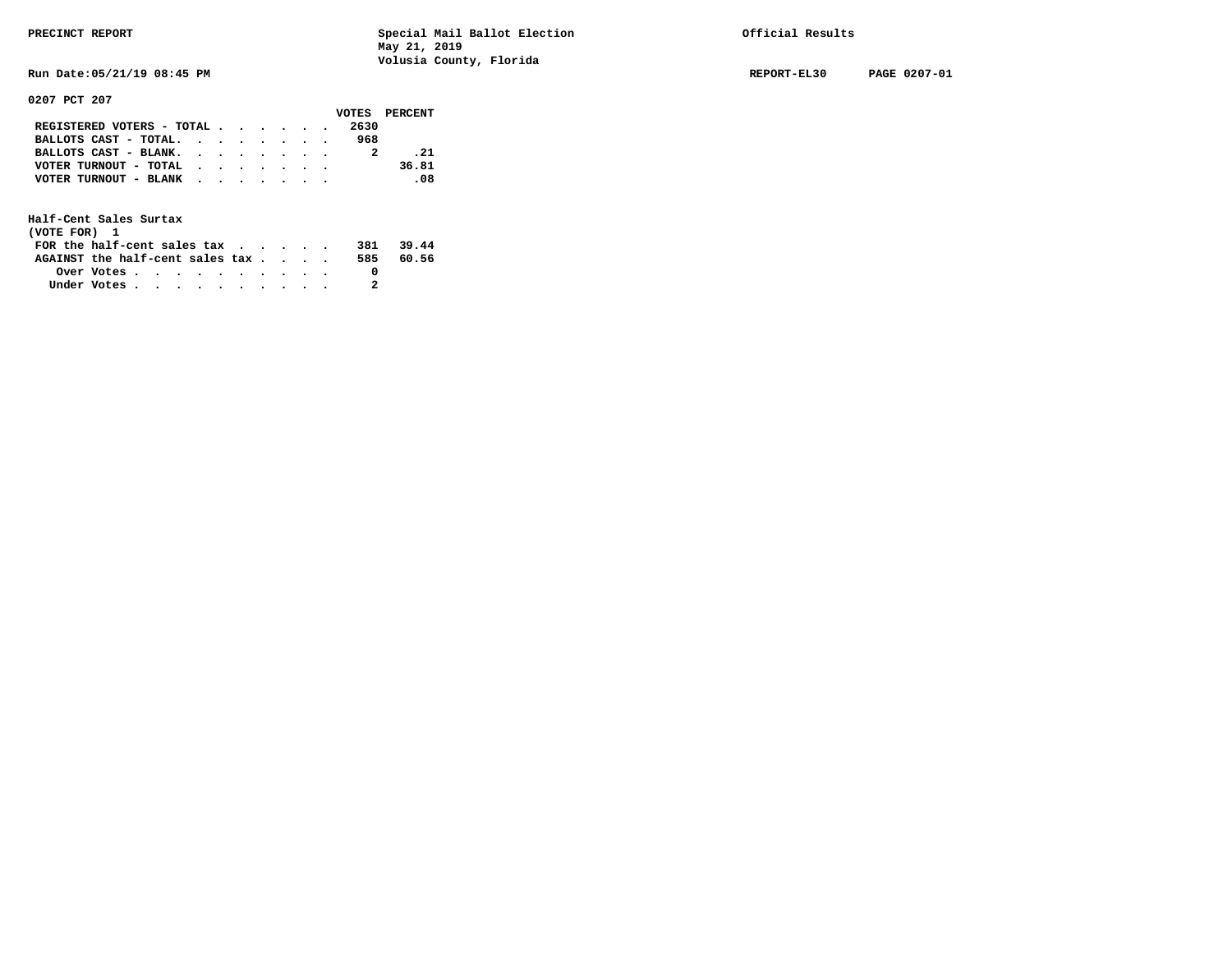**Run Date:05/21/19 08:45 PM REPORT-EL30 PAGE 0208-01** 

**0208 PCT 208** 

|                                               |  |  |  |      | VOTES PERCENT |
|-----------------------------------------------|--|--|--|------|---------------|
| REGISTERED VOTERS - TOTAL $\cdot$ , , , , , , |  |  |  | 4943 |               |
| BALLOTS CAST - TOTAL. 1374                    |  |  |  |      |               |
| BALLOTS CAST - BLANK.                         |  |  |  |      | $-15$         |
| VOTER TURNOUT - TOTAL                         |  |  |  |      | 27.80         |
| VOTER TURNOUT - BLANK                         |  |  |  |      | $\sim$ 04     |
|                                               |  |  |  |      |               |

| (VOTE FOR) 1                           |            |  |  |  |  |      |       |
|----------------------------------------|------------|--|--|--|--|------|-------|
| FOR the half-cent sales $\mathsf{tax}$ |            |  |  |  |  | 556. | 40.52 |
| AGAINST the half-cent sales tax        |            |  |  |  |  | 816  | 59.48 |
|                                        | Over Votes |  |  |  |  |      |       |
| Under Votes                            |            |  |  |  |  |      |       |
|                                        |            |  |  |  |  |      |       |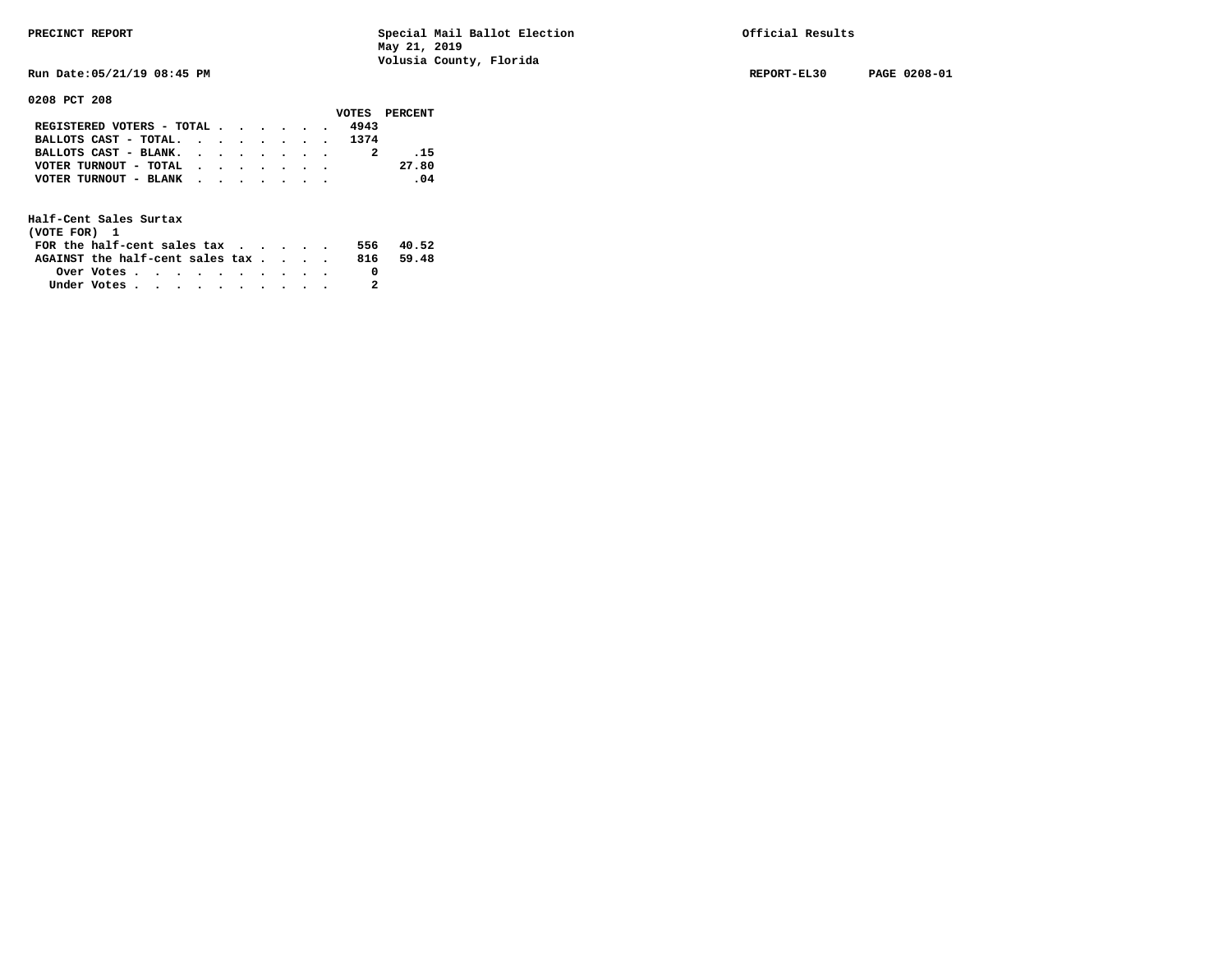**Run Date:05/21/19 08:45 PM REPORT-EL30 PAGE 0212-01** 

**0212 PCT 212** 

| 9414 ILI 414                              |  |  |  |      |               |
|-------------------------------------------|--|--|--|------|---------------|
|                                           |  |  |  |      | VOTES PERCENT |
| REGISTERED VOTERS - TOTAL                 |  |  |  | 3550 |               |
| BALLOTS CAST - TOTAL. 1118                |  |  |  |      |               |
| BALLOTS CAST - BLANK.                     |  |  |  |      | . 18          |
| VOTER TURNOUT - TOTAL $\cdot$ , , , , , , |  |  |  |      | 31.49         |
| VOTER TURNOUT - BLANK                     |  |  |  |      | .06           |
|                                           |  |  |  |      |               |

| (VOTE FOR) 1                     |            |  |  |  |  |     |       |
|----------------------------------|------------|--|--|--|--|-----|-------|
| FOR the half-cent sales $\alpha$ |            |  |  |  |  | 563 | 50.49 |
| AGAINST the half-cent sales tax  |            |  |  |  |  | 552 | 49.51 |
|                                  | Over Votes |  |  |  |  |     |       |
| Under Votes                      |            |  |  |  |  |     |       |
|                                  |            |  |  |  |  |     |       |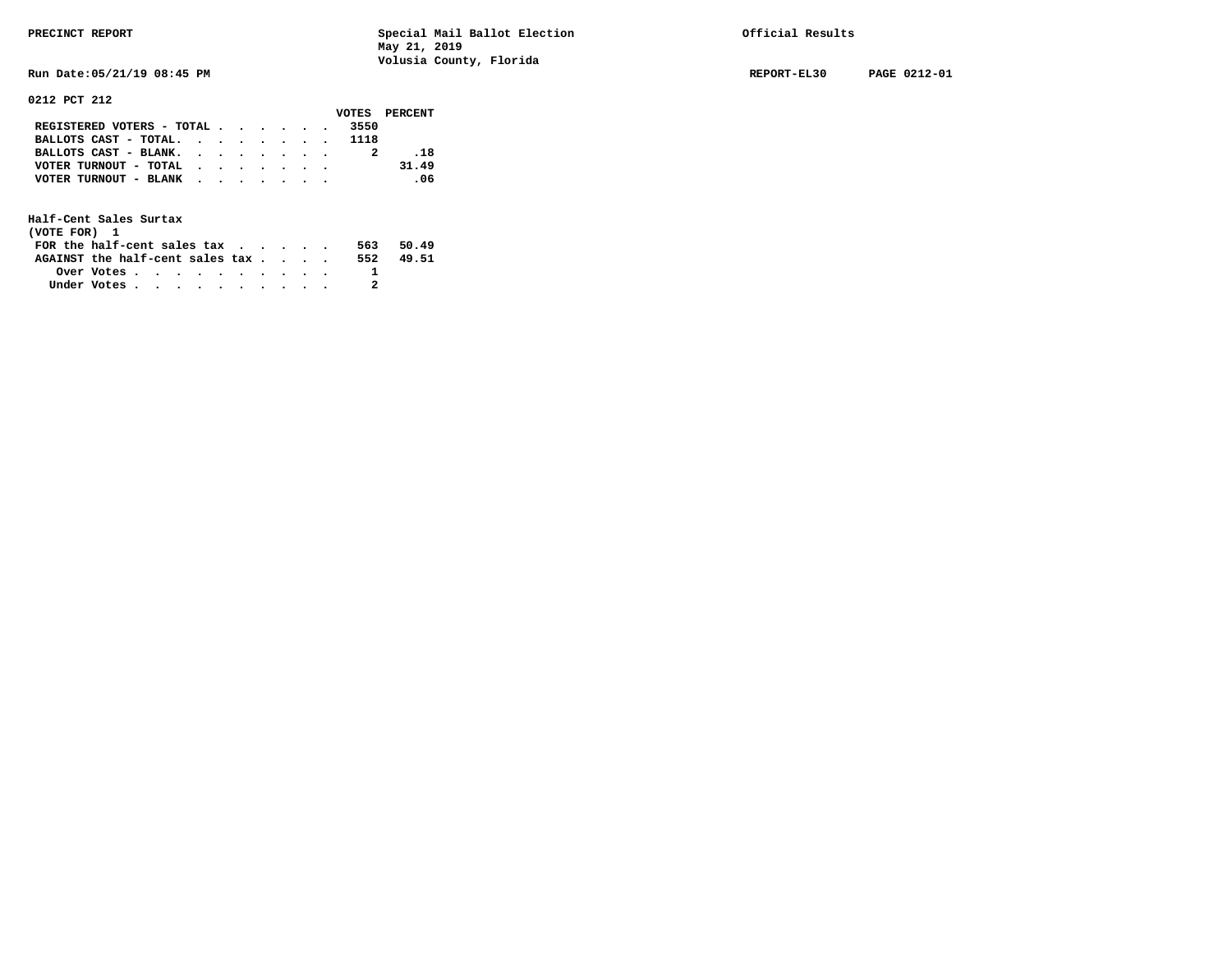**Run Date:05/21/19 08:45 PM REPORT-EL30 PAGE 0215-01** 

## **0215 PCT 215**

|                                                                           |  |  |  |      | VOTES PERCENT |
|---------------------------------------------------------------------------|--|--|--|------|---------------|
| REGISTERED VOTERS - TOTAL $\cdot$ $\cdot$ $\cdot$ $\cdot$ $\cdot$ $\cdot$ |  |  |  | 5063 |               |
| BALLOTS CAST - TOTAL. 2189                                                |  |  |  |      |               |
| BALLOTS CAST - BLANK.                                                     |  |  |  |      |               |
| VOTER TURNOUT - TOTAL                                                     |  |  |  |      | 43.24         |
| VOTER TURNOUT - BLANK                                                     |  |  |  |      |               |
|                                                                           |  |  |  |      |               |

| (VOTE FOR) 1                                                             |  |  |  |  |  |       |
|--------------------------------------------------------------------------|--|--|--|--|--|-------|
| FOR the half-cent sales tax $\cdot$ $\cdot$ $\cdot$ $\cdot$ $\cdot$ 1131 |  |  |  |  |  | 51.67 |
| AGAINST the half-cent sales tax $\ldots$ 1058                            |  |  |  |  |  | 48.33 |
|                                                                          |  |  |  |  |  |       |
| Under Votes                                                              |  |  |  |  |  |       |
|                                                                          |  |  |  |  |  |       |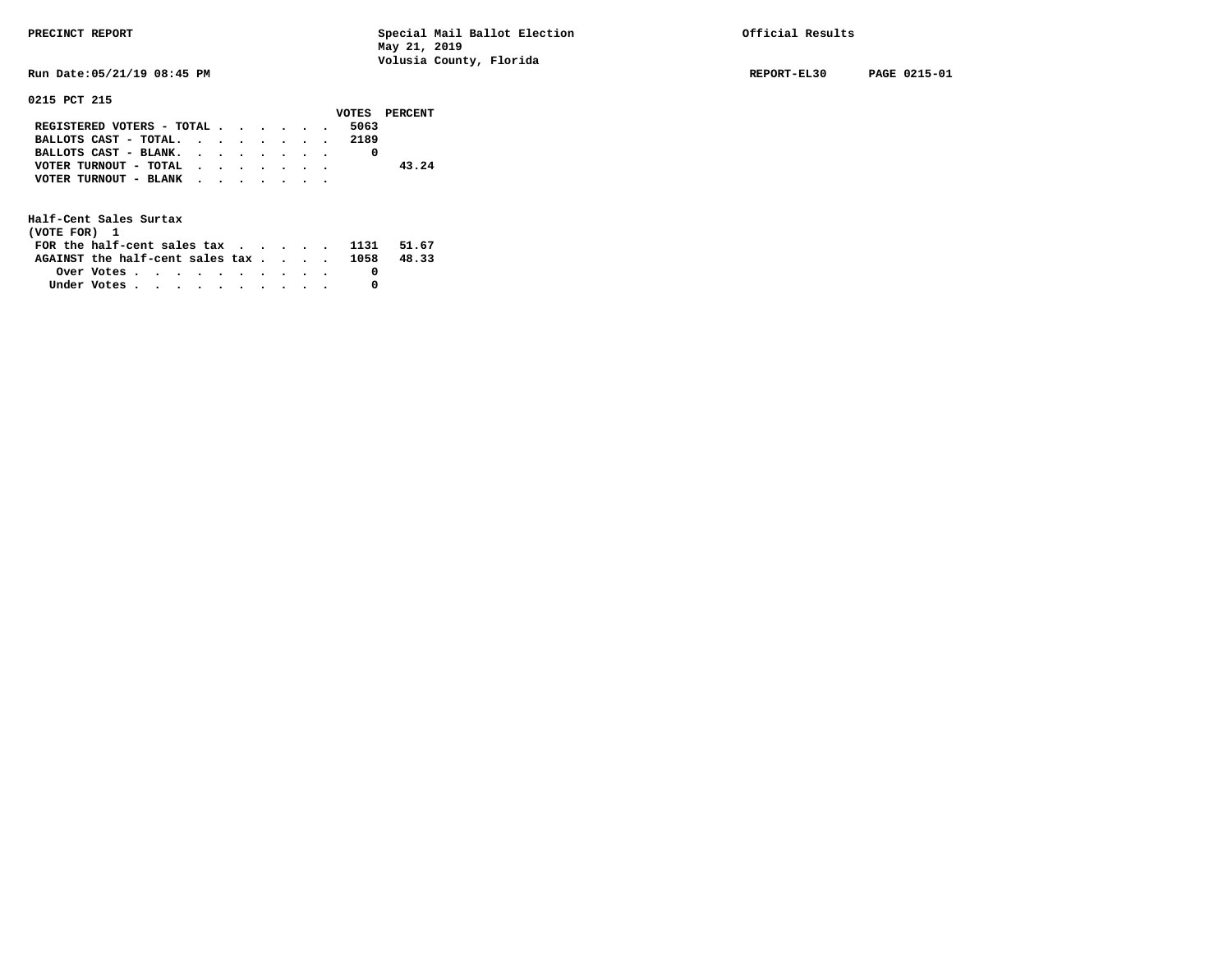**Run Date:05/21/19 08:45 PM REPORT-EL30 PAGE 0216-01** 

**0216 PCT 216** 

|                                                                           |  |  |  |      | VOTES PERCENT |
|---------------------------------------------------------------------------|--|--|--|------|---------------|
| REGISTERED VOTERS - TOTAL $\cdot$ $\cdot$ $\cdot$ $\cdot$ $\cdot$ $\cdot$ |  |  |  | 5715 |               |
| BALLOTS CAST - TOTAL. 1300                                                |  |  |  |      |               |
| BALLOTS CAST - BLANK. $\cdot$                                             |  |  |  |      | $-15$         |
| VOTER TURNOUT - TOTAL $\cdot$ , , , , , ,                                 |  |  |  |      | 22.75         |
| VOTER TURNOUT - BLANK                                                     |  |  |  |      | .03           |
|                                                                           |  |  |  |      |               |

| (VOTE FOR) 1                     |            |  |  |  |  |     |       |
|----------------------------------|------------|--|--|--|--|-----|-------|
| FOR the half-cent sales $\alpha$ |            |  |  |  |  | 593 | 45.69 |
| AGAINST the half-cent sales tax  |            |  |  |  |  | 705 | 54.31 |
|                                  | Over Votes |  |  |  |  |     |       |
| Under Votes                      |            |  |  |  |  |     |       |
|                                  |            |  |  |  |  |     |       |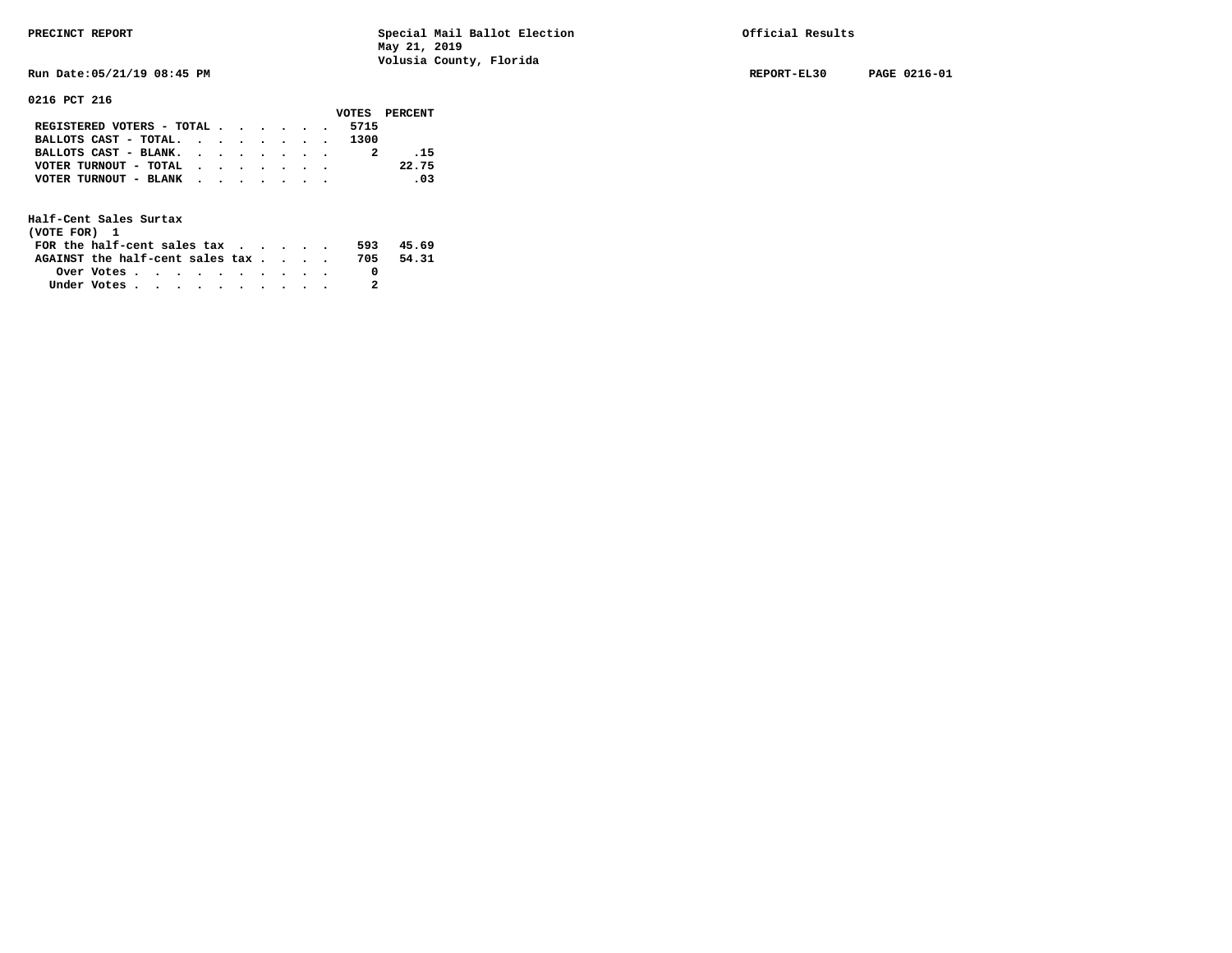**Run Date:05/21/19 08:45 PM REPORT-EL30 PAGE 0217-01** 

**0217 PCT 217** 

|                                                                           |  |  |  |      | VOTES PERCENT |
|---------------------------------------------------------------------------|--|--|--|------|---------------|
| REGISTERED VOTERS - TOTAL $\cdot$ $\cdot$ $\cdot$ $\cdot$ $\cdot$ $\cdot$ |  |  |  | 3312 |               |
| BALLOTS CAST - TOTAL. $\cdot$                                             |  |  |  | 629  |               |
| BALLOTS CAST - BLANK.                                                     |  |  |  |      | $-32$         |
| VOTER TURNOUT - TOTAL                                                     |  |  |  |      | 18.99         |
| VOTER TURNOUT - BLANK                                                     |  |  |  |      | $\sim$ 06     |
|                                                                           |  |  |  |      |               |

| (VOTE FOR) 1                           |            |  |  |  |  |     |       |
|----------------------------------------|------------|--|--|--|--|-----|-------|
| FOR the half-cent sales $\mathsf{tax}$ |            |  |  |  |  | 362 | 57.74 |
| AGAINST the half-cent sales tax        |            |  |  |  |  | 265 | 42.26 |
|                                        | Over Votes |  |  |  |  |     |       |
| Under Votes                            |            |  |  |  |  |     |       |
|                                        |            |  |  |  |  |     |       |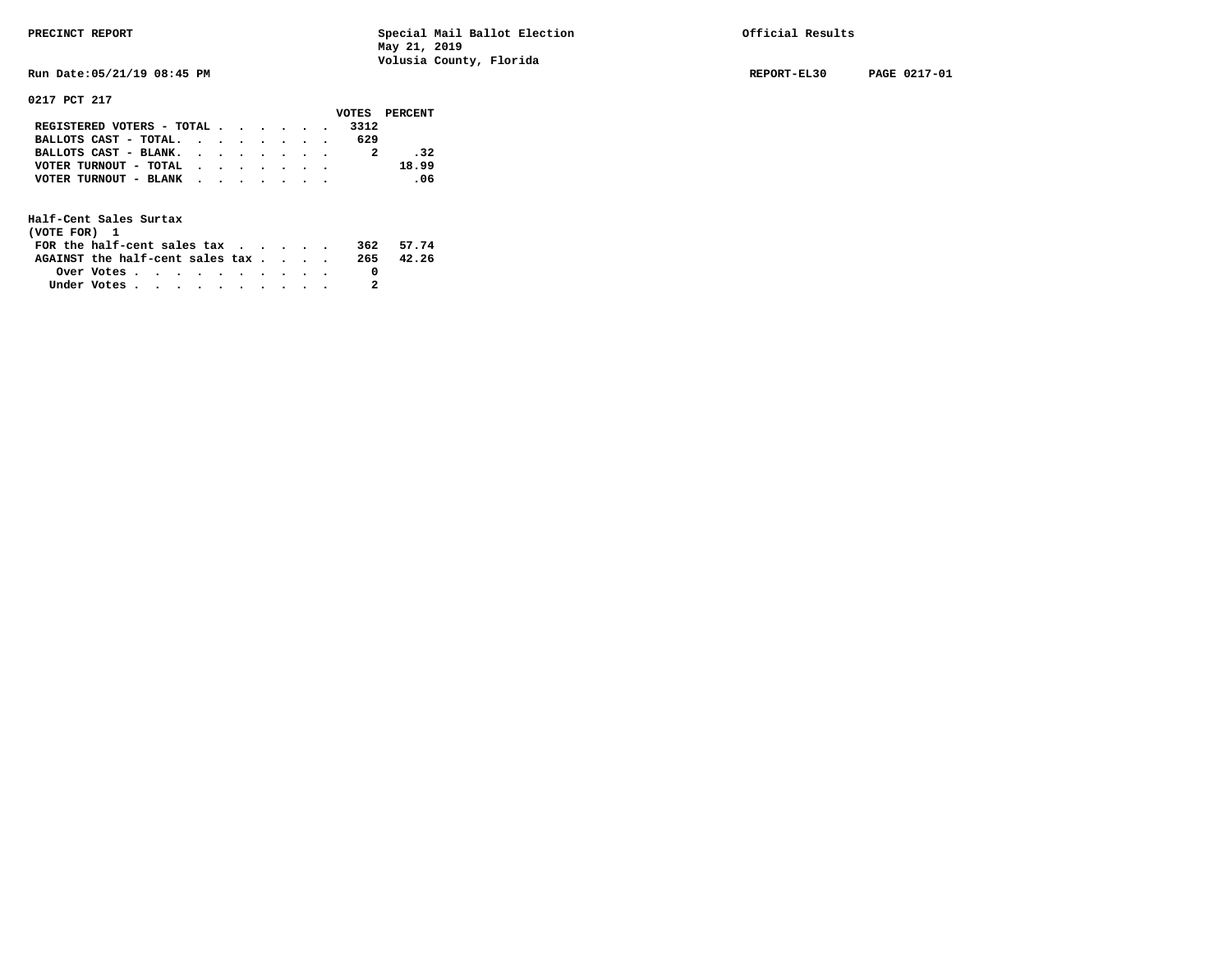**Run Date:05/21/19 08:45 PM REPORT-EL30 PAGE 0218-01** 

# **0218 PCT 218**

|                                             |  |  |  |      | VOTES PERCENT |
|---------------------------------------------|--|--|--|------|---------------|
| REGISTERED VOTERS - TOTAL $\cdot$ , , , , . |  |  |  | 4569 |               |
| BALLOTS CAST - TOTAL. 1178                  |  |  |  |      |               |
| BALLOTS CAST - BLANK.                       |  |  |  |      |               |
| VOTER TURNOUT - TOTAL                       |  |  |  |      | 25.78         |
| VOTER TURNOUT - BLANK                       |  |  |  |      |               |
|                                             |  |  |  |      |               |

| (VOTE FOR) 1                           |            |  |  |  |  |     |       |
|----------------------------------------|------------|--|--|--|--|-----|-------|
| FOR the half-cent sales $\mathsf{tax}$ |            |  |  |  |  | 578 | 49.07 |
| AGAINST the half-cent sales tax        |            |  |  |  |  | 600 | 50.93 |
|                                        | Over Votes |  |  |  |  |     |       |
| Under Votes                            |            |  |  |  |  |     |       |
|                                        |            |  |  |  |  |     |       |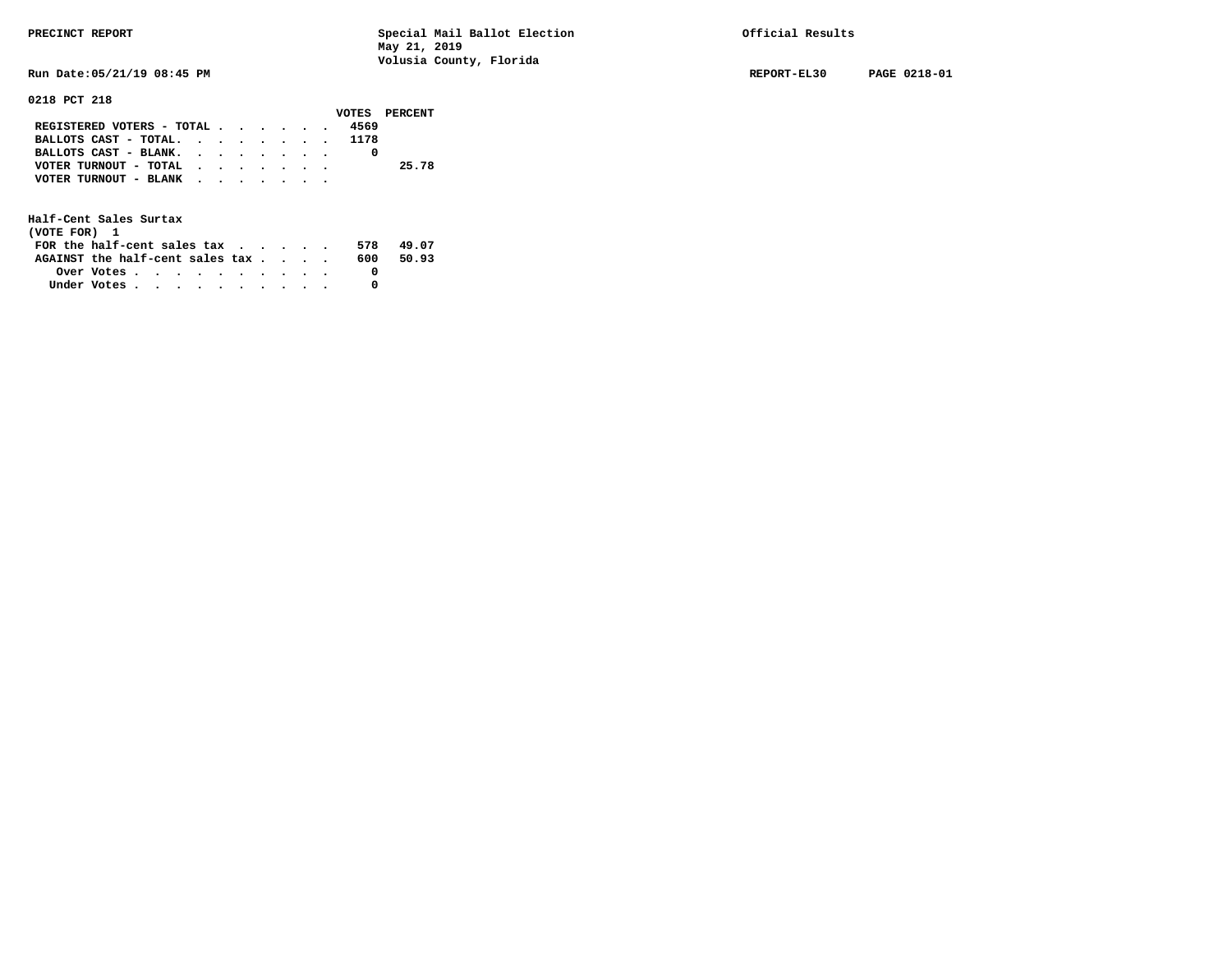**Run Date:05/21/19 08:45 PM REPORT-EL30 PAGE 0220-01** 

### **0220 PCT 220**

|                           |  |  |  |     | VOTES PERCENT |
|---------------------------|--|--|--|-----|---------------|
| REGISTERED VOTERS - TOTAL |  |  |  | 610 |               |
| BALLOTS CAST - TOTAL.     |  |  |  | 70  |               |
| BALLOTS CAST - BLANK.     |  |  |  |     |               |
| VOTER TURNOUT - TOTAL     |  |  |  |     | 11.48         |
| VOTER TURNOUT - BLANK     |  |  |  |     |               |
|                           |  |  |  |     |               |

| (VOTE FOR) 1                     |                                                         |  |  |  |  |     |       |
|----------------------------------|---------------------------------------------------------|--|--|--|--|-----|-------|
| FOR the half-cent sales $\alpha$ |                                                         |  |  |  |  | 38. | 54.29 |
| AGAINST the half-cent sales tax  |                                                         |  |  |  |  | 32. | 45.71 |
|                                  | Over Votes $\cdots$ $\cdots$ $\cdots$ $\cdots$ $\cdots$ |  |  |  |  |     |       |
| Under Votes                      |                                                         |  |  |  |  |     |       |
|                                  |                                                         |  |  |  |  |     |       |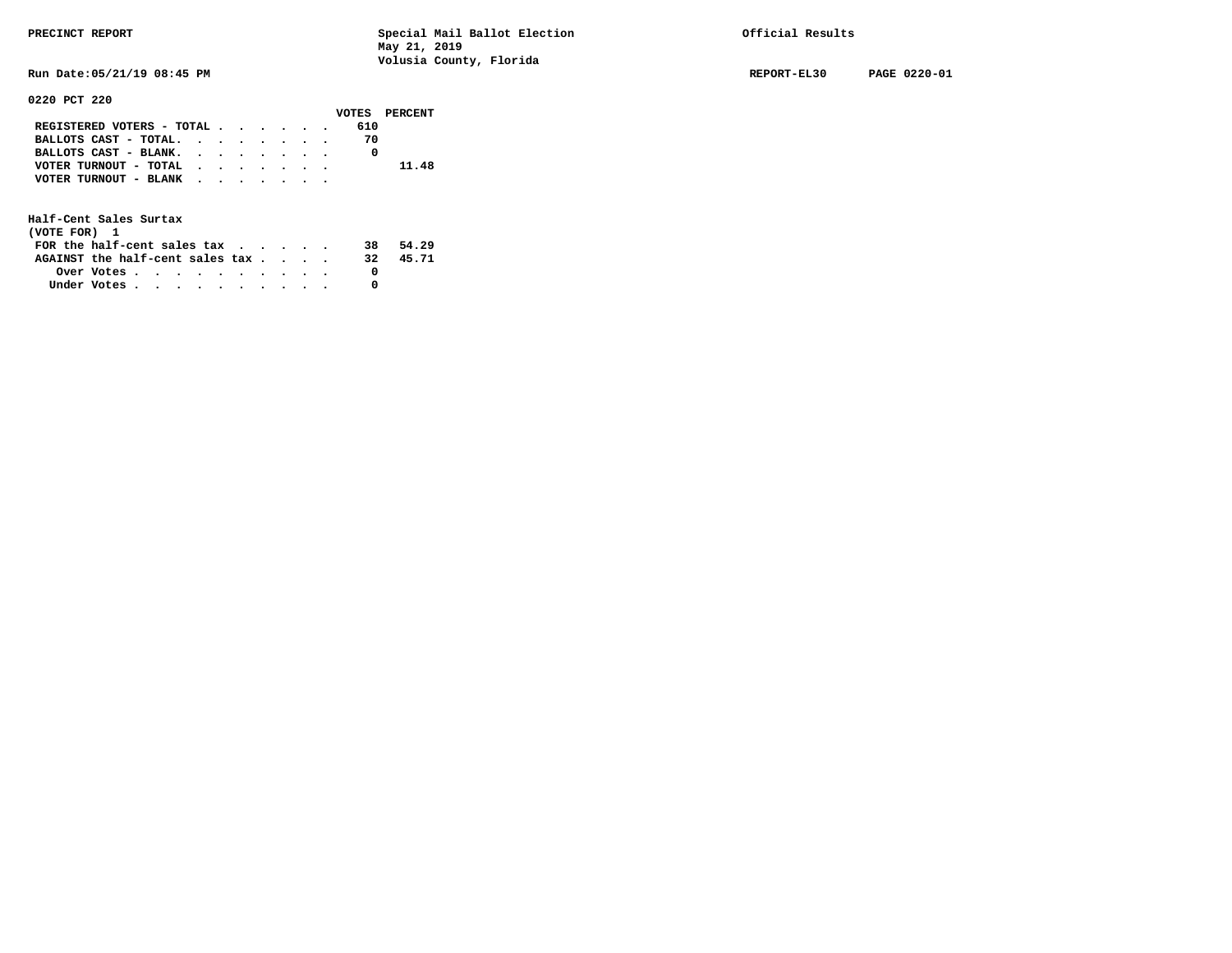**Run Date:05/21/19 08:45 PM REPORT-EL30 PAGE 0222-01** 

**0222 PCT 222** 

|                                                             |  |  |  |      | VOTES PERCENT |
|-------------------------------------------------------------|--|--|--|------|---------------|
| REGISTERED VOTERS - TOTAL                                   |  |  |  | 2791 |               |
| BALLOTS CAST - TOTAL. $\cdot$ , $\cdot$ , $\cdot$ , $\cdot$ |  |  |  | 865  |               |
| BALLOTS CAST - BLANK.                                       |  |  |  |      | .12           |
| VOTER TURNOUT - TOTAL                                       |  |  |  |      | 30.99         |
| VOTER TURNOUT - BLANK                                       |  |  |  |      | .04           |
|                                                             |  |  |  |      |               |

| (VOTE FOR) 1                           |            |  |  |  |  |     |       |
|----------------------------------------|------------|--|--|--|--|-----|-------|
| FOR the half-cent sales $\mathsf{tax}$ |            |  |  |  |  | 313 | 36.23 |
| AGAINST the half-cent sales tax        |            |  |  |  |  | 551 | 63.77 |
|                                        | Over Votes |  |  |  |  |     |       |
| Under Votes                            |            |  |  |  |  |     |       |
|                                        |            |  |  |  |  |     |       |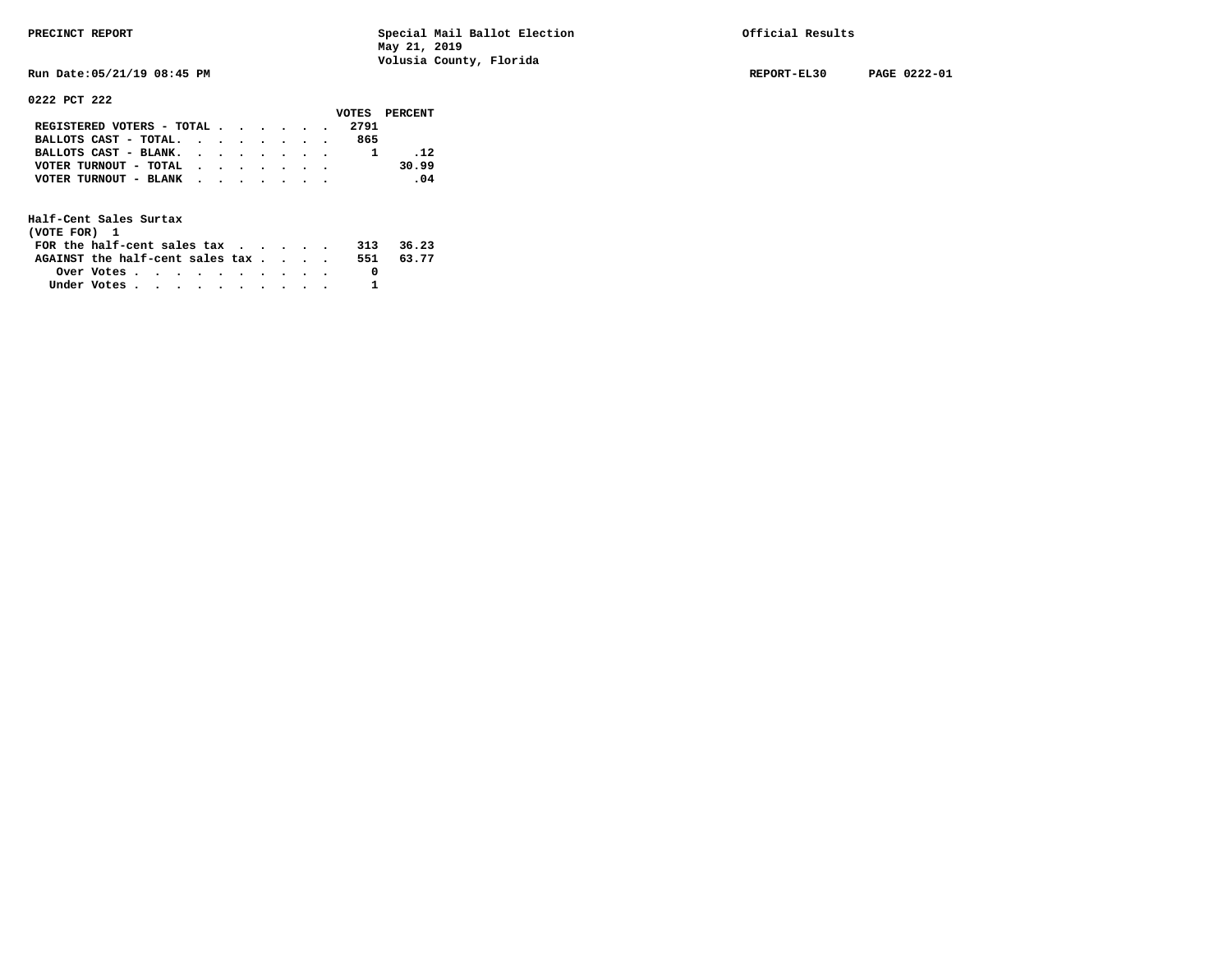**Run Date:05/21/19 08:45 PM REPORT-EL30 PAGE 0223-01** 

**0223 PCT 223** 

|                                           |  |  |  | VOTES PERCENT |
|-------------------------------------------|--|--|--|---------------|
| REGISTERED VOTERS - TOTAL                 |  |  |  | 347           |
| BALLOTS CAST - TOTAL.                     |  |  |  | 77            |
| BALLOTS CAST - BLANK.                     |  |  |  |               |
| VOTER TURNOUT - TOTAL                     |  |  |  | 22.19         |
| VOTER TURNOUT - BLANK $\cdot$ , , , , , , |  |  |  |               |
|                                           |  |  |  |               |
|                                           |  |  |  |               |

**Half-Cent Sales Surtax (VOTE FOR) 1** 

| (VOTE FOR) 1                                            |  |  |  |  |  |     |       |
|---------------------------------------------------------|--|--|--|--|--|-----|-------|
| FOR the half-cent sales $\alpha$                        |  |  |  |  |  | 24  | 31.17 |
| AGAINST the half-cent sales tax                         |  |  |  |  |  | 53. | 68.83 |
| Over Votes $\cdots$ $\cdots$ $\cdots$ $\cdots$ $\cdots$ |  |  |  |  |  |     |       |
| Under Votes                                             |  |  |  |  |  |     |       |
|                                                         |  |  |  |  |  |     |       |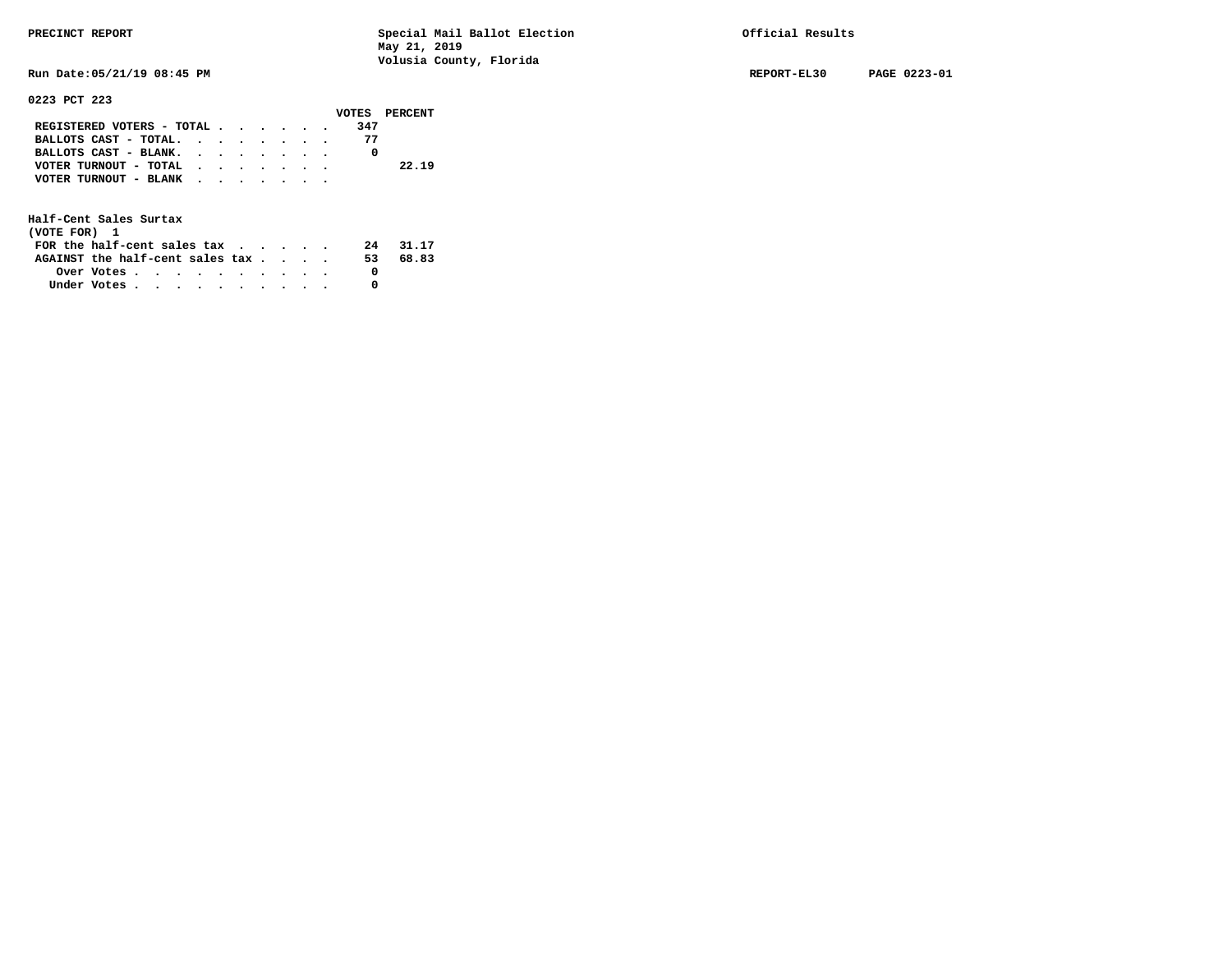**Run Date:05/21/19 08:45 PM REPORT-EL30 PAGE 0224-01** 

### **0224 PCT 224**

|                                           |  |  |  |      | VOTES PERCENT                |
|-------------------------------------------|--|--|--|------|------------------------------|
| REGISTERED VOTERS - TOTAL                 |  |  |  | 3340 |                              |
| BALLOTS CAST - TOTAL. 1069                |  |  |  |      |                              |
| BALLOTS CAST - BLANK.                     |  |  |  |      | - 09                         |
| VOTER TURNOUT - TOTAL $\cdot$ , , , , , . |  |  |  |      | 32.01                        |
| VOTER TURNOUT - BLANK                     |  |  |  |      | $\overline{\phantom{0}}$ .03 |
|                                           |  |  |  |      |                              |

| (VOTE FOR) 1                                                |            |  |  |  |  |     |           |
|-------------------------------------------------------------|------------|--|--|--|--|-----|-----------|
| FOR the half-cent sales tax $\cdot$ $\cdot$ $\cdot$ $\cdot$ |            |  |  |  |  |     | 405 37.92 |
| AGAINST the half-cent sales tax                             |            |  |  |  |  | 663 | 62.08     |
|                                                             | Over Votes |  |  |  |  |     |           |
| Under Votes                                                 |            |  |  |  |  |     |           |
|                                                             |            |  |  |  |  |     |           |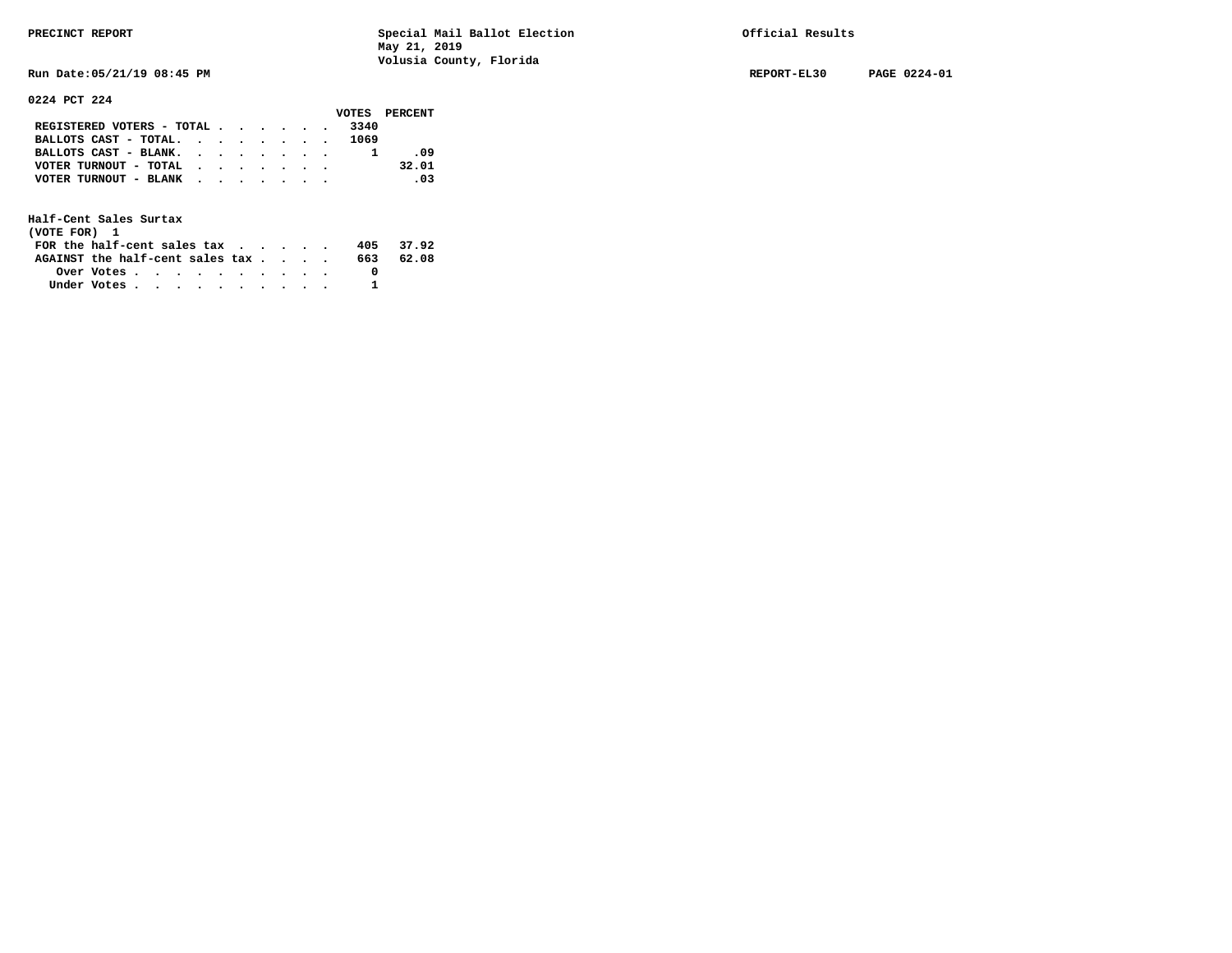**Run Date:05/21/19 08:45 PM REPORT-EL30 PAGE 0301-01** 

**0301 PCT 301** 

|                                                                           |  |  |  |      | VOTES PERCENT |
|---------------------------------------------------------------------------|--|--|--|------|---------------|
| REGISTERED VOTERS - TOTAL $\cdot$ $\cdot$ $\cdot$ $\cdot$ $\cdot$ $\cdot$ |  |  |  | 4273 |               |
| BALLOTS CAST - TOTAL.                                                     |  |  |  | 871  |               |
| BALLOTS CAST - BLANK.                                                     |  |  |  |      |               |
| VOTER TURNOUT - TOTAL                                                     |  |  |  |      | 20.38         |
| VOTER TURNOUT - BLANK                                                     |  |  |  |      |               |
|                                                                           |  |  |  |      |               |

| (VOTE FOR) 1                                            |  |  |  |  |  |     |       |
|---------------------------------------------------------|--|--|--|--|--|-----|-------|
| FOR the half-cent sales $\mathsf{tax}$                  |  |  |  |  |  | 386 | 44.32 |
| AGAINST the half-cent sales tax                         |  |  |  |  |  | 485 | 55.68 |
| Over Votes $\cdots$ $\cdots$ $\cdots$ $\cdots$ $\cdots$ |  |  |  |  |  |     |       |
| Under Votes                                             |  |  |  |  |  |     |       |
|                                                         |  |  |  |  |  |     |       |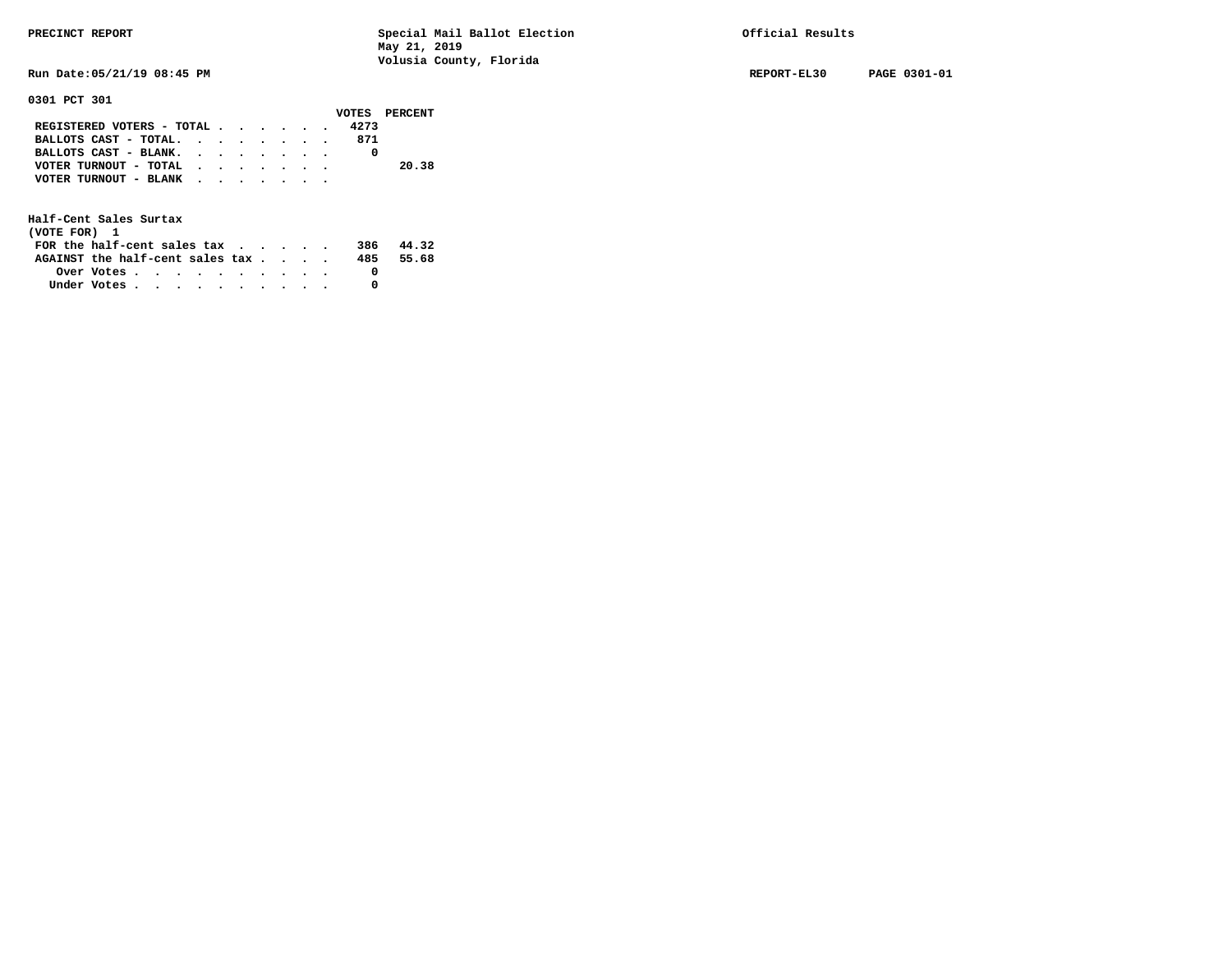**Run Date:05/21/19 08:45 PM REPORT-EL30 PAGE 0303-01** 

**0303 PCT 303** 

|                                             |  |  |  |      | VOTES PERCENT |
|---------------------------------------------|--|--|--|------|---------------|
| REGISTERED VOTERS - TOTAL $\cdot$ , , , , . |  |  |  | 3428 |               |
| BALLOTS CAST - TOTAL. 1066                  |  |  |  |      |               |
| BALLOTS CAST - BLANK.                       |  |  |  |      | .19           |
| VOTER TURNOUT - TOTAL                       |  |  |  |      | 31.10         |
| VOTER TURNOUT - BLANK                       |  |  |  |      | $\sim$ 06     |
|                                             |  |  |  |      |               |

| (VOTE FOR) 1                           |                                                         |  |  |  |  |     |       |
|----------------------------------------|---------------------------------------------------------|--|--|--|--|-----|-------|
| FOR the half-cent sales $\mathsf{tax}$ |                                                         |  |  |  |  | 616 | 57.89 |
| AGAINST the half-cent sales tax        |                                                         |  |  |  |  | 448 | 42.11 |
|                                        | Over Votes $\cdots$ $\cdots$ $\cdots$ $\cdots$ $\cdots$ |  |  |  |  |     |       |
| Under Votes                            |                                                         |  |  |  |  |     |       |
|                                        |                                                         |  |  |  |  |     |       |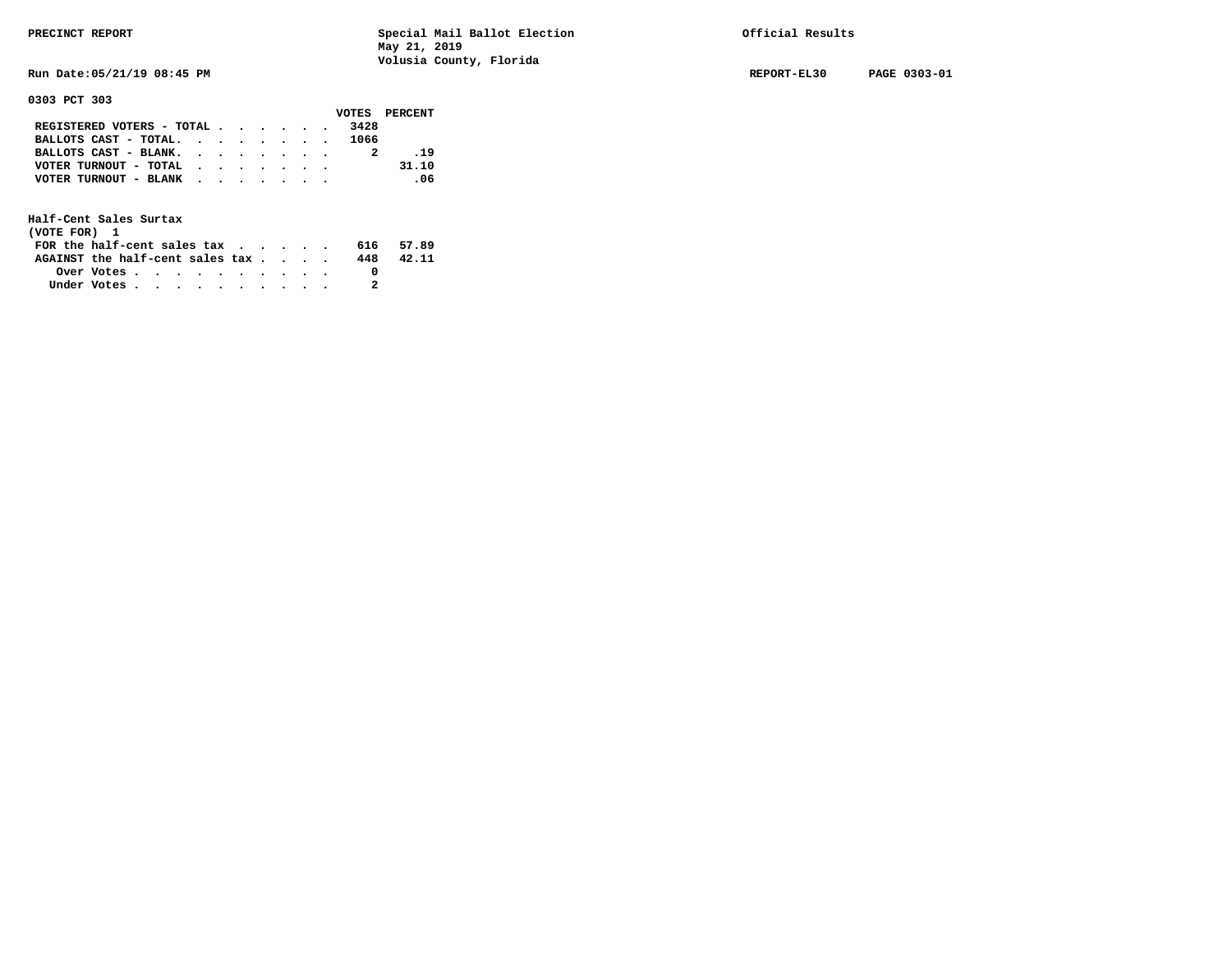**Run Date:05/21/19 08:45 PM REPORT-EL30 PAGE 0304-01** 

**0304 PCT 304** 

|                           |  |  |  |      | VOTES PERCENT |
|---------------------------|--|--|--|------|---------------|
| REGISTERED VOTERS - TOTAL |  |  |  | 3765 |               |
| BALLOTS CAST - TOTAL.     |  |  |  | 977  |               |
| BALLOTS CAST - BLANK.     |  |  |  |      | .10           |
| VOTER TURNOUT - TOTAL     |  |  |  |      | 25.95         |
| VOTER TURNOUT - BLANK     |  |  |  |      | .03           |
|                           |  |  |  |      |               |

| (VOTE FOR) 1                    |                                                         |  |  |  |  |     |       |
|---------------------------------|---------------------------------------------------------|--|--|--|--|-----|-------|
| FOR the half-cent sales tax     |                                                         |  |  |  |  | 427 | 43.75 |
| AGAINST the half-cent sales tax |                                                         |  |  |  |  | 549 | 56.25 |
|                                 | Over Votes $\cdots$ $\cdots$ $\cdots$ $\cdots$ $\cdots$ |  |  |  |  |     |       |
| Under Votes                     |                                                         |  |  |  |  |     |       |
|                                 |                                                         |  |  |  |  |     |       |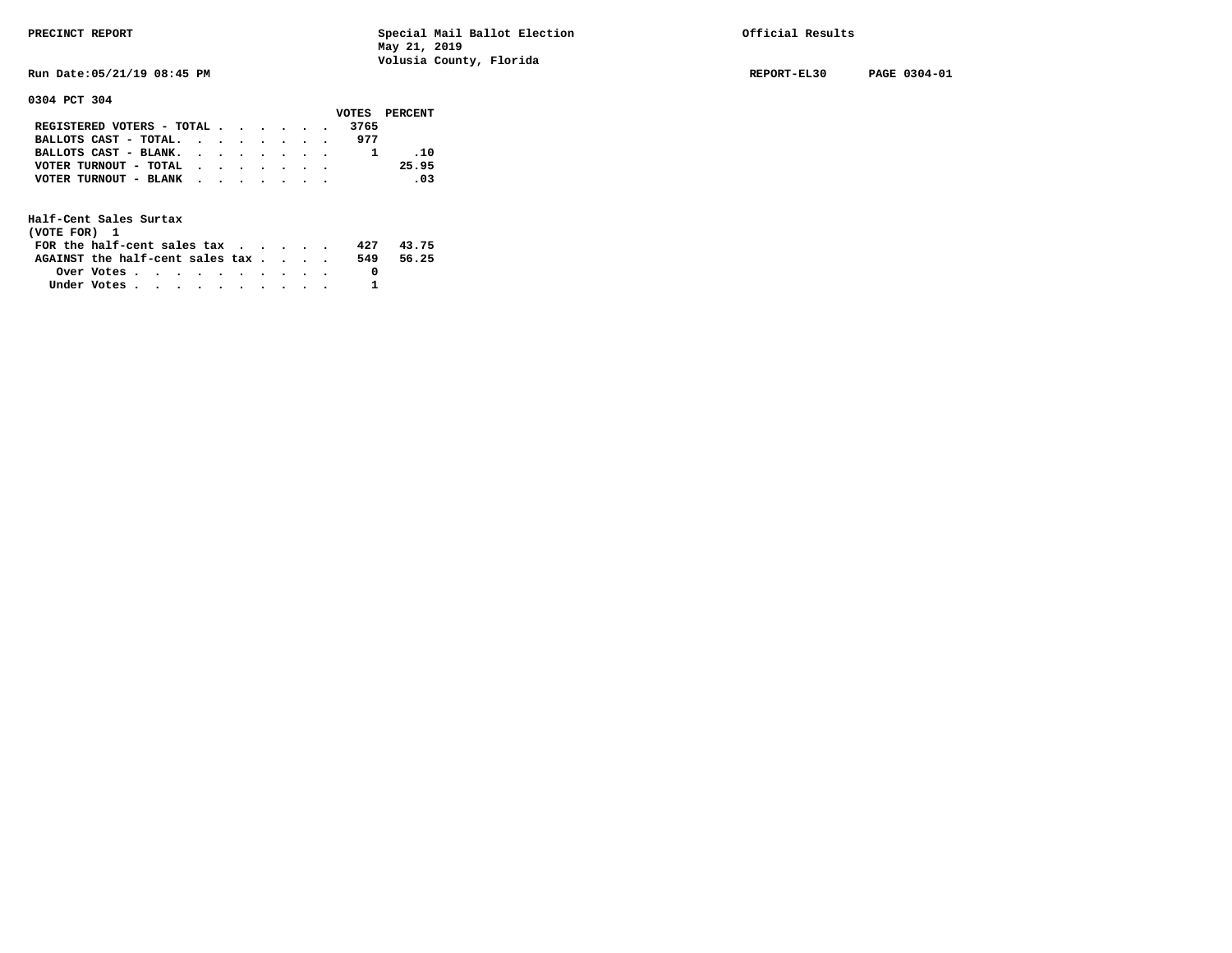**Run Date:05/21/19 08:45 PM REPORT-EL30 PAGE 0305-01** 

**0305 PCT 305** 

|                                               |  |  |  |      | VOTES PERCENT |
|-----------------------------------------------|--|--|--|------|---------------|
| REGISTERED VOTERS - TOTAL $\cdot$ , , , , , , |  |  |  | 4472 |               |
| BALLOTS CAST - TOTAL. 1270                    |  |  |  |      |               |
| BALLOTS CAST - BLANK.                         |  |  |  |      | .08           |
| VOTER TURNOUT - TOTAL                         |  |  |  |      | 28.40         |
| VOTER TURNOUT - BLANK                         |  |  |  |      | $\sim$ 02     |
|                                               |  |  |  |      |               |

| (VOTE FOR) 1                     |            |  |  |  |  |     |       |
|----------------------------------|------------|--|--|--|--|-----|-------|
| FOR the half-cent sales $\alpha$ |            |  |  |  |  | 500 | 39.40 |
| AGAINST the half-cent sales tax  |            |  |  |  |  | 769 | 60.60 |
|                                  | Over Votes |  |  |  |  |     |       |
| Under Votes                      |            |  |  |  |  |     |       |
|                                  |            |  |  |  |  |     |       |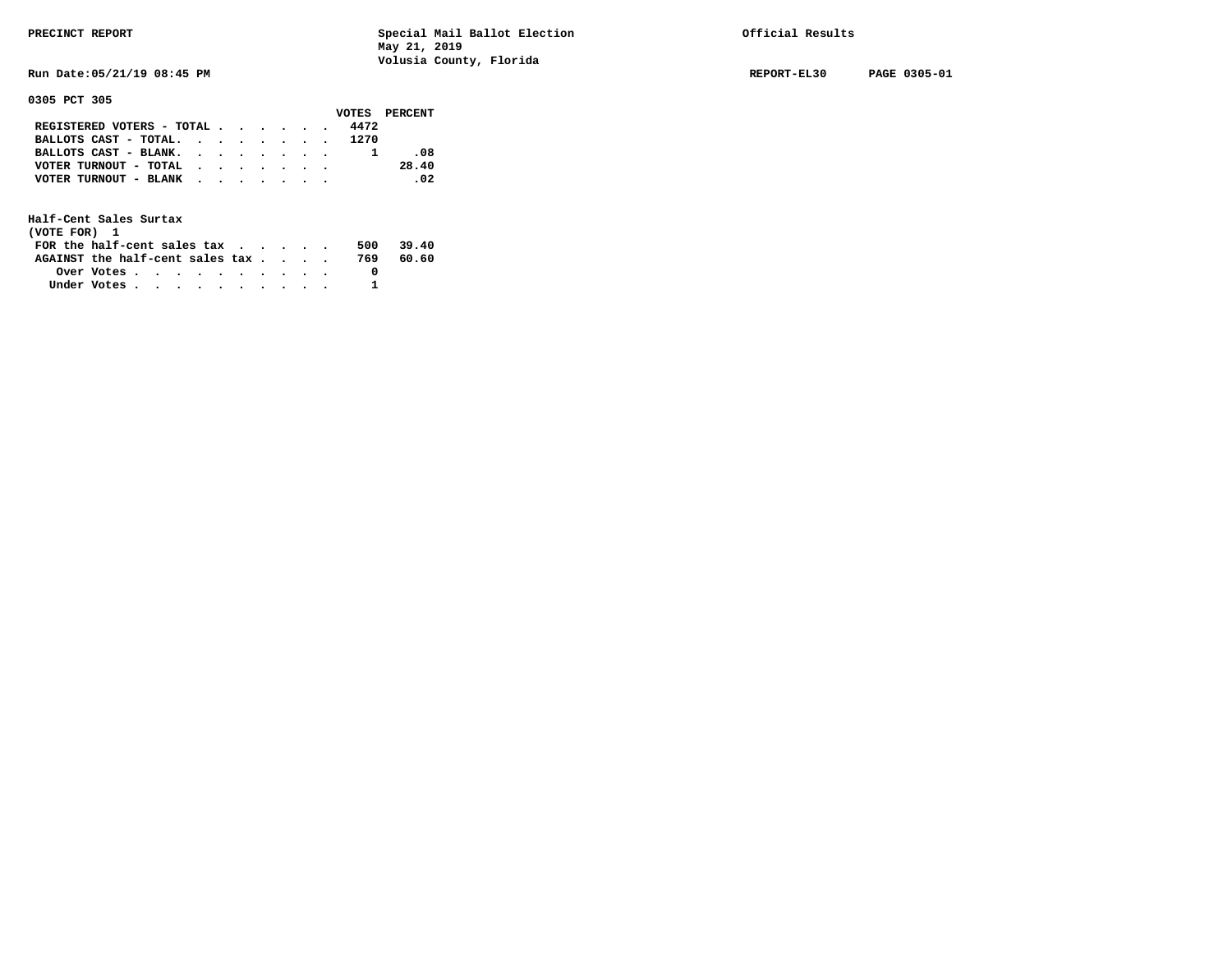**Run Date:05/21/19 08:45 PM REPORT-EL30 PAGE 0306-01** 

**0306 PCT 306** 

|                            |  |  |  |      | VOTES PERCENT |
|----------------------------|--|--|--|------|---------------|
| REGISTERED VOTERS - TOTAL  |  |  |  | 4497 |               |
| BALLOTS CAST - TOTAL. 1713 |  |  |  |      |               |
| BALLOTS CAST - BLANK.      |  |  |  |      | .12           |
| VOTER TURNOUT - TOTAL      |  |  |  |      | 38.09         |
| VOTER TURNOUT - BLANK      |  |  |  |      | .04           |
|                            |  |  |  |      |               |

| (VOTE FOR) 1                           |            |  |  |  |  |     |       |
|----------------------------------------|------------|--|--|--|--|-----|-------|
| FOR the half-cent sales $\mathsf{tax}$ |            |  |  |  |  | 861 | 50.32 |
| AGAINST the half-cent sales tax        |            |  |  |  |  | 850 | 49.68 |
|                                        | Over Votes |  |  |  |  |     |       |
| Under Votes                            |            |  |  |  |  |     |       |
|                                        |            |  |  |  |  |     |       |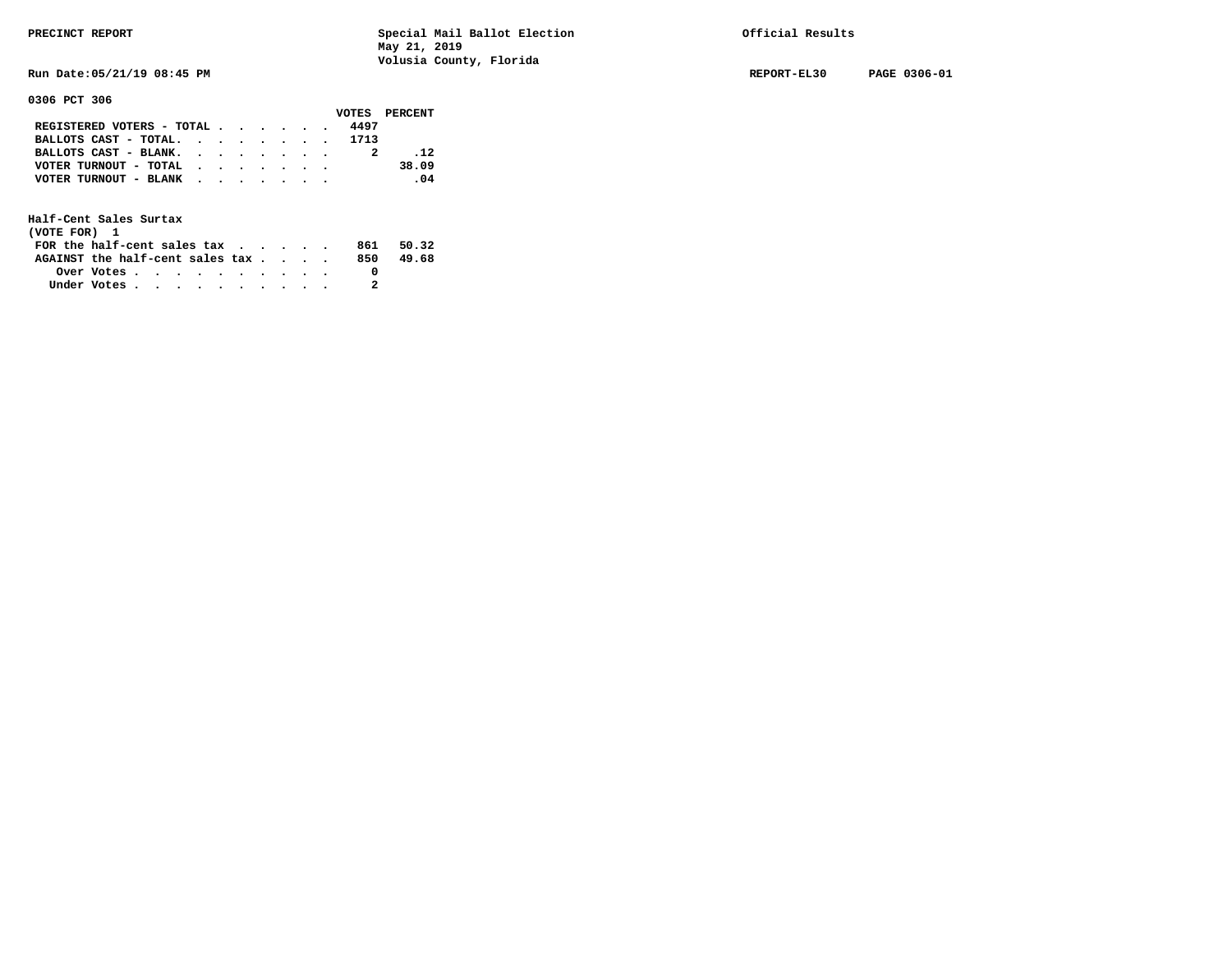**0307 PCT 307** 

**PRECINCT REPORT Special Mail Ballot Election Official Results May 21, 2019 Volusia County, Florida** 

**Run Date:05/21/19 08:45 PM REPORT-EL30 PAGE 0307-01** 

|                               |  |  |  |      | VOTES PERCENT |
|-------------------------------|--|--|--|------|---------------|
| REGISTERED VOTERS - TOTAL     |  |  |  | 3158 |               |
| BALLOTS CAST - TOTAL. $\cdot$ |  |  |  | 802  |               |
| BALLOTS CAST - BLANK.         |  |  |  |      |               |
| VOTER TURNOUT - TOTAL         |  |  |  |      | 25.40         |
| VOTER TURNOUT - BLANK         |  |  |  |      |               |
|                               |  |  |  |      |               |

| (VOTE FOR) 1                                                |            |  |  |  |  |     |       |
|-------------------------------------------------------------|------------|--|--|--|--|-----|-------|
| FOR the half-cent sales tax $\cdot$ $\cdot$ $\cdot$ $\cdot$ |            |  |  |  |  | 367 | 45.76 |
| AGAINST the half-cent sales tax                             |            |  |  |  |  | 435 | 54.24 |
|                                                             | Over Votes |  |  |  |  |     |       |
| Under Votes                                                 |            |  |  |  |  |     |       |
|                                                             |            |  |  |  |  |     |       |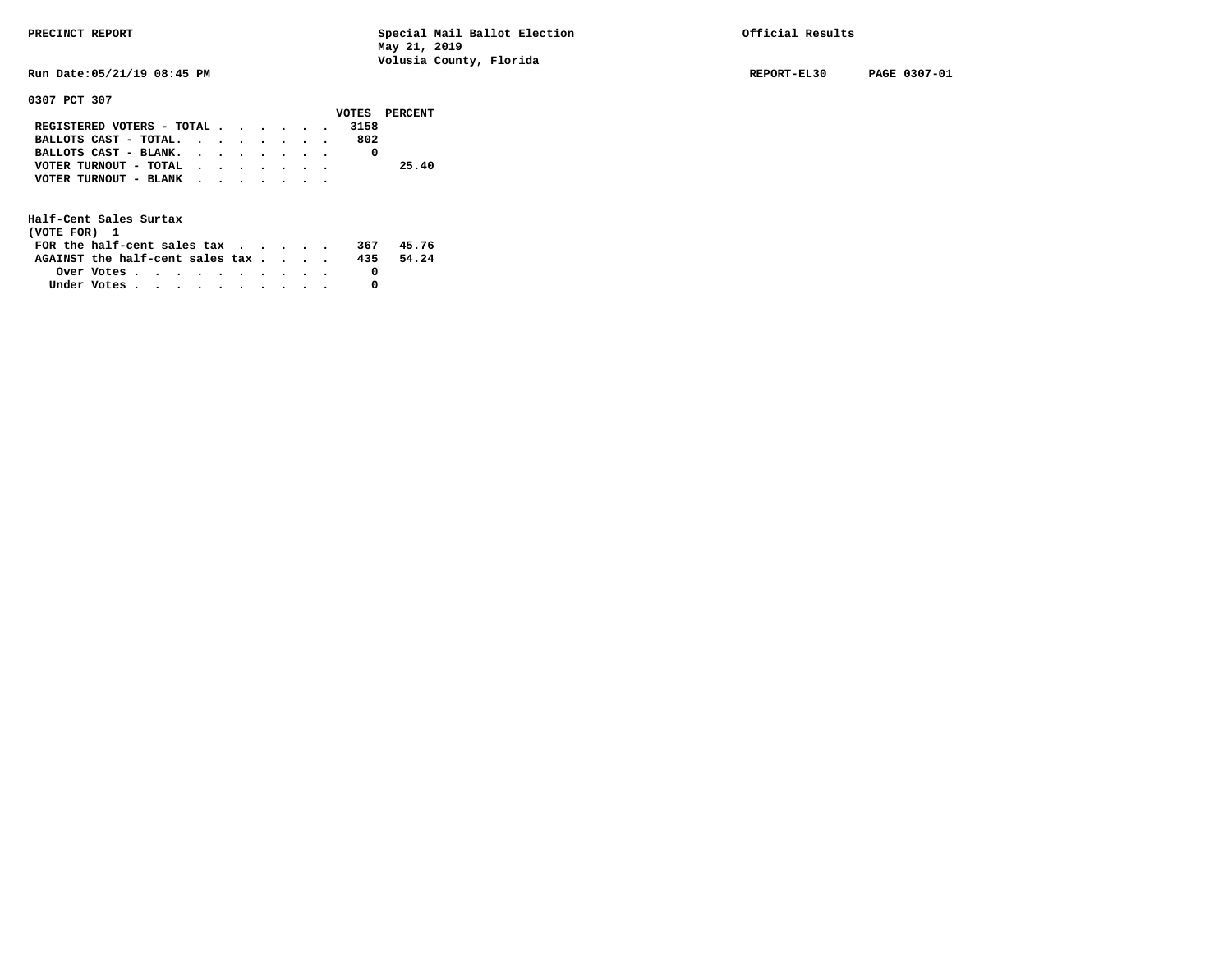**Run Date:05/21/19 08:45 PM REPORT-EL30 PAGE 0308-01** 

**0308 PCT 308** 

|                                                                           |  |  |  |      | VOTES PERCENT |
|---------------------------------------------------------------------------|--|--|--|------|---------------|
| REGISTERED VOTERS - TOTAL $\cdot$ $\cdot$ $\cdot$ $\cdot$ $\cdot$ $\cdot$ |  |  |  | 2736 |               |
| BALLOTS CAST - TOTAL.                                                     |  |  |  | 607  |               |
| BALLOTS CAST - BLANK.                                                     |  |  |  |      |               |
| VOTER TURNOUT - TOTAL $\cdot$                                             |  |  |  |      | 22.19         |
| VOTER TURNOUT - BLANK                                                     |  |  |  |      |               |
|                                                                           |  |  |  |      |               |

| (VOTE FOR) 1                                            |  |  |  |  |  |     |       |
|---------------------------------------------------------|--|--|--|--|--|-----|-------|
| FOR the half-cent sales $\alpha$                        |  |  |  |  |  | 252 | 41.52 |
| AGAINST the half-cent sales tax                         |  |  |  |  |  | 355 | 58.48 |
| Over Votes $\cdots$ $\cdots$ $\cdots$ $\cdots$ $\cdots$ |  |  |  |  |  |     |       |
| Under Votes                                             |  |  |  |  |  |     |       |
|                                                         |  |  |  |  |  |     |       |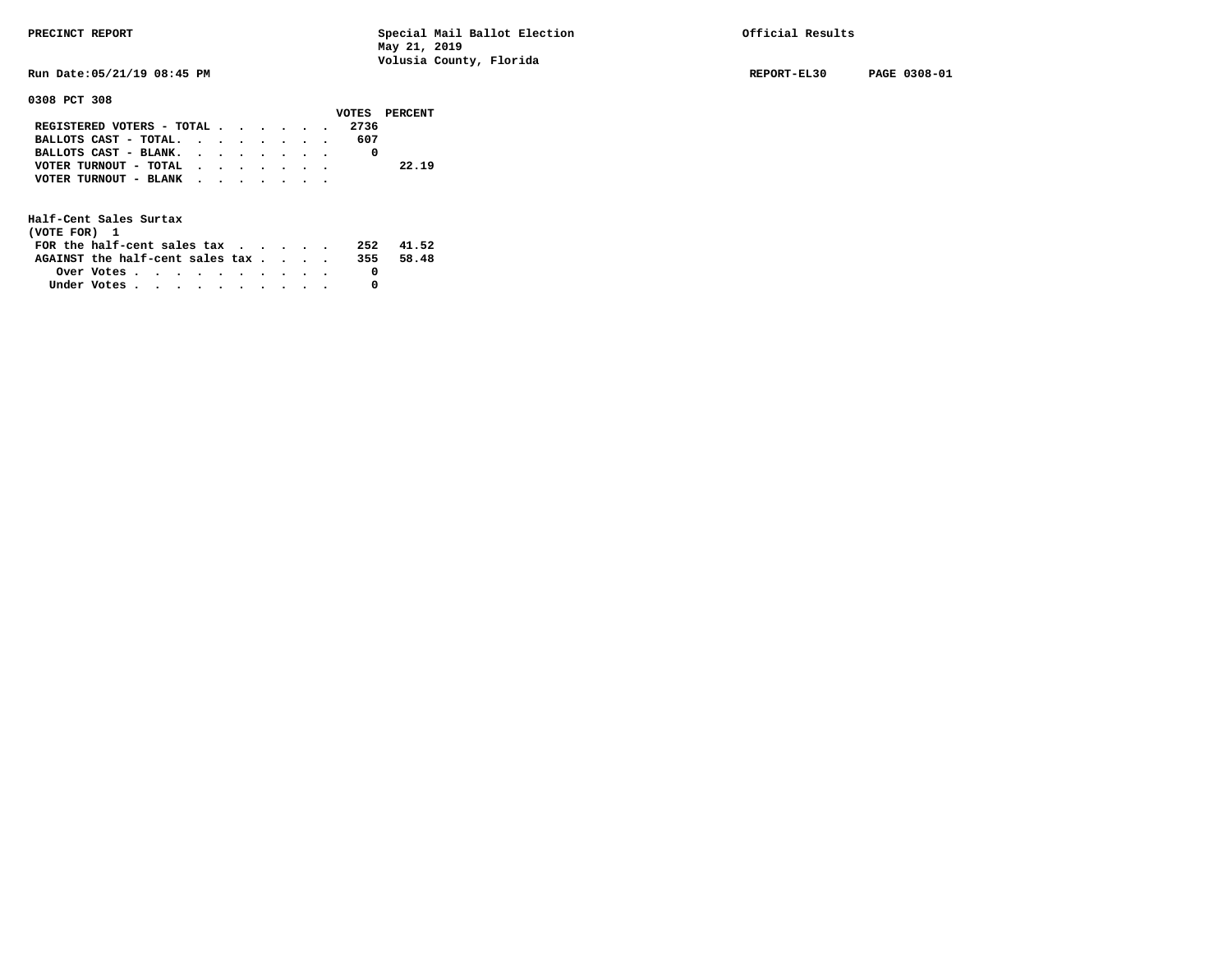**Run Date:05/21/19 08:45 PM REPORT-EL30 PAGE 0309-01** 

**0309 PCT 309** 

|                                           |  |  |  |      | VOTES PERCENT |
|-------------------------------------------|--|--|--|------|---------------|
| REGISTERED VOTERS - TOTAL                 |  |  |  | 4669 |               |
| BALLOTS CAST - TOTAL.                     |  |  |  | 1001 |               |
| BALLOTS CAST - BLANK.                     |  |  |  |      | .20           |
| VOTER TURNOUT - TOTAL $\cdot$ , , , , , , |  |  |  |      | 21.44         |
| VOTER TURNOUT - BLANK                     |  |  |  |      | .04           |
|                                           |  |  |  |      |               |

| (VOTE FOR) 1                     |                                                         |  |  |  |  |     |       |
|----------------------------------|---------------------------------------------------------|--|--|--|--|-----|-------|
| FOR the half-cent sales $\alpha$ |                                                         |  |  |  |  | 514 | 51.45 |
| AGAINST the half-cent sales tax  |                                                         |  |  |  |  | 485 | 48.55 |
|                                  | Over Votes $\cdots$ $\cdots$ $\cdots$ $\cdots$ $\cdots$ |  |  |  |  |     |       |
| Under Votes                      |                                                         |  |  |  |  |     |       |
|                                  |                                                         |  |  |  |  |     |       |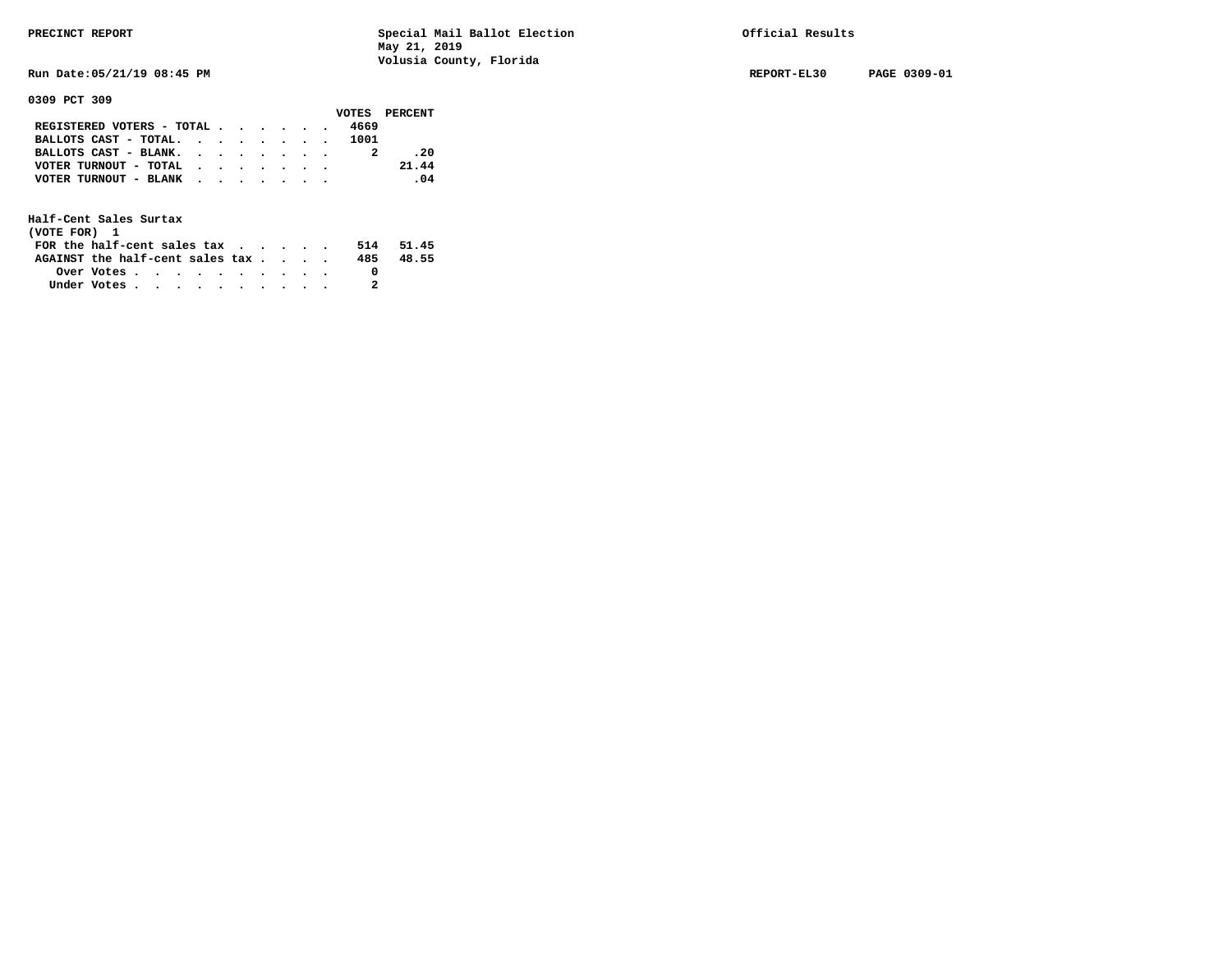**Run Date:05/21/19 08:45 PM REPORT-EL30 PAGE 0401-01** 

**0401 PCT 401** 

|                           |  |  |  |      | VOTES PERCENT |
|---------------------------|--|--|--|------|---------------|
| REGISTERED VOTERS - TOTAL |  |  |  | 5160 |               |
| BALLOTS CAST - TOTAL.     |  |  |  | 1069 |               |
| BALLOTS CAST - BLANK.     |  |  |  |      | .28           |
| VOTER TURNOUT - TOTAL     |  |  |  |      | 20.72         |
| VOTER TURNOUT - BLANK     |  |  |  |      | $\sim$ 06     |
|                           |  |  |  |      |               |

| (VOTE FOR) 1                           |            |  |  |  |  |     |       |
|----------------------------------------|------------|--|--|--|--|-----|-------|
| FOR the half-cent sales $\mathsf{tax}$ |            |  |  |  |  | 490 | 45.97 |
| AGAINST the half-cent sales tax        |            |  |  |  |  | 576 | 54.03 |
|                                        | Over Votes |  |  |  |  |     |       |
| Under Votes                            |            |  |  |  |  |     |       |
|                                        |            |  |  |  |  |     |       |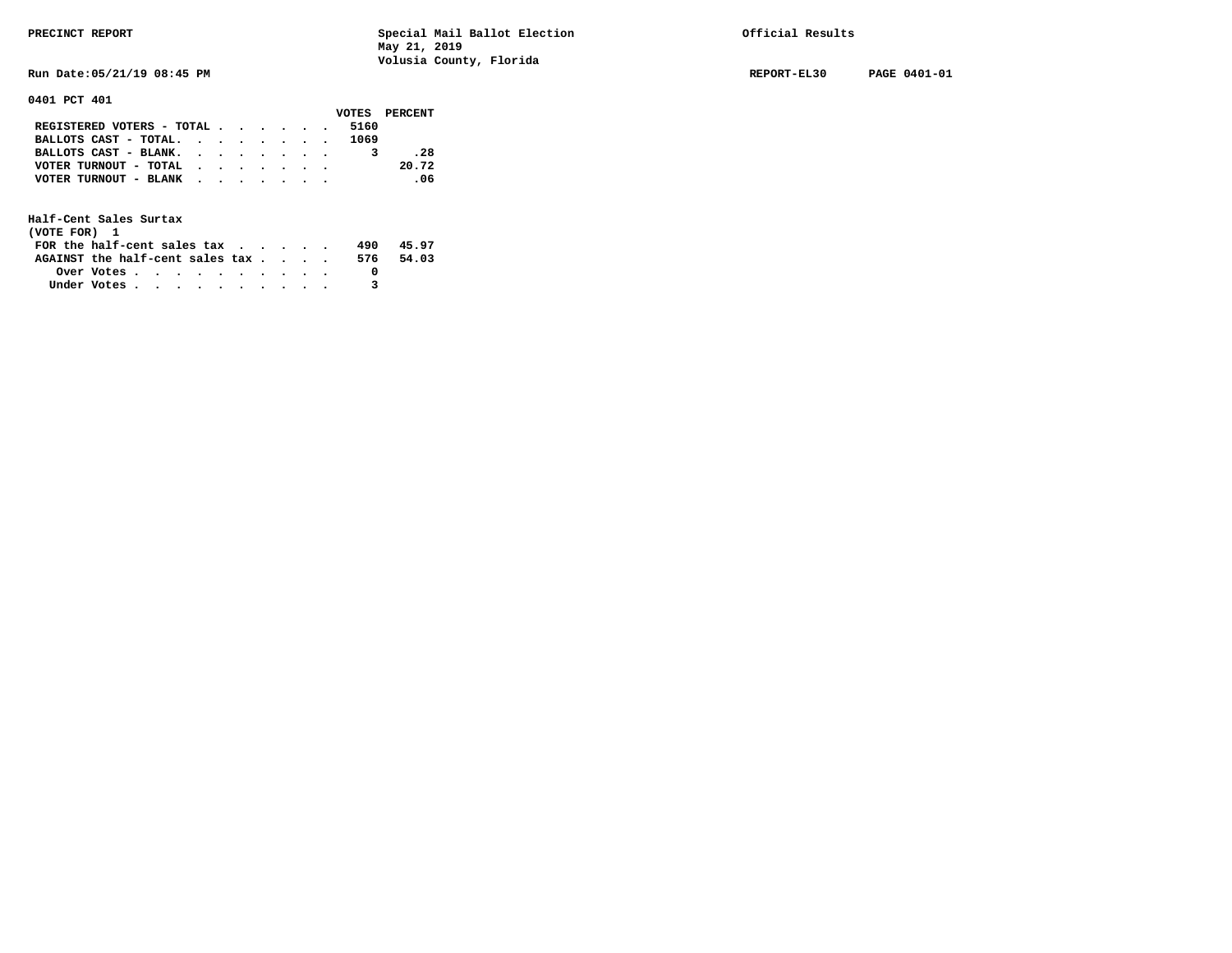**0403 PCT 403** 

**PRECINCT REPORT Special Mail Ballot Election Official Results May 21, 2019 Volusia County, Florida** 

**Run Date:05/21/19 08:45 PM REPORT-EL30 PAGE 0403-01** 

|                                                             |  |  |  |      | VOTES PERCENT |
|-------------------------------------------------------------|--|--|--|------|---------------|
| REGISTERED VOTERS - TOTAL                                   |  |  |  | 3860 |               |
| BALLOTS CAST - TOTAL. $\cdot$ , $\cdot$ , $\cdot$ , $\cdot$ |  |  |  | 620  |               |
| BALLOTS CAST - BLANK.                                       |  |  |  |      |               |
| VOTER TURNOUT - TOTAL                                       |  |  |  |      | 16.06         |
| VOTER TURNOUT - BLANK                                       |  |  |  |      |               |
|                                                             |  |  |  |      |               |

| (VOTE FOR) 1                           |                                                         |  |  |  |  |     |        |
|----------------------------------------|---------------------------------------------------------|--|--|--|--|-----|--------|
| FOR the half-cent sales $\mathsf{tax}$ |                                                         |  |  |  |  | 238 | -38.39 |
| AGAINST the half-cent sales tax        |                                                         |  |  |  |  | 382 | 61.61  |
|                                        | Over Votes $\cdots$ $\cdots$ $\cdots$ $\cdots$ $\cdots$ |  |  |  |  |     |        |
| Under Votes                            |                                                         |  |  |  |  |     |        |
|                                        |                                                         |  |  |  |  |     |        |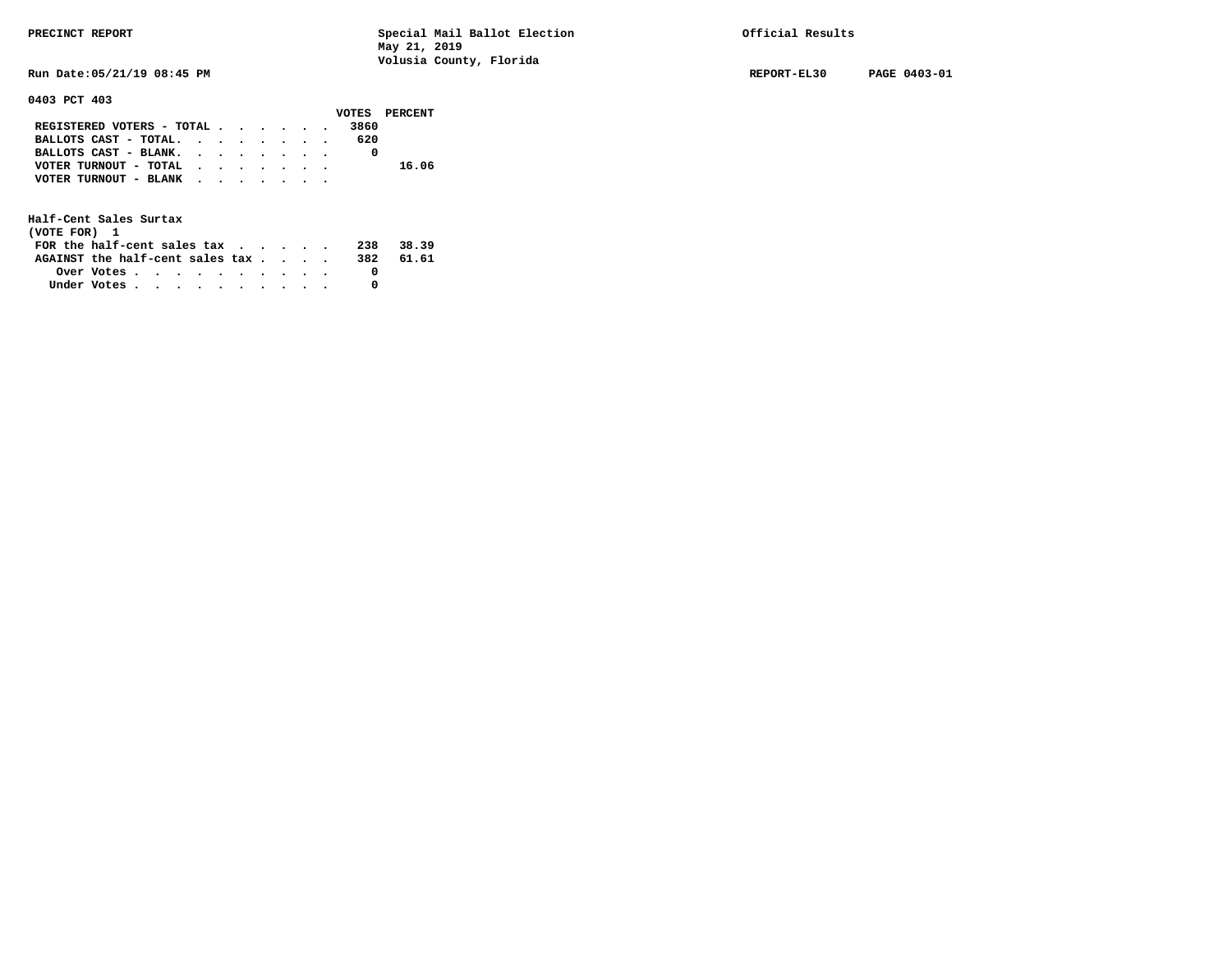**Run Date:05/21/19 08:45 PM REPORT-EL30 PAGE 0404-01** 

**0404 PCT 404** 

|                                           |  |  |  |      | VOTES PERCENT |
|-------------------------------------------|--|--|--|------|---------------|
| REGISTERED VOTERS - TOTAL                 |  |  |  | 1536 |               |
| BALLOTS CAST - TOTAL. $\cdot$             |  |  |  | 347  |               |
| BALLOTS CAST - BLANK.                     |  |  |  |      | .29           |
| VOTER TURNOUT - TOTAL $\cdot$ , , , , , , |  |  |  |      | 22.59         |
| VOTER TURNOUT - BLANK                     |  |  |  |      | .07           |
|                                           |  |  |  |      |               |

| (VOTE FOR) 1                                                |            |  |  |  |  |     |       |
|-------------------------------------------------------------|------------|--|--|--|--|-----|-------|
| FOR the half-cent sales tax $\cdot$ $\cdot$ $\cdot$ $\cdot$ |            |  |  |  |  | 121 | 34.97 |
| AGAINST the half-cent sales $\mathsf{tax}$                  |            |  |  |  |  | 225 | 65.03 |
|                                                             | Over Votes |  |  |  |  |     |       |
| Under Votes                                                 |            |  |  |  |  |     |       |
|                                                             |            |  |  |  |  |     |       |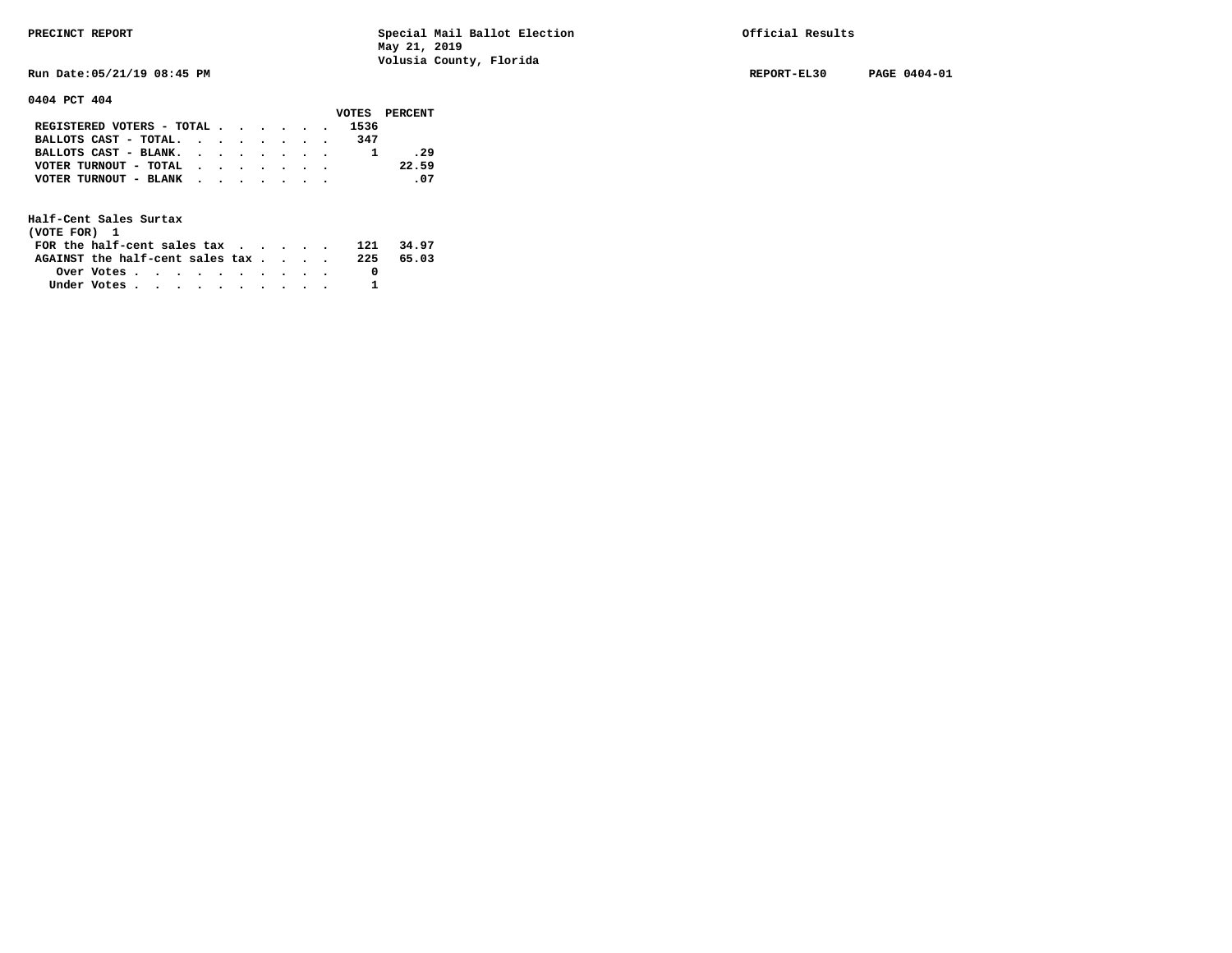**Run Date:05/21/19 08:45 PM REPORT-EL30 PAGE 0405-01** 

## **0405 PCT 405**

|                                                             |  |  |  |      | VOTES PERCENT |
|-------------------------------------------------------------|--|--|--|------|---------------|
| REGISTERED VOTERS - TOTAL                                   |  |  |  | 2983 |               |
| BALLOTS CAST - TOTAL.                                       |  |  |  | 359  |               |
| BALLOTS CAST - BLANK.                                       |  |  |  |      |               |
| VOTER TURNOUT - TOTAL $\cdot \cdot \cdot \cdot \cdot \cdot$ |  |  |  |      | 12.03         |
| VOTER TURNOUT - BLANK                                       |  |  |  |      |               |
|                                                             |  |  |  |      |               |

| (VOTE FOR) 1                           |                                                         |  |  |  |  |     |       |
|----------------------------------------|---------------------------------------------------------|--|--|--|--|-----|-------|
| FOR the half-cent sales $\mathbf{tax}$ |                                                         |  |  |  |  | 149 | 41.50 |
| AGAINST the half-cent sales tax        |                                                         |  |  |  |  | 210 | 58.50 |
|                                        | Over Votes $\cdots$ $\cdots$ $\cdots$ $\cdots$ $\cdots$ |  |  |  |  |     |       |
| Under Votes                            |                                                         |  |  |  |  |     |       |
|                                        |                                                         |  |  |  |  |     |       |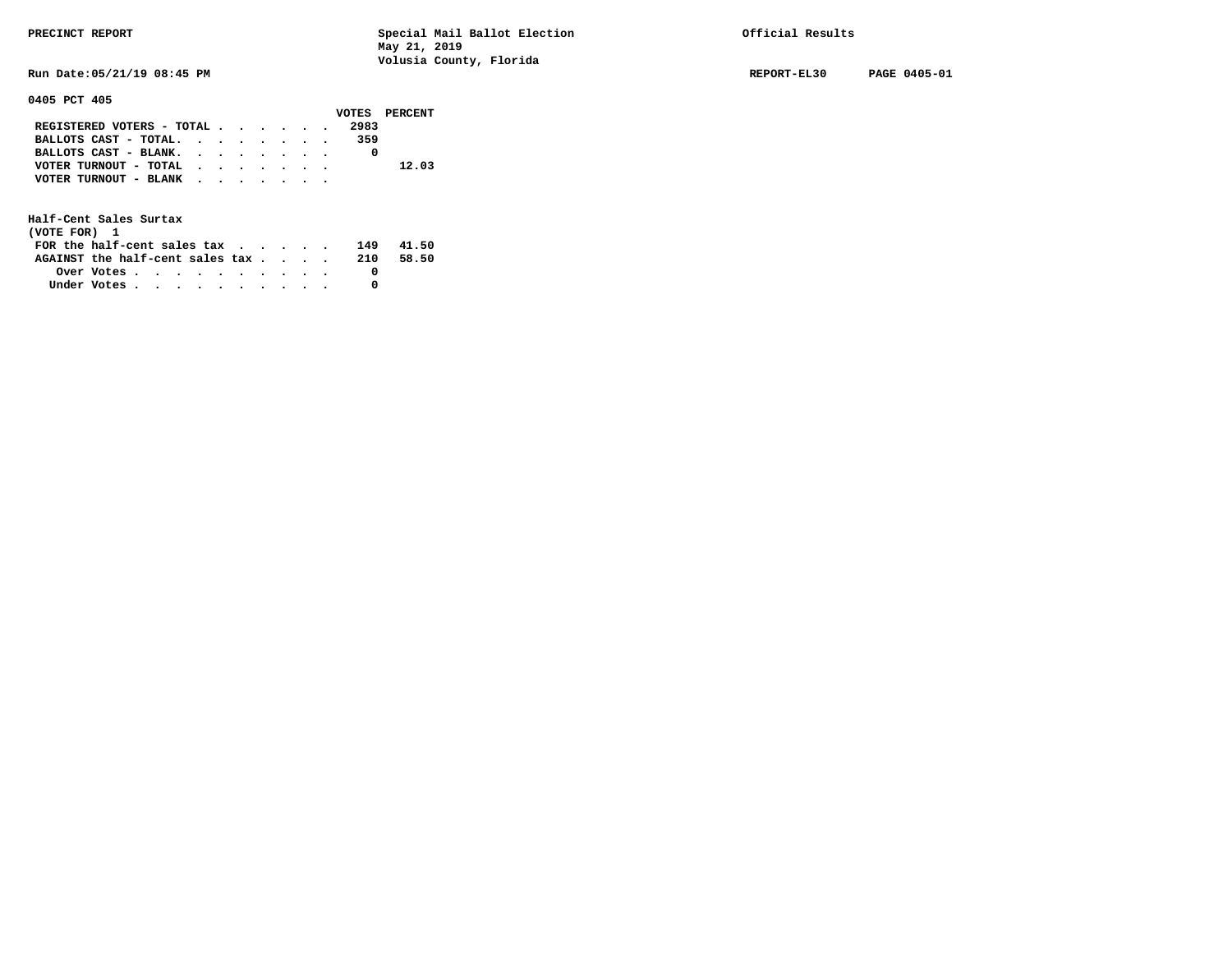**Run Date:05/21/19 08:45 PM REPORT-EL30 PAGE 0406-01** 

**0406 PCT 406** 

|                                                                           |  |  |  |      | VOTES PERCENT |
|---------------------------------------------------------------------------|--|--|--|------|---------------|
| REGISTERED VOTERS - TOTAL $\cdot$ $\cdot$ $\cdot$ $\cdot$ $\cdot$ $\cdot$ |  |  |  | 5607 |               |
| BALLOTS CAST - TOTAL. 1181                                                |  |  |  |      |               |
| BALLOTS CAST - BLANK.                                                     |  |  |  |      | .08           |
| VOTER TURNOUT - TOTAL $\cdot$ , , , , , ,                                 |  |  |  |      | 21.06         |
| VOTER TURNOUT - BLANK                                                     |  |  |  |      | $\sim$ 02     |
|                                                                           |  |  |  |      |               |

| (VOTE FOR) 1                                                |            |  |  |  |  |     |       |
|-------------------------------------------------------------|------------|--|--|--|--|-----|-------|
| FOR the half-cent sales tax $\cdot$ $\cdot$ $\cdot$ $\cdot$ |            |  |  |  |  | 541 | 45.89 |
| AGAINST the half-cent sales tax                             |            |  |  |  |  | 638 | 54.11 |
|                                                             | Over Votes |  |  |  |  |     |       |
| Under Votes                                                 |            |  |  |  |  |     |       |
|                                                             |            |  |  |  |  |     |       |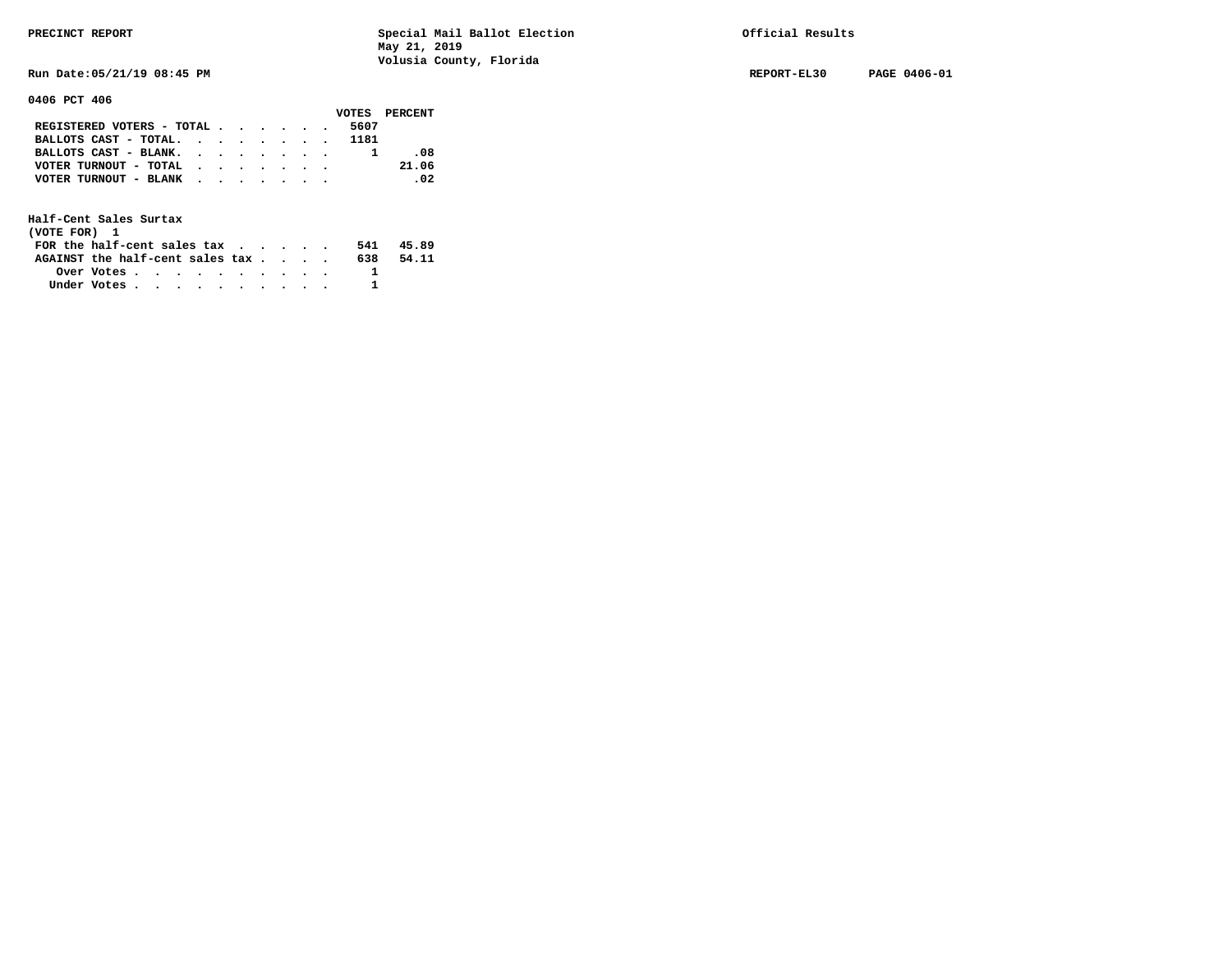**Run Date:05/21/19 08:45 PM REPORT-EL30 PAGE 0407-01** 

**0407 PCT 407** 

|                                           |  |  |  |      | VOTES PERCENT |
|-------------------------------------------|--|--|--|------|---------------|
| REGISTERED VOTERS - TOTAL                 |  |  |  | 3913 |               |
| BALLOTS CAST - TOTAL.                     |  |  |  | 557  |               |
| BALLOTS CAST - BLANK.                     |  |  |  |      | . 18          |
| VOTER TURNOUT - TOTAL $\cdot$ , , , , , , |  |  |  |      | 14.23         |
| VOTER TURNOUT - BLANK                     |  |  |  |      | .03           |
|                                           |  |  |  |      |               |

| (VOTE FOR) 1                                                |            |  |  |  |  |     |       |
|-------------------------------------------------------------|------------|--|--|--|--|-----|-------|
| FOR the half-cent sales tax $\cdot$ $\cdot$ $\cdot$ $\cdot$ |            |  |  |  |  | 287 | 51.62 |
| AGAINST the half-cent sales tax                             |            |  |  |  |  | 269 | 48.38 |
|                                                             | Over Votes |  |  |  |  |     |       |
| Under Votes                                                 |            |  |  |  |  |     |       |
|                                                             |            |  |  |  |  |     |       |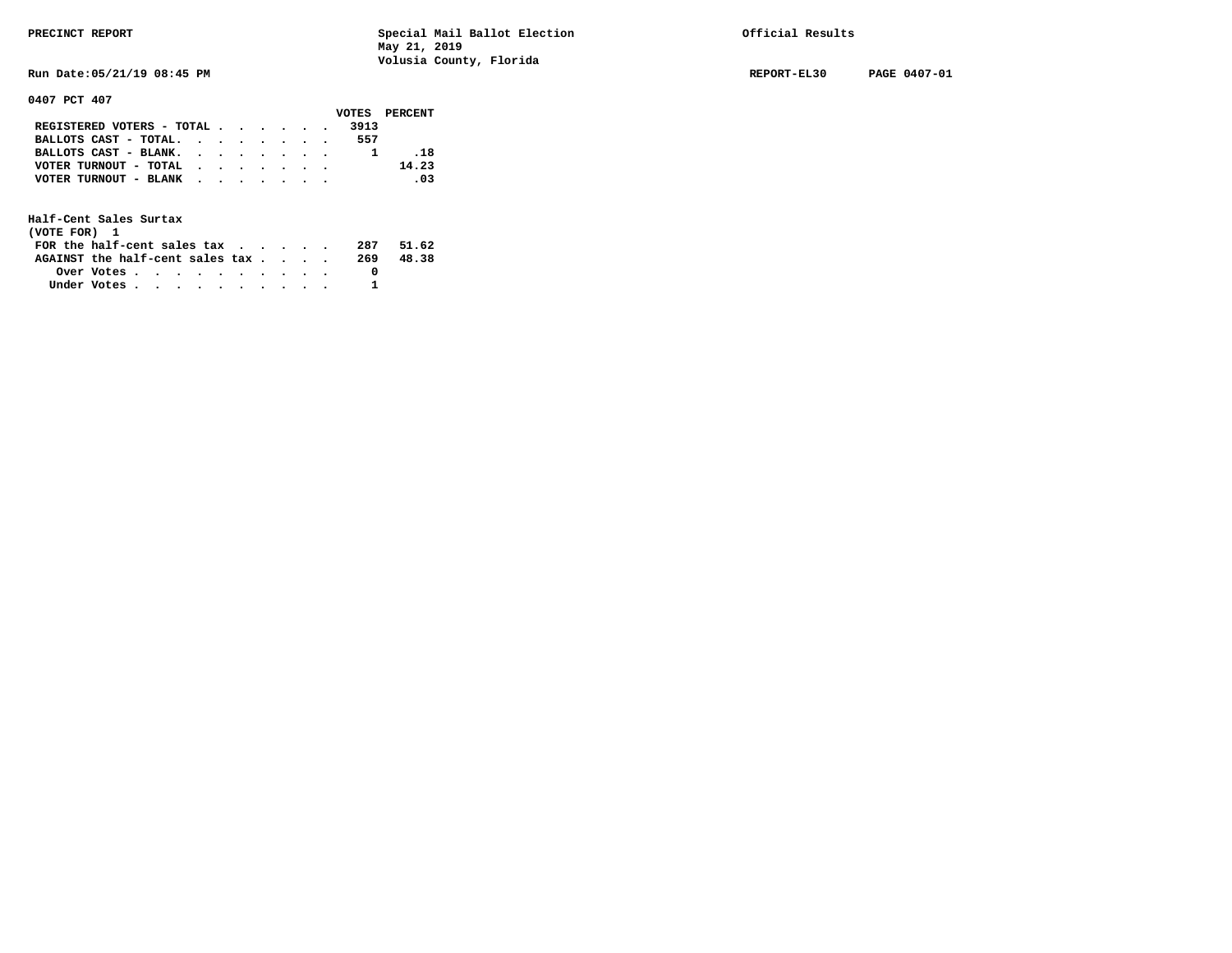**Run Date:05/21/19 08:45 PM REPORT-EL30 PAGE 0410-01** 

**0410 PCT 410** 

|                                           |  |  |  |     | VOTES PERCENT |
|-------------------------------------------|--|--|--|-----|---------------|
| REGISTERED VOTERS - TOTAL 3725            |  |  |  |     |               |
| BALLOTS CAST - TOTAL. $\cdot$             |  |  |  | 603 |               |
| BALLOTS CAST - BLANK.                     |  |  |  |     | . 17          |
| VOTER TURNOUT - TOTAL $\cdot$ , , , , , , |  |  |  |     | 16.19         |
| VOTER TURNOUT - BLANK                     |  |  |  |     | .03           |
|                                           |  |  |  |     |               |

| (VOTE FOR) 1                     |            |  |  |  |  |     |       |
|----------------------------------|------------|--|--|--|--|-----|-------|
| FOR the half-cent sales $\alpha$ |            |  |  |  |  | 272 | 45.18 |
| AGAINST the half-cent sales tax  |            |  |  |  |  | 330 | 54.82 |
|                                  | Over Votes |  |  |  |  |     |       |
| Under Votes                      |            |  |  |  |  |     |       |
|                                  |            |  |  |  |  |     |       |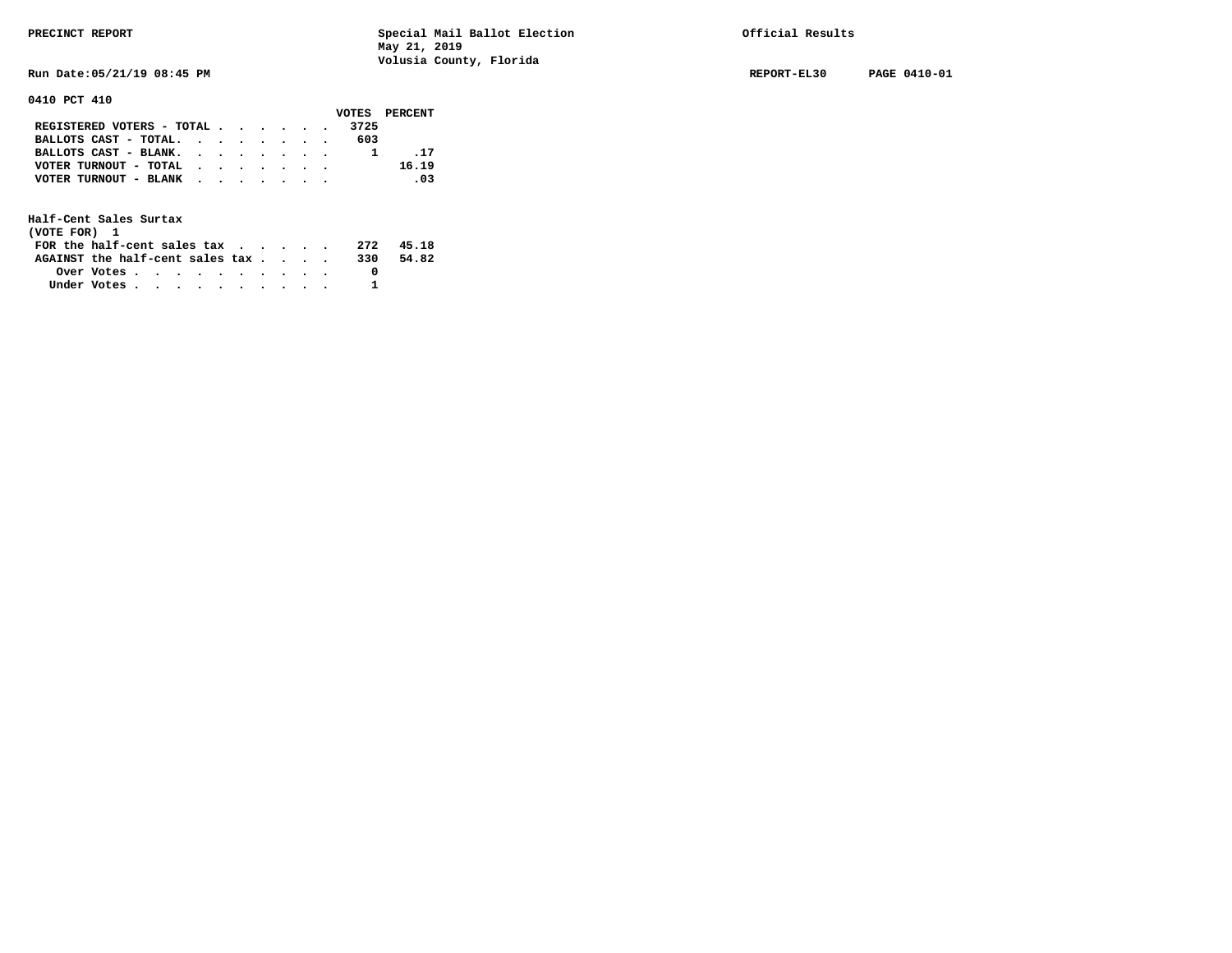**Run Date:05/21/19 08:45 PM REPORT-EL30 PAGE 0411-01** 

### **0411 PCT 411**

|                                             |  |  |  |     | VOTES PERCENT |
|---------------------------------------------|--|--|--|-----|---------------|
| REGISTERED VOTERS - TOTAL 3369              |  |  |  |     |               |
| BALLOTS CAST - TOTAL.                       |  |  |  | 611 |               |
| BALLOTS CAST - BLANK.                       |  |  |  |     |               |
| VOTER TURNOUT - TOTAL                       |  |  |  |     | 18.14         |
| VOTER TURNOUT - BLANK $\cdot$ , , , , , , , |  |  |  |     |               |
|                                             |  |  |  |     |               |

| (VOTE FOR) 1                               |            |  |  |  |  |     |       |
|--------------------------------------------|------------|--|--|--|--|-----|-------|
| FOR the half-cent sales $\alpha$           |            |  |  |  |  | 256 | 41.97 |
| AGAINST the half-cent sales $\mathbf{tax}$ |            |  |  |  |  | 354 | 58.03 |
|                                            | Over Votes |  |  |  |  |     |       |
| Under Votes                                |            |  |  |  |  |     |       |
|                                            |            |  |  |  |  |     |       |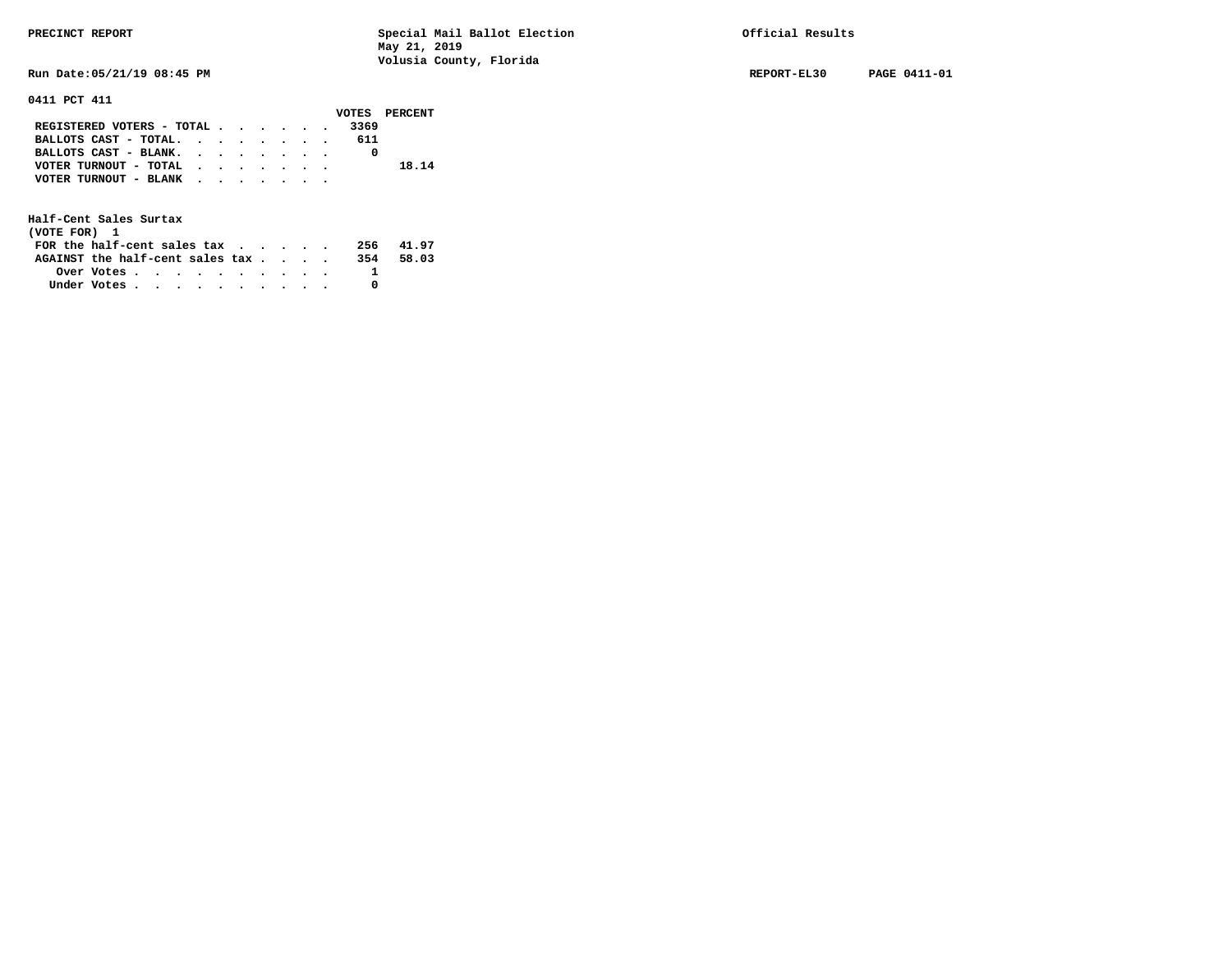**Run Date:05/21/19 08:45 PM REPORT-EL30 PAGE 0412-01** 

**0412 PCT 412** 

|                                                                           |  |  |  |      | VOTES PERCENT |
|---------------------------------------------------------------------------|--|--|--|------|---------------|
| REGISTERED VOTERS - TOTAL $\cdot$ $\cdot$ $\cdot$ $\cdot$ $\cdot$ $\cdot$ |  |  |  | 1900 |               |
| BALLOTS CAST - TOTAL. $\cdot$                                             |  |  |  | 429  |               |
| BALLOTS CAST - BLANK.                                                     |  |  |  |      |               |
| VOTER TURNOUT - TOTAL                                                     |  |  |  |      | 22.58         |
| VOTER TURNOUT - BLANK                                                     |  |  |  |      |               |
|                                                                           |  |  |  |      |               |

| (VOTE FOR) 1                                                |                                                         |  |  |  |  |     |       |
|-------------------------------------------------------------|---------------------------------------------------------|--|--|--|--|-----|-------|
| FOR the half-cent sales tax $\cdot$ $\cdot$ $\cdot$ $\cdot$ |                                                         |  |  |  |  | 156 | 36.36 |
| AGAINST the half-cent sales tax                             |                                                         |  |  |  |  | 273 | 63.64 |
|                                                             | Over Votes $\cdots$ $\cdots$ $\cdots$ $\cdots$ $\cdots$ |  |  |  |  |     |       |
| Under Votes                                                 |                                                         |  |  |  |  |     |       |
|                                                             |                                                         |  |  |  |  |     |       |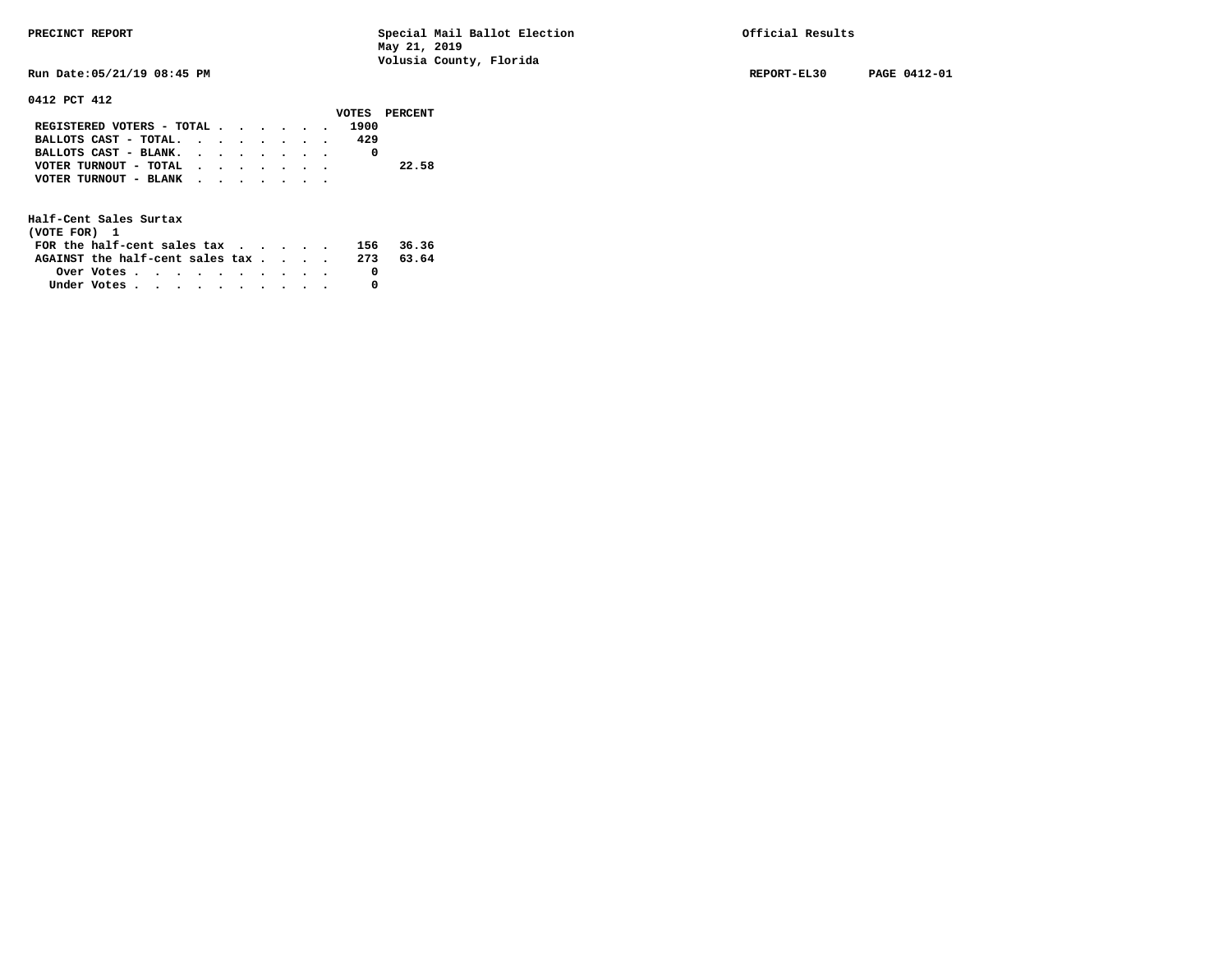**Run Date:05/21/19 08:45 PM REPORT-EL30 PAGE 0413-01** 

**0413 PCT 413** 

|                                             |  |  |  |      | VOTES PERCENT |
|---------------------------------------------|--|--|--|------|---------------|
| REGISTERED VOTERS - TOTAL                   |  |  |  | 2879 |               |
| BALLOTS CAST - TOTAL.                       |  |  |  | 558  |               |
| BALLOTS CAST - BLANK.                       |  |  |  |      |               |
| VOTER TURNOUT - TOTAL                       |  |  |  |      | 19.38         |
| VOTER TURNOUT - BLANK $\cdot$ , , , , , , , |  |  |  |      |               |
|                                             |  |  |  |      |               |

| (VOTE FOR) 1                           |                                                         |  |  |  |  |     |       |
|----------------------------------------|---------------------------------------------------------|--|--|--|--|-----|-------|
| FOR the half-cent sales $\mathsf{tax}$ |                                                         |  |  |  |  | 218 | 39.07 |
| AGAINST the half-cent sales tax        |                                                         |  |  |  |  | 340 | 60.93 |
|                                        | Over Votes $\cdots$ $\cdots$ $\cdots$ $\cdots$ $\cdots$ |  |  |  |  |     |       |
| Under Votes                            |                                                         |  |  |  |  |     |       |
|                                        |                                                         |  |  |  |  |     |       |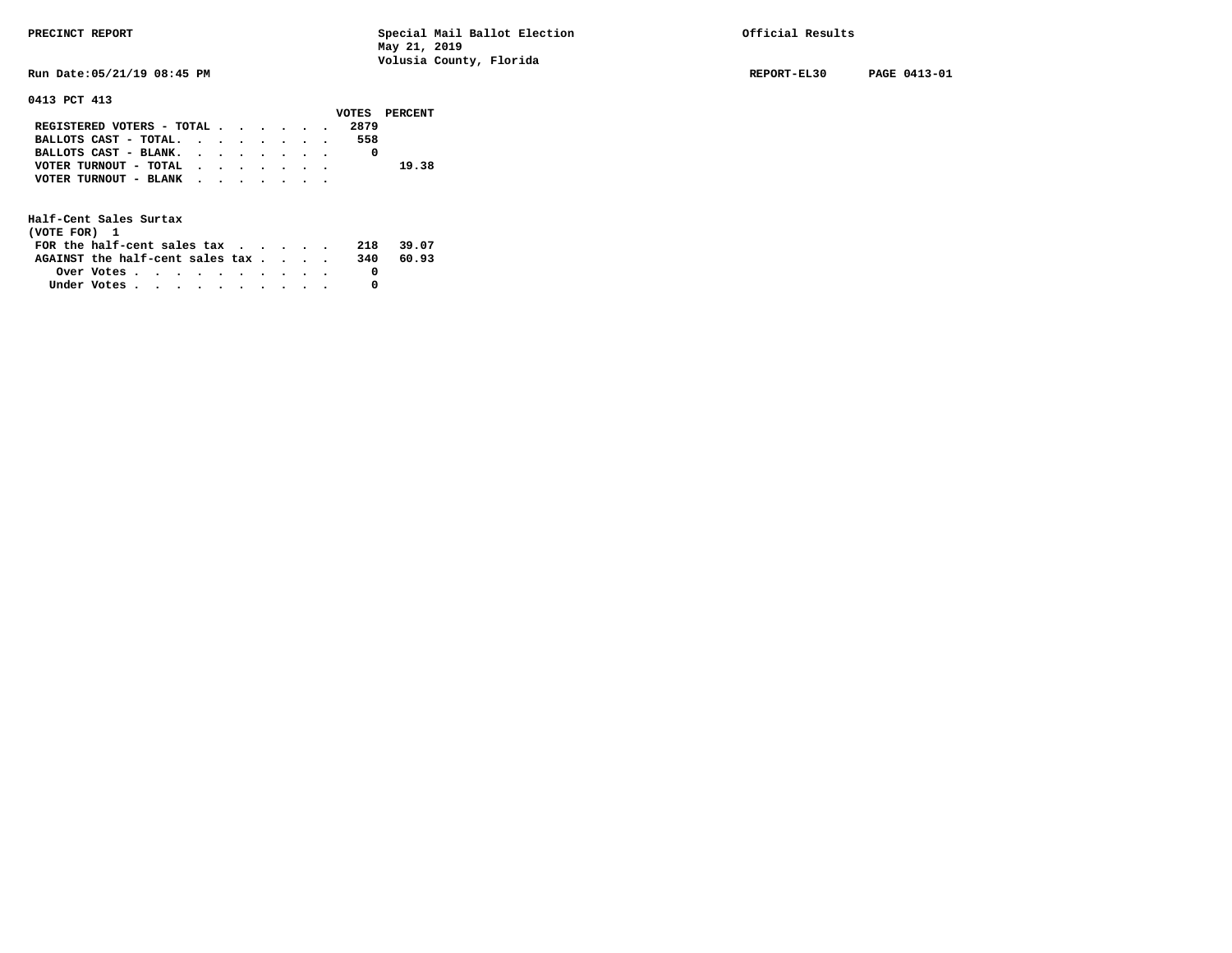**Run Date:05/21/19 08:45 PM REPORT-EL30 PAGE 0414-01** 

**0414 PCT 414** 

|                           |  |  |  |      | VOTES PERCENT |
|---------------------------|--|--|--|------|---------------|
| REGISTERED VOTERS - TOTAL |  |  |  | 3129 |               |
| BALLOTS CAST - TOTAL.     |  |  |  | 638  |               |
| BALLOTS CAST - BLANK.     |  |  |  |      | .16           |
| VOTER TURNOUT - TOTAL     |  |  |  |      | 20.39         |
| VOTER TURNOUT - BLANK     |  |  |  |      | .03           |
|                           |  |  |  |      |               |

| (VOTE FOR) 1                     |            |  |  |  |  |     |       |
|----------------------------------|------------|--|--|--|--|-----|-------|
| FOR the half-cent sales $\alpha$ |            |  |  |  |  | 287 | 45.05 |
| AGAINST the half-cent sales tax  |            |  |  |  |  | 350 | 54.95 |
|                                  | Over Votes |  |  |  |  |     |       |
| Under Votes                      |            |  |  |  |  |     |       |
|                                  |            |  |  |  |  |     |       |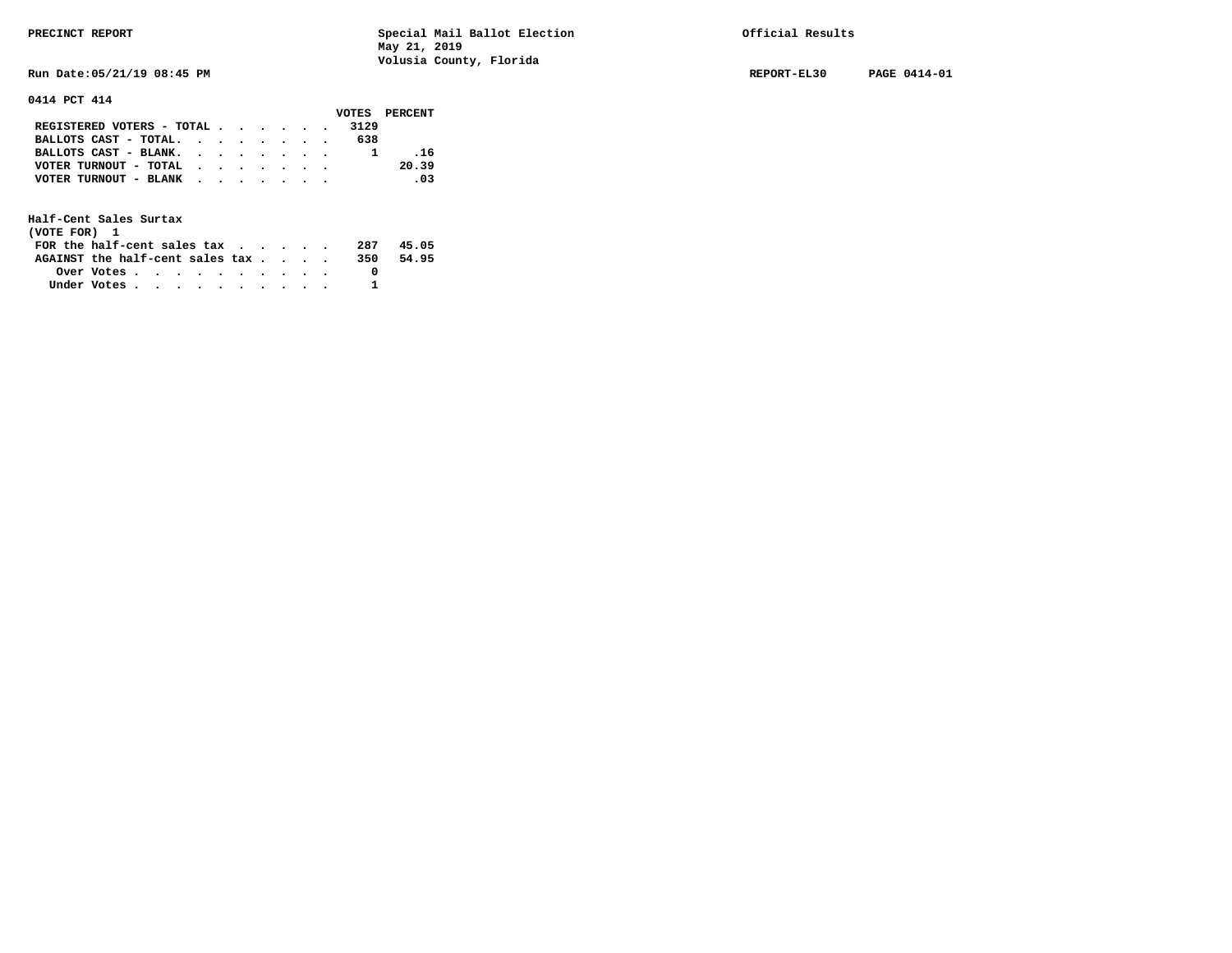**Run Date:05/21/19 08:45 PM REPORT-EL30 PAGE 0415-01** 

**0415 PCT 415** 

|                                           |  |  |  |     | VOTES PERCENT |
|-------------------------------------------|--|--|--|-----|---------------|
| REGISTERED VOTERS - TOTAL 3721            |  |  |  |     |               |
| BALLOTS CAST - TOTAL. $\cdot$             |  |  |  | 618 |               |
| BALLOTS CAST - BLANK.                     |  |  |  |     | .16           |
| VOTER TURNOUT - TOTAL $\cdot$ , , , , , , |  |  |  |     | 16.61         |
| VOTER TURNOUT - BLANK                     |  |  |  |     | .03           |
|                                           |  |  |  |     |               |

| (VOTE FOR) 1                    |                                                         |  |  |  |  |     |       |
|---------------------------------|---------------------------------------------------------|--|--|--|--|-----|-------|
| FOR the half-cent sales tax     |                                                         |  |  |  |  | 298 | 48.30 |
| AGAINST the half-cent sales tax |                                                         |  |  |  |  | 319 | 51.70 |
|                                 | Over Votes $\cdots$ $\cdots$ $\cdots$ $\cdots$ $\cdots$ |  |  |  |  |     |       |
| Under Votes                     |                                                         |  |  |  |  |     |       |
|                                 |                                                         |  |  |  |  |     |       |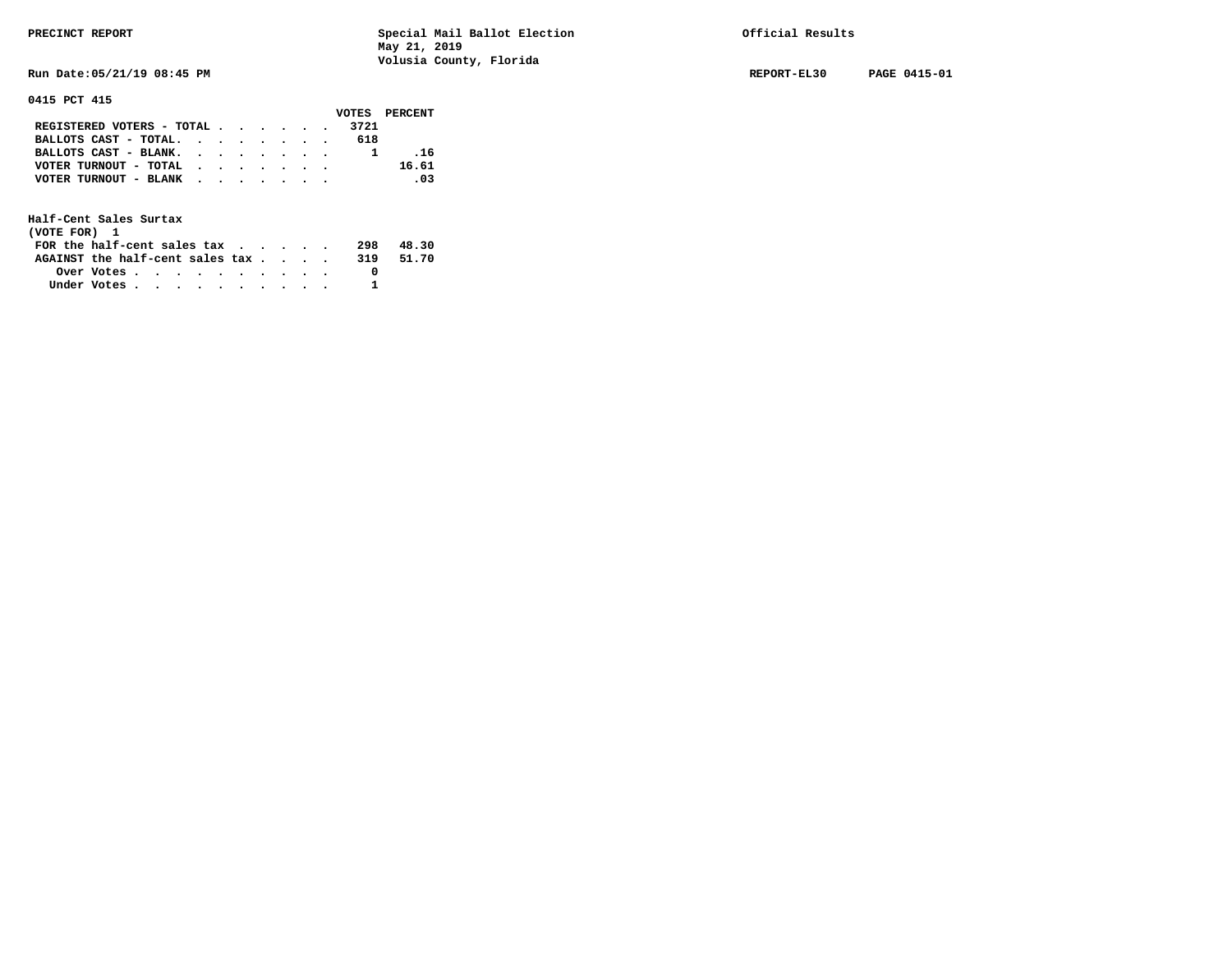**0416 PCT 416** 

**PRECINCT REPORT Special Mail Ballot Election Official Results May 21, 2019 Volusia County, Florida** 

**Run Date:05/21/19 08:45 PM REPORT-EL30 PAGE 0416-01** 

|                           |  |  |  |      | VOTES PERCENT |
|---------------------------|--|--|--|------|---------------|
| REGISTERED VOTERS - TOTAL |  |  |  | 5118 |               |
| BALLOTS CAST - TOTAL.     |  |  |  | 904  |               |
| BALLOTS CAST - BLANK.     |  |  |  |      |               |
| VOTER TURNOUT - TOTAL     |  |  |  |      | 17.66         |
| VOTER TURNOUT - BLANK     |  |  |  |      |               |
|                           |  |  |  |      |               |

| (VOTE FOR) 1                           |                                                         |  |  |  |  |     |       |
|----------------------------------------|---------------------------------------------------------|--|--|--|--|-----|-------|
| FOR the half-cent sales $\mathsf{tax}$ |                                                         |  |  |  |  | 408 | 45.13 |
| AGAINST the half-cent sales tax        |                                                         |  |  |  |  | 496 | 54.87 |
|                                        | Over Votes $\cdots$ $\cdots$ $\cdots$ $\cdots$ $\cdots$ |  |  |  |  |     |       |
| Under Votes                            |                                                         |  |  |  |  |     |       |
|                                        |                                                         |  |  |  |  |     |       |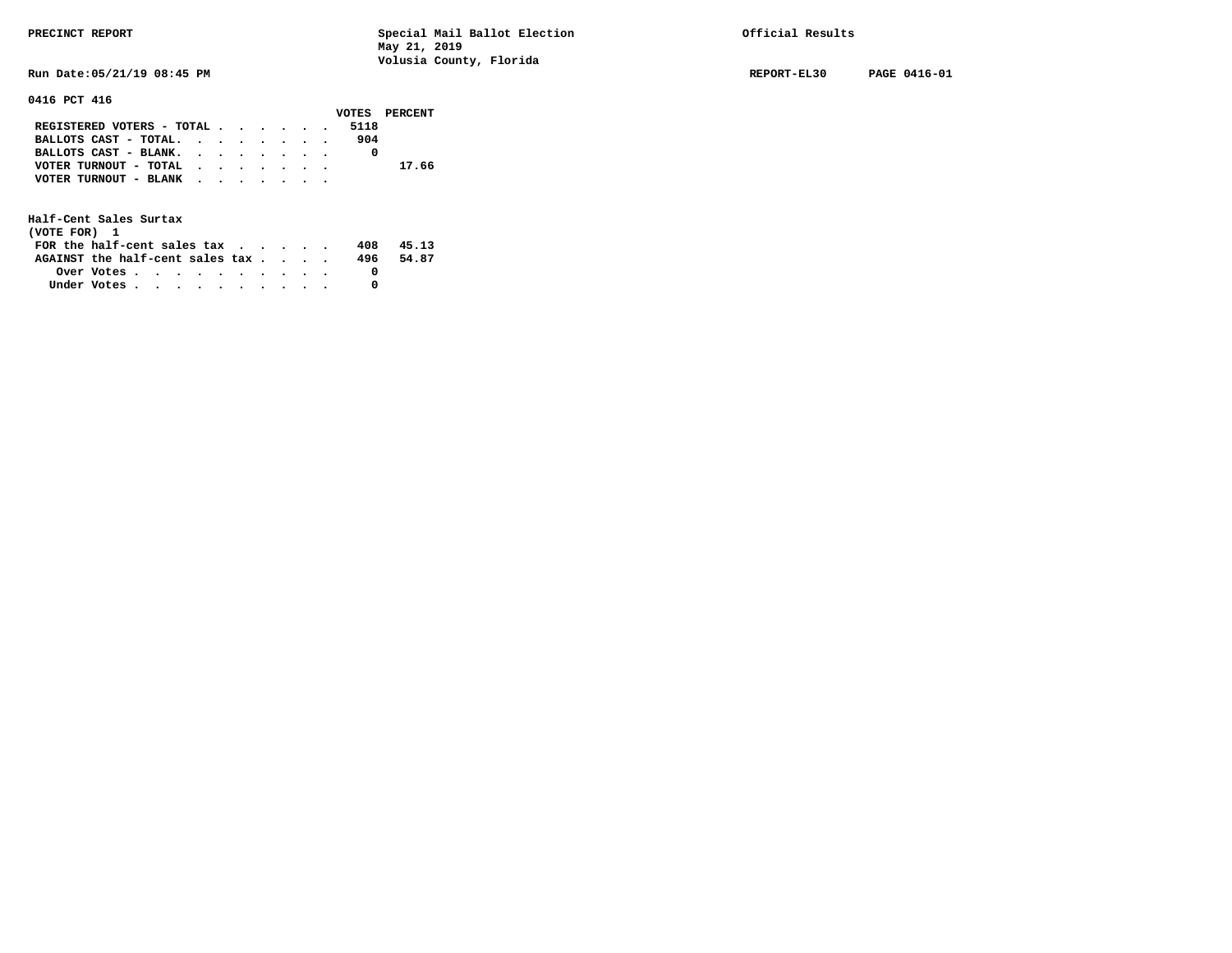**Run Date:05/21/19 08:45 PM REPORT-EL30 PAGE 0417-01** 

**0417 PCT 417** 

|                           |  |  |  |      | VOTES PERCENT |
|---------------------------|--|--|--|------|---------------|
| REGISTERED VOTERS - TOTAL |  |  |  | 1804 |               |
| BALLOTS CAST - TOTAL.     |  |  |  | 324  |               |
| BALLOTS CAST - BLANK.     |  |  |  |      |               |
| VOTER TURNOUT - TOTAL     |  |  |  |      | 17.96         |
| VOTER TURNOUT - BLANK     |  |  |  |      |               |
|                           |  |  |  |      |               |

| (VOTE FOR) 1                                                |                                                         |  |  |  |  |     |           |
|-------------------------------------------------------------|---------------------------------------------------------|--|--|--|--|-----|-----------|
| FOR the half-cent sales tax $\cdot$ $\cdot$ $\cdot$ $\cdot$ |                                                         |  |  |  |  | 170 | 52.47     |
| AGAINST the half-cent sales tax                             |                                                         |  |  |  |  |     | 154 47.53 |
|                                                             | Over Votes $\cdots$ $\cdots$ $\cdots$ $\cdots$ $\cdots$ |  |  |  |  |     |           |
| Under Votes                                                 |                                                         |  |  |  |  |     |           |
|                                                             |                                                         |  |  |  |  |     |           |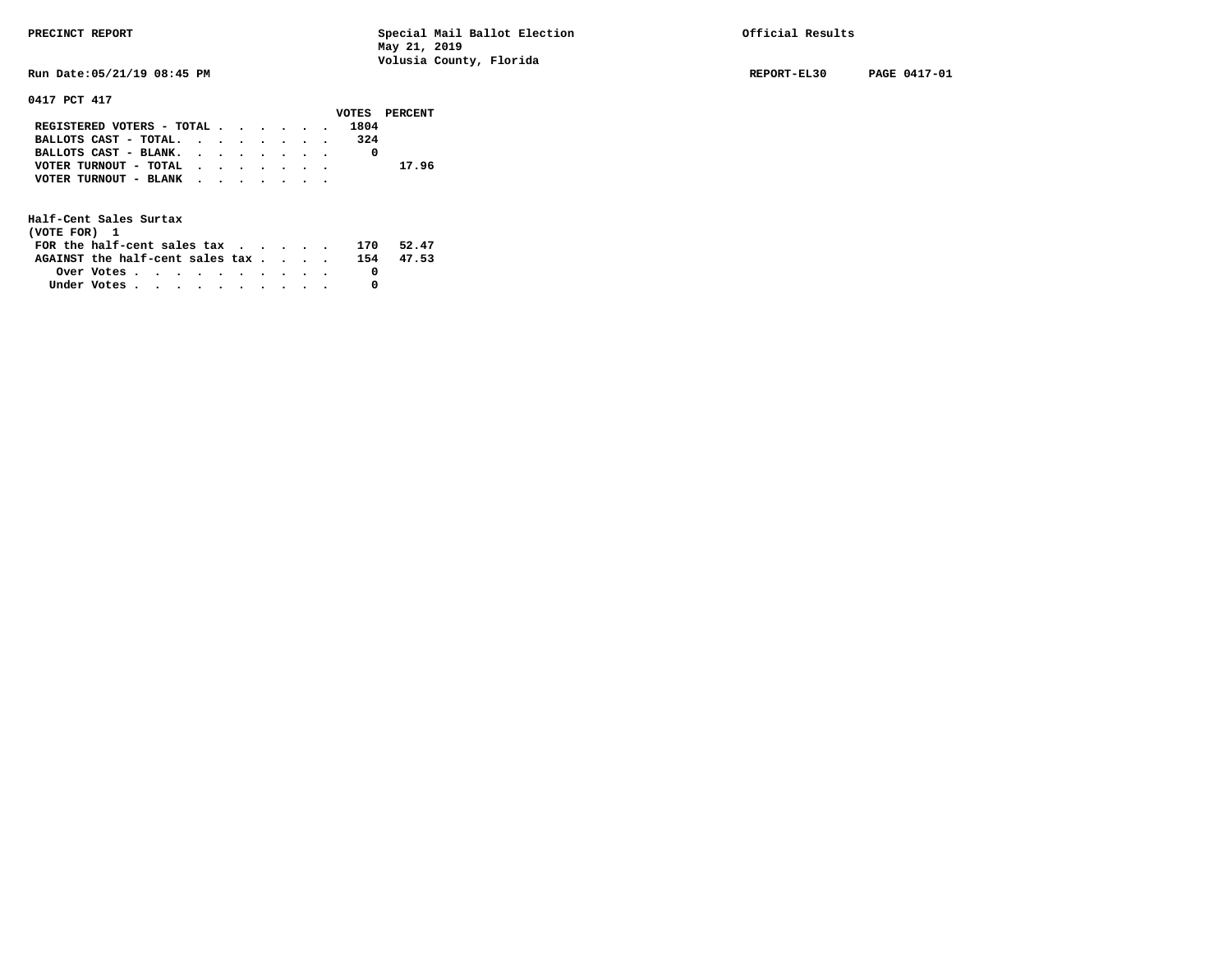**Run Date:05/21/19 08:45 PM REPORT-EL30 PAGE 0419-01** 

**0419 PCT 419** 

|                           |  |  |  |      | VOTES PERCENT |
|---------------------------|--|--|--|------|---------------|
| REGISTERED VOTERS - TOTAL |  |  |  | 1719 |               |
| BALLOTS CAST - TOTAL.     |  |  |  | 309  |               |
| BALLOTS CAST - BLANK.     |  |  |  |      |               |
| VOTER TURNOUT - TOTAL     |  |  |  |      | 17.98         |
| VOTER TURNOUT - BLANK     |  |  |  |      |               |
|                           |  |  |  |      |               |

| (VOTE FOR) 1                           |                                                         |  |  |  |  |     |       |
|----------------------------------------|---------------------------------------------------------|--|--|--|--|-----|-------|
| FOR the half-cent sales $\mathsf{tax}$ |                                                         |  |  |  |  | 146 | 47.25 |
| AGAINST the half-cent sales tax        |                                                         |  |  |  |  | 163 | 52.75 |
|                                        | Over Votes $\cdots$ $\cdots$ $\cdots$ $\cdots$ $\cdots$ |  |  |  |  |     |       |
| Under Votes                            |                                                         |  |  |  |  |     |       |
|                                        |                                                         |  |  |  |  |     |       |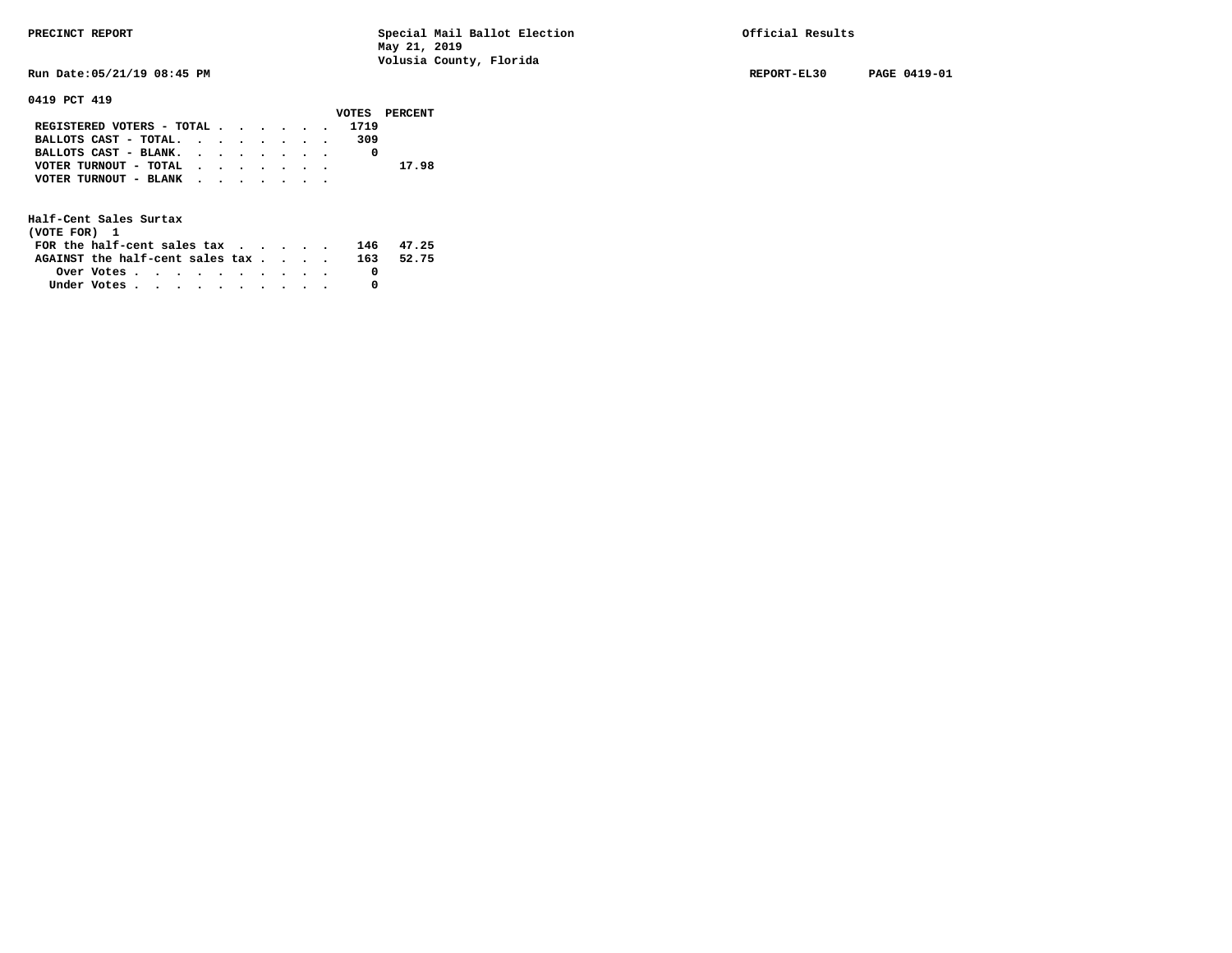**Run Date:05/21/19 08:45 PM REPORT-EL30 PAGE 0420-01** 

# **0420 PCT 420**

|                                           |  |  |  |      | VOTES PERCENT |
|-------------------------------------------|--|--|--|------|---------------|
| REGISTERED VOTERS - TOTAL                 |  |  |  | 3863 |               |
| BALLOTS CAST - TOTAL.                     |  |  |  | 785  |               |
| BALLOTS CAST - BLANK.                     |  |  |  |      |               |
| VOTER TURNOUT - TOTAL                     |  |  |  |      | 20.32         |
| VOTER TURNOUT - BLANK $\cdot$ , , , , , , |  |  |  |      |               |
|                                           |  |  |  |      |               |

| (VOTE FOR) 1                     |                                                         |  |  |  |  |     |       |
|----------------------------------|---------------------------------------------------------|--|--|--|--|-----|-------|
| FOR the half-cent sales $\alpha$ |                                                         |  |  |  |  | 326 | 41.53 |
| AGAINST the half-cent sales tax  |                                                         |  |  |  |  | 459 | 58.47 |
|                                  | Over Votes $\cdots$ $\cdots$ $\cdots$ $\cdots$ $\cdots$ |  |  |  |  |     |       |
| Under Votes                      |                                                         |  |  |  |  |     |       |
|                                  |                                                         |  |  |  |  |     |       |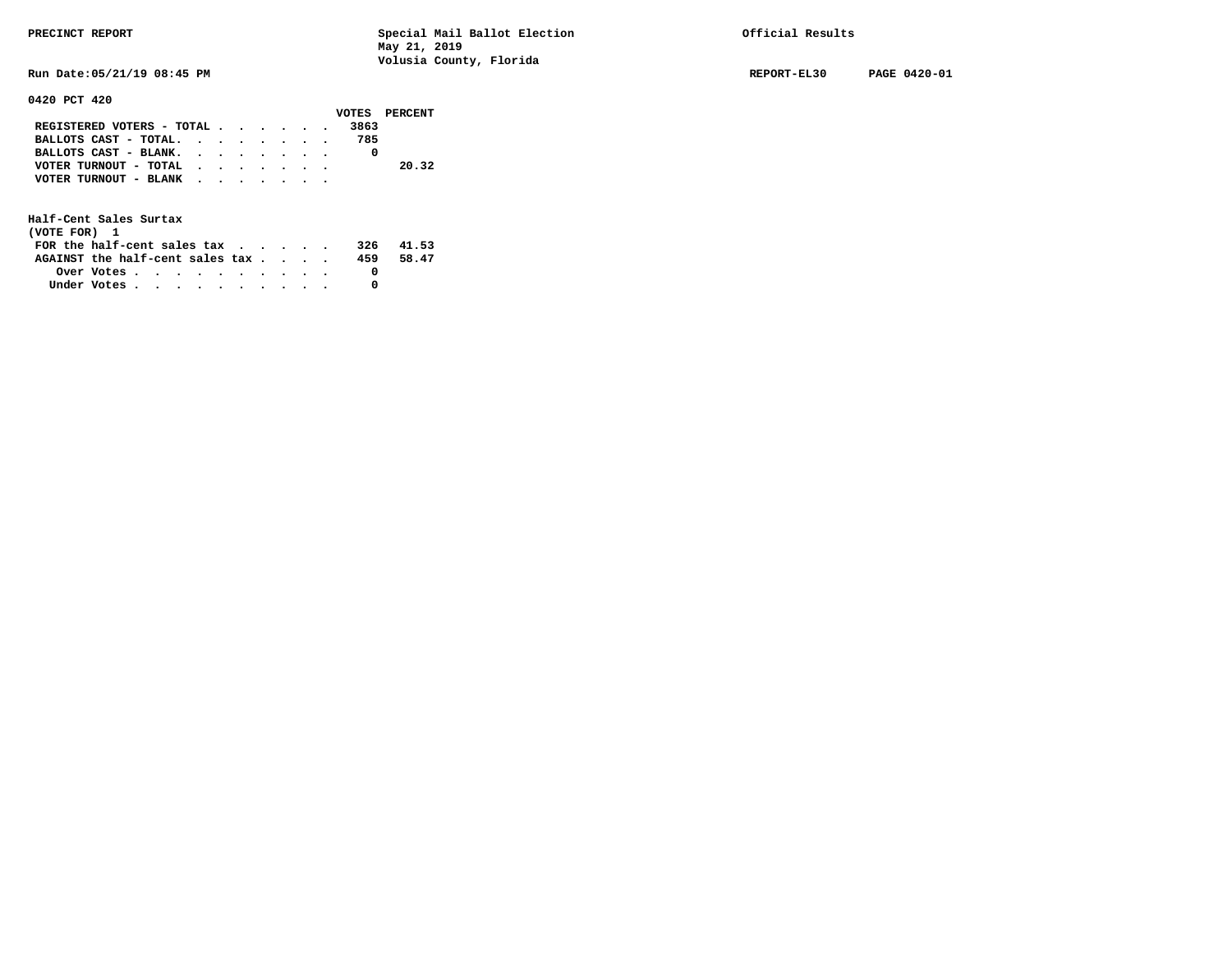**Run Date:05/21/19 08:45 PM REPORT-EL30 PAGE 0421-01** 

## **0421 PCT 421**

|                                                             |  |  |  |     | VOTES PERCENT |
|-------------------------------------------------------------|--|--|--|-----|---------------|
| REGISTERED VOTERS - TOTAL 2613                              |  |  |  |     |               |
| BALLOTS CAST - TOTAL.                                       |  |  |  | 653 |               |
| BALLOTS CAST - BLANK.                                       |  |  |  |     |               |
| VOTER TURNOUT - TOTAL $\cdot \cdot \cdot \cdot \cdot \cdot$ |  |  |  |     | 24.99         |
| VOTER TURNOUT - BLANK                                       |  |  |  |     |               |
|                                                             |  |  |  |     |               |

| (VOTE FOR) 1                                                |            |  |  |  |  |     |       |
|-------------------------------------------------------------|------------|--|--|--|--|-----|-------|
| FOR the half-cent sales tax $\cdot$ $\cdot$ $\cdot$ $\cdot$ |            |  |  |  |  | 222 | 34.00 |
| AGAINST the half-cent sales tax                             |            |  |  |  |  | 431 | 66.00 |
|                                                             | Over Votes |  |  |  |  |     |       |
| Under Votes                                                 |            |  |  |  |  |     |       |
|                                                             |            |  |  |  |  |     |       |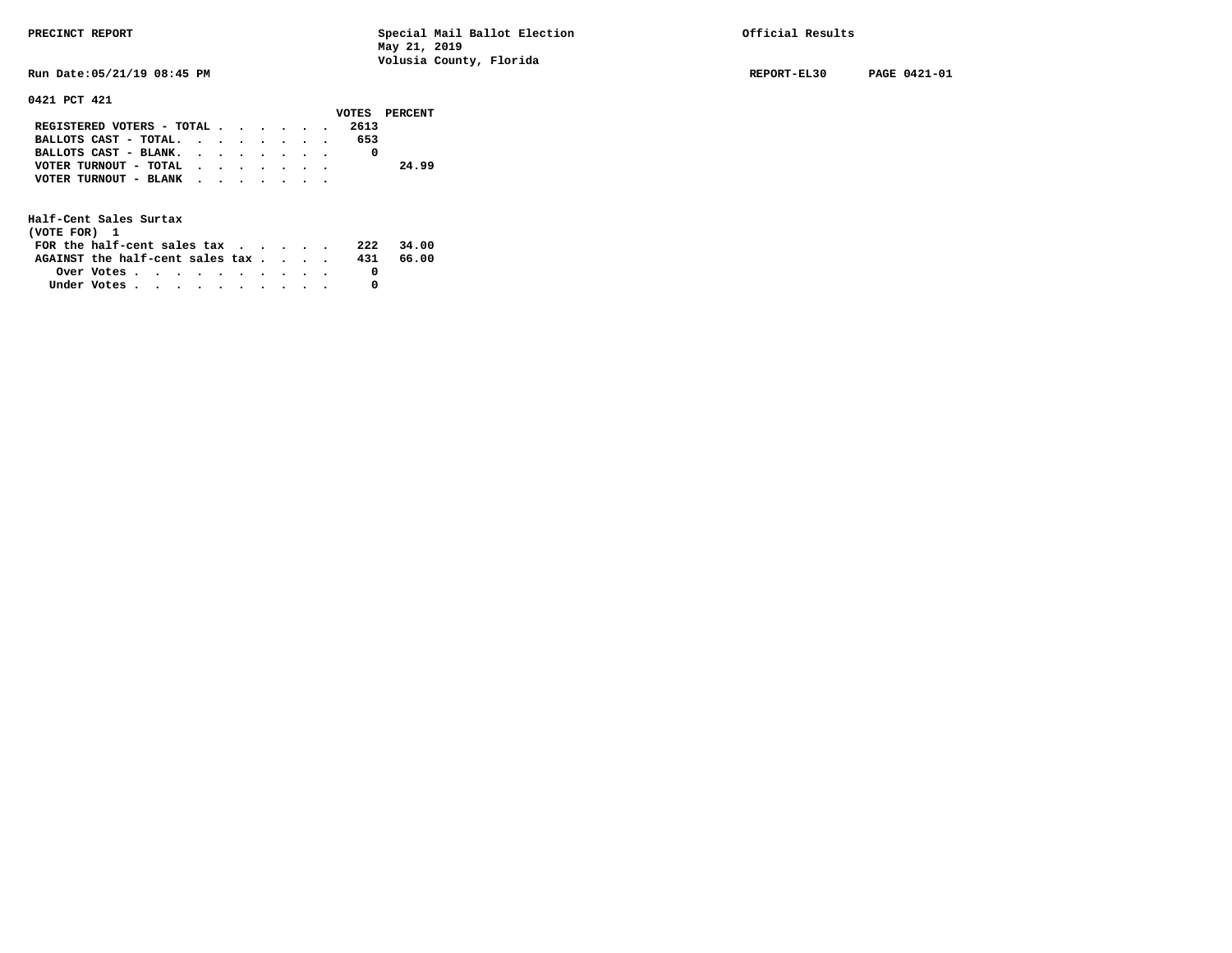**Run Date:05/21/19 08:45 PM REPORT-EL30 PAGE 0422-01** 

### **0422 PCT 422**

|                           |  |  |  |      | VOTES PERCENT |
|---------------------------|--|--|--|------|---------------|
| REGISTERED VOTERS - TOTAL |  |  |  | 3202 |               |
| BALLOTS CAST - TOTAL.     |  |  |  | 563  |               |
| BALLOTS CAST - BLANK.     |  |  |  |      |               |
| VOTER TURNOUT - TOTAL     |  |  |  |      | 17.58         |
| VOTER TURNOUT - BLANK     |  |  |  |      |               |
|                           |  |  |  |      |               |

| (VOTE FOR) 1                           |                                                         |  |  |  |  |     |       |
|----------------------------------------|---------------------------------------------------------|--|--|--|--|-----|-------|
| FOR the half-cent sales $\mathsf{tax}$ |                                                         |  |  |  |  | 225 | 39.96 |
| AGAINST the half-cent sales tax        |                                                         |  |  |  |  | 338 | 60.04 |
|                                        | Over Votes $\cdots$ $\cdots$ $\cdots$ $\cdots$ $\cdots$ |  |  |  |  |     |       |
| Under Votes                            |                                                         |  |  |  |  |     |       |
|                                        |                                                         |  |  |  |  |     |       |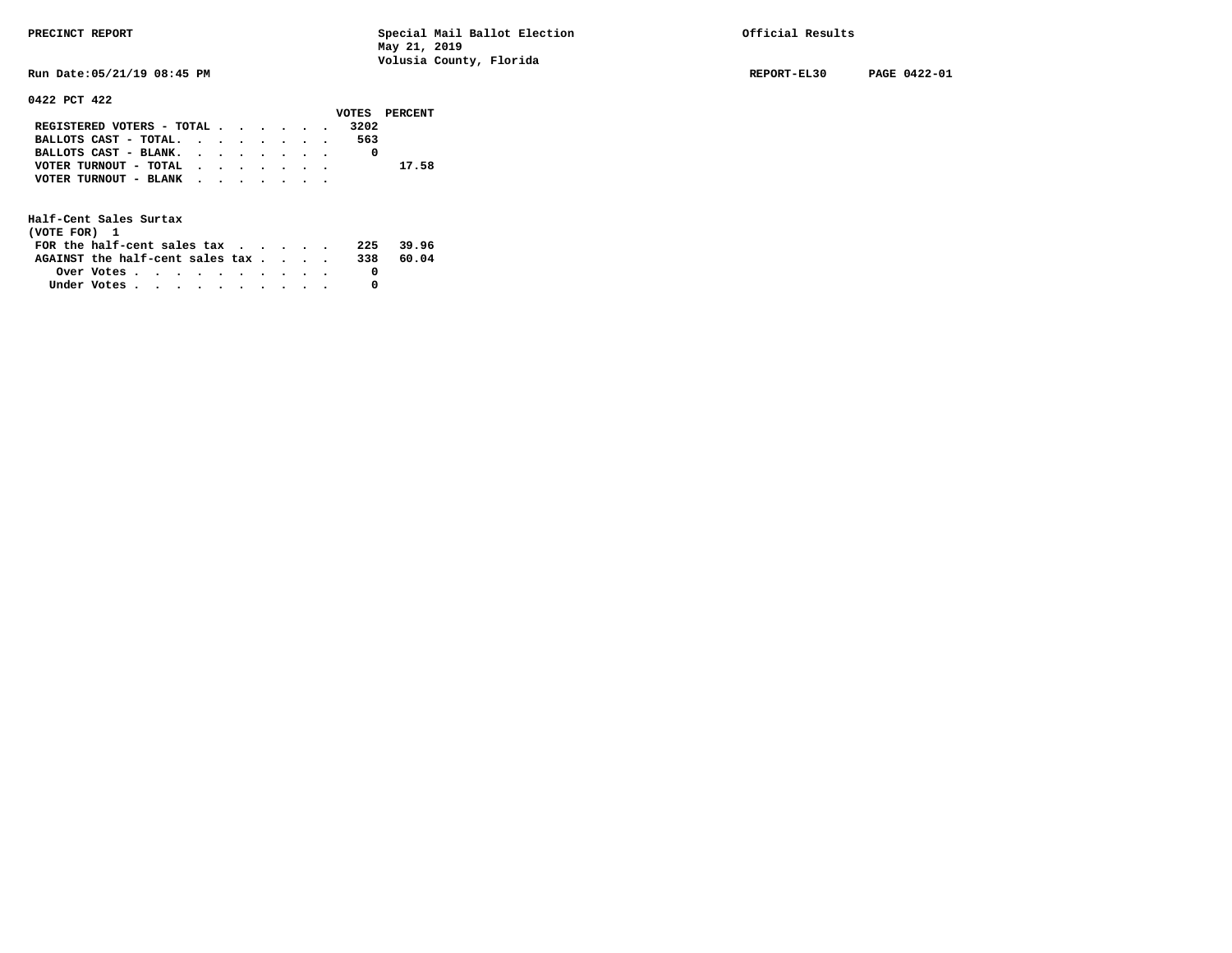**Run Date:05/21/19 08:45 PM REPORT-EL30 PAGE 0423-01** 

**0423 PCT 423** 

|                           |  |  |  |      | VOTES PERCENT |
|---------------------------|--|--|--|------|---------------|
| REGISTERED VOTERS - TOTAL |  |  |  | 2776 |               |
| BALLOTS CAST - TOTAL.     |  |  |  | 490  |               |
| BALLOTS CAST - BLANK.     |  |  |  |      | . 61          |
| VOTER TURNOUT - TOTAL     |  |  |  |      | 17.65         |
| VOTER TURNOUT - BLANK     |  |  |  |      | $\ldots$ 11   |
|                           |  |  |  |      |               |

| (VOTE FOR) 1                                                |            |  |  |  |  |     |       |
|-------------------------------------------------------------|------------|--|--|--|--|-----|-------|
| FOR the half-cent sales tax $\cdot$ $\cdot$ $\cdot$ $\cdot$ |            |  |  |  |  | 227 | 46.61 |
| AGAINST the half-cent sales tax                             |            |  |  |  |  | 260 | 53.39 |
|                                                             | Over Votes |  |  |  |  |     |       |
| Under Votes                                                 |            |  |  |  |  |     |       |
|                                                             |            |  |  |  |  |     |       |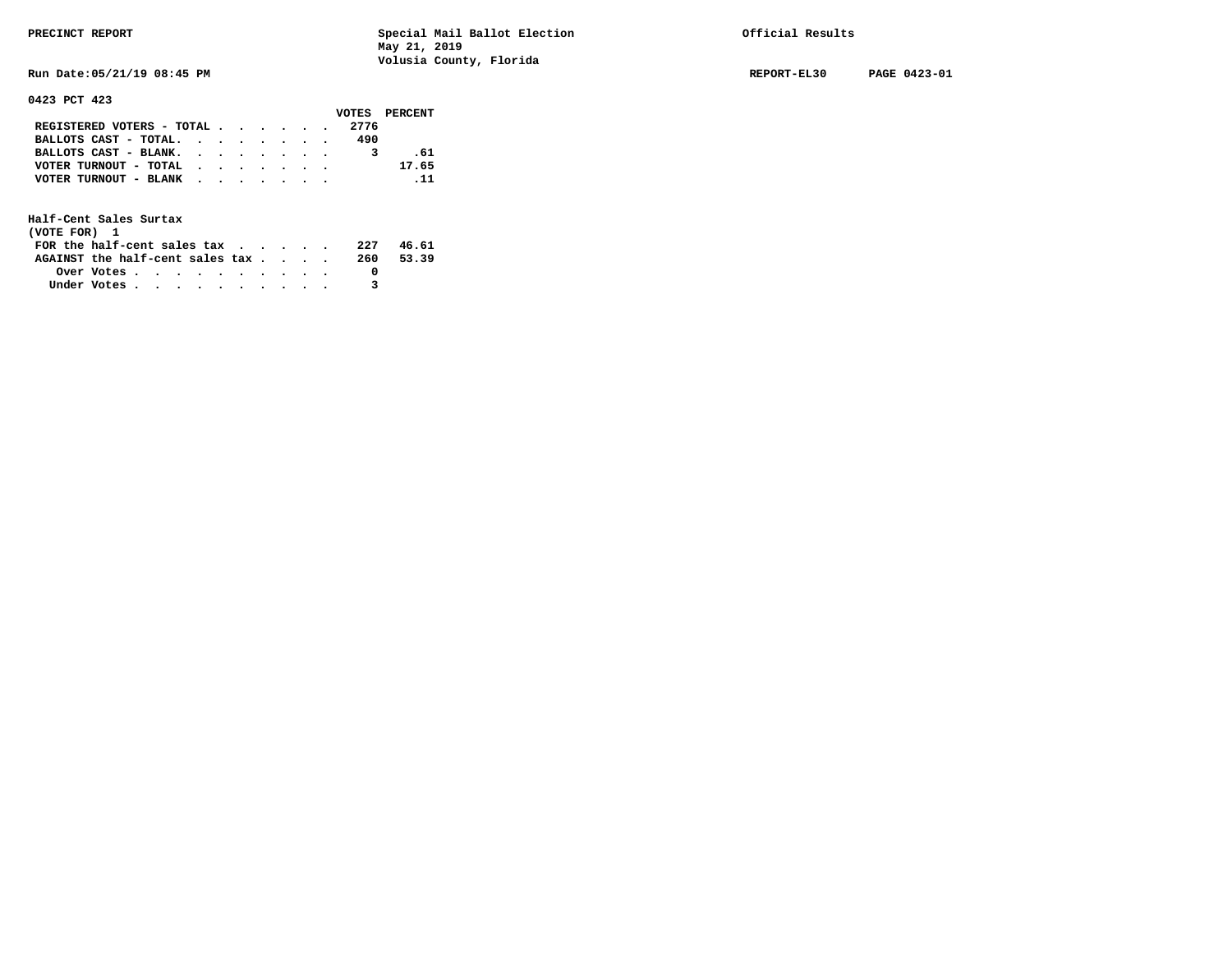**Run Date:05/21/19 08:45 PM REPORT-EL30 PAGE 0427-01** 

**0427 PCT 427** 

|                           |  |  |  |      | VOTES PERCENT |
|---------------------------|--|--|--|------|---------------|
| REGISTERED VOTERS - TOTAL |  |  |  | 3147 |               |
| BALLOTS CAST - TOTAL.     |  |  |  | 537  |               |
| BALLOTS CAST - BLANK.     |  |  |  |      |               |
| VOTER TURNOUT - TOTAL     |  |  |  |      | 17.06         |
| VOTER TURNOUT - BLANK     |  |  |  |      |               |
|                           |  |  |  |      |               |

| (VOTE FOR) 1                     |            |  |  |  |  |     |       |
|----------------------------------|------------|--|--|--|--|-----|-------|
| FOR the half-cent sales $\alpha$ |            |  |  |  |  | 232 | 43.20 |
| AGAINST the half-cent sales tax  |            |  |  |  |  | 305 | 56.80 |
|                                  | Over Votes |  |  |  |  |     |       |
| Under Votes                      |            |  |  |  |  |     |       |
|                                  |            |  |  |  |  |     |       |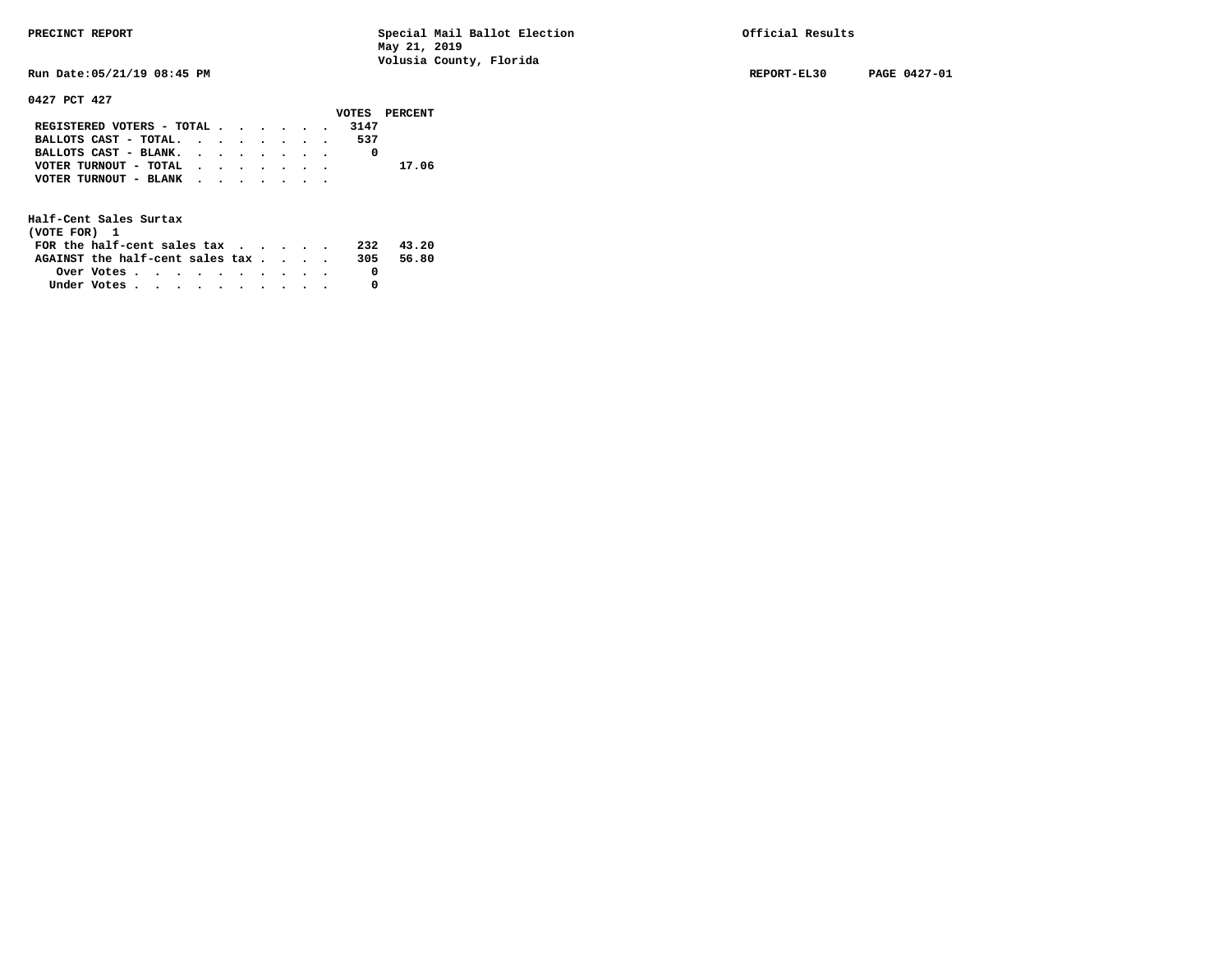**Run Date:05/21/19 08:45 PM REPORT-EL30 PAGE 0429-01** 

**0429 PCT 429** 

|                                           |  |  |  |      | VOTES PERCENT |
|-------------------------------------------|--|--|--|------|---------------|
| REGISTERED VOTERS - TOTAL                 |  |  |  | 1848 |               |
| BALLOTS CAST - TOTAL.                     |  |  |  | 290  |               |
| BALLOTS CAST - BLANK.                     |  |  |  |      |               |
| VOTER TURNOUT - TOTAL $\cdot$ , , , , , , |  |  |  |      | 15.69         |
| VOTER TURNOUT - BLANK                     |  |  |  |      |               |
|                                           |  |  |  |      |               |

| (VOTE FOR) 1                                            |  |  |  |  |  |     |       |
|---------------------------------------------------------|--|--|--|--|--|-----|-------|
| FOR the half-cent sales tax                             |  |  |  |  |  | 123 | 42.41 |
| AGAINST the half-cent sales $\text{tax}$ 167            |  |  |  |  |  |     | 57.59 |
| Over Votes $\cdots$ $\cdots$ $\cdots$ $\cdots$ $\cdots$ |  |  |  |  |  |     |       |
| Under Votes                                             |  |  |  |  |  |     |       |
|                                                         |  |  |  |  |  |     |       |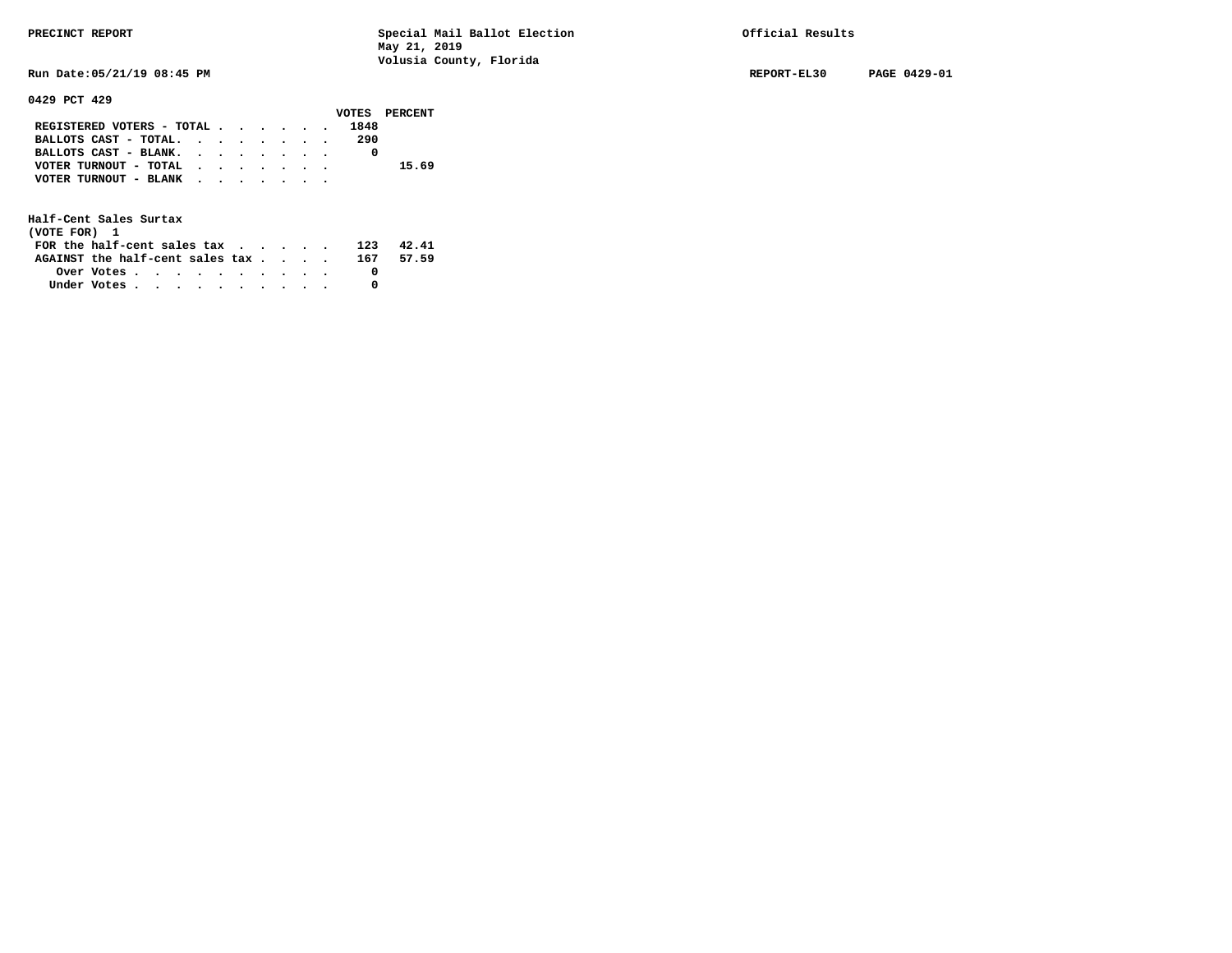**Run Date:05/21/19 08:45 PM REPORT-EL30 PAGE 0501-01** 

**0501 PCT 501** 

|                            |  |  |  |      | VOTES PERCENT |
|----------------------------|--|--|--|------|---------------|
| REGISTERED VOTERS - TOTAL  |  |  |  | 2908 |               |
| BALLOTS CAST - TOTAL. 1186 |  |  |  |      |               |
| BALLOTS CAST - BLANK.      |  |  |  |      | -08           |
| VOTER TURNOUT - TOTAL      |  |  |  |      | 40.78         |
| VOTER TURNOUT - BLANK      |  |  |  |      | .03           |
|                            |  |  |  |      |               |

| (VOTE FOR) 1                                                |            |  |  |  |  |     |       |
|-------------------------------------------------------------|------------|--|--|--|--|-----|-------|
| FOR the half-cent sales tax $\cdot$ $\cdot$ $\cdot$ $\cdot$ |            |  |  |  |  | 511 | 43.12 |
| AGAINST the half-cent sales tax                             |            |  |  |  |  | 674 | 56.88 |
|                                                             | Over Votes |  |  |  |  |     |       |
| Under Votes                                                 |            |  |  |  |  |     |       |
|                                                             |            |  |  |  |  |     |       |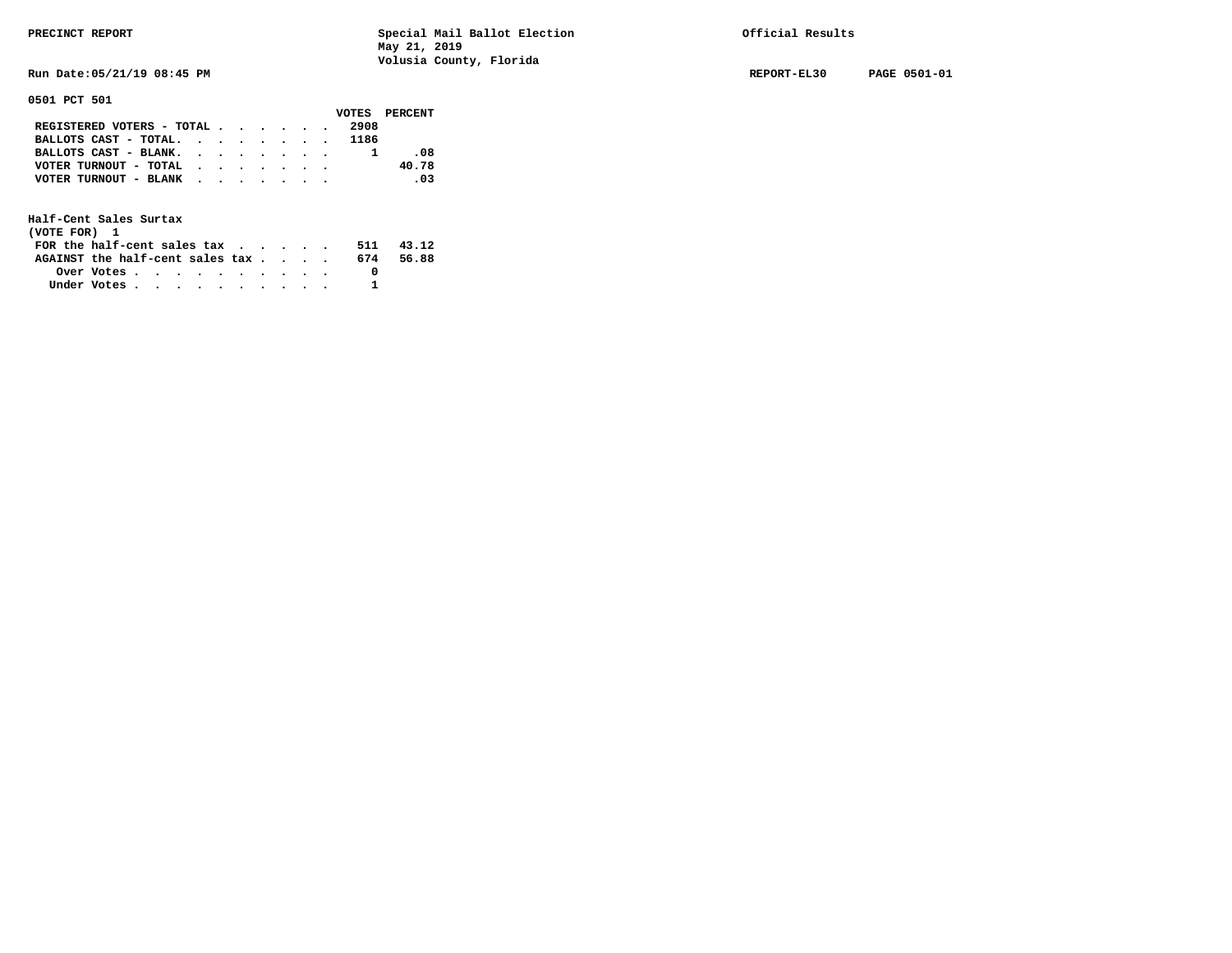**Run Date:05/21/19 08:45 PM REPORT-EL30 PAGE 0502-01** 

**0502 PCT 502** 

|                            |  |  |  |      | VOTES PERCENT |
|----------------------------|--|--|--|------|---------------|
| REGISTERED VOTERS - TOTAL  |  |  |  | 4873 |               |
| BALLOTS CAST - TOTAL. 1954 |  |  |  |      |               |
| BALLOTS CAST - BLANK.      |  |  |  |      | .10           |
| VOTER TURNOUT - TOTAL      |  |  |  |      | 40.10         |
| VOTER TURNOUT - BLANK      |  |  |  |      | .04           |
|                            |  |  |  |      |               |

| (VOTE FOR) 1                                                                          |            |  |  |  |  |  |  |
|---------------------------------------------------------------------------------------|------------|--|--|--|--|--|--|
| FOR the half-cent sales tax $\cdot$ $\cdot$ $\cdot$ $\cdot$ $\cdot$ $\cdot$ 739 37.88 |            |  |  |  |  |  |  |
| AGAINST the half-cent sales tax 1212 62.12                                            |            |  |  |  |  |  |  |
|                                                                                       | Over Votes |  |  |  |  |  |  |
| Under Votes                                                                           |            |  |  |  |  |  |  |
|                                                                                       |            |  |  |  |  |  |  |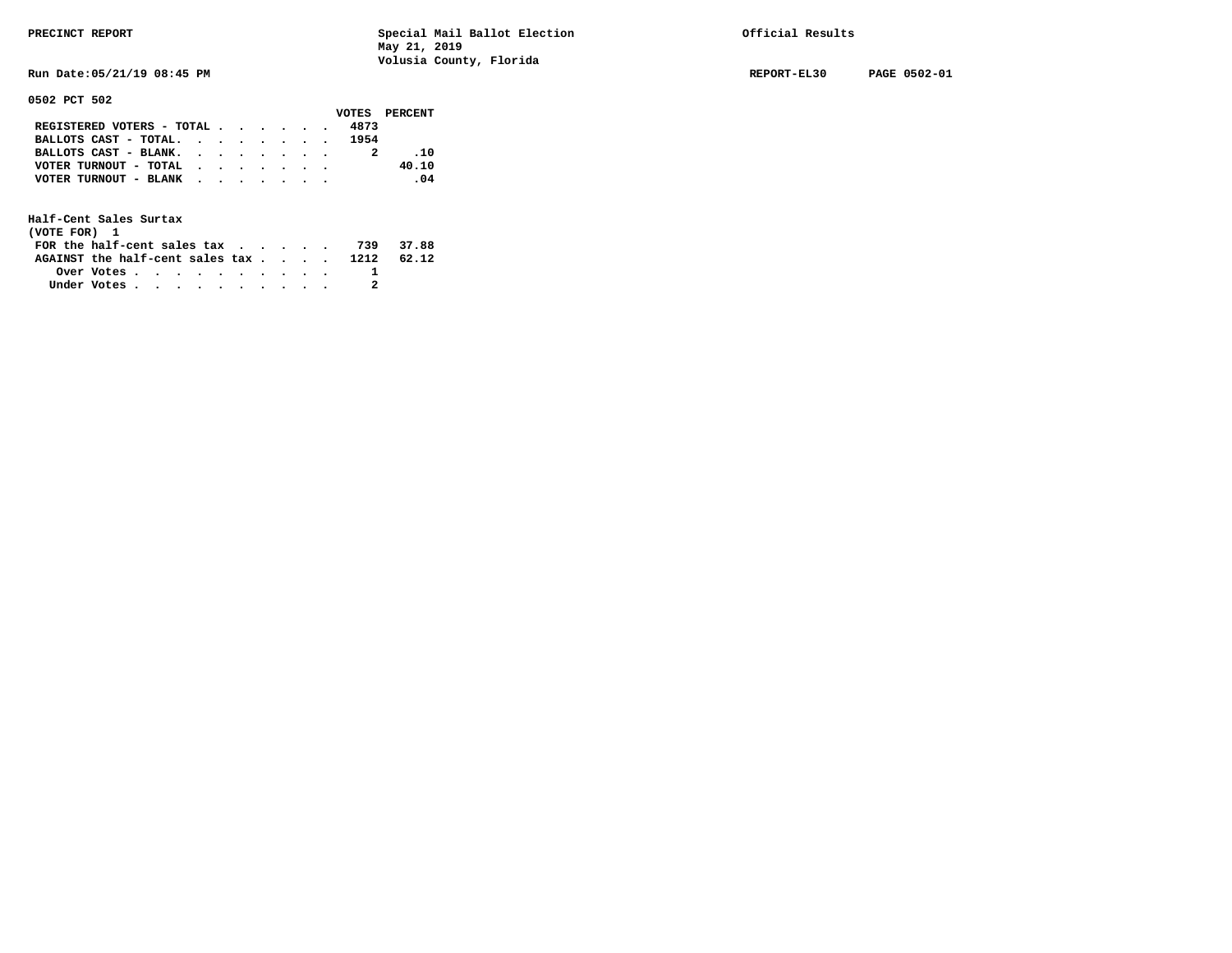**PRECINCT REPORT Special Mail Ballot Election Official Results May 21, 2019 Volusia County, Florida Run Date:05/21/19 08:45 PM REPORT-EL30 PAGE 0503-01** 

| Kun Date:05/ZI/I9 08:45 PM                                                 |                      |                      |                                     |                                                                                                                                                                                                                               |                      |                                        |           |                      |                                           |               |  |
|----------------------------------------------------------------------------|----------------------|----------------------|-------------------------------------|-------------------------------------------------------------------------------------------------------------------------------------------------------------------------------------------------------------------------------|----------------------|----------------------------------------|-----------|----------------------|-------------------------------------------|---------------|--|
| 0503 PCT 503                                                               |                      |                      |                                     |                                                                                                                                                                                                                               |                      |                                        |           |                      |                                           | VOTES PERCENT |  |
| REGISTERED VOTERS - TOTAL                                                  |                      |                      |                                     |                                                                                                                                                                                                                               |                      |                                        |           |                      | 1158                                      |               |  |
| BALLOTS CAST - TOTAL.                                                      |                      | $\sim$               |                                     | $\ddot{\phantom{0}}$                                                                                                                                                                                                          | $\bullet$            |                                        |           |                      | 492                                       |               |  |
| BALLOTS CAST - BLANK. .                                                    |                      |                      | $\ddot{\phantom{0}}$                | $\ddot{\phantom{0}}$                                                                                                                                                                                                          | $\bullet$            |                                        |           |                      | 0                                         |               |  |
| VOTER TURNOUT - TOTAL                                                      |                      | $\ddot{\phantom{0}}$ | $\ddot{\phantom{0}}$                |                                                                                                                                                                                                                               |                      | $\sim$                                 | $\bullet$ | $\bullet$            |                                           | 42.49         |  |
| VOTER TURNOUT - BLANK                                                      |                      |                      |                                     | $\ddot{\phantom{0}}$                                                                                                                                                                                                          | $\ddot{\phantom{a}}$ |                                        |           |                      |                                           |               |  |
|                                                                            |                      |                      |                                     |                                                                                                                                                                                                                               |                      |                                        |           |                      |                                           |               |  |
| Half-Cent Sales Surtax<br>(VOTE FOR) 1<br>FOR the half-cent sales $\alpha$ |                      |                      |                                     |                                                                                                                                                                                                                               |                      |                                        |           |                      | 209                                       | 43.00         |  |
| AGAINST the half-cent sales tax                                            |                      |                      |                                     |                                                                                                                                                                                                                               |                      |                                        | $\bullet$ |                      |                                           |               |  |
|                                                                            |                      |                      |                                     |                                                                                                                                                                                                                               |                      |                                        | $\bullet$ | $\ddot{\phantom{0}}$ | 277                                       | 57.00         |  |
| Over Votes                                                                 | $\ddot{\phantom{1}}$ | $\ddot{\phantom{0}}$ |                                     |                                                                                                                                                                                                                               |                      | $\sim$ $\sim$                          |           |                      | $\mathbf{0}$                              |               |  |
| Under Votes                                                                |                      | $\sim$ $\sim$        | $\ddot{\phantom{a}}$                | $\ddot{\phantom{a}}$                                                                                                                                                                                                          |                      | $\mathbf{r}$ . The set of $\mathbf{r}$ | $\sim$    |                      | 6                                         |               |  |
| Question 1 Ormond Beach<br>(VOTE FOR)<br>1                                 |                      |                      |                                     |                                                                                                                                                                                                                               |                      |                                        |           |                      |                                           |               |  |
| Yes for Approval                                                           |                      |                      |                                     |                                                                                                                                                                                                                               |                      |                                        |           |                      |                                           | 34.71         |  |
| No for Rejection .                                                         | $\sim$ $\sim$ $\sim$ |                      | $\ddot{\phantom{0}}$                | $\ddot{\phantom{0}}$                                                                                                                                                                                                          | $\ddot{\phantom{0}}$ |                                        |           |                      | $\begin{array}{c} 168 \\ 316 \end{array}$ | 65.29         |  |
| Over Votes                                                                 |                      |                      |                                     |                                                                                                                                                                                                                               |                      |                                        |           |                      | $\Omega$                                  |               |  |
| Under Votes                                                                | $\sim$ $\sim$ $\sim$ | $\sim$ $\sim$        | $\bullet$ .<br>$\ddot{\phantom{a}}$ | $\bullet$                                                                                                                                                                                                                     |                      |                                        |           |                      | 8                                         |               |  |
|                                                                            |                      |                      |                                     |                                                                                                                                                                                                                               |                      |                                        |           |                      |                                           |               |  |
|                                                                            |                      |                      |                                     |                                                                                                                                                                                                                               |                      |                                        |           |                      |                                           |               |  |
| Question 2 Ormond Beach<br>(VOTE FOR) 1                                    |                      |                      |                                     |                                                                                                                                                                                                                               |                      |                                        |           |                      |                                           |               |  |
| Yes for Approval.                                                          |                      |                      |                                     | . The contract of the contract of the contract of the contract of the contract of the contract of the contract of the contract of the contract of the contract of the contract of the contract of the contract of the contrac |                      |                                        |           |                      |                                           | 216 45.76     |  |
| No for Rejection .                                                         | $\sim$               | $\ddot{\phantom{0}}$ |                                     | $\bullet$                                                                                                                                                                                                                     |                      |                                        |           |                      | 256                                       | 54.24         |  |
| Over Votes                                                                 | $\sim$ $\sim$ $\sim$ |                      | $\bullet$ .                         | $\bullet$                                                                                                                                                                                                                     | $\bullet$            | $\bullet$                              | $\bullet$ |                      | $\overline{\mathbf{0}}$                   |               |  |
| Under Votes                                                                |                      | $\bullet$            | $\bullet$                           |                                                                                                                                                                                                                               |                      |                                        |           |                      | 20                                        |               |  |
|                                                                            |                      |                      |                                     |                                                                                                                                                                                                                               |                      |                                        |           |                      |                                           |               |  |
| Question 3 Ormond Beach                                                    |                      |                      |                                     |                                                                                                                                                                                                                               |                      |                                        |           |                      |                                           |               |  |
| (VOTE FOR) 1                                                               |                      |                      |                                     |                                                                                                                                                                                                                               |                      |                                        |           |                      |                                           |               |  |
| Yes for Approval                                                           |                      |                      |                                     |                                                                                                                                                                                                                               |                      |                                        |           |                      | 279                                       | 58.49         |  |
| No for Rejection                                                           |                      |                      | $\ddot{\phantom{0}}$                |                                                                                                                                                                                                                               |                      |                                        |           |                      | 198                                       | 41.51         |  |
| Over Votes                                                                 |                      | $\ddot{\phantom{0}}$ |                                     |                                                                                                                                                                                                                               |                      |                                        |           |                      | $\overline{\mathbf{0}}$                   |               |  |
| Under Votes                                                                |                      |                      | $\ddot{\phantom{0}}$                | $\bullet$                                                                                                                                                                                                                     | $\bullet$            |                                        |           |                      | 15                                        |               |  |
|                                                                            |                      |                      |                                     |                                                                                                                                                                                                                               |                      |                                        |           |                      |                                           |               |  |
|                                                                            |                      |                      |                                     |                                                                                                                                                                                                                               |                      |                                        |           |                      |                                           |               |  |
| Question 4 Ormond Beach                                                    |                      |                      |                                     |                                                                                                                                                                                                                               |                      |                                        |           |                      |                                           |               |  |
| (VOTE FOR) 1                                                               |                      |                      |                                     |                                                                                                                                                                                                                               |                      |                                        |           |                      |                                           |               |  |
| Yes for Approval.                                                          |                      |                      |                                     |                                                                                                                                                                                                                               |                      |                                        |           |                      |                                           | 309 64.38     |  |
| No for Rejection                                                           |                      |                      | $\bullet$                           |                                                                                                                                                                                                                               |                      |                                        |           |                      | 171                                       | 35.63         |  |
| Over Votes                                                                 | $\sim$               | $\bullet$            |                                     |                                                                                                                                                                                                                               |                      |                                        |           |                      | $\overline{\mathbf{0}}$                   |               |  |
| Under Votes                                                                |                      |                      | $\ddot{\phantom{0}}$                |                                                                                                                                                                                                                               | $\bullet$ .          |                                        |           |                      | 12                                        |               |  |
|                                                                            |                      |                      |                                     |                                                                                                                                                                                                                               |                      |                                        |           |                      |                                           |               |  |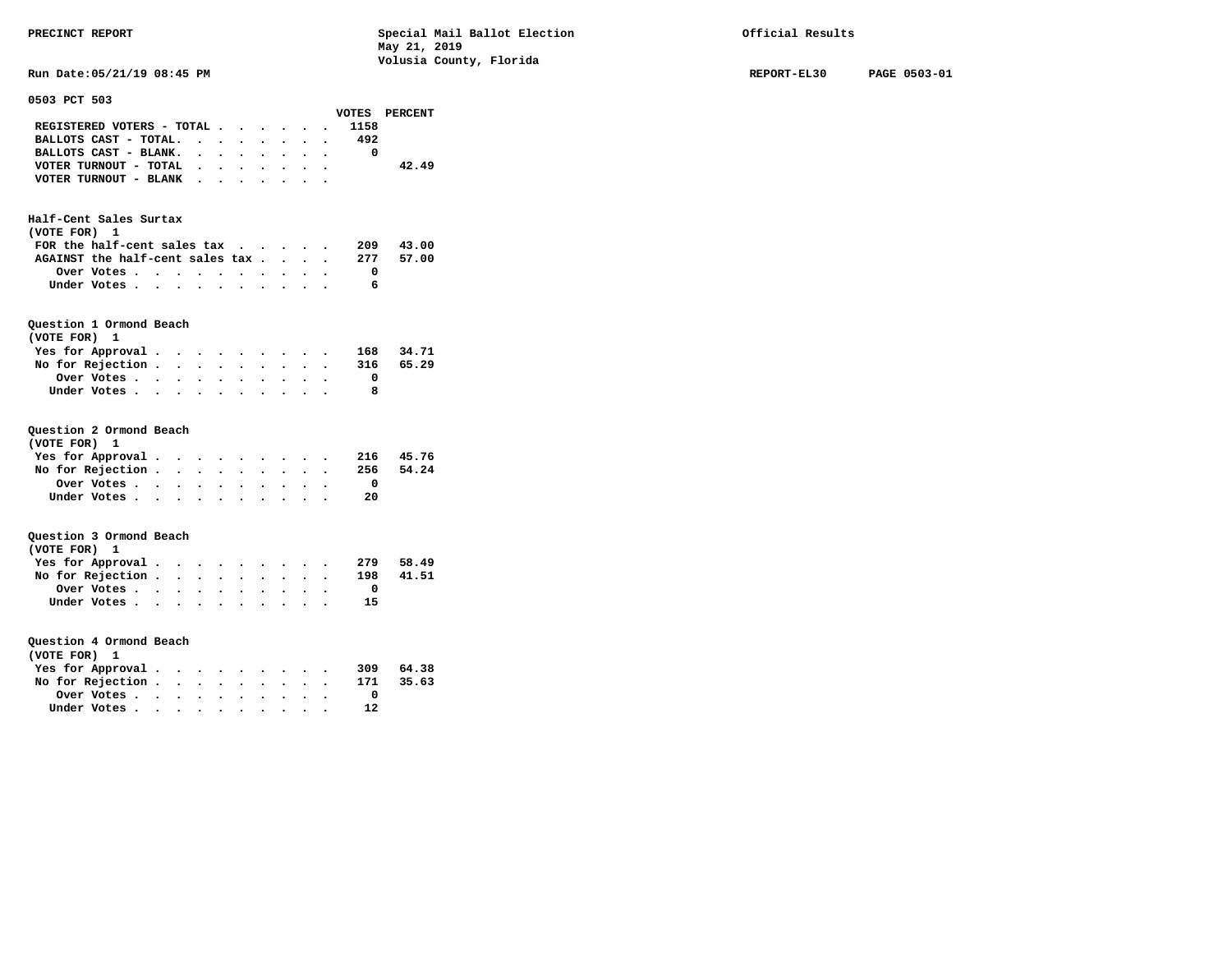**Run Date:05/21/19 08:45 PM REPORT-EL30 PAGE 0504-01** 

## **0504 PCT 504**

|                           |  |  |  |      | VOTES PERCENT |
|---------------------------|--|--|--|------|---------------|
| REGISTERED VOTERS - TOTAL |  |  |  | 2365 |               |
| BALLOTS CAST - TOTAL.     |  |  |  | 860  |               |
| BALLOTS CAST - BLANK.     |  |  |  |      |               |
| VOTER TURNOUT - TOTAL     |  |  |  |      | 36.36         |
| VOTER TURNOUT - BLANK     |  |  |  |      |               |
|                           |  |  |  |      |               |

| (VOTE FOR) 1                           |                                                         |  |  |  |  |     |       |
|----------------------------------------|---------------------------------------------------------|--|--|--|--|-----|-------|
| FOR the half-cent sales $\mathbf{tax}$ |                                                         |  |  |  |  | 389 | 45.23 |
| AGAINST the half-cent sales tax        |                                                         |  |  |  |  | 471 | 54.77 |
|                                        | Over Votes $\cdots$ $\cdots$ $\cdots$ $\cdots$ $\cdots$ |  |  |  |  |     |       |
| Under Votes                            |                                                         |  |  |  |  |     |       |
|                                        |                                                         |  |  |  |  |     |       |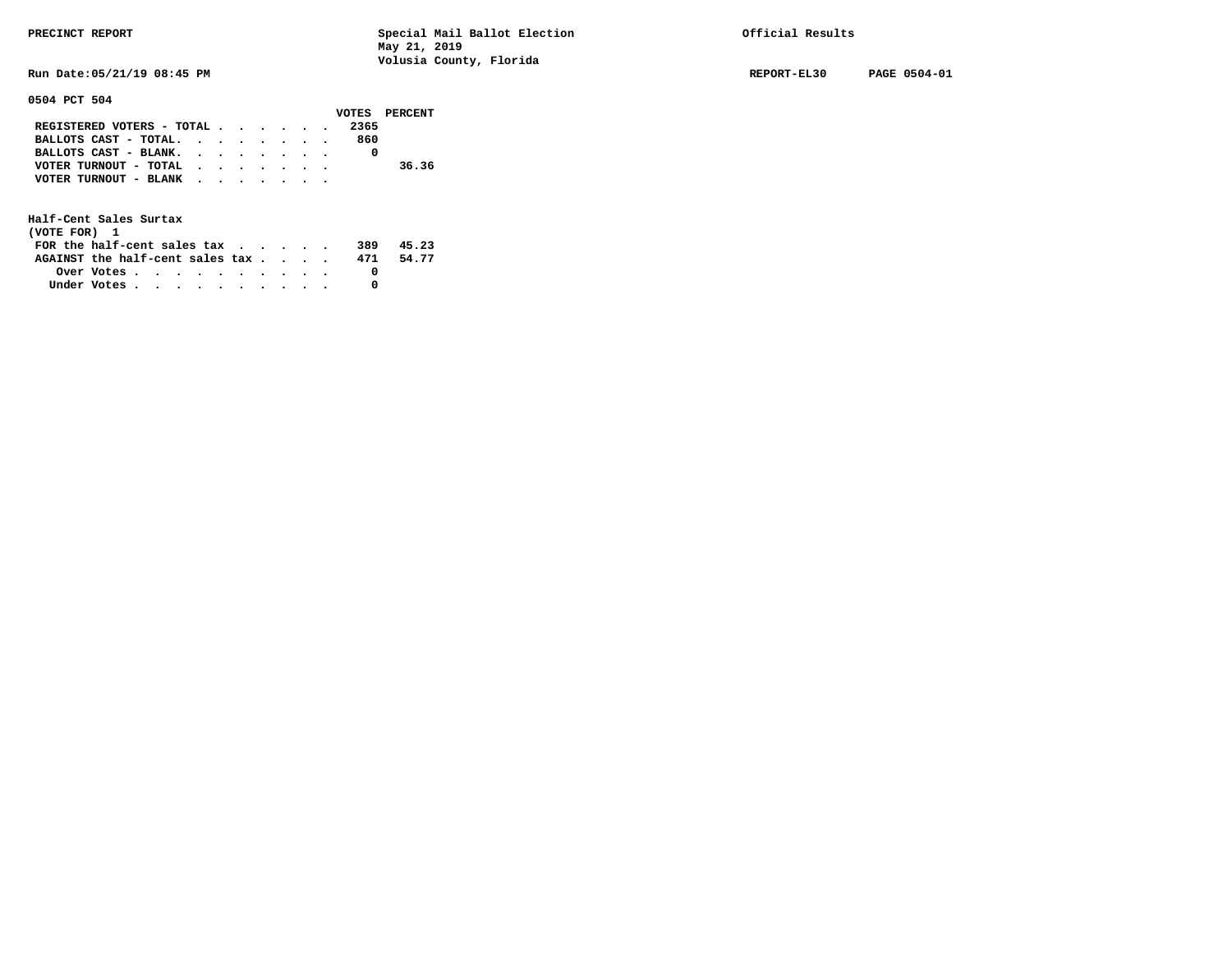|                                                                                               |                                    |               | vorusia county, rioriua |             |              |
|-----------------------------------------------------------------------------------------------|------------------------------------|---------------|-------------------------|-------------|--------------|
| Run Date: 05/21/19 08:45 PM                                                                   |                                    |               |                         | REPORT-EL30 | PAGE 0506-01 |
| 0506 PCT 506                                                                                  |                                    |               |                         |             |              |
|                                                                                               |                                    | VOTES PERCENT |                         |             |              |
| REGISTERED VOTERS - TOTAL                                                                     |                                    | 2811          |                         |             |              |
| BALLOTS CAST - TOTAL.<br>$\ddot{\phantom{0}}$                                                 | $\sim$                             | 1014          |                         |             |              |
| BALLOTS CAST - BLANK.<br>$\sim$ $\sim$<br>$\cdot$ $\cdot$                                     | $\cdot$ $\cdot$ $\cdot$ $\cdot$    | $\mathbf 0$   |                         |             |              |
| VOTER TURNOUT - TOTAL<br>$\cdot$ $\cdot$ $\cdot$ $\cdot$ $\cdot$                              |                                    |               | 36.07                   |             |              |
| VOTER TURNOUT - BLANK<br>$\cdot$ $\cdot$ $\cdot$ $\cdot$ $\cdot$                              | $\sim$<br>$\overline{\phantom{a}}$ |               |                         |             |              |
|                                                                                               |                                    |               |                         |             |              |
| Half-Cent Sales Surtax                                                                        |                                    |               |                         |             |              |
| (VOTE FOR) 1                                                                                  |                                    |               |                         |             |              |
| FOR the half-cent sales $\alpha$                                                              |                                    | 386           | 38.37                   |             |              |
| AGAINST the half-cent sales tax                                                               |                                    | 620           | 61.63                   |             |              |
| Over Votes                                                                                    |                                    | 1             |                         |             |              |
| Under Votes                                                                                   |                                    | 7             |                         |             |              |
|                                                                                               |                                    |               |                         |             |              |
| Question 1 Ormond Beach                                                                       |                                    |               |                         |             |              |
| (VOTE FOR) 1                                                                                  |                                    |               |                         |             |              |
| Yes for Approval.                                                                             |                                    | 287           | 28.87                   |             |              |
| No for Rejection.<br>$\cdots$                                                                 | $\ddot{\phantom{a}}$               | 707           | 71.13                   |             |              |
| Over Votes                                                                                    |                                    | 0             |                         |             |              |
| Under Votes                                                                                   |                                    | 20            |                         |             |              |
|                                                                                               |                                    |               |                         |             |              |
| Question 2 Ormond Beach                                                                       |                                    |               |                         |             |              |
| (VOTE FOR) 1                                                                                  |                                    |               |                         |             |              |
| Yes for Approval.                                                                             |                                    | 337           | 34.96                   |             |              |
| No for Rejection.<br>$\mathbf{r}$ , $\mathbf{r}$ , $\mathbf{r}$ , $\mathbf{r}$ , $\mathbf{r}$ |                                    | 627           | 65.04                   |             |              |
| Over Votes                                                                                    |                                    | 0             |                         |             |              |
| Under Votes                                                                                   |                                    | 50            |                         |             |              |
|                                                                                               |                                    |               |                         |             |              |
| Question 3 Ormond Beach                                                                       |                                    |               |                         |             |              |
| (VOTE FOR) 1                                                                                  |                                    |               |                         |             |              |
| Yes for Approval.                                                                             |                                    | 544           | 54.95                   |             |              |
| No for Rejection.                                                                             |                                    | 446           | 45.05                   |             |              |
| Over Votes                                                                                    |                                    | 0             |                         |             |              |
| Under Votes                                                                                   |                                    | 24            |                         |             |              |
|                                                                                               |                                    |               |                         |             |              |
| Question 4 Ormond Beach                                                                       |                                    |               |                         |             |              |
| (VOTE FOR) 1                                                                                  |                                    |               |                         |             |              |
| Yes for Approval.                                                                             |                                    | 565           | 57.48                   |             |              |
| No for Rejection.<br>$\cdots$                                                                 |                                    | 418           | 42.52                   |             |              |
| Over Votes.<br>$\cdots$                                                                       |                                    | 0             |                         |             |              |
| Under Votes                                                                                   |                                    | 31            |                         |             |              |
|                                                                                               |                                    |               |                         |             |              |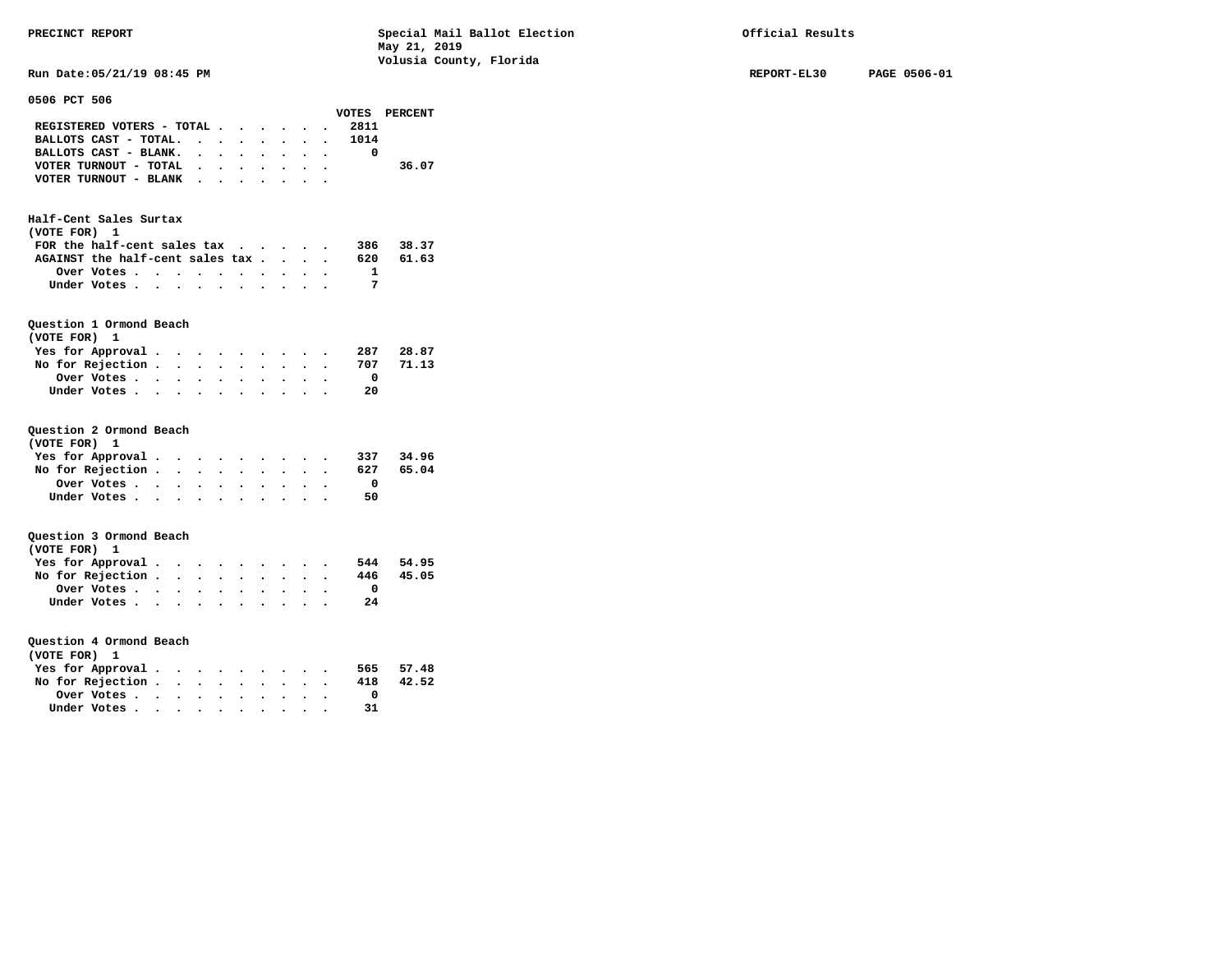**Run Date:05/21/19 08:45 PM REPORT-EL30 PAGE 0508-01** 

| 0508 PCT 508                     |                      |                                   |                      |                      |                                 |                      |                      |                      |           |                         |               |
|----------------------------------|----------------------|-----------------------------------|----------------------|----------------------|---------------------------------|----------------------|----------------------|----------------------|-----------|-------------------------|---------------|
|                                  |                      |                                   |                      |                      |                                 |                      |                      |                      |           |                         | VOTES PERCENT |
| REGISTERED VOTERS - TOTAL        |                      |                                   |                      |                      |                                 |                      |                      |                      |           | 2417                    |               |
| BALLOTS CAST - TOTAL.            |                      |                                   |                      |                      | $\cdot$ $\cdot$ $\cdot$ $\cdot$ | $\bullet$ .          | $\ddot{\phantom{0}}$ | $\bullet$            | $\bullet$ | 816                     |               |
| BALLOTS CAST - BLANK.            |                      |                                   | $\ddot{\phantom{0}}$ | $\ddot{\phantom{0}}$ | $\ddot{\phantom{0}}$            |                      | $\ddot{\phantom{0}}$ |                      |           | $\mathbf{1}$            | .12           |
| VOTER TURNOUT - TOTAL            |                      |                                   | $\bullet$            | $\ddot{\phantom{0}}$ | $\bullet$                       |                      | $\bullet$            |                      | $\bullet$ |                         | 33.76         |
| VOTER TURNOUT - BLANK            |                      |                                   | $\ddot{\phantom{0}}$ |                      |                                 |                      |                      |                      |           |                         | .04           |
|                                  |                      |                                   |                      |                      |                                 |                      |                      |                      |           |                         |               |
| Half-Cent Sales Surtax           |                      |                                   |                      |                      |                                 |                      |                      |                      |           |                         |               |
| (VOTE FOR) 1                     |                      |                                   |                      |                      |                                 |                      |                      |                      |           |                         |               |
| FOR the half-cent sales tax      |                      |                                   |                      |                      |                                 |                      |                      | $\ddot{\phantom{0}}$ | $\bullet$ | 363                     | 45.15         |
| AGAINST the half-cent sales tax. |                      |                                   |                      |                      |                                 |                      | $\ddot{\phantom{0}}$ | $\bullet$            |           | 441                     | 54.85         |
| Over Votes.                      | $\ddot{\phantom{0}}$ | $\ddot{\phantom{0}}$              | $\bullet$            |                      |                                 |                      |                      |                      |           | $\mathbf{O}$            |               |
| Under Votes                      |                      |                                   | $\ddot{\phantom{a}}$ | $\bullet$            |                                 |                      |                      |                      |           | 12                      |               |
|                                  |                      |                                   |                      |                      |                                 |                      |                      |                      |           |                         |               |
|                                  |                      |                                   |                      |                      |                                 |                      |                      |                      |           |                         |               |
| Question 1 Ormond Beach          |                      |                                   |                      |                      |                                 |                      |                      |                      |           |                         |               |
| (VOTE FOR) 1                     |                      |                                   |                      |                      |                                 |                      |                      |                      |           |                         |               |
| Yes for Approval.                |                      | $\cdot$ $\cdot$                   |                      |                      |                                 |                      |                      |                      |           | 292                     | 37.01         |
| No for Rejection .               |                      | $\ddot{\phantom{0}}$              | $\ddot{\phantom{0}}$ |                      | $\bullet$                       | $\ddot{\phantom{0}}$ | $\ddot{\phantom{a}}$ |                      |           | 497                     | 62.99         |
| Over Votes                       |                      | $\ddot{\phantom{0}}$              | $\ddot{\phantom{0}}$ |                      |                                 |                      |                      |                      |           | $\overline{\mathbf{0}}$ |               |
| Under Votes                      |                      |                                   |                      |                      |                                 |                      |                      |                      |           | 27                      |               |
|                                  |                      |                                   |                      |                      |                                 |                      |                      |                      |           |                         |               |
|                                  |                      |                                   |                      |                      |                                 |                      |                      |                      |           |                         |               |
| Question 2 Ormond Beach          |                      |                                   |                      |                      |                                 |                      |                      |                      |           |                         |               |
| (VOTE FOR)<br>1                  |                      |                                   |                      |                      |                                 |                      |                      |                      |           |                         |               |
| Yes for Approval.                |                      | $\bullet$                         | $\bullet$            |                      |                                 |                      |                      |                      |           |                         | 362 46.59     |
| No for Rejection .               |                      | $\ddot{\phantom{0}}$              | $\ddot{\phantom{a}}$ |                      | $\ddot{\phantom{a}}$            | $\sim$               |                      |                      |           | 415                     | 53.41         |
| Over Votes                       |                      | $\bullet$ .                       | $\bullet$ .          |                      |                                 |                      |                      |                      |           | $\overline{\mathbf{0}}$ |               |
| Under Votes                      |                      |                                   | $\ddot{\phantom{a}}$ | $\overline{a}$       |                                 |                      |                      |                      |           | -39                     |               |
|                                  |                      |                                   |                      |                      |                                 |                      |                      |                      |           |                         |               |
|                                  |                      |                                   |                      |                      |                                 |                      |                      |                      |           |                         |               |
| Question 3 Ormond Beach          |                      |                                   |                      |                      |                                 |                      |                      |                      |           |                         |               |
| (VOTE FOR) 1                     |                      |                                   |                      |                      |                                 |                      |                      |                      |           |                         |               |
| Yes for Approval.                |                      | $\cdot$ .                         |                      | $\bullet$            |                                 | $\bullet$            |                      |                      |           | 467                     | 59.64         |
| No for Rejection .               |                      | $\bullet$ .                       | $\ddot{\phantom{0}}$ | $\bullet$            | $\bullet$                       |                      |                      |                      |           | 316                     | 40.36         |
| Over Votes                       |                      | $\bullet$                         | $\ddot{\phantom{a}}$ |                      |                                 |                      |                      |                      |           | $\overline{\mathbf{0}}$ |               |
| Under Votes                      |                      |                                   |                      |                      |                                 |                      |                      |                      |           | 33                      |               |
|                                  |                      |                                   |                      | $\bullet$            |                                 | $\bullet$            |                      |                      |           |                         |               |
|                                  |                      |                                   |                      |                      |                                 |                      |                      |                      |           |                         |               |
| Question 4 Ormond Beach          |                      |                                   |                      |                      |                                 |                      |                      |                      |           |                         |               |
| (VOTE FOR) 1                     |                      |                                   |                      |                      |                                 |                      |                      |                      |           |                         |               |
| Yes for Approval.                |                      |                                   |                      |                      |                                 |                      |                      |                      |           | 495                     | 63.38         |
| No for Rejection.                |                      | $\bullet$<br>$\ddot{\phantom{0}}$ | $\ddot{\phantom{a}}$ |                      |                                 |                      |                      |                      |           | 286                     | 36.62         |
|                                  |                      |                                   |                      |                      |                                 |                      |                      |                      |           | $\mathbf{0}$            |               |
| Over Votes                       |                      | $\bullet$ .                       | $\ddot{\phantom{0}}$ | $\bullet$            | $\bullet$                       | $\bullet$            |                      |                      |           |                         |               |
| Under Votes.                     | $\sim$               | $\ddot{\phantom{0}}$              |                      |                      | $\ddot{\phantom{a}}$            |                      |                      |                      |           | 35                      |               |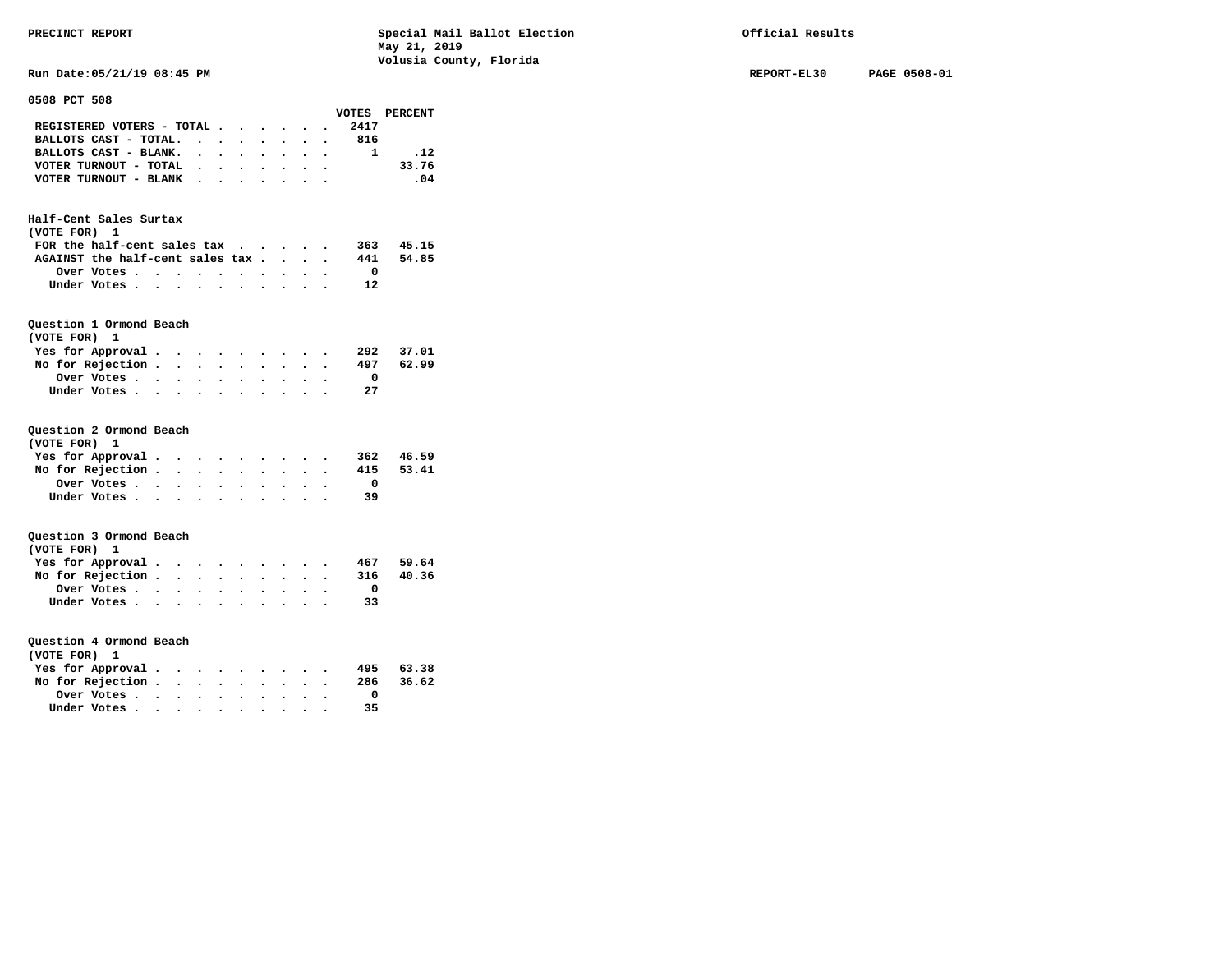**Run Date:05/21/19 08:45 PM REPORT-EL30 PAGE 0509-01** 

### **0509 PCT 509**

|                                |  |  |     | VOTES PERCENT |
|--------------------------------|--|--|-----|---------------|
| REGISTERED VOTERS - TOTAL 1224 |  |  |     |               |
| BALLOTS CAST - TOTAL.          |  |  | 348 |               |
| BALLOTS CAST - BLANK.          |  |  |     |               |
| VOTER TURNOUT - TOTAL          |  |  |     | 28.43         |
| VOTER TURNOUT - BLANK          |  |  |     |               |
|                                |  |  |     |               |

| (VOTE FOR) 1                                                |            |  |  |  |  |      |       |
|-------------------------------------------------------------|------------|--|--|--|--|------|-------|
| FOR the half-cent sales tax $\cdot$ $\cdot$ $\cdot$ $\cdot$ |            |  |  |  |  | 142  | 40.80 |
| AGAINST the half-cent sales tax                             |            |  |  |  |  | -206 | 59.20 |
|                                                             | Over Votes |  |  |  |  |      |       |
| Under Votes                                                 |            |  |  |  |  |      |       |
|                                                             |            |  |  |  |  |      |       |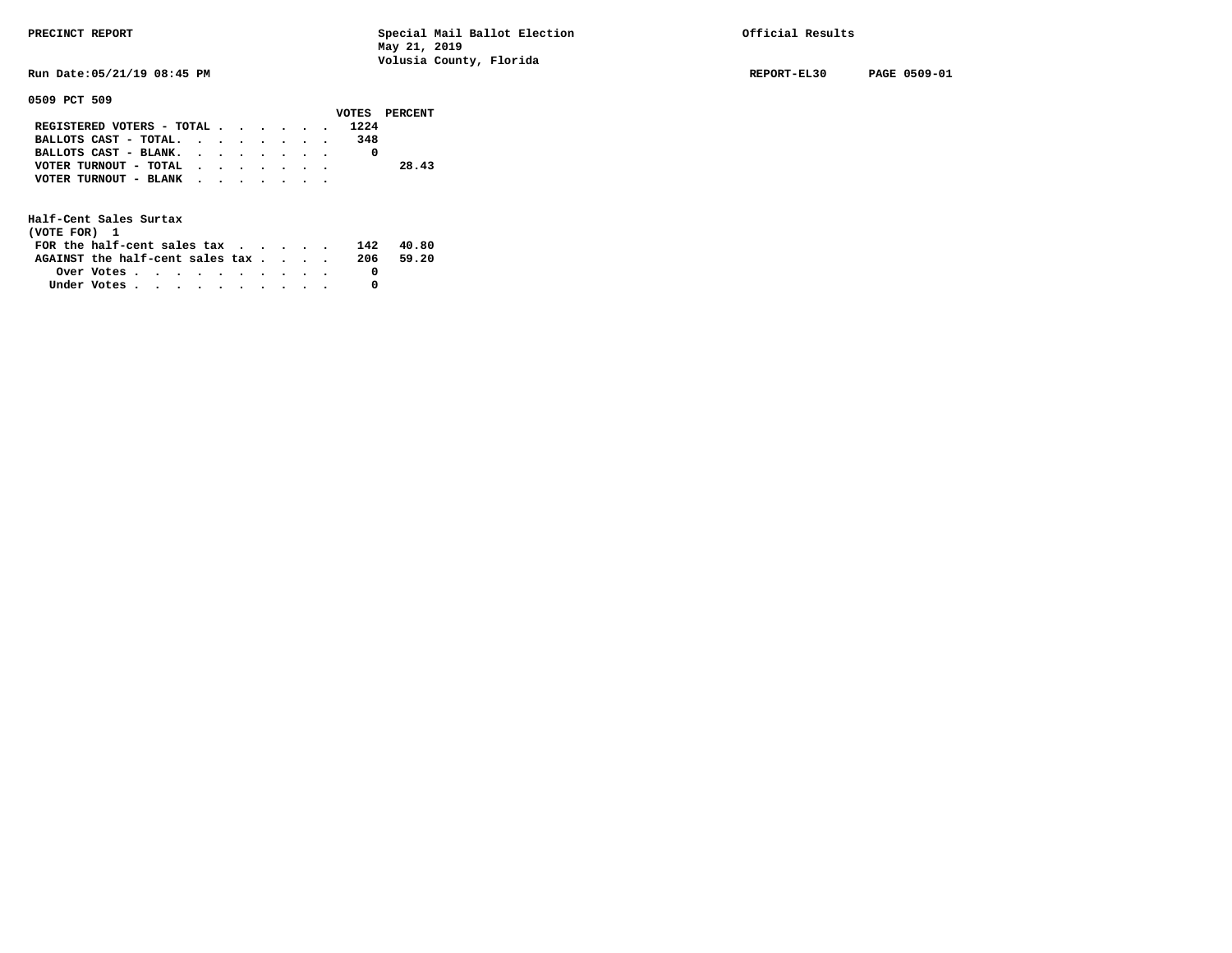**Run Date:05/21/19 08:45 PM REPORT-EL30 PAGE 0510-01** 

| 0510 PCT 510                     |                      |                                                                        |                      |                                                        |                      |                      |             |                      |                         |               |
|----------------------------------|----------------------|------------------------------------------------------------------------|----------------------|--------------------------------------------------------|----------------------|----------------------|-------------|----------------------|-------------------------|---------------|
|                                  |                      |                                                                        |                      |                                                        |                      |                      |             |                      |                         | VOTES PERCENT |
| REGISTERED VOTERS - TOTAL        |                      |                                                                        |                      |                                                        |                      |                      |             |                      | 4343                    |               |
| BALLOTS CAST - TOTAL.            |                      |                                                                        |                      |                                                        | $\ddot{\phantom{0}}$ | $\ddot{\phantom{0}}$ | $\bullet$   | $\ddot{\phantom{0}}$ | 1564                    |               |
| BALLOTS CAST - BLANK.            |                      | $\sim$                                                                 | $\ddot{\phantom{0}}$ |                                                        |                      |                      |             |                      | $\overline{\mathbf{0}}$ |               |
| VOTER TURNOUT - TOTAL .          |                      |                                                                        | $\bullet$ .          | $\ddot{\phantom{a}}$                                   | $\bullet$            |                      |             |                      |                         | 36.01         |
| VOTER TURNOUT - BLANK            |                      |                                                                        |                      |                                                        |                      |                      |             |                      |                         |               |
|                                  |                      |                                                                        |                      |                                                        |                      |                      |             |                      |                         |               |
| Half-Cent Sales Surtax           |                      |                                                                        |                      |                                                        |                      |                      |             |                      |                         |               |
| (VOTE FOR)<br>1                  |                      |                                                                        |                      |                                                        |                      |                      |             |                      |                         |               |
| FOR the half-cent sales tax      |                      |                                                                        |                      |                                                        |                      | $\bullet$            | $\bullet$ . |                      |                         | 661 42.92     |
| AGAINST the half-cent sales tax. |                      |                                                                        |                      |                                                        |                      | $\ddot{\phantom{0}}$ | $\bullet$   |                      | 879                     | 57.08         |
| Over Votes                       | $\ddot{\phantom{0}}$ | $\ddot{\phantom{0}}$                                                   | $\ddot{\phantom{a}}$ | $\ddot{\phantom{0}}$                                   |                      |                      |             |                      | $\overline{\mathbf{0}}$ |               |
| Under Votes                      |                      |                                                                        | $\ddot{\phantom{0}}$ | $\ddot{\phantom{a}}$                                   | $\bullet$            | $\ddot{\phantom{0}}$ | $\bullet$   |                      | - 24                    |               |
|                                  |                      |                                                                        |                      |                                                        |                      |                      |             |                      |                         |               |
| Question 1 Ormond Beach          |                      |                                                                        |                      |                                                        |                      |                      |             |                      |                         |               |
| (VOTE FOR)<br>1                  |                      |                                                                        |                      |                                                        |                      |                      |             |                      |                         |               |
| Yes for Approval.                |                      | $\bullet$                                                              | $\bullet$            |                                                        |                      |                      |             |                      | 498                     | 32.27         |
| No for Rejection .               |                      | $\ddot{\phantom{0}}$                                                   | $\ddot{\phantom{0}}$ | $\ddot{\phantom{0}}$                                   | $\ddot{\phantom{0}}$ | $\ddot{\phantom{0}}$ |             |                      | $\ddot{\phantom{0}}$    | 1045 67.73    |
| Over Votes                       |                      | $\bullet$ $\bullet$ $\bullet$                                          | $\bullet$ .          | $\ddot{\phantom{0}}$                                   | $\bullet$ .          |                      |             |                      | $\overline{\mathbf{0}}$ |               |
| Under Votes                      |                      |                                                                        | $\ddot{\phantom{0}}$ |                                                        |                      |                      |             |                      | 21                      |               |
|                                  |                      |                                                                        |                      |                                                        |                      |                      |             |                      |                         |               |
| Question 2 Ormond Beach          |                      |                                                                        |                      |                                                        |                      |                      |             |                      |                         |               |
| (VOTE FOR) 1                     |                      |                                                                        |                      |                                                        |                      |                      |             |                      |                         |               |
| Yes for Approval.                |                      | $\bullet$ , $\bullet$ , $\bullet$                                      |                      | $\bullet \qquad \bullet \qquad \bullet \qquad \bullet$ |                      |                      |             | $\ddot{\phantom{0}}$ | 618                     | 41.56         |
| No for Rejection .               | $\ddot{\phantom{0}}$ | $\ddot{\phantom{0}}$                                                   | $\ddot{\phantom{0}}$ |                                                        |                      |                      |             |                      | 869                     | 58.44         |
| Over Votes                       |                      | $\bullet$ $\bullet$ $\bullet$                                          | $\bullet$ .          | $\bullet$                                              | $\bullet$            |                      |             |                      | $\overline{\mathbf{0}}$ |               |
| Under Votes                      |                      |                                                                        |                      |                                                        |                      |                      |             |                      | 77                      |               |
|                                  |                      |                                                                        |                      |                                                        |                      |                      |             |                      |                         |               |
| Question 3 Ormond Beach          |                      |                                                                        |                      |                                                        |                      |                      |             |                      |                         |               |
| (VOTE FOR)<br>1                  |                      |                                                                        |                      |                                                        |                      |                      |             |                      |                         |               |
| Yes for Approval.                |                      | $\bullet$ $\bullet$ $\bullet$                                          | $\bullet$            |                                                        |                      |                      |             |                      |                         | 871 57.26     |
| No for Rejection .               |                      | $\bullet$ . $\bullet$ .                                                | $\bullet$            |                                                        | $\bullet$            |                      |             |                      | 650                     | 42.74         |
| Over Votes                       | $\ddot{\phantom{0}}$ | $\ddot{\phantom{0}}$                                                   |                      |                                                        |                      |                      |             |                      | $\overline{\mathbf{0}}$ |               |
| Under Votes                      |                      |                                                                        | $\bullet$            |                                                        |                      |                      |             |                      | 43                      |               |
|                                  |                      |                                                                        |                      |                                                        |                      |                      |             |                      |                         |               |
| Question 4 Ormond Beach          |                      |                                                                        |                      |                                                        |                      |                      |             |                      |                         |               |
| (VOTE FOR)<br>1                  |                      |                                                                        |                      |                                                        |                      |                      |             |                      |                         |               |
| Yes for Approval.                | $\bullet$            |                                                                        |                      |                                                        |                      |                      |             |                      |                         | 949 62.43     |
| No for Rejection .               |                      | $\bullet$ .<br><br><br>$\bullet$ .<br><br><br><br><br><br><br><br><br> | $\ddot{\phantom{0}}$ | $\ddot{\phantom{0}}$                                   | $\ddot{\phantom{0}}$ | $\ddot{\phantom{0}}$ |             |                      | 571                     | 37.57         |
| Over Votes                       | $\bullet$ .          | $\bullet$ .                                                            | $\bullet$ .          | $\bullet$                                              | $\bullet$            |                      |             |                      | 0                       |               |
| Under Votes                      | $\ddot{\phantom{0}}$ | $\ddot{\phantom{0}}$                                                   | $\ddot{\phantom{a}}$ | $\ddot{\phantom{0}}$                                   | $\ddot{\phantom{0}}$ |                      |             |                      | 44                      |               |
|                                  |                      |                                                                        |                      |                                                        |                      |                      |             |                      |                         |               |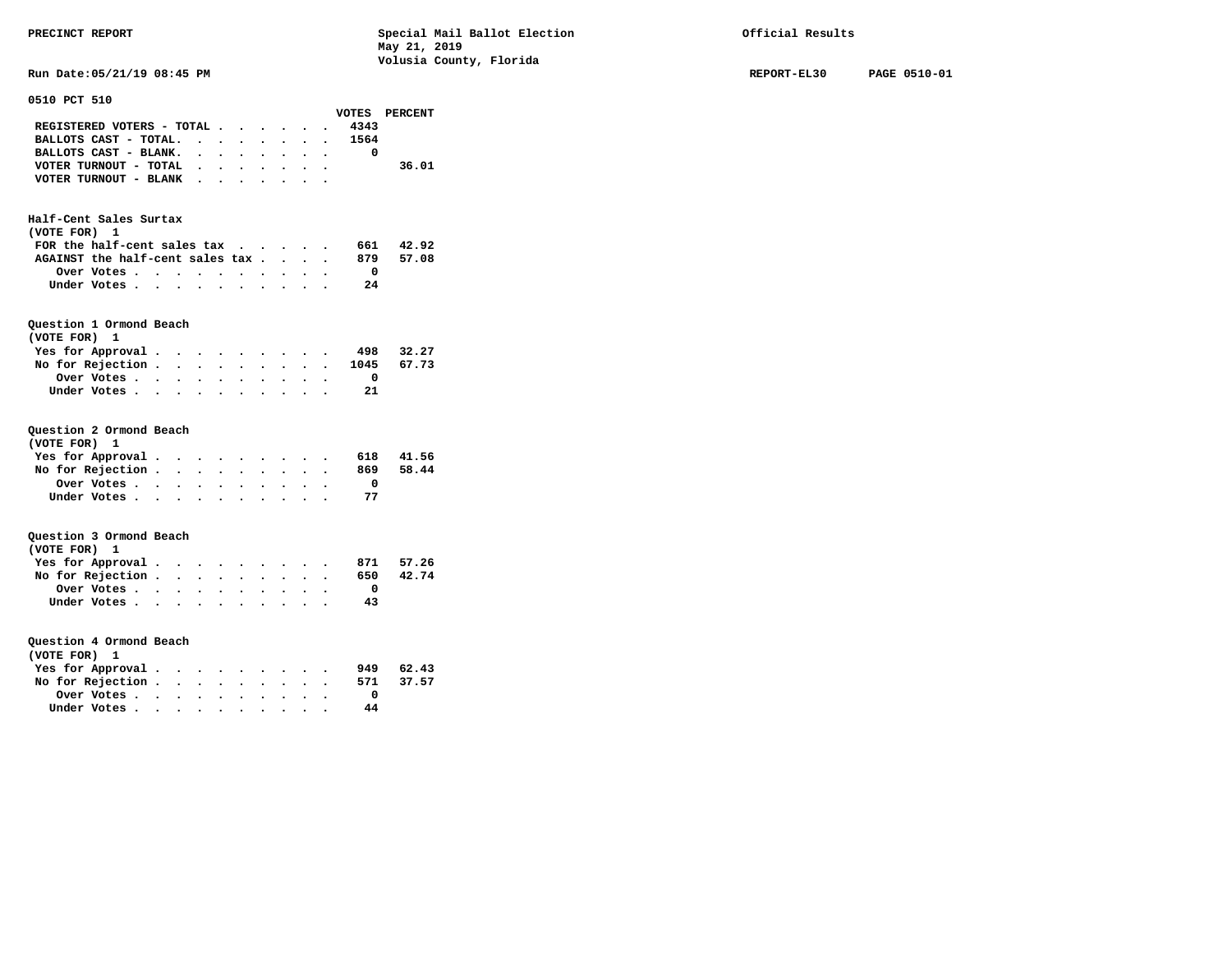**Run Date:05/21/19 08:45 PM REPORT-EL30 PAGE 0511-01** 

**0511 PCT 511** 

|                                           |  |  |  |      | VOTES PERCENT |
|-------------------------------------------|--|--|--|------|---------------|
| REGISTERED VOTERS - TOTAL                 |  |  |  | 1002 |               |
| BALLOTS CAST - TOTAL. $\cdot$             |  |  |  | 256  |               |
| BALLOTS CAST - BLANK.                     |  |  |  |      |               |
| VOTER TURNOUT - TOTAL $\cdot$ , , , , , , |  |  |  |      | 25.55         |
| VOTER TURNOUT - BLANK                     |  |  |  |      |               |
|                                           |  |  |  |      |               |

| (VOTE FOR) 1                                            |  |  |  |  |  |     |       |
|---------------------------------------------------------|--|--|--|--|--|-----|-------|
| FOR the half-cent sales $\mathsf{tax}$                  |  |  |  |  |  | 53. | 20.70 |
| AGAINST the half-cent sales tax                         |  |  |  |  |  | 203 | 79.30 |
| Over Votes $\cdots$ $\cdots$ $\cdots$ $\cdots$ $\cdots$ |  |  |  |  |  |     |       |
| Under Votes                                             |  |  |  |  |  |     |       |
|                                                         |  |  |  |  |  |     |       |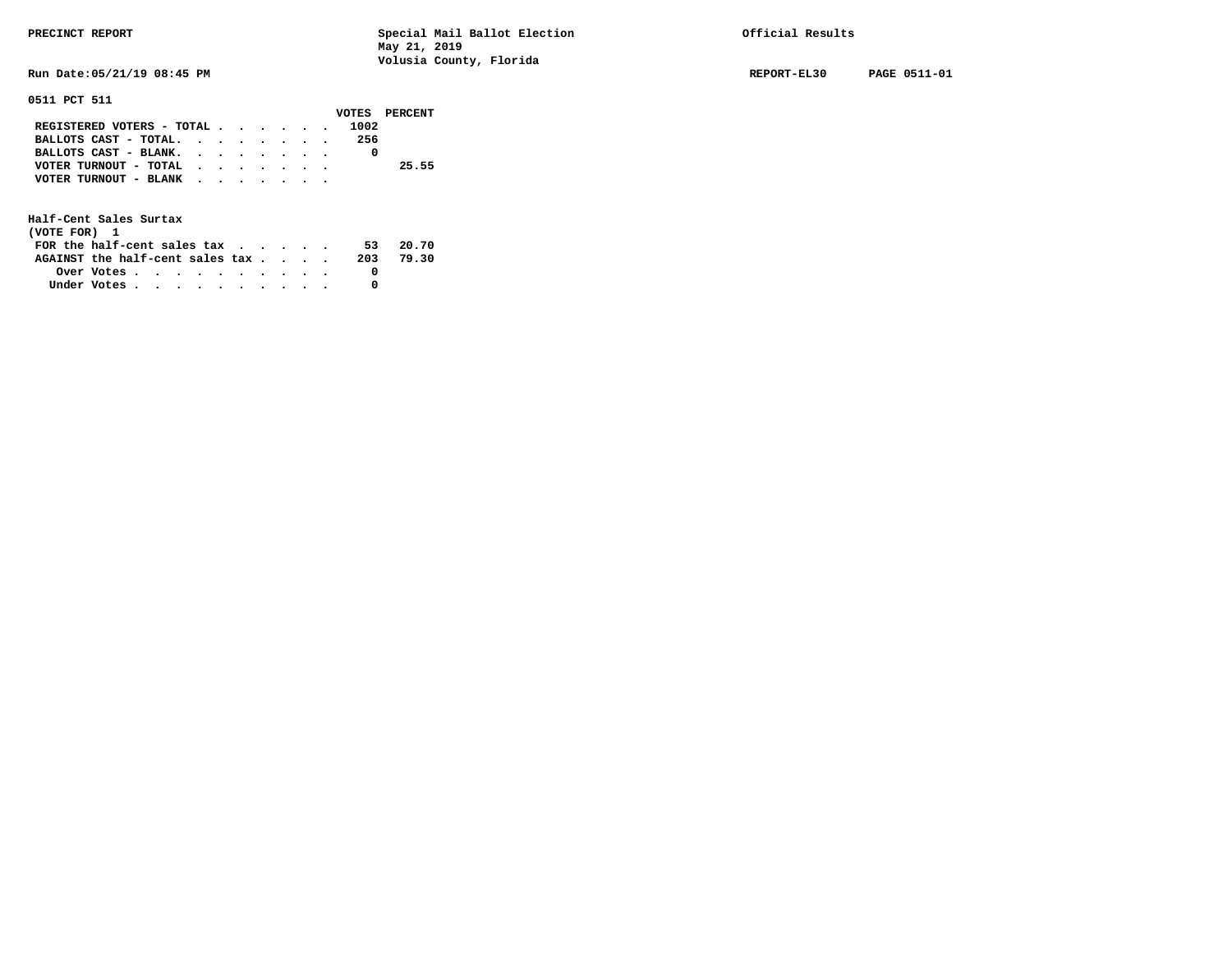**Run Date:05/21/19 08:45 PM REPORT-EL30 PAGE 0512-01** 

| 0512 PCT 512                                          |                      |                         |                      |                      |           |                      |           |                                          |               |
|-------------------------------------------------------|----------------------|-------------------------|----------------------|----------------------|-----------|----------------------|-----------|------------------------------------------|---------------|
|                                                       |                      |                         |                      |                      |           |                      |           |                                          | VOTES PERCENT |
| REGISTERED VOTERS - TOTAL                             |                      |                         |                      |                      | $\bullet$ |                      |           | 4413                                     |               |
| BALLOTS CAST - TOTAL.                                 |                      | $\bullet$               | $\ddot{\phantom{0}}$ | $\bullet$            | $\bullet$ | $\bullet$            | $\bullet$ | 1439<br>$\bullet$ . The set of $\bullet$ |               |
| BALLOTS CAST - BLANK.                                 |                      | $\ddot{\phantom{0}}$    | $\ddot{\phantom{0}}$ |                      |           |                      |           | 1                                        | .07           |
| VOTER TURNOUT - TOTAL .                               |                      |                         | $\ddot{\phantom{0}}$ | $\bullet$            | $\bullet$ | $\bullet$            | $\bullet$ | $\bullet$                                | 32.61         |
| VOTER TURNOUT - BLANK                                 |                      | $\bullet$               |                      | $\bullet$            |           |                      |           |                                          | .02           |
|                                                       |                      |                         |                      |                      |           |                      |           |                                          |               |
| Half-Cent Sales Surtax<br>(VOTE FOR) 1                |                      |                         |                      |                      |           |                      |           |                                          |               |
| FOR the half-cent sales tax                           |                      |                         |                      |                      |           |                      |           |                                          | 664 46.86     |
| AGAINST the half-cent sales tax.                      |                      |                         |                      |                      |           | $\ddot{\phantom{0}}$ | $\bullet$ | 753<br>$\bullet$                         | 53.14         |
| Over Votes                                            | $\cdot$              | $\cdot$                 |                      |                      |           |                      |           | $\Omega$                                 |               |
| Under Votes                                           |                      |                         | $\bullet$            | $\ddot{\phantom{0}}$ | $\bullet$ | $\bullet$            |           | 22                                       |               |
|                                                       |                      |                         |                      |                      |           |                      |           |                                          |               |
| Question 1 Ormond Beach<br>(VOTE FOR)<br>$\mathbf{1}$ |                      |                         |                      |                      |           |                      |           |                                          |               |
| Yes for Approval.                                     | $\bullet$            | $\bullet$               |                      |                      |           |                      |           | 477                                      | 33.88         |
| No for Rejection                                      |                      | $\ddot{\phantom{0}}$    | $\ddot{\phantom{0}}$ |                      |           |                      |           |                                          | $931$ 66.12   |
| Over Votes                                            | $\bullet$            | $\bullet$               | $\ddot{\phantom{0}}$ | $\ddot{\phantom{0}}$ |           |                      |           | $\Omega$                                 |               |
| Under Votes                                           | $\sim$               | $\ddot{\phantom{a}}$    |                      |                      |           |                      |           | 31                                       |               |
|                                                       |                      |                         |                      |                      |           |                      |           |                                          |               |
| Question 2 Ormond Beach<br>(VOTE FOR)<br>$\mathbf{1}$ |                      |                         |                      |                      |           |                      |           |                                          |               |
| Yes for Approval .                                    |                      | $\cdot$ $\cdot$ $\cdot$ | $\bullet$            |                      |           |                      |           |                                          | 580 42.12     |
| No for Rejection .                                    | $\bullet$            | $\ddot{\phantom{0}}$    | $\ddot{\phantom{0}}$ | $\bullet$            |           |                      |           | 797                                      | 57.88         |
| Over Votes                                            | $\ddot{\phantom{a}}$ | $\ddot{\phantom{0}}$    | $\cdot$              | $\ddot{\phantom{0}}$ |           |                      |           | $\mathbf{0}$                             |               |
| Under Votes                                           |                      |                         | $\ddot{\phantom{0}}$ | $\ddot{\phantom{0}}$ | $\bullet$ |                      |           | 62                                       |               |
|                                                       |                      |                         |                      |                      |           |                      |           |                                          |               |
| Question 3 Ormond Beach<br>(VOTE FOR)<br>1            |                      |                         |                      |                      |           |                      |           |                                          |               |
| Yes for Approval.                                     | $\bullet$            | $\bullet$ .             |                      |                      |           |                      |           | 731                                      | 52.36         |
| No for Rejection                                      |                      |                         | $\ddot{\phantom{0}}$ | $\ddot{\phantom{0}}$ | $\bullet$ |                      |           | 665                                      | 47.64         |
| Over Votes                                            | $\bullet$            | $\bullet$               | $\bullet$            |                      |           |                      |           | $\mathbf{0}$                             |               |
| Under Votes                                           | $\ddot{\phantom{0}}$ | $\ddot{\phantom{a}}$    |                      |                      |           |                      |           | 43                                       |               |
|                                                       |                      |                         |                      |                      |           |                      |           |                                          |               |
| Question 4 Ormond Beach<br>(VOTE FOR) 1               |                      |                         |                      |                      |           |                      |           |                                          |               |
| Yes for Approval.                                     | $\bullet$            | $\bullet$               |                      |                      |           |                      |           | 837                                      | 59.83         |
| No for Rejection.                                     | $\ddot{\phantom{0}}$ | $\ddot{\phantom{0}}$    | $\ddot{\phantom{0}}$ |                      |           |                      |           | 562                                      | 40.17         |
| Over Votes                                            | $\bullet$            | $\bullet$               | $\ddot{\phantom{0}}$ | $\ddot{\phantom{0}}$ | $\bullet$ |                      |           | $\mathbf{o}$                             |               |
| Under Votes                                           | $\ddot{\phantom{0}}$ |                         |                      |                      |           |                      |           | 40                                       |               |
|                                                       |                      |                         |                      |                      |           |                      |           |                                          |               |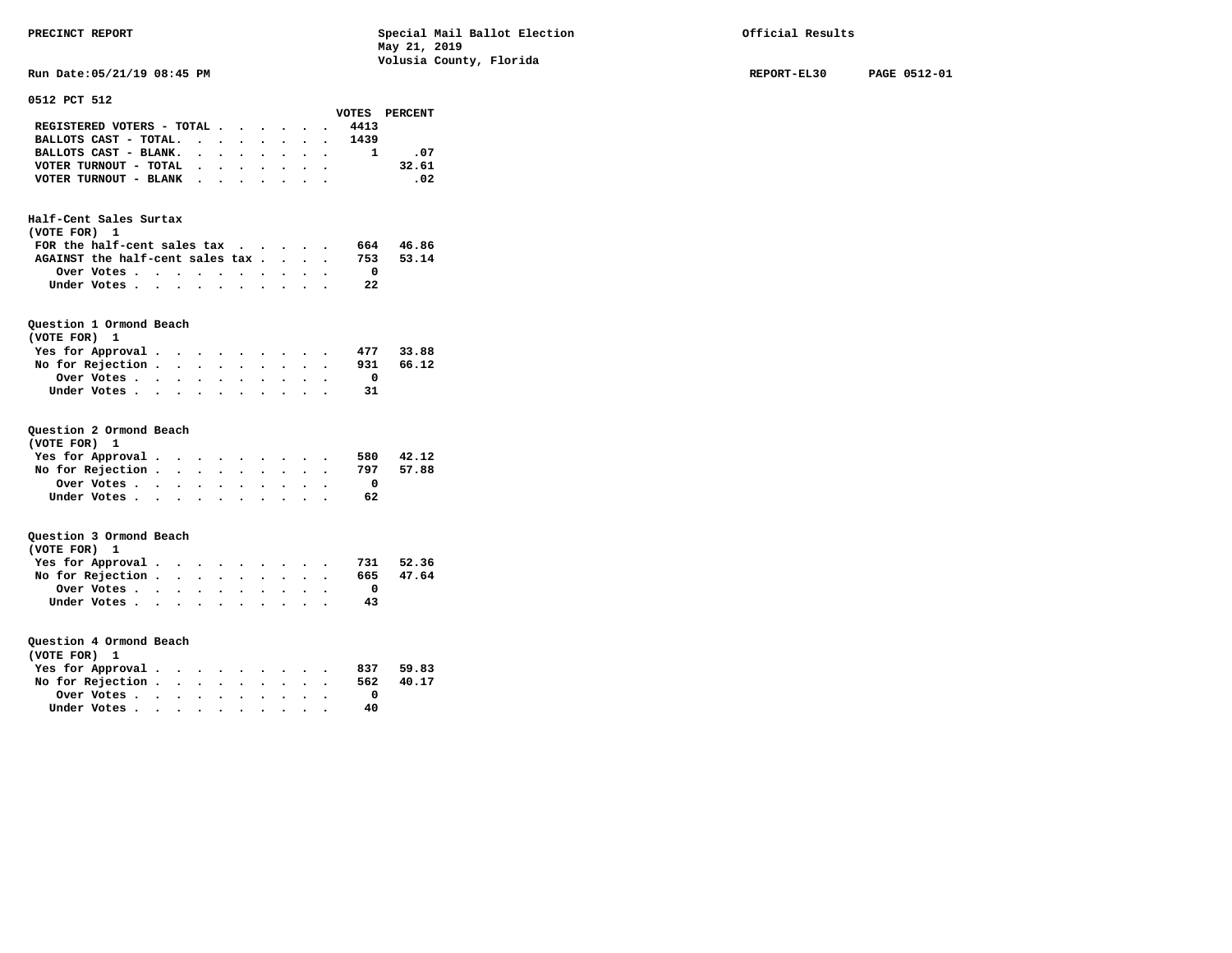**Run Date:05/21/19 08:45 PM REPORT-EL30 PAGE 0515-01** 

| 0515 PCT 515                     |                      |                                        |                      |                                                 |                      |                      |           |                      |                         |               |  |
|----------------------------------|----------------------|----------------------------------------|----------------------|-------------------------------------------------|----------------------|----------------------|-----------|----------------------|-------------------------|---------------|--|
|                                  |                      |                                        |                      |                                                 |                      |                      |           |                      |                         | VOTES PERCENT |  |
| REGISTERED VOTERS - TOTAL        |                      |                                        |                      |                                                 |                      |                      |           |                      | 3084                    |               |  |
| BALLOTS CAST - TOTAL.            |                      |                                        |                      |                                                 | $\bullet$ .          | $\ddot{\phantom{0}}$ | $\bullet$ | $\bullet$            | 775                     |               |  |
| BALLOTS CAST - BLANK. .          |                      |                                        |                      | $\ddotsc$                                       | $\bullet$ .          |                      |           |                      | $\overline{\mathbf{0}}$ |               |  |
| VOTER TURNOUT - TOTAL            |                      |                                        |                      | $\cdot$ $\cdot$ $\cdot$ $\cdot$ $\cdot$         |                      |                      |           | $\ddot{\phantom{0}}$ |                         | 25.13         |  |
| VOTER TURNOUT - BLANK            |                      |                                        |                      |                                                 |                      |                      |           |                      |                         |               |  |
|                                  |                      |                                        |                      |                                                 |                      |                      |           |                      |                         |               |  |
|                                  |                      |                                        |                      |                                                 |                      |                      |           |                      |                         |               |  |
| Half-Cent Sales Surtax           |                      |                                        |                      |                                                 |                      |                      |           |                      |                         |               |  |
| (VOTE FOR) 1                     |                      |                                        |                      |                                                 |                      |                      |           |                      |                         |               |  |
| FOR the half-cent sales tax      |                      |                                        |                      |                                                 |                      |                      |           |                      |                         | 328 42.93     |  |
| AGAINST the half-cent sales tax. |                      |                                        |                      |                                                 |                      | $\ddot{\phantom{0}}$ |           |                      |                         | 436 57.07     |  |
| Over Votes                       |                      | $\ddot{\phantom{0}}$                   |                      |                                                 |                      |                      |           |                      | $\overline{\mathbf{0}}$ |               |  |
| Under Votes                      |                      |                                        |                      |                                                 | $\sim$ $\sim$        |                      |           |                      | 11                      |               |  |
|                                  |                      |                                        |                      |                                                 |                      |                      |           |                      |                         |               |  |
|                                  |                      |                                        |                      |                                                 |                      |                      |           |                      |                         |               |  |
| Question 1 Ormond Beach          |                      |                                        |                      |                                                 |                      |                      |           |                      |                         |               |  |
| (VOTE FOR)<br>1                  |                      |                                        |                      |                                                 |                      |                      |           |                      |                         |               |  |
| Yes for Approval.                | $\ddot{\phantom{0}}$ | $\bullet$ .                            |                      | $\cdot$ $\cdot$ $\cdot$                         |                      |                      |           |                      |                         | 257 33.86     |  |
| No for Rejection .               |                      |                                        |                      | $\cdot$ $\cdot$ $\cdot$ $\cdot$ $\cdot$ $\cdot$ |                      |                      |           |                      |                         | 502 66.14     |  |
| Over Votes                       |                      |                                        |                      | $\cdot$ $\cdot$ $\cdot$ $\cdot$ $\cdot$         |                      |                      |           |                      | $\overline{\mathbf{0}}$ |               |  |
| Under Votes                      |                      | $\mathbf{r}$ . The set of $\mathbf{r}$ |                      |                                                 |                      |                      |           |                      | 16                      |               |  |
|                                  |                      |                                        |                      |                                                 |                      |                      |           |                      |                         |               |  |
|                                  |                      |                                        |                      |                                                 |                      |                      |           |                      |                         |               |  |
| Question 2 Ormond Beach          |                      |                                        |                      |                                                 |                      |                      |           |                      |                         |               |  |
| (VOTE FOR) 1                     |                      |                                        |                      |                                                 |                      |                      |           |                      |                         |               |  |
| Yes for Approval                 |                      |                                        |                      |                                                 |                      |                      |           |                      |                         | . 293 39.65   |  |
| No for Rejection .               | $\bullet$ .          | $\ddot{\phantom{0}}$                   | $\ddot{\phantom{0}}$ | $\bullet$                                       | $\bullet$            |                      |           |                      |                         | 446 60.35     |  |
| Over Votes                       | $\bullet$            | $\bullet$ .                            |                      | $\ddotsc$                                       | $\bullet$            |                      |           |                      | $\overline{\mathbf{0}}$ |               |  |
| Under Votes                      |                      | $\ddot{\phantom{1}}$                   |                      |                                                 |                      |                      |           |                      | 36                      |               |  |
|                                  |                      |                                        |                      |                                                 |                      |                      |           |                      |                         |               |  |
|                                  |                      |                                        |                      |                                                 |                      |                      |           |                      |                         |               |  |
| Question 3 Ormond Beach          |                      |                                        |                      |                                                 |                      |                      |           |                      |                         |               |  |
| (VOTE FOR) 1                     |                      |                                        |                      |                                                 |                      |                      |           |                      |                         |               |  |
| Yes for Approval.                | $\bullet$ .          |                                        |                      |                                                 |                      |                      |           |                      |                         | 463 61.08     |  |
| No for Rejection                 |                      |                                        | $\bullet$            | $\bullet$                                       |                      |                      |           |                      |                         | 295 38.92     |  |
| Over Votes                       | $\bullet$ .          | $\ddot{\phantom{0}}$                   |                      |                                                 |                      |                      |           |                      | $\overline{\mathbf{0}}$ |               |  |
| Under Votes                      |                      |                                        |                      |                                                 |                      |                      |           |                      | 17                      |               |  |
|                                  |                      |                                        |                      |                                                 |                      |                      |           |                      |                         |               |  |
|                                  |                      |                                        |                      |                                                 |                      |                      |           |                      |                         |               |  |
| Question 4 Ormond Beach          |                      |                                        |                      |                                                 |                      |                      |           |                      |                         |               |  |
| (VOTE FOR) 1                     |                      |                                        |                      |                                                 |                      |                      |           |                      |                         |               |  |
| Yes for Approval.                | $\bullet$ .          |                                        |                      |                                                 |                      |                      |           |                      |                         | 469 62.53     |  |
| No for Rejection .               | $\ddot{\phantom{0}}$ | $\ddot{\phantom{0}}$                   |                      |                                                 | $\ddot{\phantom{0}}$ |                      |           |                      | 281                     | 37.47         |  |
| Over Votes                       | $\sim$ $\sim$ $\sim$ |                                        |                      | $\ddotsc$                                       | $\bullet$ .          |                      |           |                      | $^{\circ}$              |               |  |
| Under Votes                      |                      | $\sim$                                 |                      |                                                 |                      |                      |           |                      | 25                      |               |  |
|                                  |                      |                                        |                      |                                                 |                      |                      |           |                      |                         |               |  |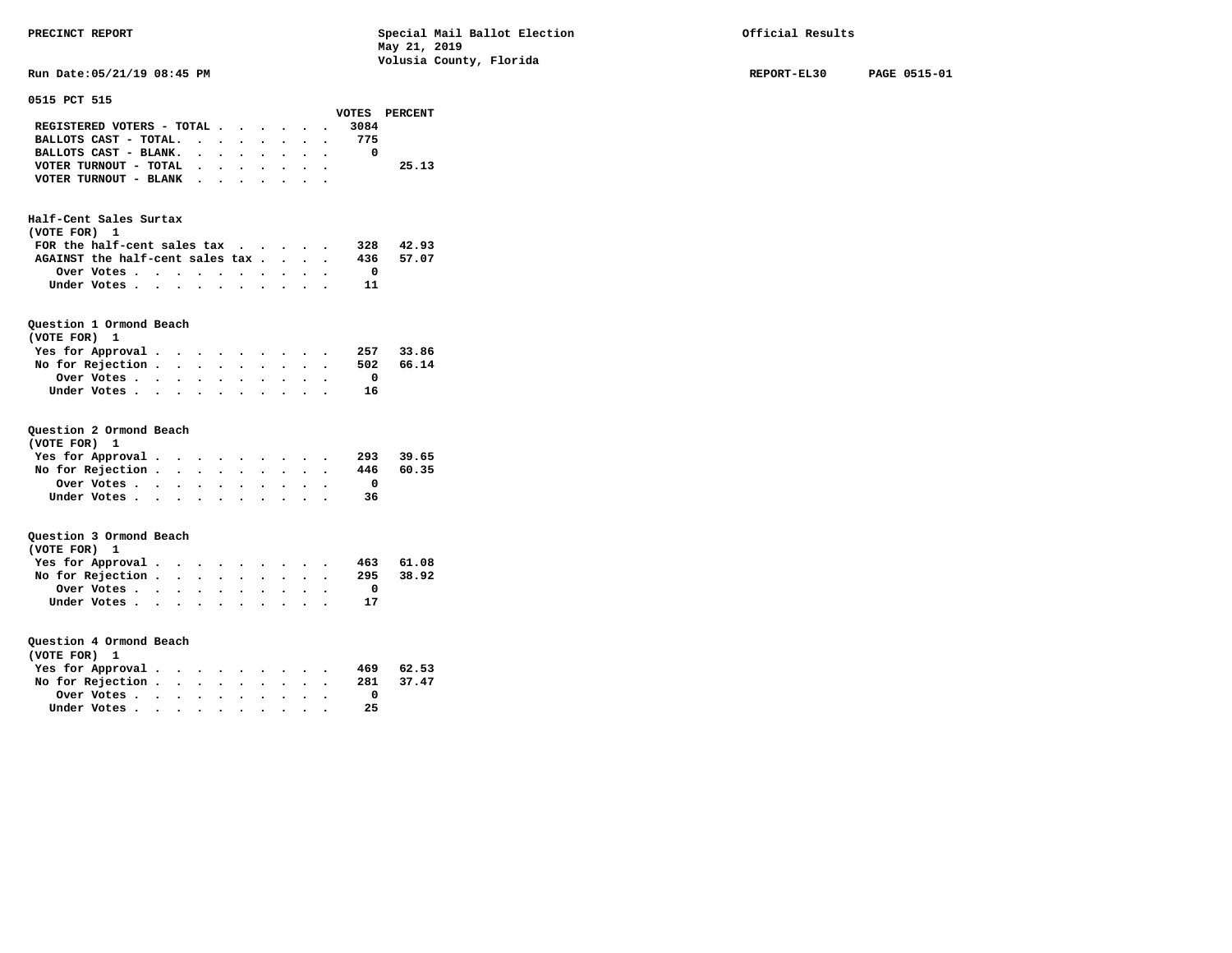**Run Date:05/21/19 08:45 PM REPORT-EL30 PAGE 0516-01** 

| 0516 PCT 516                               |                      |                      |                      |                                 |                      |                      |                      |                      |                         |               |  |
|--------------------------------------------|----------------------|----------------------|----------------------|---------------------------------|----------------------|----------------------|----------------------|----------------------|-------------------------|---------------|--|
|                                            |                      |                      |                      |                                 |                      |                      |                      |                      |                         | VOTES PERCENT |  |
| REGISTERED VOTERS - TOTAL                  |                      |                      |                      |                                 |                      |                      |                      |                      | 2428                    |               |  |
| BALLOTS CAST - TOTAL.                      |                      |                      |                      |                                 | $\sim$               | $\sim$               | $\ddot{\phantom{0}}$ |                      | 1013<br>$\bullet$ .     |               |  |
| BALLOTS CAST - BLANK. .                    |                      |                      |                      | $\ddotsc$                       | $\bullet$            |                      |                      |                      | $\mathbf{0}$            |               |  |
| VOTER TURNOUT - TOTAL                      |                      | $\ddot{\phantom{0}}$ |                      | $\ddotsc$                       | $\sim$               | $\ddot{\phantom{0}}$ |                      |                      |                         | 41.72         |  |
| VOTER TURNOUT - BLANK                      |                      |                      |                      |                                 |                      |                      |                      |                      |                         |               |  |
|                                            |                      |                      |                      |                                 |                      |                      |                      |                      |                         |               |  |
| Half-Cent Sales Surtax<br>(VOTE FOR)<br>1  |                      |                      |                      |                                 |                      |                      |                      |                      |                         |               |  |
| FOR the half-cent sales tax                |                      |                      |                      |                                 |                      |                      |                      |                      |                         | 459 45.85     |  |
| AGAINST the half-cent sales tax.           |                      |                      |                      |                                 |                      | $\ddot{\phantom{0}}$ | $\ddot{\phantom{0}}$ | $\ddot{\phantom{0}}$ | 542                     | 54.15         |  |
| Over Votes                                 |                      | $\ddot{\phantom{0}}$ |                      |                                 |                      |                      |                      |                      | $\overline{\mathbf{0}}$ |               |  |
|                                            |                      |                      | $\bullet$            | $\ddot{\phantom{0}}$            |                      |                      |                      |                      | 12                      |               |  |
| Under Votes                                |                      |                      | $\ddot{\phantom{a}}$ | $\ddot{\phantom{0}}$            | $\sim$               |                      |                      |                      |                         |               |  |
|                                            |                      |                      |                      |                                 |                      |                      |                      |                      |                         |               |  |
| Question 1 Ormond Beach<br>(VOTE FOR)<br>1 |                      |                      |                      |                                 |                      |                      |                      |                      |                         |               |  |
| Yes for Approval.                          | $\bullet$            |                      |                      |                                 |                      |                      |                      |                      | 348                     | 35.12         |  |
| No for Rejection .                         | $\ddot{\phantom{1}}$ |                      |                      | $\cdot$ $\cdot$ $\cdot$ $\cdot$ |                      |                      |                      |                      | 643                     | 64.88         |  |
| Over Votes                                 | $\sim$ $\sim$ $\sim$ |                      |                      | $\ddotsc$                       |                      |                      |                      |                      | $\overline{0}$          |               |  |
| Under Votes                                |                      | $\sim$ $\sim$        |                      |                                 |                      |                      |                      |                      | 22                      |               |  |
|                                            |                      |                      |                      |                                 |                      |                      |                      |                      |                         |               |  |
|                                            |                      |                      |                      |                                 |                      |                      |                      |                      |                         |               |  |
| Question 2 Ormond Beach                    |                      |                      |                      |                                 |                      |                      |                      |                      |                         |               |  |
| (VOTE FOR) 1                               |                      |                      |                      |                                 |                      |                      |                      |                      |                         |               |  |
| Yes for Approval                           |                      |                      |                      |                                 |                      |                      |                      | $\ddot{\phantom{0}}$ |                         | 448 45.62     |  |
| No for Rejection .                         | $\sim$               | $\ddot{\phantom{0}}$ | $\ddot{\phantom{0}}$ | $\bullet$                       |                      |                      |                      |                      | 534                     | 54.38         |  |
| Over Votes                                 | $\bullet$ .          | $\bullet$ .          |                      | $\bullet$ $\bullet$             | $\ddot{\phantom{0}}$ | $\sim$               |                      |                      | $\overline{\mathbf{0}}$ |               |  |
| Under Votes                                | $\ddot{\phantom{0}}$ |                      |                      |                                 |                      |                      |                      |                      | 31                      |               |  |
|                                            |                      |                      |                      |                                 |                      |                      |                      |                      |                         |               |  |
|                                            |                      |                      |                      |                                 |                      |                      |                      |                      |                         |               |  |
| Question 3 Ormond Beach                    |                      |                      |                      |                                 |                      |                      |                      |                      |                         |               |  |
| (VOTE FOR) 1                               |                      |                      |                      |                                 |                      |                      |                      |                      |                         |               |  |
| Yes for Approval                           |                      | $\bullet$ .          |                      |                                 |                      |                      |                      |                      | 494                     | 50.00         |  |
| No for Rejection                           |                      |                      | $\ddot{\phantom{0}}$ | $\bullet$                       | $\bullet$ .          |                      |                      |                      | 494                     | 50.00         |  |
| Over Votes                                 | $\bullet$ .          | $\ddot{\phantom{0}}$ | $\ddot{\phantom{0}}$ | $\bullet$                       |                      |                      |                      |                      | $\overline{\mathbf{0}}$ |               |  |
| Under Votes                                |                      |                      |                      |                                 |                      |                      |                      |                      | 25                      |               |  |
|                                            |                      |                      |                      |                                 |                      |                      |                      |                      |                         |               |  |
|                                            |                      |                      |                      |                                 |                      |                      |                      |                      |                         |               |  |
| Question 4 Ormond Beach                    |                      |                      |                      |                                 |                      |                      |                      |                      |                         |               |  |
| (VOTE FOR)<br>$\mathbf{1}$                 |                      |                      |                      |                                 |                      |                      |                      |                      |                         |               |  |
| Yes for Approval                           |                      |                      |                      |                                 |                      |                      |                      |                      |                         | 613 61.79     |  |
| No for Rejection .                         | $\ddot{\phantom{1}}$ |                      | $\ddot{\phantom{0}}$ | $\ddot{\phantom{0}}$            |                      | $\ddot{\phantom{a}}$ |                      |                      | 379                     | 38.21         |  |
|                                            |                      |                      |                      |                                 | $\ddot{\phantom{0}}$ |                      |                      |                      | $\mathbf{0}$            |               |  |
| Over Votes                                 | $\sim$ $\sim$ $\sim$ |                      |                      | $\ddotsc$                       | $\ddot{\phantom{0}}$ |                      |                      |                      |                         |               |  |
| Under Votes                                |                      | $\ddot{\phantom{a}}$ |                      | $\ddot{\phantom{a}}$            |                      | $\ddot{\phantom{0}}$ |                      |                      | 21                      |               |  |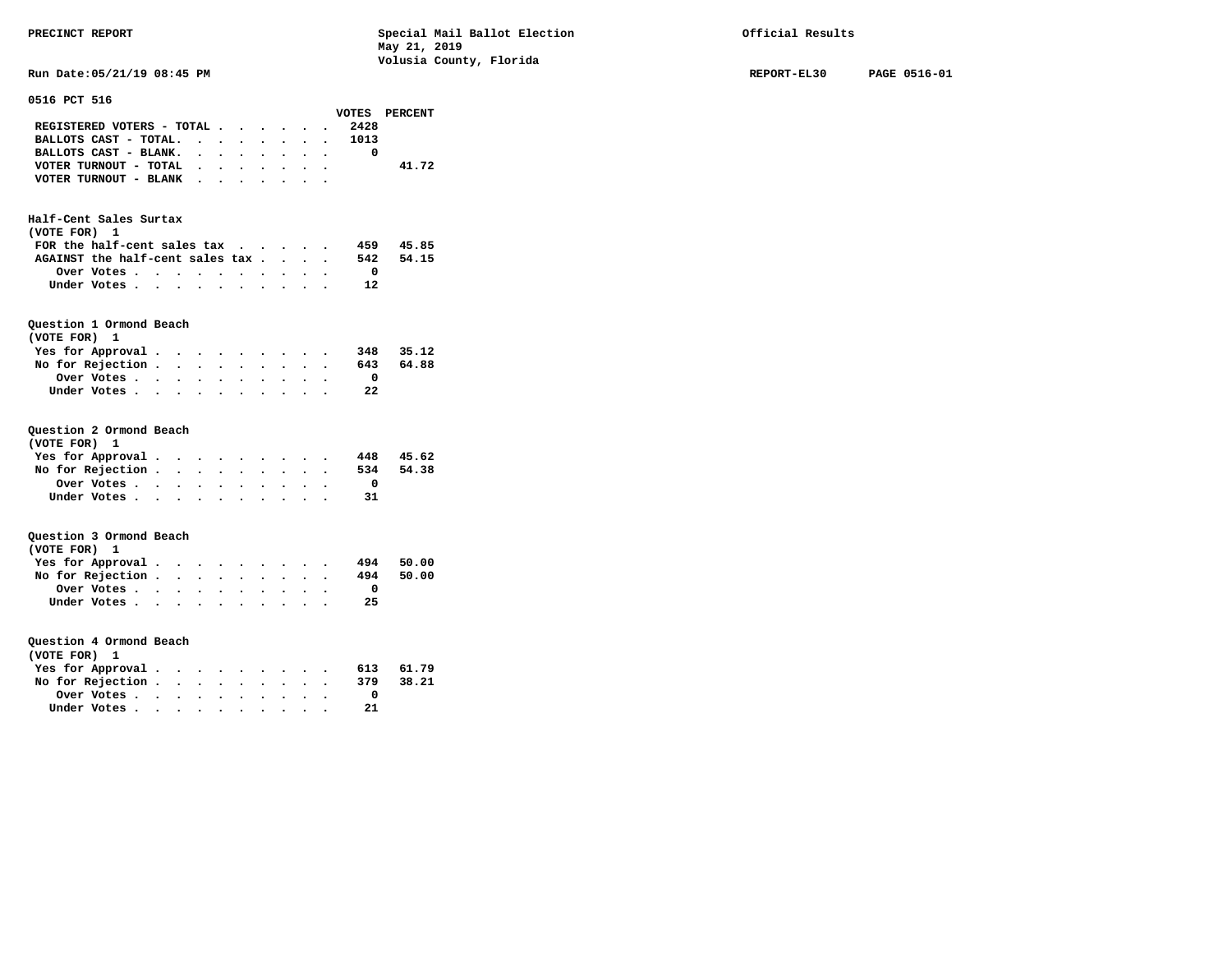**Run Date:05/21/19 08:45 PM REPORT-EL30 PAGE 0517-01** 

| 0517 PCT 517                     |                      |                                              |                      |                                               |                      |                      |             |           |                         |               |
|----------------------------------|----------------------|----------------------------------------------|----------------------|-----------------------------------------------|----------------------|----------------------|-------------|-----------|-------------------------|---------------|
|                                  |                      |                                              |                      |                                               |                      |                      |             |           |                         | VOTES PERCENT |
| REGISTERED VOTERS - TOTAL        |                      |                                              |                      |                                               |                      | $\bullet$            |             |           | 2508                    |               |
| BALLOTS CAST - TOTAL.            |                      | $\ddot{\phantom{0}}$                         |                      | $\bullet$                                     | $\bullet$            |                      |             |           | 785                     |               |
| BALLOTS CAST - BLANK.            |                      | $\sim$                                       |                      | $\bullet$                                     | $\cdot$              | $\ddot{\phantom{0}}$ |             |           | 0                       |               |
| VOTER TURNOUT - TOTAL            |                      |                                              | $\ddot{\phantom{0}}$ | $\ddot{\phantom{0}}$                          | $\bullet$            |                      |             |           |                         | 31.30         |
| VOTER TURNOUT - BLANK            |                      |                                              | $\ddot{\phantom{0}}$ |                                               |                      |                      |             |           |                         |               |
|                                  |                      |                                              |                      |                                               |                      |                      |             |           |                         |               |
|                                  |                      |                                              |                      |                                               |                      |                      |             |           |                         |               |
| Half-Cent Sales Surtax           |                      |                                              |                      |                                               |                      |                      |             |           |                         |               |
| (VOTE FOR) 1                     |                      |                                              |                      |                                               |                      |                      |             |           |                         |               |
| FOR the half-cent sales tax      |                      |                                              |                      |                                               |                      | $\sim$ $\sim$        | $\bullet$ . | $\bullet$ |                         | 332 42.95     |
| AGAINST the half-cent sales tax. |                      |                                              |                      |                                               |                      | $\ddot{\phantom{0}}$ |             |           | 441                     | 57.05         |
| Over Votes                       |                      | $\bullet$                                    | $\bullet$            | $\bullet$                                     | $\bullet$            | $\bullet$            | $\bullet$   |           | $\overline{\mathbf{0}}$ |               |
| Under Votes                      |                      | $\bullet$<br>$\bullet$                       | $\bullet$            | $\ddot{\phantom{0}}$                          | $\bullet$            |                      |             |           | 12                      |               |
|                                  |                      |                                              |                      |                                               |                      |                      |             |           |                         |               |
|                                  |                      |                                              |                      |                                               |                      |                      |             |           |                         |               |
| Question 1 Ormond Beach          |                      |                                              |                      |                                               |                      |                      |             |           |                         |               |
| (VOTE FOR) 1                     |                      |                                              |                      |                                               |                      |                      |             |           |                         |               |
| Yes for Approval.                |                      | $\ddot{\phantom{0}}$                         |                      |                                               |                      |                      |             |           | 274                     | 35.58         |
| No for Rejection .               |                      | $\sim$<br>$\ddot{\phantom{0}}$               | $\ddot{\phantom{0}}$ | $\ddot{\phantom{0}}$                          | $\bullet$            | $\bullet$            |             |           | 496                     | 64.42         |
| Over Votes                       |                      | $\ddot{\phantom{0}}$<br>$\ddot{\phantom{0}}$ |                      |                                               |                      |                      |             |           | $\overline{\mathbf{0}}$ |               |
| Under Votes                      |                      | $\ddot{\phantom{0}}$                         | $\ddot{\phantom{a}}$ |                                               |                      |                      |             |           | 15                      |               |
|                                  |                      |                                              |                      |                                               |                      |                      |             |           |                         |               |
|                                  |                      |                                              |                      |                                               |                      |                      |             |           |                         |               |
| Question 2 Ormond Beach          |                      |                                              |                      |                                               |                      |                      |             |           |                         |               |
| (VOTE FOR) 1                     |                      |                                              |                      |                                               |                      |                      |             |           |                         |               |
| Yes for Approval.                |                      | $\bullet$ .<br>$\bullet$ .                   |                      | $\ddotsc$                                     |                      |                      |             |           | 319                     | 42.42         |
| No for Rejection.                |                      | $\ddot{\phantom{0}}$<br>$\ddot{\phantom{0}}$ |                      | $\ddot{\phantom{0}}$                          |                      |                      |             |           | 433                     | 57.58         |
| Over Votes                       |                      | $\bullet$ .<br>$\bullet$ .                   | $\bullet$            |                                               |                      |                      |             |           | $\mathbf{0}$            |               |
| Under Votes.                     | $\cdot$ $\cdot$      | $\ddot{\phantom{a}}$                         |                      | $\bullet$                                     |                      |                      |             |           | 33                      |               |
|                                  |                      |                                              |                      |                                               |                      |                      |             |           |                         |               |
|                                  |                      |                                              |                      |                                               |                      |                      |             |           |                         |               |
| Question 3 Ormond Beach          |                      |                                              |                      |                                               |                      |                      |             |           |                         |               |
| (VOTE FOR) 1                     |                      |                                              |                      |                                               |                      |                      |             |           |                         |               |
| Yes for Approval.                |                      | $\sim$ $\sim$<br>$\bullet$                   |                      |                                               |                      |                      |             |           | 419                     | 55.06         |
| No for Rejection .               |                      | $\ddot{\phantom{0}}$<br>$\ddot{\phantom{0}}$ |                      | $\bullet$ . The set of $\bullet$<br>$\bullet$ | $\bullet$ .          |                      |             |           | 342                     | 44.94         |
| Over Votes                       |                      |                                              | $\ddot{\phantom{0}}$ | $\cdot$                                       |                      |                      |             |           | $\mathbf{O}$            |               |
|                                  | $\ddot{\phantom{0}}$ | $\ddot{\phantom{a}}$                         | $\ddot{\phantom{a}}$ |                                               |                      |                      |             |           |                         |               |
| Under Votes                      |                      |                                              | $\bullet$            |                                               |                      |                      |             |           | 24                      |               |
|                                  |                      |                                              |                      |                                               |                      |                      |             |           |                         |               |
|                                  |                      |                                              |                      |                                               |                      |                      |             |           |                         |               |
| Question 4 Ormond Beach          |                      |                                              |                      |                                               |                      |                      |             |           |                         |               |
| (VOTE FOR)<br>1                  |                      |                                              |                      |                                               |                      |                      |             |           |                         |               |
| Yes for Approval.                |                      | $\bullet$                                    |                      |                                               |                      |                      |             |           | 498                     | 65.27         |
| No for Rejection.                |                      | $\ddot{\phantom{0}}$<br>$\ddot{\phantom{0}}$ | $\bullet$            |                                               | $\ddot{\phantom{0}}$ |                      |             |           | 265                     | 34.73         |
| Over Votes.                      | $\bullet$            | $\ddot{\phantom{0}}$<br>$\bullet$ .          |                      | $\bullet$                                     |                      |                      |             |           | $\mathbf{1}$            |               |
| Under Votes                      | $\ddot{\phantom{a}}$ | $\ddot{\phantom{a}}$                         |                      |                                               |                      |                      |             |           | 21                      |               |
|                                  |                      |                                              |                      |                                               |                      |                      |             |           |                         |               |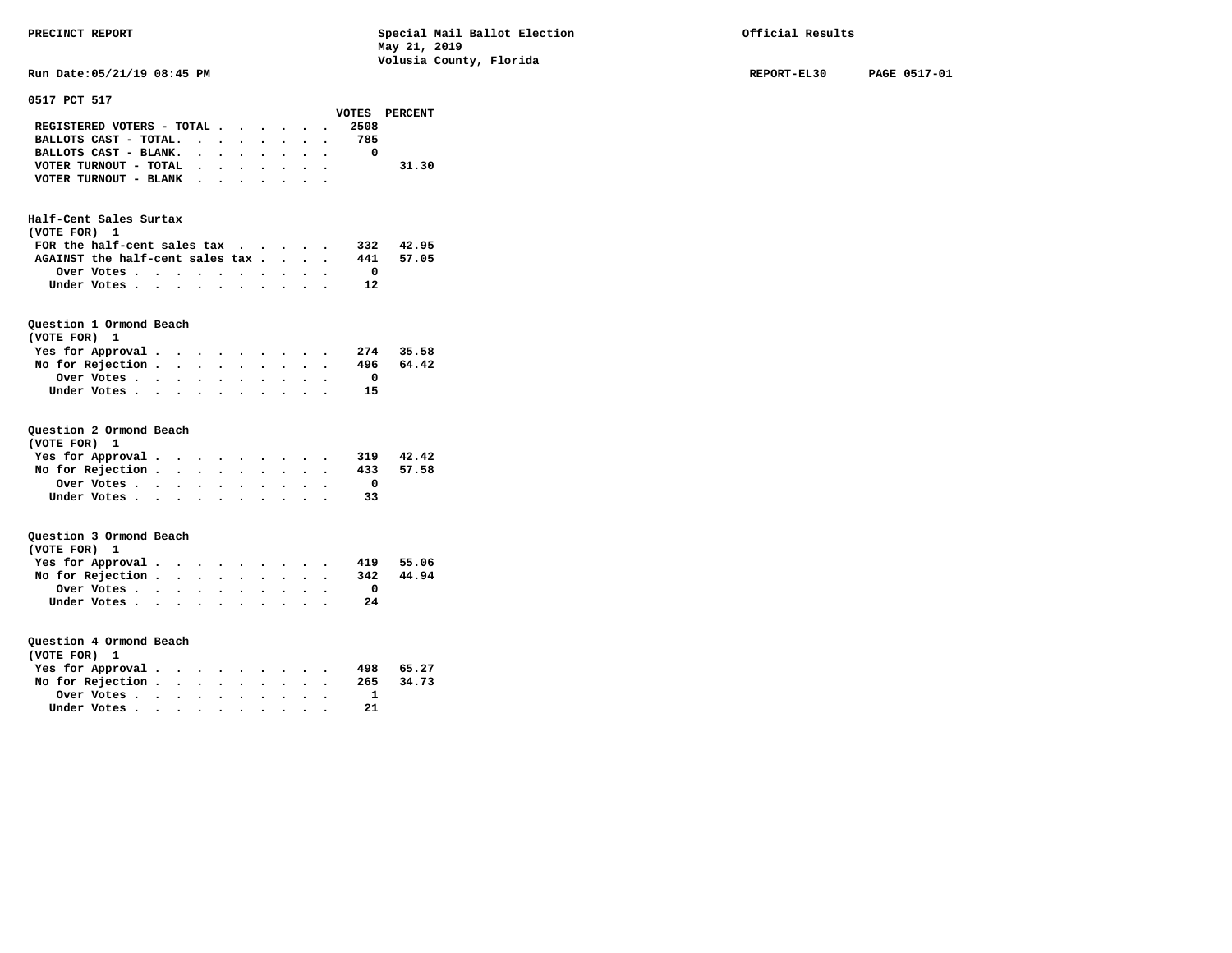|                                                                          |                      |          | volusia County, Florida |             |              |
|--------------------------------------------------------------------------|----------------------|----------|-------------------------|-------------|--------------|
| Run Date: 05/21/19 08:45 PM                                              |                      |          |                         | REPORT-EL30 | PAGE 0519-01 |
|                                                                          |                      |          |                         |             |              |
| 0519 PCT 519                                                             |                      |          | VOTES PERCENT           |             |              |
| REGISTERED VOTERS - TOTAL                                                | $\ddot{\phantom{a}}$ | 1541     |                         |             |              |
| BALLOTS CAST - TOTAL.<br>$\cdot$ $\cdot$ $\cdot$                         | $\sim$               | 442      |                         |             |              |
| $\sim$ $\sim$                                                            |                      |          |                         |             |              |
| BALLOTS CAST - BLANK.<br>$\cdot$ $\cdot$ $\cdot$<br>$\ddot{\phantom{0}}$ |                      | 0        |                         |             |              |
| VOTER TURNOUT - TOTAL<br>$\cdot$ $\cdot$ $\cdot$ $\cdot$ $\cdot$         |                      |          | 28.68                   |             |              |
| VOTER TURNOUT - BLANK<br>$\cdot$                                         | $\cdot$ .            |          |                         |             |              |
|                                                                          |                      |          |                         |             |              |
| Half-Cent Sales Surtax                                                   |                      |          |                         |             |              |
| (VOTE FOR) 1                                                             |                      |          |                         |             |              |
| FOR the half-cent sales tax                                              |                      | 197      | 44.87                   |             |              |
| AGAINST the half-cent sales tax                                          |                      | 242      | 55.13                   |             |              |
|                                                                          |                      | 0        |                         |             |              |
| Over Votes                                                               |                      |          |                         |             |              |
| Under Votes                                                              |                      | 3        |                         |             |              |
|                                                                          |                      |          |                         |             |              |
| Question 1 Ormond Beach                                                  |                      |          |                         |             |              |
| (VOTE FOR) 1                                                             |                      |          |                         |             |              |
| Yes for Approval.<br>$\cdots$                                            |                      | 153      | 34.93                   |             |              |
|                                                                          |                      |          |                         |             |              |
| No for Rejection.<br>$\cdots$                                            |                      | 285      | 65.07                   |             |              |
| Over Votes.                                                              |                      | 0        |                         |             |              |
| Under Votes                                                              |                      | 4        |                         |             |              |
|                                                                          |                      |          |                         |             |              |
| Question 2 Ormond Beach                                                  |                      |          |                         |             |              |
| (VOTE FOR) 1                                                             |                      |          |                         |             |              |
| Yes for Approval.<br>$\cdots$                                            |                      | 191      | 45.26                   |             |              |
|                                                                          |                      |          | 54.74                   |             |              |
| No for Rejection.<br>$\cdots$                                            |                      | 231      |                         |             |              |
| Over Votes                                                               |                      | 0        |                         |             |              |
| Under Votes                                                              |                      | 20       |                         |             |              |
|                                                                          |                      |          |                         |             |              |
| Question 3 Ormond Beach                                                  |                      |          |                         |             |              |
| (VOTE FOR) 1                                                             |                      |          |                         |             |              |
| Yes for Approval.                                                        |                      | 282      | 65.43                   |             |              |
| $\cdots$<br>No for Rejection.                                            |                      | 149      | 34.57                   |             |              |
|                                                                          |                      | $\Omega$ |                         |             |              |
| Over Votes.                                                              |                      |          |                         |             |              |
| Under Votes                                                              |                      | 11       |                         |             |              |
|                                                                          |                      |          |                         |             |              |
| Question 4 Ormond Beach                                                  |                      |          |                         |             |              |
| (VOTE FOR) 1                                                             |                      |          |                         |             |              |
| Yes for Approval.<br>$\cdots$                                            |                      | 277      | 64.87                   |             |              |
| No for Rejection.<br>$\cdots$                                            |                      | 150      | 35.13                   |             |              |
| Over Votes                                                               |                      | 0        |                         |             |              |
| Under Votes                                                              |                      | 15       |                         |             |              |
|                                                                          |                      |          |                         |             |              |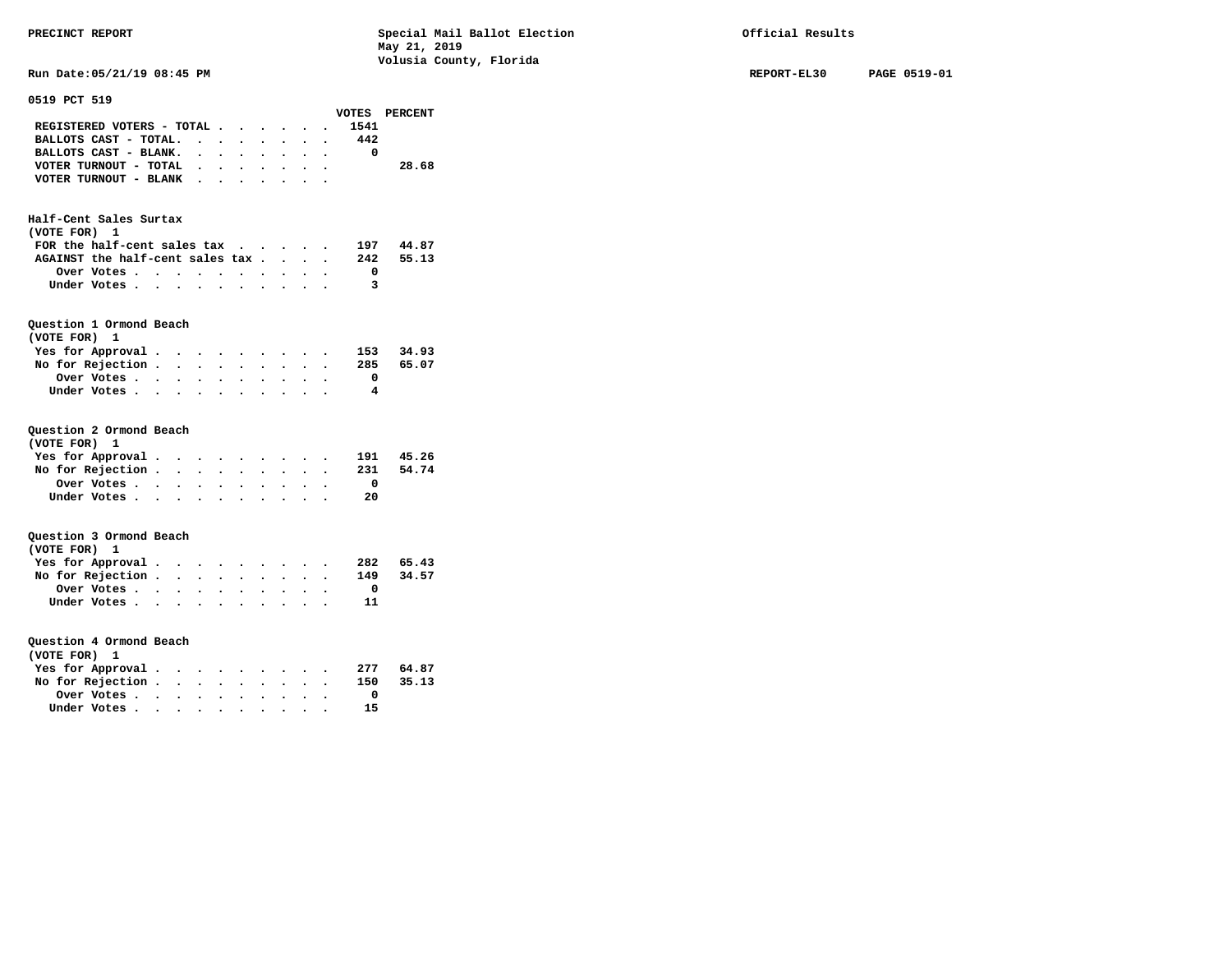| Run Date:05/21/19 08:45 PM                                                                                                                                                                                                                                         | REPORT-EL30 |
|--------------------------------------------------------------------------------------------------------------------------------------------------------------------------------------------------------------------------------------------------------------------|-------------|
| 0521 PCT 521                                                                                                                                                                                                                                                       |             |
| VOTES PERCENT                                                                                                                                                                                                                                                      |             |
| REGISTERED VOTERS - TOTAL<br>4068                                                                                                                                                                                                                                  |             |
| BALLOTS CAST - TOTAL.<br>1673<br>$\mathbf{r}$ . The contract of the contract of the contract of the contract of the contract of the contract of the contract of the contract of the contract of the contract of the contract of the contract of the contract of th |             |
| BALLOTS CAST - BLANK.<br>0<br>$\mathbf{r}$ , $\mathbf{r}$ , $\mathbf{r}$ , $\mathbf{r}$ , $\mathbf{r}$ , $\mathbf{r}$                                                                                                                                              |             |
| VOTER TURNOUT - TOTAL<br>41.13<br>$\cdots$                                                                                                                                                                                                                         |             |
| VOTER TURNOUT - BLANK                                                                                                                                                                                                                                              |             |
| Half-Cent Sales Surtax                                                                                                                                                                                                                                             |             |
| (VOTE FOR) 1                                                                                                                                                                                                                                                       |             |
| FOR the half-cent sales tax<br>43.37<br>716                                                                                                                                                                                                                        |             |
| AGAINST the half-cent sales tax<br>935<br>56.63                                                                                                                                                                                                                    |             |
| Over Votes<br>$\overline{\phantom{0}}$                                                                                                                                                                                                                             |             |
| Under Votes<br>22                                                                                                                                                                                                                                                  |             |
|                                                                                                                                                                                                                                                                    |             |
| Question 1 Ormond Beach                                                                                                                                                                                                                                            |             |
| (VOTE FOR) 1                                                                                                                                                                                                                                                       |             |
| Yes for Approval.<br>634<br>39.16<br>$\cdots$                                                                                                                                                                                                                      |             |
| No for Rejection<br>985<br>60.84                                                                                                                                                                                                                                   |             |
| Over Votes<br>$\mathbf 0$                                                                                                                                                                                                                                          |             |
| 54<br>Under Votes                                                                                                                                                                                                                                                  |             |
|                                                                                                                                                                                                                                                                    |             |
| Question 2 Ormond Beach                                                                                                                                                                                                                                            |             |
| (VOTE FOR) 1                                                                                                                                                                                                                                                       |             |
| 46.69<br>Yes for Approval.<br>740                                                                                                                                                                                                                                  |             |
| 53.31<br>No for Rejection<br>845                                                                                                                                                                                                                                   |             |
| 0<br>Over Votes                                                                                                                                                                                                                                                    |             |
| 88<br>Under Votes                                                                                                                                                                                                                                                  |             |
| Question 3 Ormond Beach                                                                                                                                                                                                                                            |             |
| (VOTE FOR) 1                                                                                                                                                                                                                                                       |             |
| Yes for Approval.<br>59.59<br>957                                                                                                                                                                                                                                  |             |
| No for Rejection<br>649<br>40.41                                                                                                                                                                                                                                   |             |
| Over Votes.<br>0                                                                                                                                                                                                                                                   |             |
| Under Votes<br>67                                                                                                                                                                                                                                                  |             |
|                                                                                                                                                                                                                                                                    |             |
| Question 4 Ormond Beach                                                                                                                                                                                                                                            |             |
| (VOTE FOR) 1                                                                                                                                                                                                                                                       |             |
| Yes for Approval.<br>65.32<br>1051                                                                                                                                                                                                                                 |             |
| No for Rejection<br>558<br>34.68                                                                                                                                                                                                                                   |             |
| Over Votes<br>1                                                                                                                                                                                                                                                    |             |
| 63<br>Under Votes.                                                                                                                                                                                                                                                 |             |
|                                                                                                                                                                                                                                                                    |             |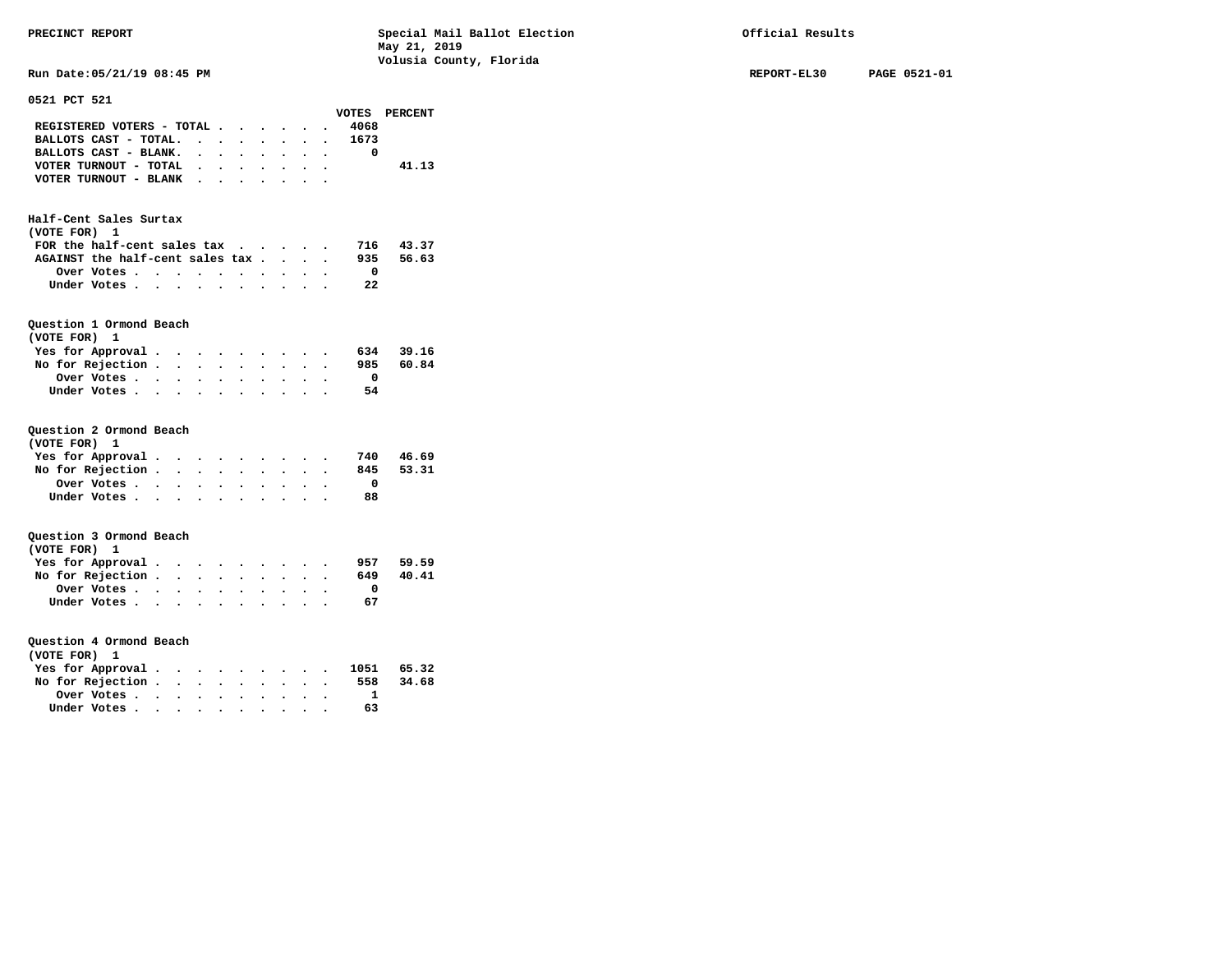**Run Date:05/21/19 08:45 PM REPORT-EL30 PAGE 0522-01** 

| 0522 PCT 522 |
|--------------|
|--------------|

|                                  |           |                                              |                                              |                                |                      |           |           |                      | VOTES                   | <b>PERCENT</b> |
|----------------------------------|-----------|----------------------------------------------|----------------------------------------------|--------------------------------|----------------------|-----------|-----------|----------------------|-------------------------|----------------|
| REGISTERED VOTERS - TOTAL        |           |                                              |                                              |                                | $\bullet$            |           |           |                      | 3958                    |                |
| BALLOTS CAST - TOTAL.            |           | $\cdot$                                      | $\sim$ $\sim$                                | $\ddot{\phantom{0}}$           | $\ddot{\phantom{1}}$ | $\bullet$ | $\bullet$ |                      | 1179<br>$\bullet$ .     |                |
| BALLOTS CAST - BLANK.            |           | $\ddot{\phantom{0}}$                         | $\sim$                                       | $\cdot$                        | $\ddot{\phantom{0}}$ |           |           | $\cdot$ $\cdot$      | $\mathbf{1}$            | .08            |
| VOTER TURNOUT - TOTAL            |           |                                              | $\ddot{\phantom{0}}$                         | $\ddot{\phantom{0}}$           |                      |           |           | $\ddot{\phantom{a}}$ |                         | 29.79          |
| VOTER TURNOUT - BLANK            |           |                                              |                                              | $\ddot{\phantom{0}}$           | $\bullet$            |           |           |                      |                         | $\ldots$ 03    |
|                                  |           |                                              |                                              |                                |                      |           |           |                      |                         |                |
|                                  |           |                                              |                                              |                                |                      |           |           |                      |                         |                |
| Half-Cent Sales Surtax           |           |                                              |                                              |                                |                      |           |           |                      |                         |                |
| (VOTE FOR) 1                     |           |                                              |                                              |                                |                      |           |           |                      |                         |                |
| FOR the half-cent sales tax      |           |                                              |                                              |                                |                      |           |           |                      | 457                     | 39.29          |
| AGAINST the half-cent sales tax. |           |                                              |                                              |                                |                      |           |           |                      | 706                     | 60.71          |
| Over Votes                       |           | $\ddot{\phantom{1}}$                         | $\bullet$                                    |                                | $\ddot{\phantom{1}}$ | $\bullet$ |           |                      | $\overline{\mathbf{0}}$ |                |
| Under Votes                      |           | $\bullet$<br>$\bullet$                       | $\ddot{\phantom{a}}$                         |                                | $\ddot{\phantom{0}}$ |           |           |                      | 16                      |                |
|                                  |           |                                              |                                              |                                |                      |           |           |                      |                         |                |
|                                  |           |                                              |                                              |                                |                      |           |           |                      |                         |                |
| Question 1 Ormond Beach<br>1     |           |                                              |                                              |                                |                      |           |           |                      |                         |                |
| (VOTE FOR)                       |           |                                              |                                              |                                |                      |           |           |                      |                         |                |
| Yes for Approval.                |           | $\bullet$                                    |                                              |                                |                      |           |           |                      | 365<br>779              | 31.91<br>68.09 |
| No for Rejection .<br>Over Votes |           | $\ddot{\phantom{0}}$                         |                                              | $\ddot{\phantom{0}}$           |                      |           |           |                      | $\overline{\mathbf{0}}$ |                |
|                                  |           | $\ddotsc$                                    | $\sim$                                       |                                |                      |           |           |                      |                         |                |
| Under Votes                      |           | $\ddot{\phantom{1}}$                         | $\sim$                                       | $\ddot{\phantom{a}}$           |                      |           |           |                      | -35                     |                |
|                                  |           |                                              |                                              |                                |                      |           |           |                      |                         |                |
| Question 2 Ormond Beach          |           |                                              |                                              |                                |                      |           |           |                      |                         |                |
| (VOTE FOR) 1                     |           |                                              |                                              |                                |                      |           |           |                      |                         |                |
| Yes for Approval.                |           | $\ddot{\phantom{0}}$<br>$\bullet$            |                                              |                                |                      |           |           |                      | 403                     | 36.08          |
| No for Rejection                 |           |                                              | $\sim$ $-$                                   | $\bullet$                      |                      |           |           |                      | 714                     | 63.92          |
| Over Votes.                      | $\bullet$ | $\bullet$<br>$\bullet$                       |                                              |                                |                      |           |           |                      | $\overline{\mathbf{0}}$ |                |
| Under Votes                      |           | $\sim$                                       |                                              |                                |                      |           |           |                      | 62                      |                |
|                                  |           |                                              |                                              |                                |                      |           |           |                      |                         |                |
| Question 3 Ormond Beach          |           |                                              |                                              |                                |                      |           |           |                      |                         |                |
| (VOTE FOR) 1                     |           |                                              |                                              |                                |                      |           |           |                      |                         |                |
|                                  |           |                                              |                                              |                                |                      |           |           |                      |                         |                |
| Yes for Approval                 |           |                                              |                                              |                                |                      |           |           |                      | 632<br>501              | 55.78<br>44.22 |
| No for Rejection .               |           | $\bullet$ .<br>$\bullet$                     |                                              | $\bullet$                      |                      |           |           |                      |                         |                |
| Over Votes                       |           | $\ddot{\phantom{0}}$<br>$\ddot{\phantom{0}}$ |                                              | $\sim$<br>$\ddot{\phantom{0}}$ |                      |           |           |                      | $\overline{\mathbf{0}}$ |                |
| Under Votes                      |           | $\ddot{\phantom{0}}$                         | $\cdot$ $\cdot$                              |                                |                      |           |           |                      | - 46                    |                |
|                                  |           |                                              |                                              |                                |                      |           |           |                      |                         |                |
| Question 4 Ormond Beach          |           |                                              |                                              |                                |                      |           |           |                      |                         |                |
| (VOTE FOR) 1                     |           |                                              |                                              |                                |                      |           |           |                      |                         |                |
| Yes for Approval.                |           | $\bullet$<br>$\cdot$                         |                                              | $\ddot{\phantom{0}}$           |                      |           |           |                      | 663                     | 58.31          |
| No for Rejection.                |           | $\ddot{\phantom{0}}$<br>$\ddot{\phantom{0}}$ |                                              | $\ddot{\phantom{0}}$           |                      |           |           |                      | 474                     | 41.69          |
| Over Votes                       | $\bullet$ | $\ddot{\phantom{a}}$                         | $\ddot{\phantom{a}}$                         | $\ddot{\phantom{0}}$           | $\ddot{\phantom{0}}$ |           |           |                      | $\overline{\mathbf{0}}$ |                |
| Under Votes                      |           | $\ddot{\phantom{0}}$                         | $\ddot{\phantom{a}}$<br>$\ddot{\phantom{0}}$ |                                |                      |           |           |                      | 42                      |                |
|                                  |           |                                              |                                              |                                |                      |           |           |                      |                         |                |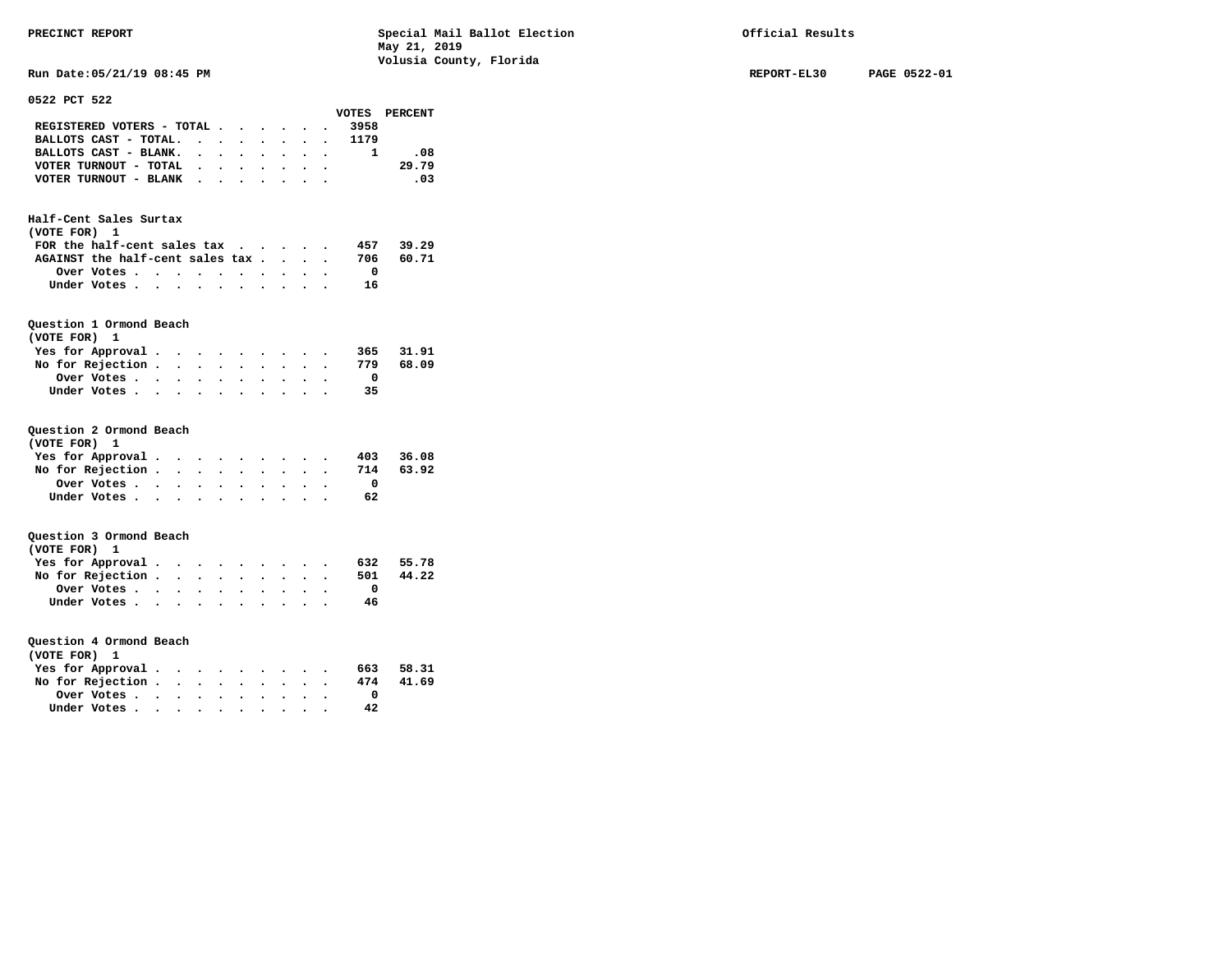**Run Date:05/21/19 08:45 PM REPORT-EL30 PAGE 0523-01** 

**0523 PCT 523** 

|                           |  |  |  |  |      | VOTES PERCENT |
|---------------------------|--|--|--|--|------|---------------|
| REGISTERED VOTERS - TOTAL |  |  |  |  | 2737 |               |
| BALLOTS CAST - TOTAL.     |  |  |  |  | 635  |               |
| BALLOTS CAST - BLANK.     |  |  |  |  |      |               |
| VOTER TURNOUT - TOTAL     |  |  |  |  |      | 23.20         |
| VOTER TURNOUT - BLANK     |  |  |  |  |      |               |
|                           |  |  |  |  |      |               |

| (VOTE FOR) 1                     |            |  |  |  |  |     |       |
|----------------------------------|------------|--|--|--|--|-----|-------|
| FOR the half-cent sales $\alpha$ |            |  |  |  |  | 268 | 42.20 |
| AGAINST the half-cent sales tax  |            |  |  |  |  | 367 | 57.80 |
|                                  | Over Votes |  |  |  |  |     |       |
| Under Votes                      |            |  |  |  |  |     |       |
|                                  |            |  |  |  |  |     |       |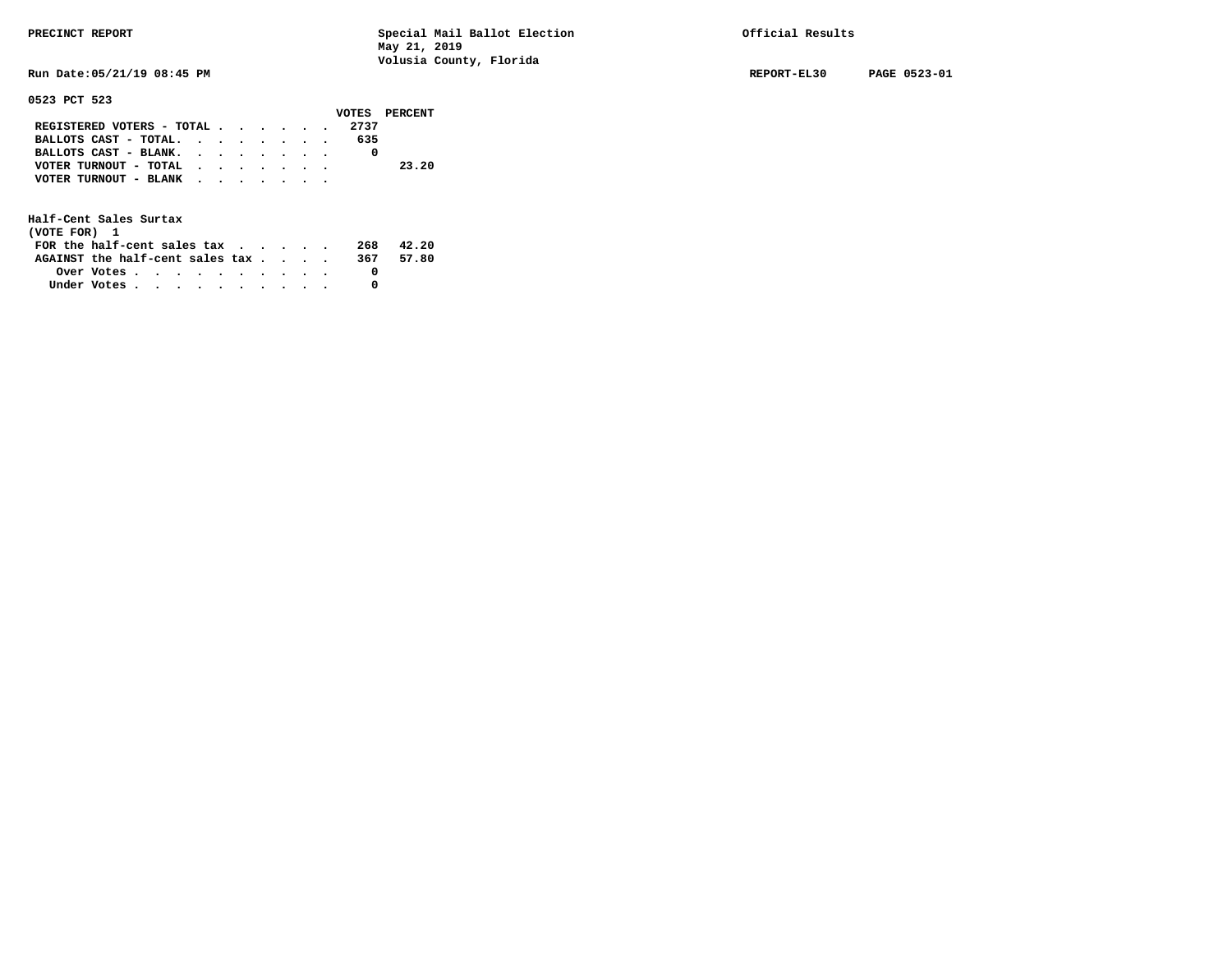**0526 PCT 526** 

**PRECINCT REPORT Special Mail Ballot Election Official Results May 21, 2019 Volusia County, Florida** 

**Run Date:05/21/19 08:45 PM REPORT-EL30 PAGE 0526-01** 

|                           |  |  |  |      | VOTES PERCENT |
|---------------------------|--|--|--|------|---------------|
| REGISTERED VOTERS - TOTAL |  |  |  | 2031 |               |
| BALLOTS CAST - TOTAL.     |  |  |  | 402  |               |
| BALLOTS CAST - BLANK.     |  |  |  |      |               |
| VOTER TURNOUT - TOTAL     |  |  |  |      | 19.79         |
| VOTER TURNOUT - BLANK     |  |  |  |      |               |
|                           |  |  |  |      |               |

| (VOTE FOR) 1                                            |  |  |  |  |  |      |       |
|---------------------------------------------------------|--|--|--|--|--|------|-------|
| FOR the half-cent sales $\mathsf{tax}$                  |  |  |  |  |  | 181  | 45.02 |
| AGAINST the half-cent sales tax                         |  |  |  |  |  | -221 | 54.98 |
| Over Votes $\cdots$ $\cdots$ $\cdots$ $\cdots$ $\cdots$ |  |  |  |  |  |      |       |
| Under Votes                                             |  |  |  |  |  |      |       |
|                                                         |  |  |  |  |  |      |       |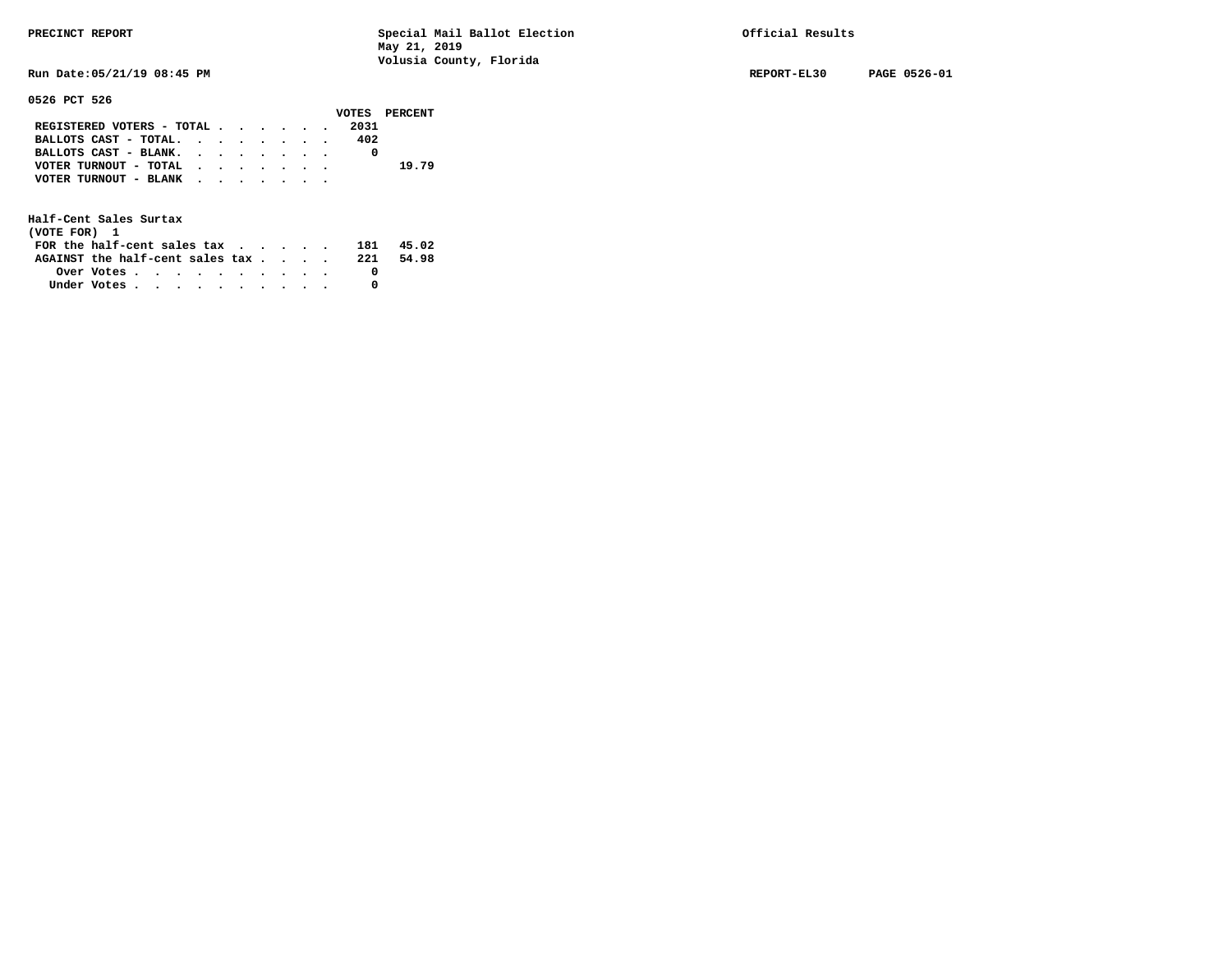**Run Date:05/21/19 08:45 PM REPORT-EL30 PAGE 0527-01** 

**0527 PCT 527** 

|                                                                           |  |  |  |      | VOTES PERCENT |
|---------------------------------------------------------------------------|--|--|--|------|---------------|
| REGISTERED VOTERS - TOTAL $\cdot$ $\cdot$ $\cdot$ $\cdot$ $\cdot$ $\cdot$ |  |  |  | 1946 |               |
| BALLOTS CAST - TOTAL.                                                     |  |  |  | 510  |               |
| BALLOTS CAST - BLANK.                                                     |  |  |  |      | .20           |
| VOTER TURNOUT - TOTAL $\cdot$ , , , , , ,                                 |  |  |  |      | 26.21         |
| VOTER TURNOUT - BLANK                                                     |  |  |  |      | - 05          |
|                                                                           |  |  |  |      |               |

| (VOTE FOR) 1                               |            |  |  |  |  |     |       |
|--------------------------------------------|------------|--|--|--|--|-----|-------|
| FOR the half-cent sales $\mathsf{tax}$     |            |  |  |  |  | 268 | 52.65 |
| AGAINST the half-cent sales $\mathsf{tax}$ |            |  |  |  |  | 241 | 47.35 |
|                                            | Over Votes |  |  |  |  |     |       |
| Under Votes                                |            |  |  |  |  |     |       |
|                                            |            |  |  |  |  |     |       |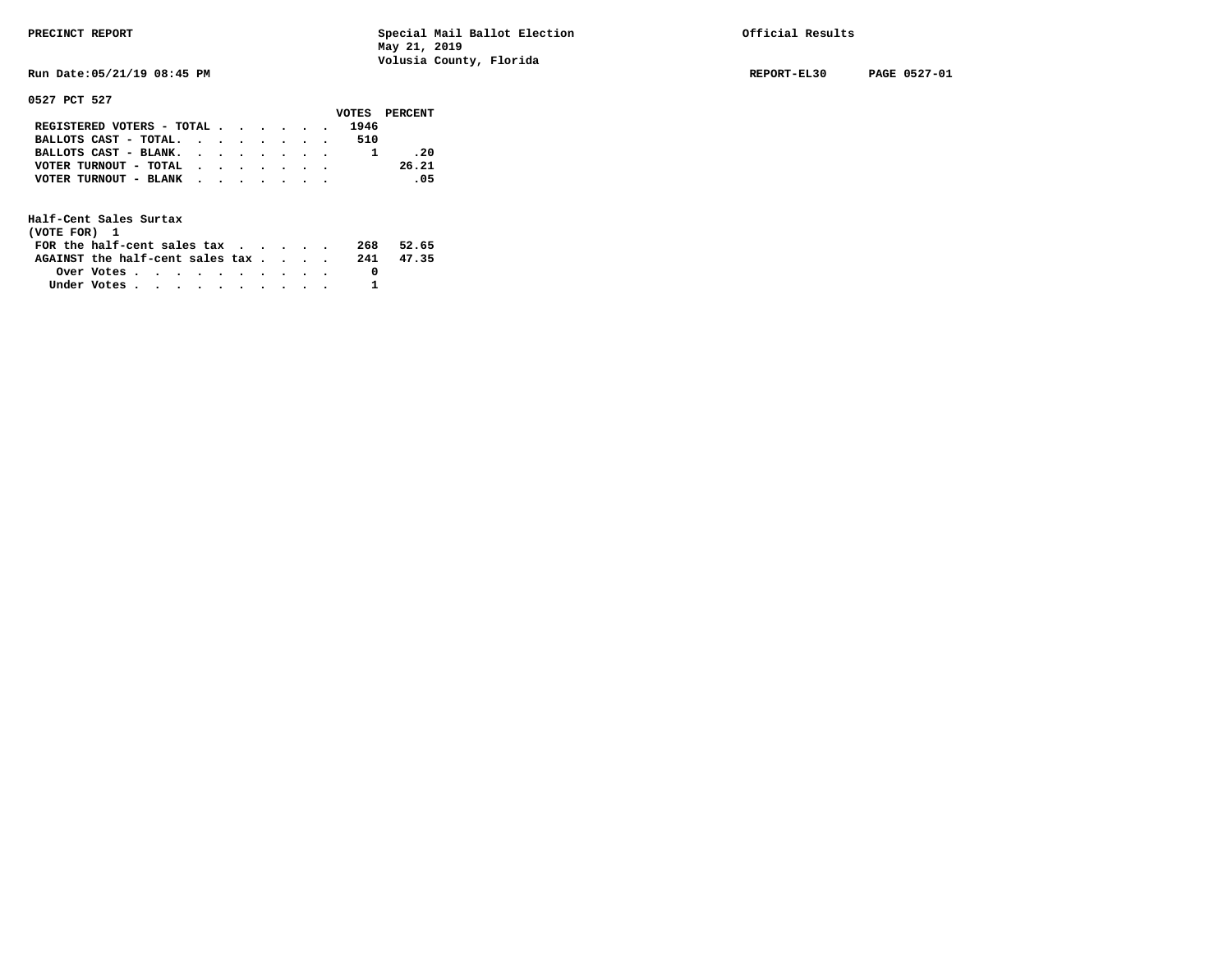**Run Date:05/21/19 08:45 PM REPORT-EL30 PAGE 0528-01** 

**0528 PCT 528** 

|                                                                           |  |  |  | VOTES PERCENT |
|---------------------------------------------------------------------------|--|--|--|---------------|
| REGISTERED VOTERS - TOTAL $\cdot$ $\cdot$ $\cdot$ $\cdot$ $\cdot$ $\cdot$ |  |  |  | 1975          |
| BALLOTS CAST - TOTAL. $\cdot$ , $\cdot$ , $\cdot$ , $\cdot$               |  |  |  | 435           |
| BALLOTS CAST - BLANK.                                                     |  |  |  | . 46          |
| VOTER TURNOUT - TOTAL $\cdot \cdot \cdot \cdot \cdot \cdot$               |  |  |  | 22.03         |
| VOTER TURNOUT - BLANK                                                     |  |  |  | $\sim$ 10     |
|                                                                           |  |  |  |               |

| (VOTE FOR) 1                                                |            |  |  |  |  |     |       |
|-------------------------------------------------------------|------------|--|--|--|--|-----|-------|
| FOR the half-cent sales tax $\cdot$ $\cdot$ $\cdot$ $\cdot$ |            |  |  |  |  | 197 | 45.50 |
| AGAINST the half-cent sales tax                             |            |  |  |  |  | 236 | 54.50 |
|                                                             | Over Votes |  |  |  |  |     |       |
| Under Votes                                                 |            |  |  |  |  |     |       |
|                                                             |            |  |  |  |  |     |       |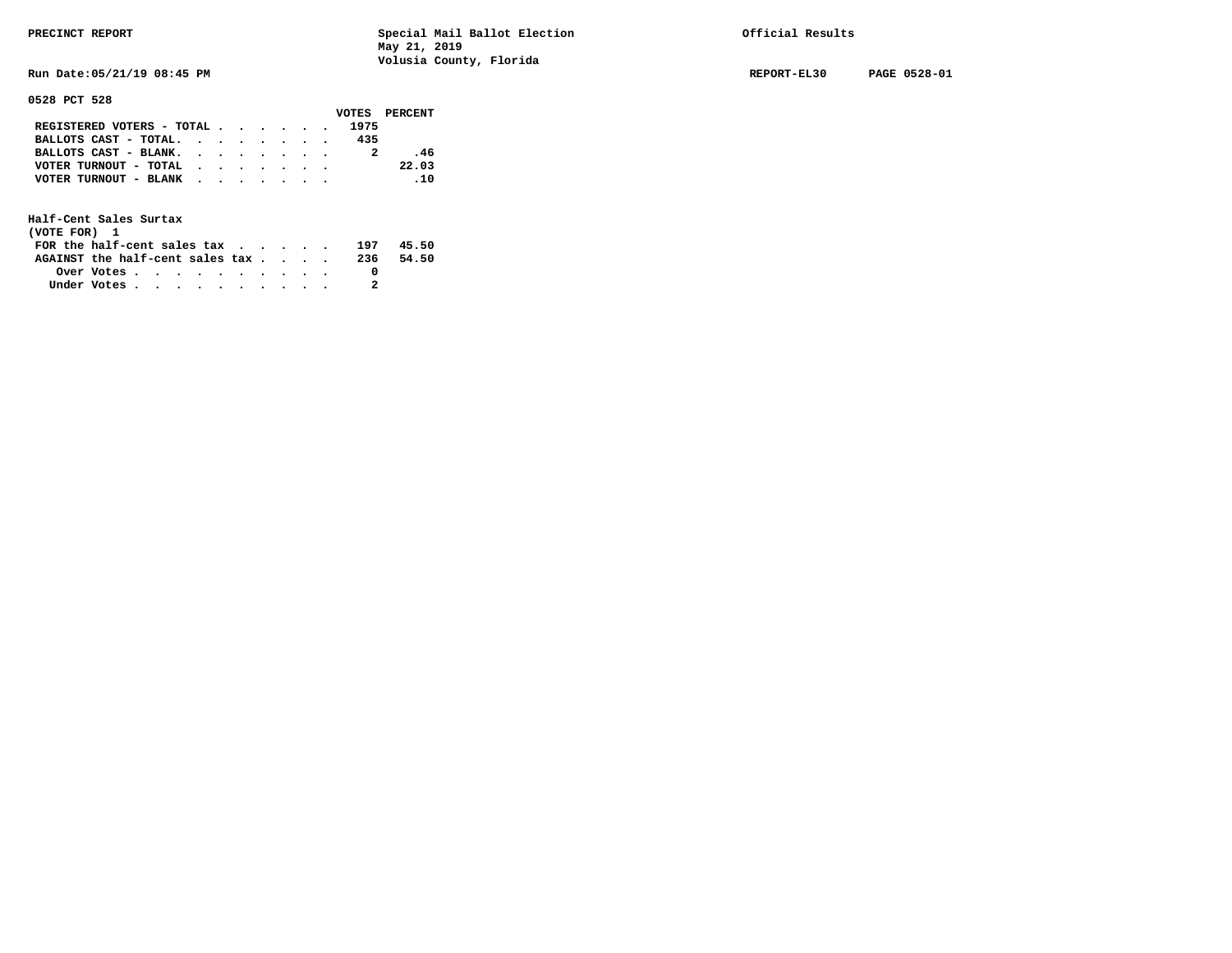**Run Date:05/21/19 08:45 PM REPORT-EL30 PAGE 0529-01** 

### **0529 PCT 529**

|                           |  |  |  |      | VOTES PERCENT |
|---------------------------|--|--|--|------|---------------|
| REGISTERED VOTERS - TOTAL |  |  |  | 1987 |               |
| BALLOTS CAST - TOTAL.     |  |  |  | 511  |               |
| BALLOTS CAST - BLANK.     |  |  |  |      |               |
| VOTER TURNOUT - TOTAL     |  |  |  |      | 25.72         |
| VOTER TURNOUT - BLANK     |  |  |  |      |               |
|                           |  |  |  |      |               |

| (VOTE FOR) 1                                            |  |  |  |  |  |     |       |
|---------------------------------------------------------|--|--|--|--|--|-----|-------|
| FOR the half-cent sales tax                             |  |  |  |  |  | 214 | 41.88 |
| AGAINST the half-cent sales tax                         |  |  |  |  |  | 297 | 58.12 |
| Over Votes $\cdots$ $\cdots$ $\cdots$ $\cdots$ $\cdots$ |  |  |  |  |  |     |       |
| Under Votes                                             |  |  |  |  |  |     |       |
|                                                         |  |  |  |  |  |     |       |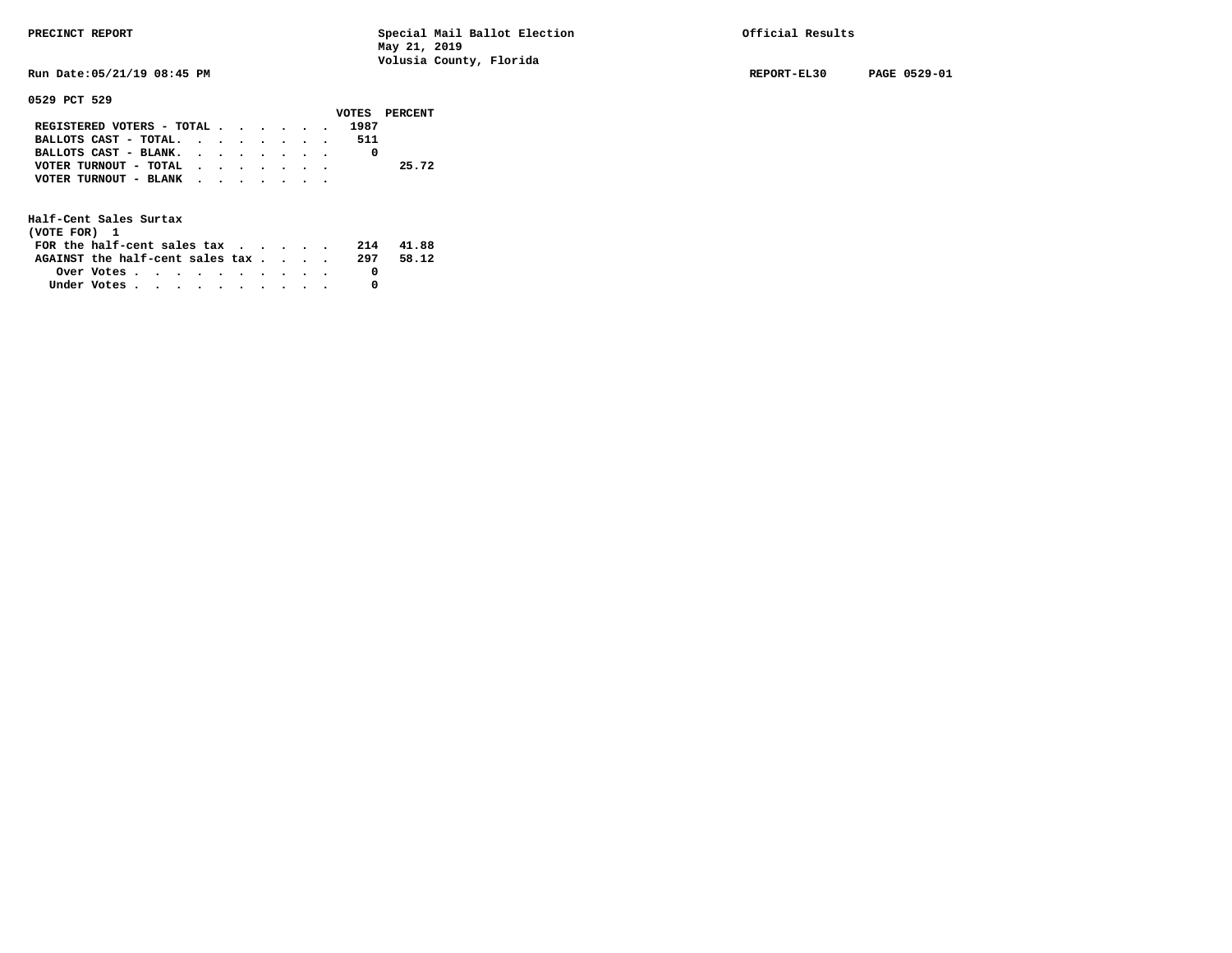**0530 PCT 530** 

**PRECINCT REPORT Special Mail Ballot Election Official Results May 21, 2019 Volusia County, Florida** 

**Run Date:05/21/19 08:45 PM REPORT-EL30 PAGE 0530-01** 

|                           |  |  |  |  |      | VOTES PERCENT |
|---------------------------|--|--|--|--|------|---------------|
| REGISTERED VOTERS - TOTAL |  |  |  |  | 2351 |               |
| BALLOTS CAST - TOTAL.     |  |  |  |  | 424  |               |
| BALLOTS CAST - BLANK.     |  |  |  |  |      |               |
| VOTER TURNOUT - TOTAL     |  |  |  |  |      | 18.03         |
| VOTER TURNOUT - BLANK     |  |  |  |  |      |               |
|                           |  |  |  |  |      |               |

| (VOTE FOR) 1                                            |  |  |  |  |  |     |       |
|---------------------------------------------------------|--|--|--|--|--|-----|-------|
| FOR the half-cent sales $\mathsf{tax}$                  |  |  |  |  |  | 184 | 43.40 |
| AGAINST the half-cent sales tax                         |  |  |  |  |  | 240 | 56.60 |
| Over Votes $\cdots$ $\cdots$ $\cdots$ $\cdots$ $\cdots$ |  |  |  |  |  |     |       |
| Under Votes                                             |  |  |  |  |  |     |       |
|                                                         |  |  |  |  |  |     |       |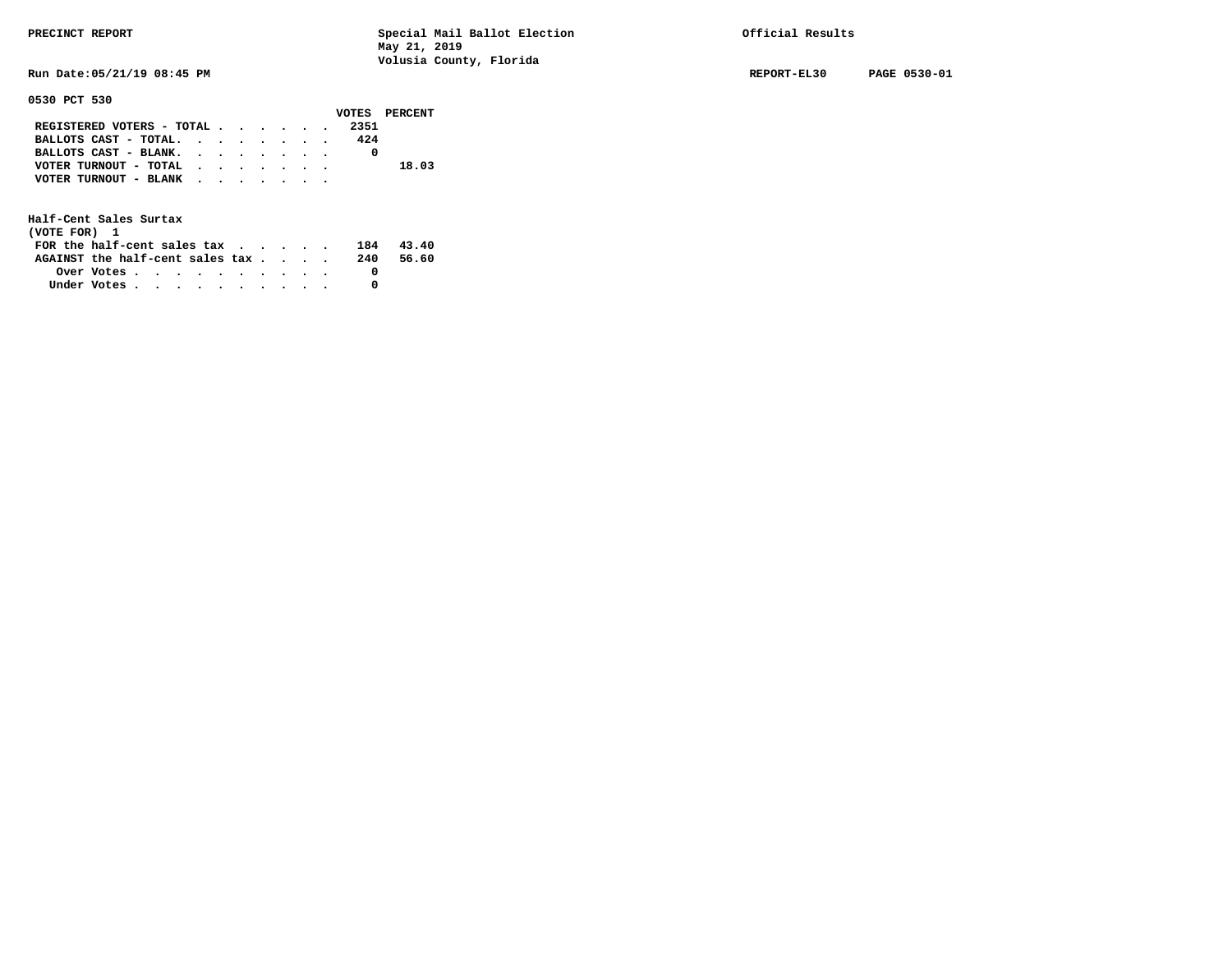**Run Date:05/21/19 08:45 PM REPORT-EL30 PAGE 0532-01** 

**0532 PCT 532** 

|                            |  |  |  |      | VOTES PERCENT |
|----------------------------|--|--|--|------|---------------|
| REGISTERED VOTERS - TOTAL  |  |  |  | 2623 |               |
| BALLOTS CAST - TOTAL. 1370 |  |  |  |      |               |
| BALLOTS CAST - BLANK.      |  |  |  |      |               |
| VOTER TURNOUT - TOTAL      |  |  |  |      | 52.23         |
| VOTER TURNOUT - BLANK      |  |  |  |      |               |
|                            |  |  |  |      |               |

| (VOTE FOR) 1                                                |  |  |  |  |  |     |       |
|-------------------------------------------------------------|--|--|--|--|--|-----|-------|
| FOR the half-cent sales tax $\cdot$ $\cdot$ $\cdot$ $\cdot$ |  |  |  |  |  | 612 | 44.67 |
| AGAINST the half-cent sales tax                             |  |  |  |  |  | 758 | 55.33 |
| Over Votes $\cdots$ $\cdots$ $\cdots$ $\cdots$ $\cdots$     |  |  |  |  |  |     |       |
| Under Votes                                                 |  |  |  |  |  |     |       |
|                                                             |  |  |  |  |  |     |       |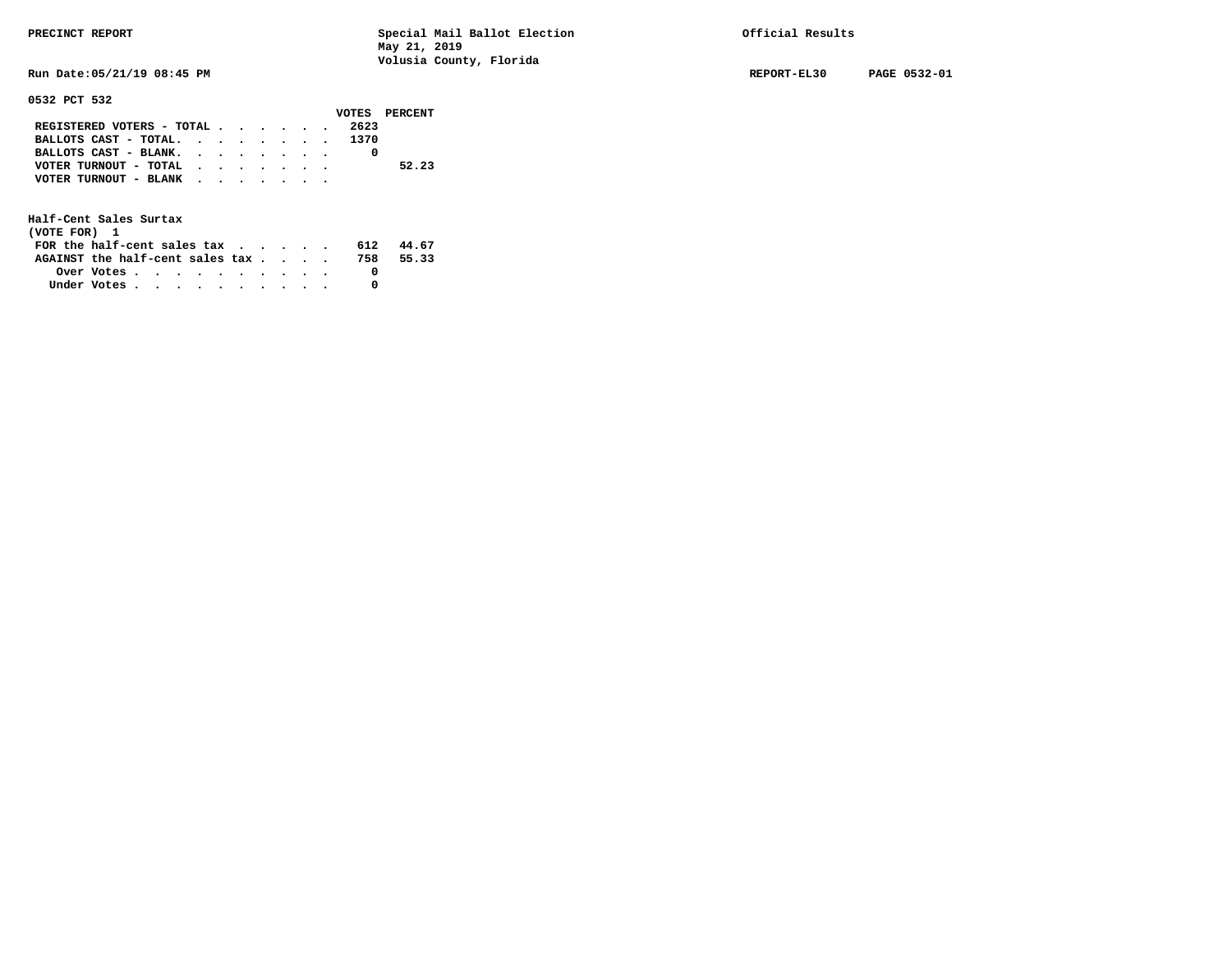**Run Date:05/21/19 08:45 PM REPORT-EL30 PAGE 0602-01** 

**0602 PCT 602** 

|                                             |  |  |  |      | VOTES PERCENT |
|---------------------------------------------|--|--|--|------|---------------|
| REGISTERED VOTERS - TOTAL $\cdot$ , , , , . |  |  |  | 5216 |               |
| BALLOTS CAST - TOTAL. 1541                  |  |  |  |      |               |
| BALLOTS CAST - BLANK.                       |  |  |  |      | .19           |
| VOTER TURNOUT - TOTAL                       |  |  |  |      | 29.54         |
| VOTER TURNOUT - BLANK                       |  |  |  |      | $\sim$ 06     |
|                                             |  |  |  |      |               |

| (VOTE FOR) 1                                                |            |  |  |  |  |     |       |
|-------------------------------------------------------------|------------|--|--|--|--|-----|-------|
| FOR the half-cent sales tax $\cdot$ $\cdot$ $\cdot$ $\cdot$ |            |  |  |  |  | 889 | 57.80 |
| AGAINST the half-cent sales tax                             |            |  |  |  |  | 649 | 42.20 |
|                                                             | Over Votes |  |  |  |  |     |       |
| Under Votes                                                 |            |  |  |  |  |     |       |
|                                                             |            |  |  |  |  |     |       |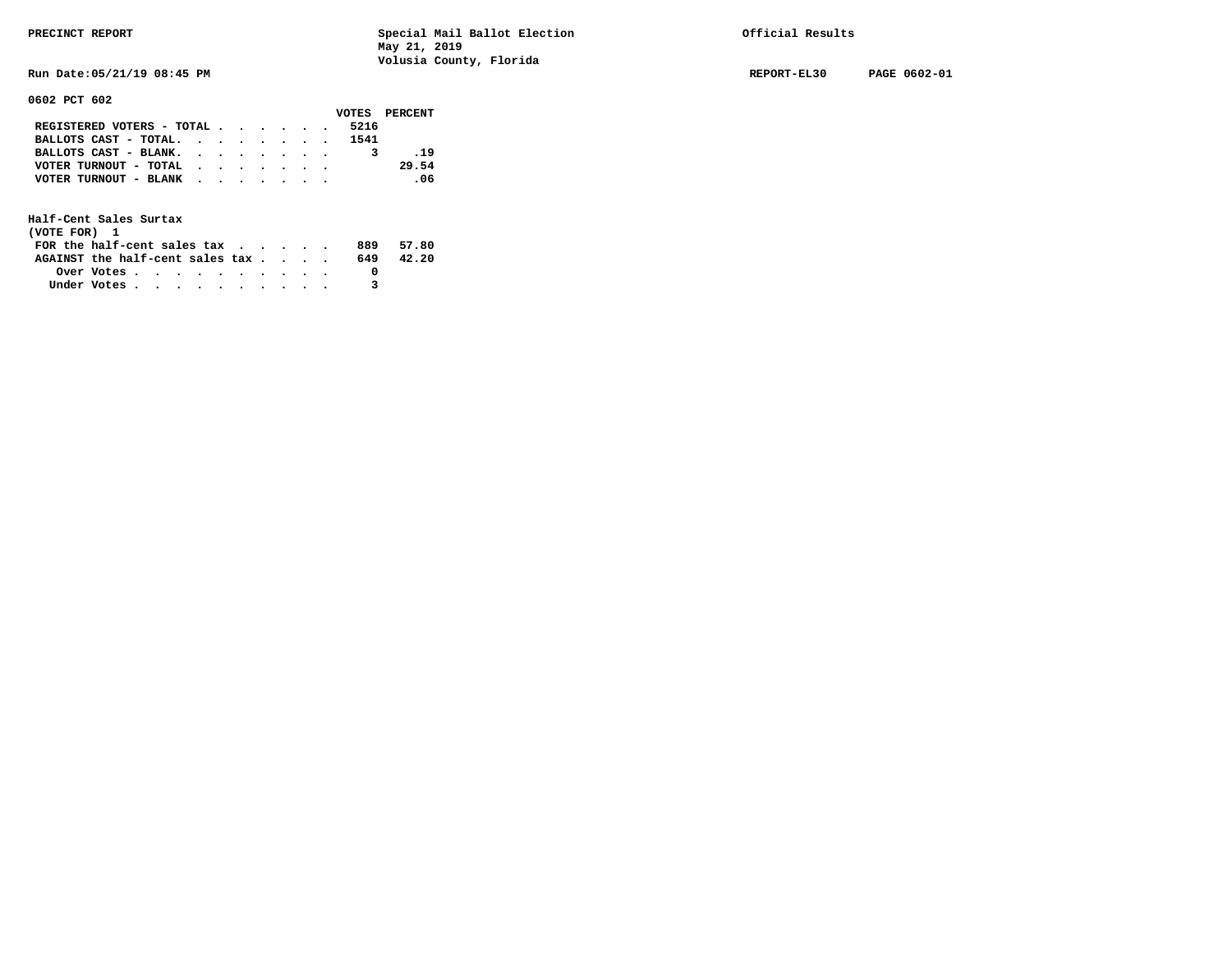**Run Date:05/21/19 08:45 PM REPORT-EL30 PAGE 0603-01** 

**0603 PCT 603** 

|                               |  |  |  |      | VOTES PERCENT |
|-------------------------------|--|--|--|------|---------------|
| REGISTERED VOTERS - TOTAL     |  |  |  | 3809 |               |
| BALLOTS CAST - TOTAL. $\cdot$ |  |  |  | 653  |               |
| BALLOTS CAST - BLANK.         |  |  |  |      | . 46          |
| VOTER TURNOUT - TOTAL         |  |  |  |      | 17.14         |
| VOTER TURNOUT - BLANK         |  |  |  |      | .08           |
|                               |  |  |  |      |               |

| (VOTE FOR) 1                           |            |  |  |  |  |     |           |
|----------------------------------------|------------|--|--|--|--|-----|-----------|
| FOR the half-cent sales $\mathsf{tax}$ |            |  |  |  |  | 394 | 60.62     |
| AGAINST the half-cent sales tax        |            |  |  |  |  |     | 256 39.38 |
|                                        | Over Votes |  |  |  |  |     |           |
| Under Votes                            |            |  |  |  |  |     |           |
|                                        |            |  |  |  |  |     |           |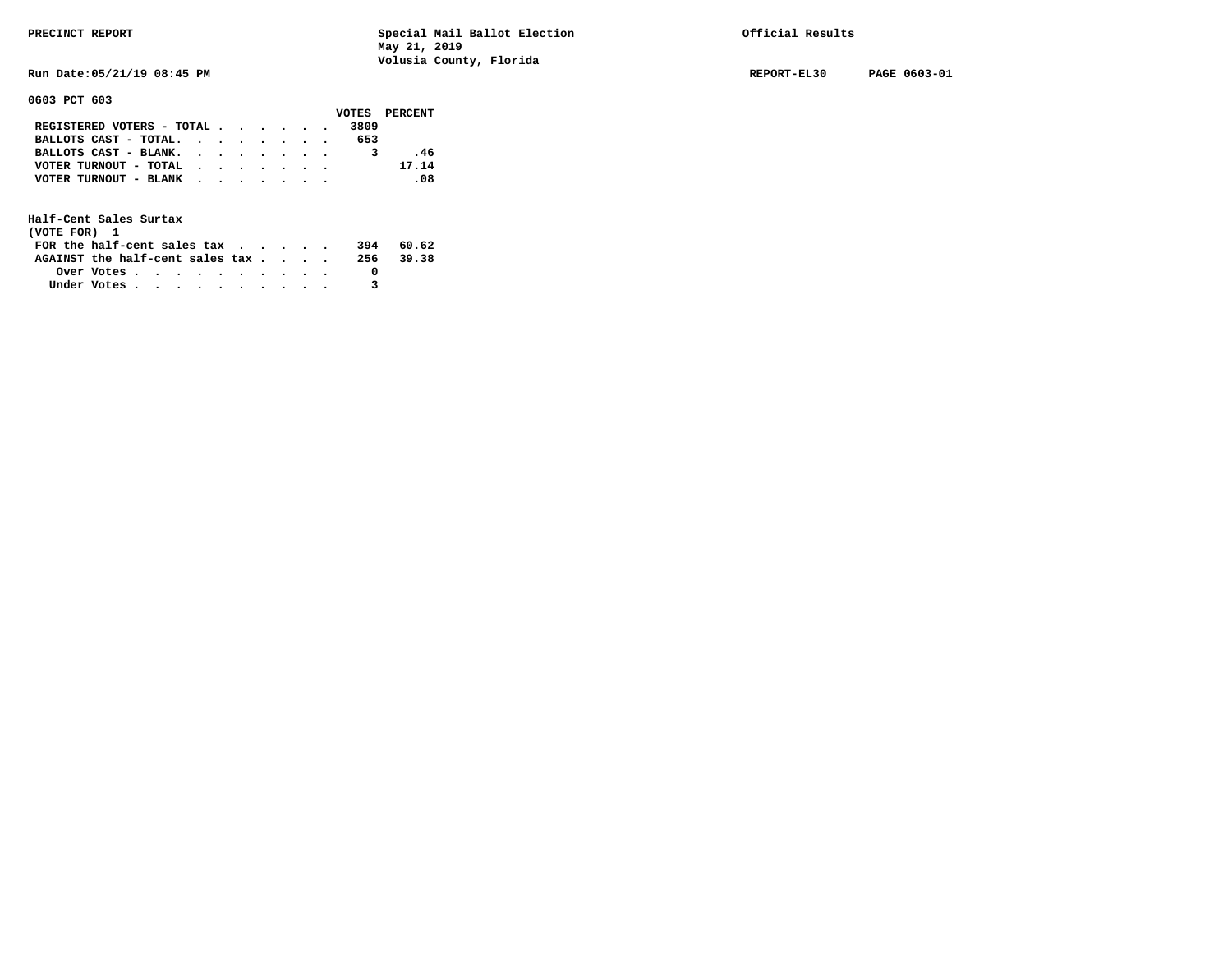**0607 PCT 607** 

**PRECINCT REPORT Special Mail Ballot Election Official Results May 21, 2019 Volusia County, Florida** 

**Run Date:05/21/19 08:45 PM REPORT-EL30 PAGE 0607-01** 

|                                             |  |  |  |      | VOTES PERCENT |
|---------------------------------------------|--|--|--|------|---------------|
| REGISTERED VOTERS - TOTAL                   |  |  |  | 4320 |               |
| BALLOTS CAST - TOTAL. 1396                  |  |  |  |      |               |
| BALLOTS CAST - BLANK.                       |  |  |  |      |               |
| VOTER TURNOUT - TOTAL $\cdot$ , , , , , , , |  |  |  |      | 32.31         |
| VOTER TURNOUT - BLANK                       |  |  |  |      |               |
|                                             |  |  |  |      |               |

| (VOTE FOR) 1                                            |  |  |  |  |  |     |       |
|---------------------------------------------------------|--|--|--|--|--|-----|-------|
| FOR the half-cent sales $\mathsf{tax}$                  |  |  |  |  |  | 624 | 44.70 |
| AGAINST the half-cent sales tax 772                     |  |  |  |  |  |     | 55.30 |
| Over Votes $\cdots$ $\cdots$ $\cdots$ $\cdots$ $\cdots$ |  |  |  |  |  |     |       |
| Under Votes                                             |  |  |  |  |  |     |       |
|                                                         |  |  |  |  |  |     |       |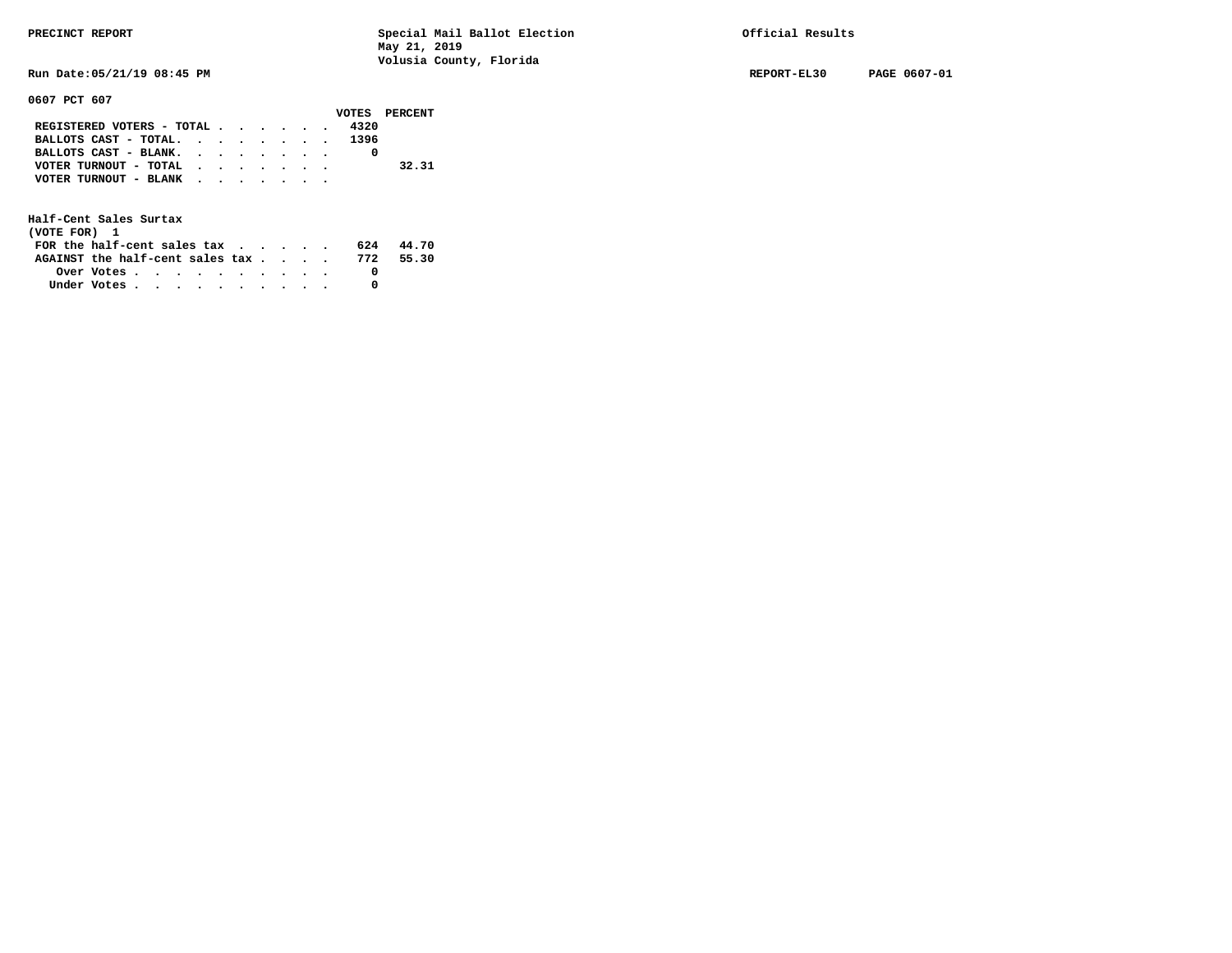**Run Date:05/21/19 08:45 PM REPORT-EL30 PAGE 0614-01** 

**0614 PCT 614** 

|                                                             |  |  |  |      | VOTES PERCENT |
|-------------------------------------------------------------|--|--|--|------|---------------|
| REGISTERED VOTERS - TOTAL                                   |  |  |  | 3940 |               |
| BALLOTS CAST - TOTAL.                                       |  |  |  | 470  |               |
| BALLOTS CAST - BLANK.                                       |  |  |  |      | .43           |
| VOTER TURNOUT - TOTAL $\cdot \cdot \cdot \cdot \cdot \cdot$ |  |  |  |      | 11.93         |
| VOTER TURNOUT - BLANK                                       |  |  |  |      | .05           |
|                                                             |  |  |  |      |               |

| (VOTE FOR) 1                           |            |  |  |  |  |     |       |
|----------------------------------------|------------|--|--|--|--|-----|-------|
| FOR the half-cent sales $\mathsf{tax}$ |            |  |  |  |  | 254 | 54.27 |
| AGAINST the half-cent sales tax        |            |  |  |  |  | 214 | 45.73 |
|                                        | Over Votes |  |  |  |  |     |       |
| Under Votes                            |            |  |  |  |  |     |       |
|                                        |            |  |  |  |  |     |       |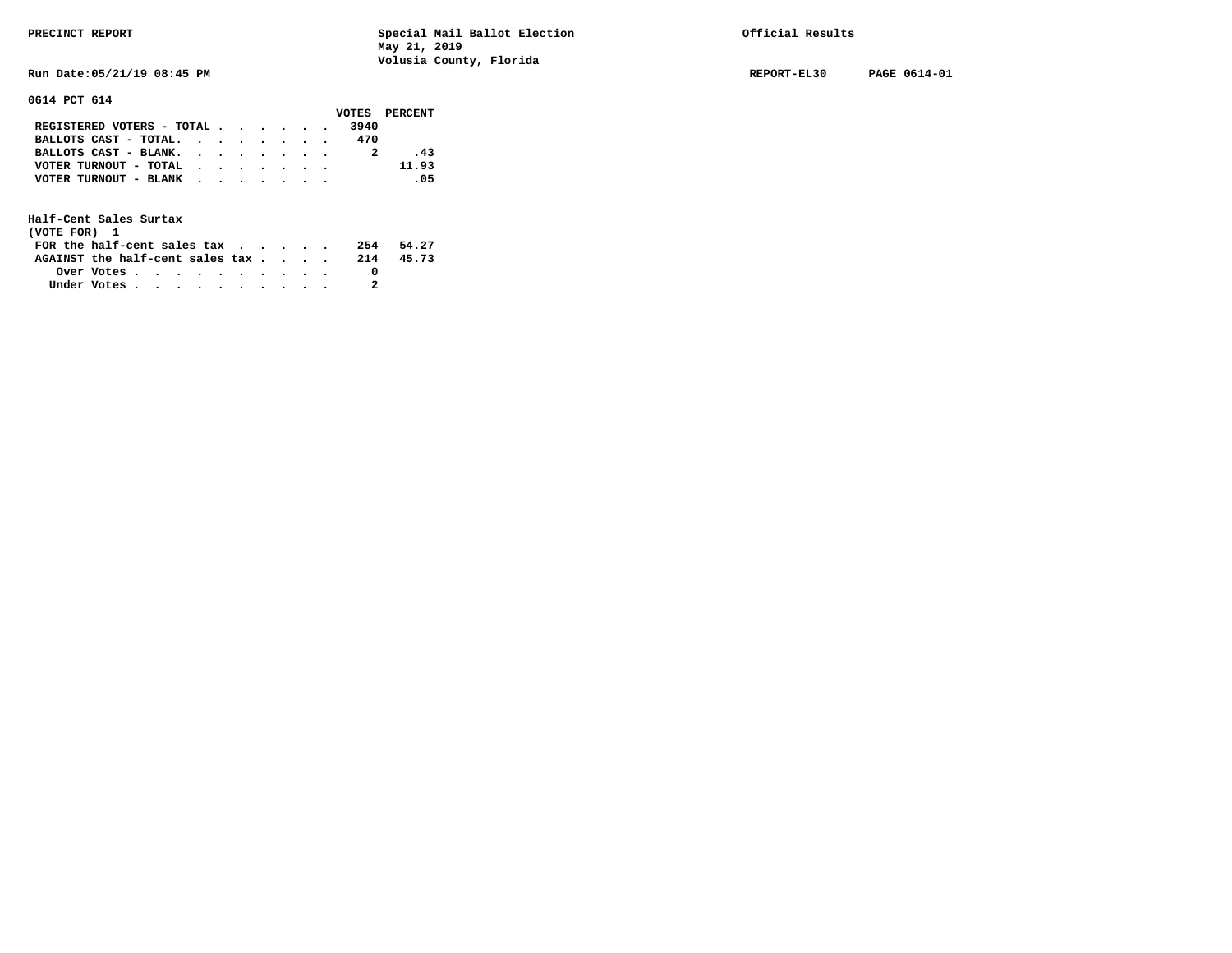**Run Date:05/21/19 08:45 PM REPORT-EL30 PAGE 0619-01** 

**0619 PCT 619** 

|                                           |  |  |  |      | VOTES PERCENT |
|-------------------------------------------|--|--|--|------|---------------|
| REGISTERED VOTERS - TOTAL                 |  |  |  | 2228 |               |
| BALLOTS CAST - TOTAL.                     |  |  |  | 294  |               |
| BALLOTS CAST - BLANK.                     |  |  |  |      |               |
| VOTER TURNOUT - TOTAL $\cdot$ , , , , , , |  |  |  |      | 13.20         |
| VOTER TURNOUT - BLANK                     |  |  |  |      |               |
|                                           |  |  |  |      |               |

| (VOTE FOR) 1                                                |                                                         |  |  |  |  |     |       |
|-------------------------------------------------------------|---------------------------------------------------------|--|--|--|--|-----|-------|
| FOR the half-cent sales tax $\cdot$ $\cdot$ $\cdot$ $\cdot$ |                                                         |  |  |  |  | 161 | 54.76 |
| AGAINST the half-cent sales tax                             |                                                         |  |  |  |  | 133 | 45.24 |
|                                                             | Over Votes $\cdots$ $\cdots$ $\cdots$ $\cdots$ $\cdots$ |  |  |  |  |     |       |
| Under Votes                                                 |                                                         |  |  |  |  |     |       |
|                                                             |                                                         |  |  |  |  |     |       |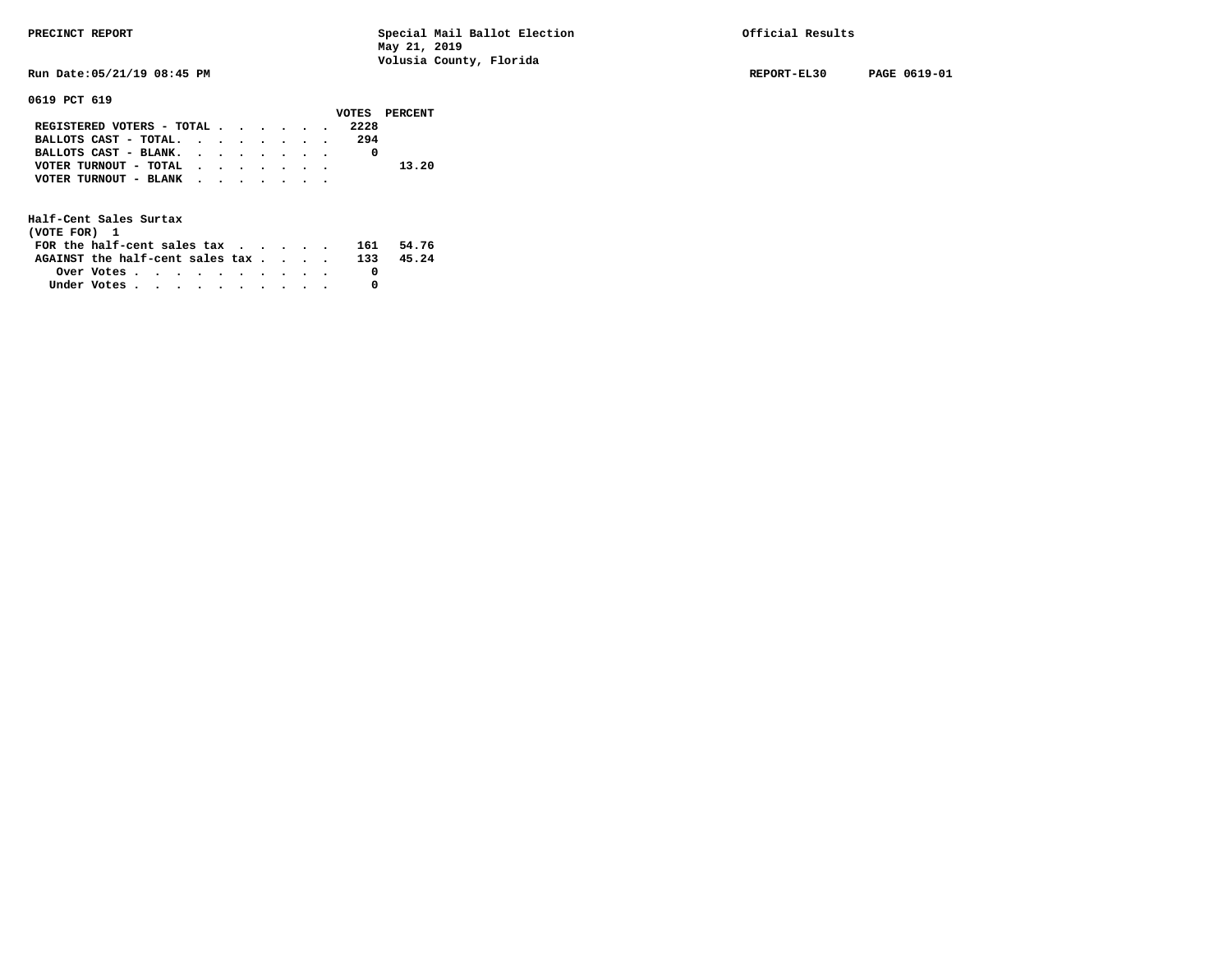**Run Date:05/21/19 08:45 PM REPORT-EL30 PAGE 0620-01** 

**0620 PCT 620** 

|  |  |  |                                                                                             | VOTES PERCENT                                           |
|--|--|--|---------------------------------------------------------------------------------------------|---------------------------------------------------------|
|  |  |  |                                                                                             |                                                         |
|  |  |  | 41                                                                                          |                                                         |
|  |  |  |                                                                                             |                                                         |
|  |  |  |                                                                                             | 2.20                                                    |
|  |  |  |                                                                                             |                                                         |
|  |  |  |                                                                                             |                                                         |
|  |  |  | BALLOTS CAST - BLANK.<br>VOTER TURNOUT - TOTAL $\cdot$ , , , , , ,<br>VOTER TURNOUT - BLANK | REGISTERED VOTERS - TOTAL 1864<br>BALLOTS CAST - TOTAL. |

| (VOTE FOR) 1                     |            |  |  |  |  |    |       |
|----------------------------------|------------|--|--|--|--|----|-------|
| FOR the half-cent sales $\alpha$ |            |  |  |  |  | 24 | 58.54 |
| AGAINST the half-cent sales tax  |            |  |  |  |  | 17 | 41.46 |
|                                  | Over Votes |  |  |  |  |    |       |
| Under Votes                      |            |  |  |  |  |    |       |
|                                  |            |  |  |  |  |    |       |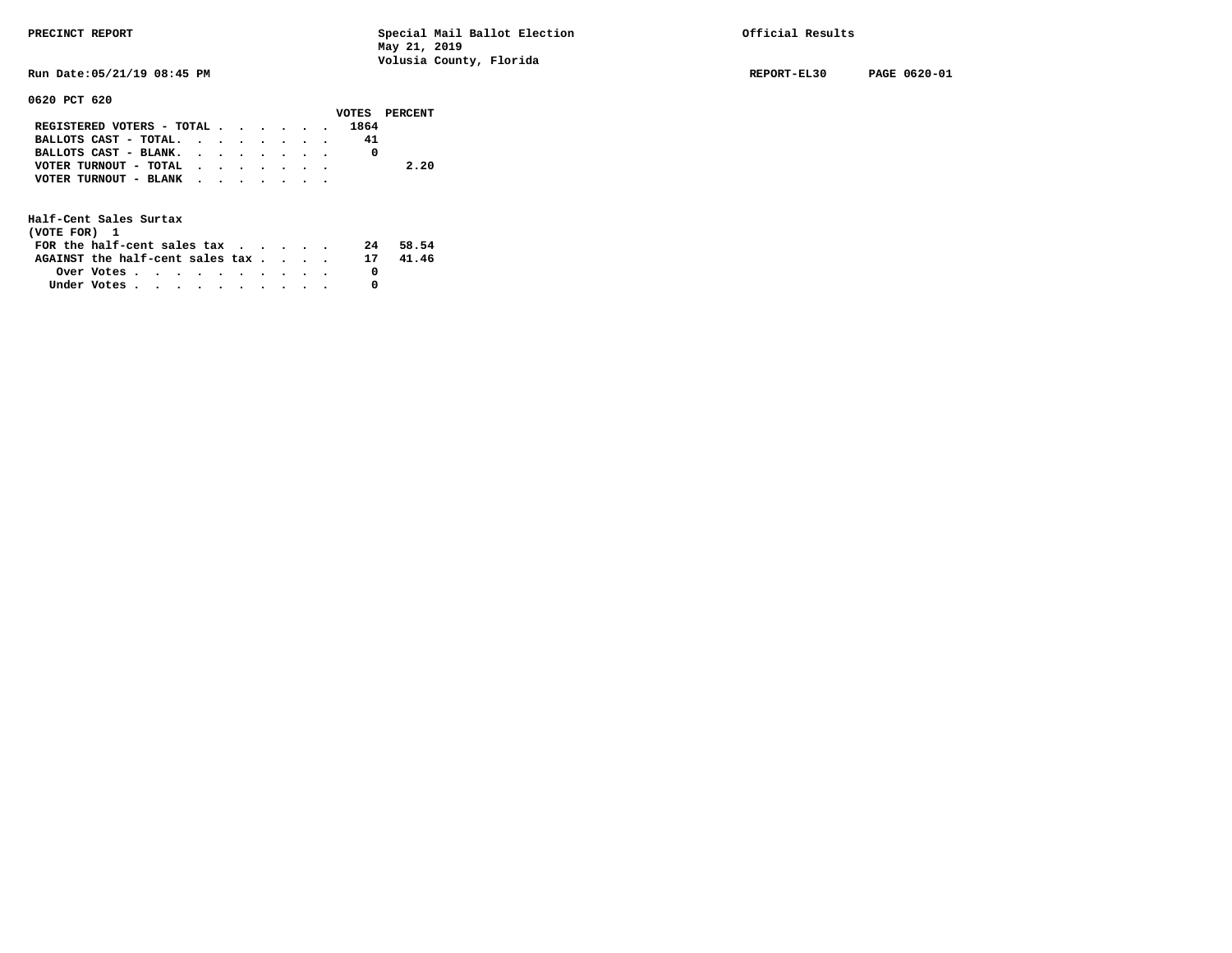**Run Date:05/21/19 08:45 PM REPORT-EL30 PAGE 0621-01** 

**0621 PCT 621** 

|                                |  |  |  |     | VOTES PERCENT |
|--------------------------------|--|--|--|-----|---------------|
| REGISTERED VOTERS - TOTAL 1952 |  |  |  |     |               |
| BALLOTS CAST - TOTAL.          |  |  |  | 259 |               |
| BALLOTS CAST - BLANK.          |  |  |  |     |               |
| VOTER TURNOUT - TOTAL          |  |  |  |     | 13.27         |
| VOTER TURNOUT - BLANK          |  |  |  |     |               |
|                                |  |  |  |     |               |

| (VOTE FOR) 1                                            |  |  |  |  |  |     |       |
|---------------------------------------------------------|--|--|--|--|--|-----|-------|
| FOR the half-cent sales $\mathsf{tax}$                  |  |  |  |  |  | 135 | 52.12 |
| AGAINST the half-cent sales tax                         |  |  |  |  |  | 124 | 47.88 |
| Over Votes $\cdots$ $\cdots$ $\cdots$ $\cdots$ $\cdots$ |  |  |  |  |  |     |       |
| Under Votes                                             |  |  |  |  |  |     |       |
|                                                         |  |  |  |  |  |     |       |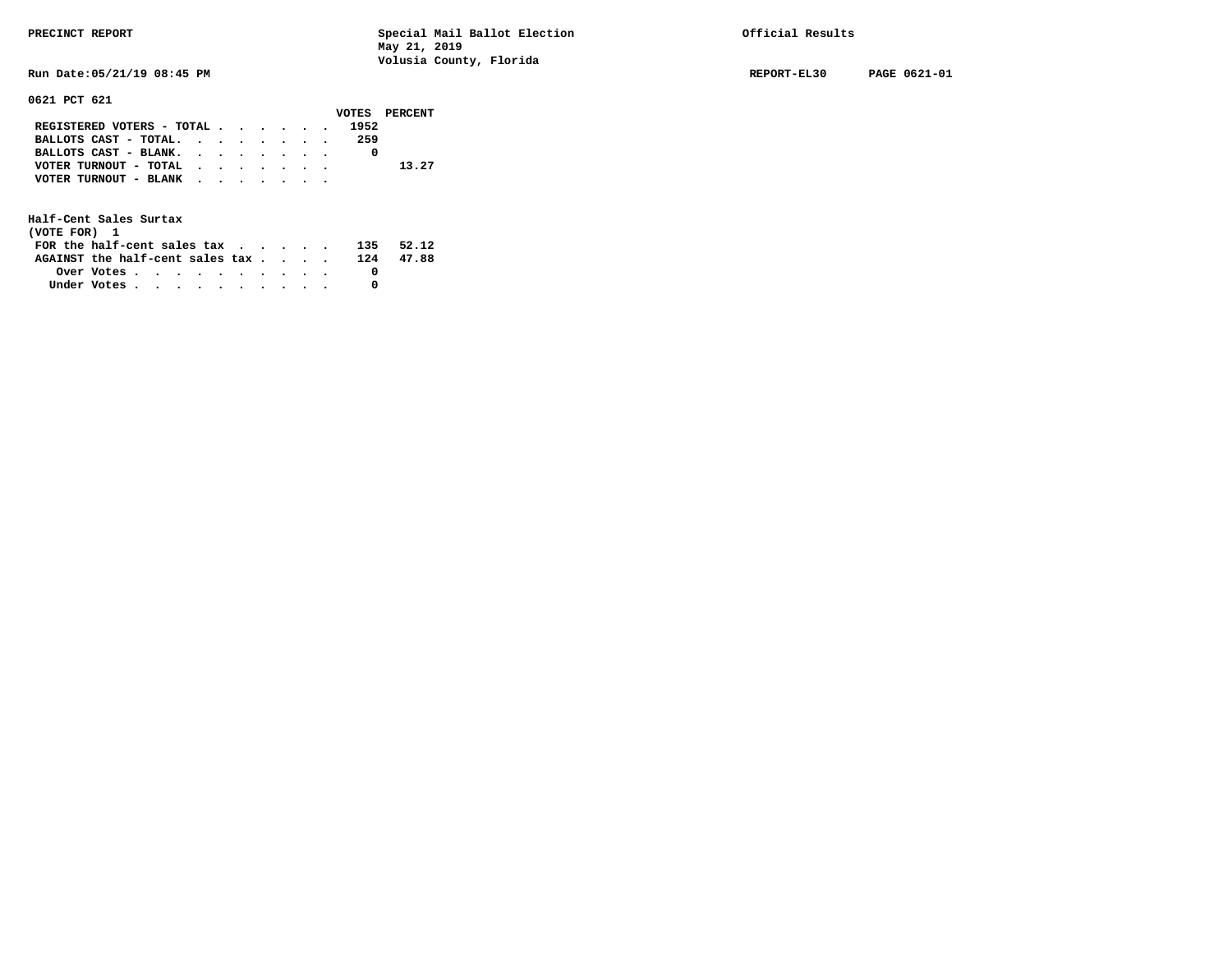**Run Date:05/21/19 08:45 PM REPORT-EL30 PAGE 0622-01** 

**0622 PCT 622** 

|                               |  |  |  | VOTES PERCENT |
|-------------------------------|--|--|--|---------------|
| REGISTERED VOTERS - TOTAL     |  |  |  | 872           |
| BALLOTS CAST - TOTAL. $\cdot$ |  |  |  | 146           |
| BALLOTS CAST - BLANK.         |  |  |  | .68           |
| VOTER TURNOUT - TOTAL         |  |  |  | 16.74         |
| VOTER TURNOUT - BLANK         |  |  |  | $\ldots$ 11   |
|                               |  |  |  |               |

| (VOTE FOR) 1                     |            |  |  |  |  |     |       |
|----------------------------------|------------|--|--|--|--|-----|-------|
| FOR the half-cent sales $\alpha$ |            |  |  |  |  | 70  | 48.95 |
| AGAINST the half-cent sales tax  |            |  |  |  |  | 73. | 51.05 |
|                                  | Over Votes |  |  |  |  |     |       |
| Under Votes                      |            |  |  |  |  |     |       |
|                                  |            |  |  |  |  |     |       |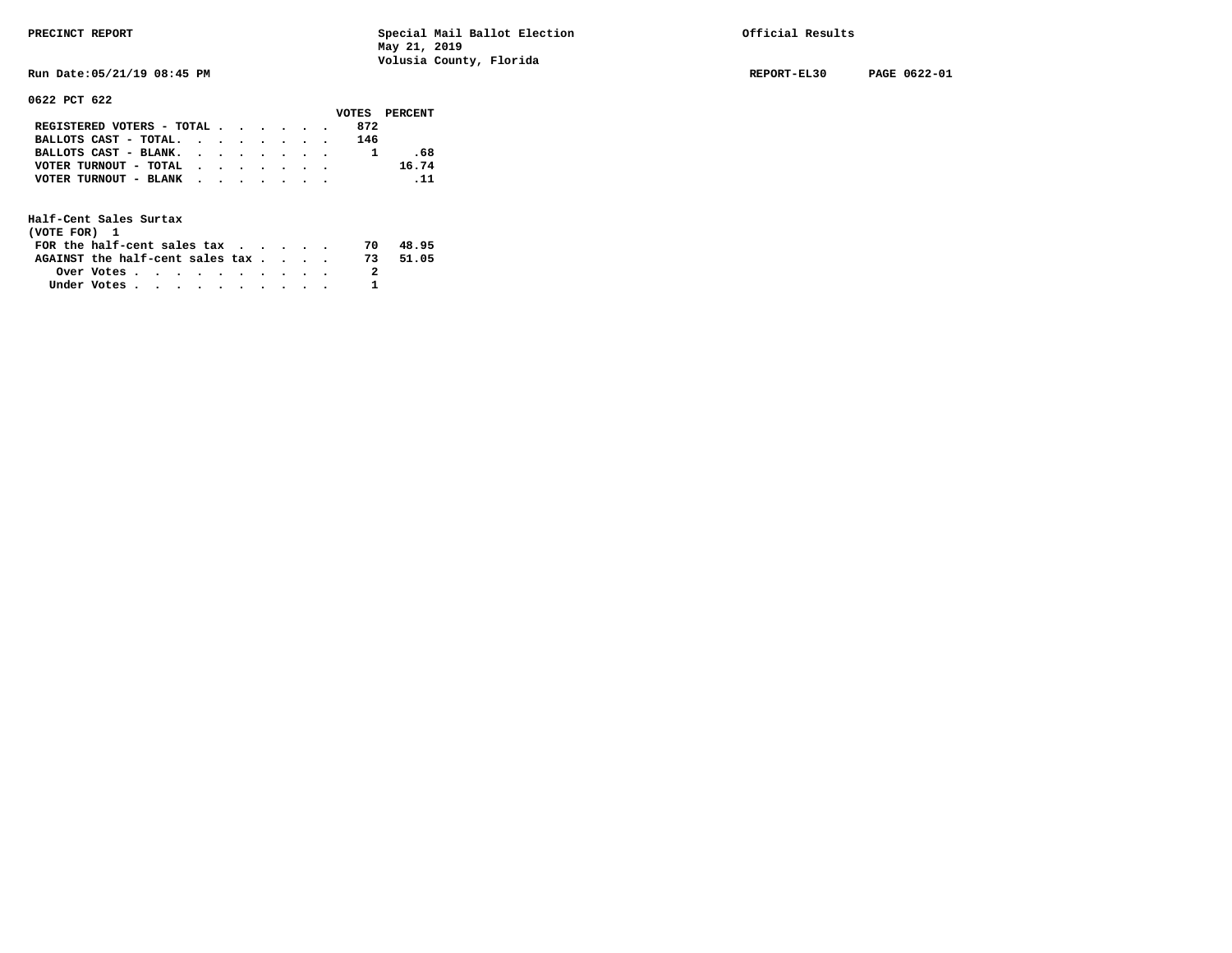**Run Date:05/21/19 08:45 PM REPORT-EL30 PAGE 0623-01** 

## **0623 PCT 623**

|                                               |  |  |  |      | VOTES PERCENT |  |
|-----------------------------------------------|--|--|--|------|---------------|--|
| REGISTERED VOTERS - TOTAL $\cdot$ , , , , , , |  |  |  | 2542 |               |  |
| BALLOTS CAST - TOTAL.                         |  |  |  | 601  |               |  |
| BALLOTS CAST - BLANK.                         |  |  |  |      |               |  |
| VOTER TURNOUT - TOTAL $\cdot$ , , , , , ,     |  |  |  |      | 23.64         |  |
| VOTER TURNOUT - BLANK $\cdot$ , , , , , , ,   |  |  |  |      |               |  |
|                                               |  |  |  |      |               |  |

| (VOTE FOR) 1                                            |  |  |  |  |  |     |       |
|---------------------------------------------------------|--|--|--|--|--|-----|-------|
| FOR the half-cent sales $\mathsf{tax}$                  |  |  |  |  |  | 282 | 46.92 |
| AGAINST the half-cent sales tax                         |  |  |  |  |  | 319 | 53.08 |
| Over Votes $\cdots$ $\cdots$ $\cdots$ $\cdots$ $\cdots$ |  |  |  |  |  |     |       |
| Under Votes                                             |  |  |  |  |  |     |       |
|                                                         |  |  |  |  |  |     |       |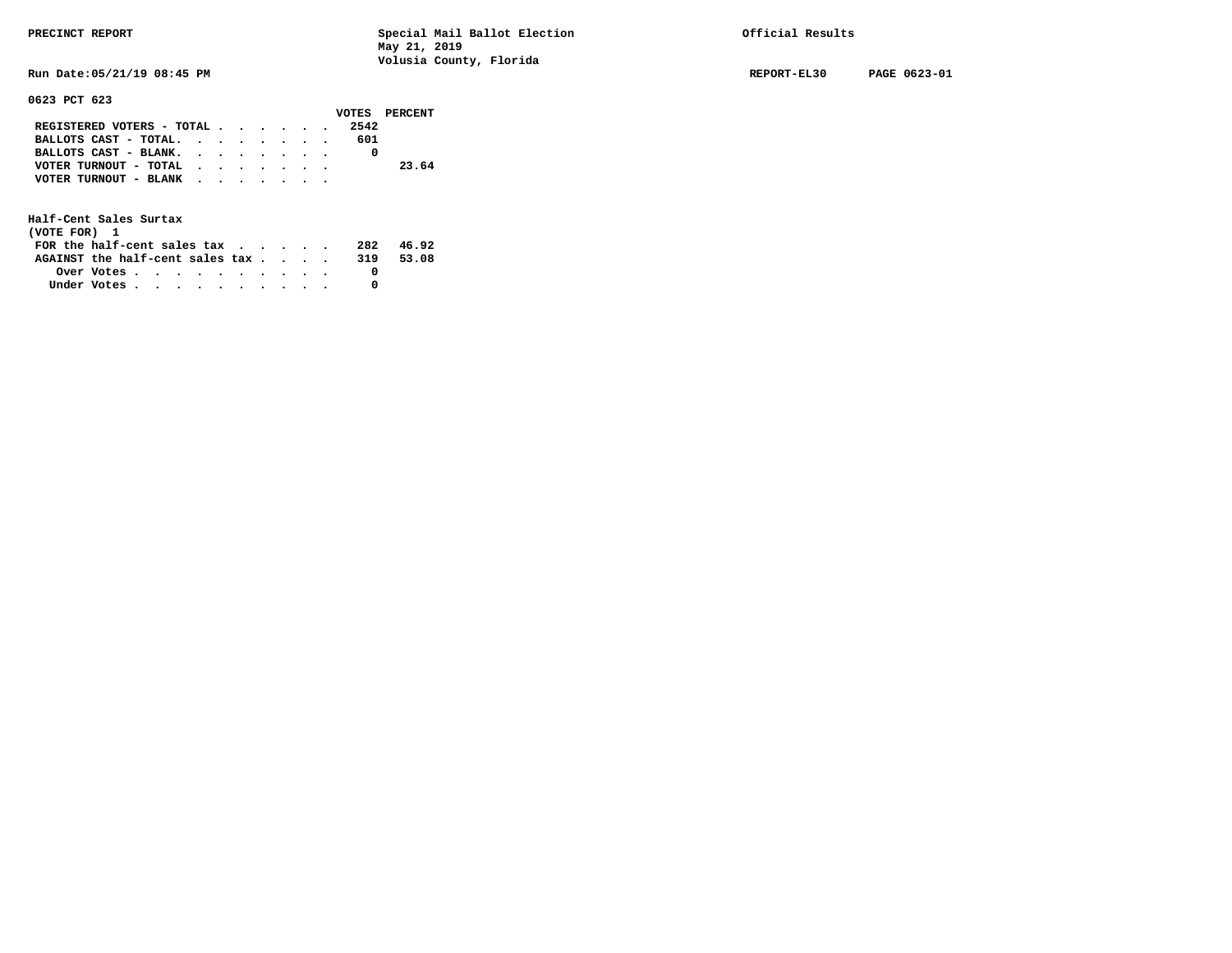**Run Date:05/21/19 08:45 PM REPORT-EL30 PAGE 0625-01** 

**0625 PCT 625** 

|                                                             |  |  |  |      | VOTES PERCENT |
|-------------------------------------------------------------|--|--|--|------|---------------|
| REGISTERED VOTERS - TOTAL                                   |  |  |  | 1719 |               |
| BALLOTS CAST - TOTAL. $\cdot$ , $\cdot$ , $\cdot$ , $\cdot$ |  |  |  | 565  |               |
| BALLOTS CAST - BLANK.                                       |  |  |  |      | - 35          |
| VOTER TURNOUT - TOTAL                                       |  |  |  |      | 32.87         |
| VOTER TURNOUT - BLANK                                       |  |  |  |      | $\sim$ 12     |
|                                                             |  |  |  |      |               |

| (VOTE FOR) 1                           |            |  |  |  |  |     |       |
|----------------------------------------|------------|--|--|--|--|-----|-------|
| FOR the half-cent sales $\mathsf{tax}$ |            |  |  |  |  | 262 | 46.54 |
| AGAINST the half-cent sales tax        |            |  |  |  |  | 301 | 53.46 |
|                                        | Over Votes |  |  |  |  |     |       |
| Under Votes                            |            |  |  |  |  |     |       |
|                                        |            |  |  |  |  |     |       |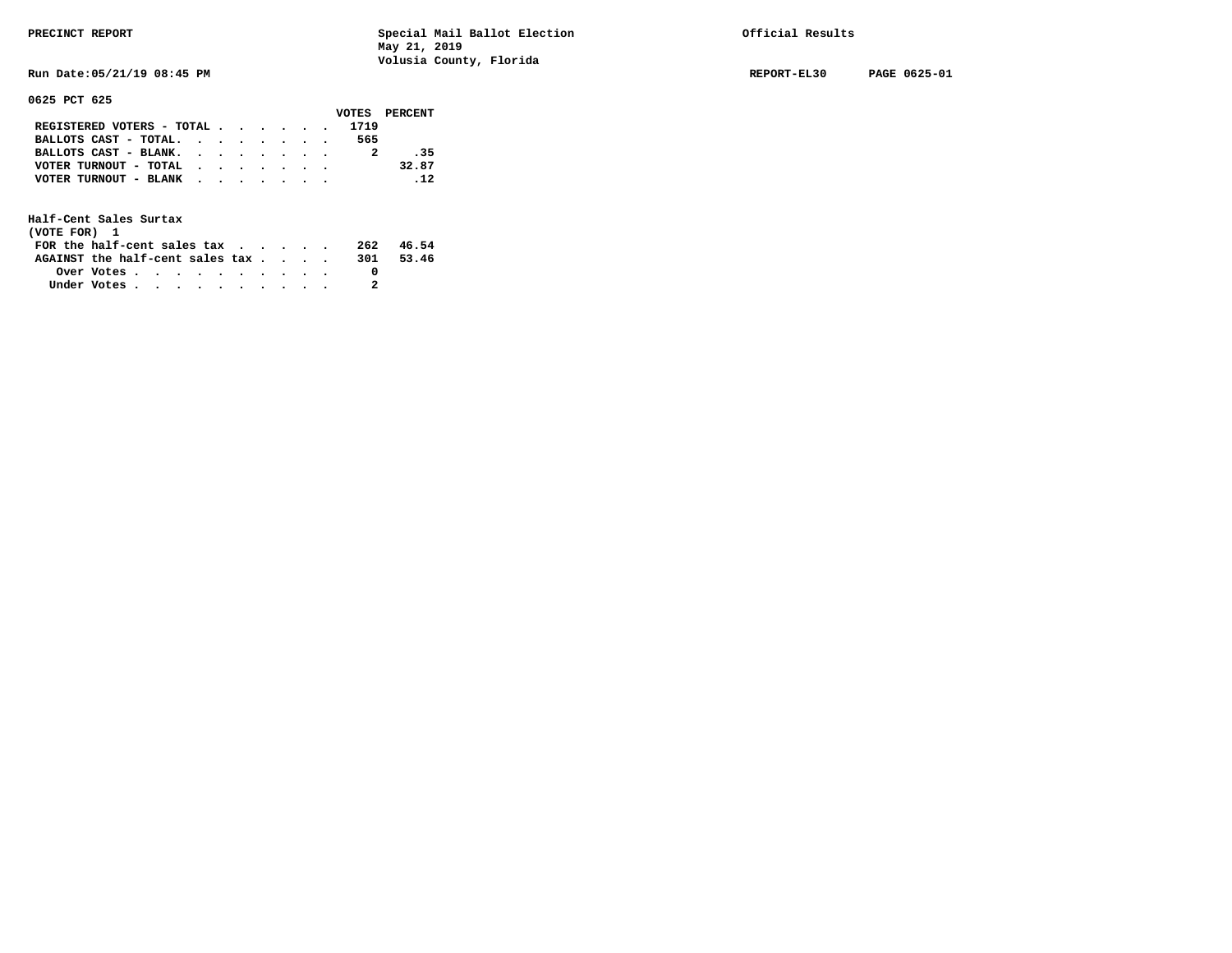**Run Date:05/21/19 08:45 PM REPORT-EL30 PAGE 0626-01** 

**0626 PCT 626** 

|                           |  |  |  |      | VOTES PERCENT |
|---------------------------|--|--|--|------|---------------|
| REGISTERED VOTERS - TOTAL |  |  |  | 1568 |               |
| BALLOTS $CAST - TOTAL$ .  |  |  |  | 357  |               |
| BALLOTS CAST - BLANK.     |  |  |  |      |               |
| VOTER TURNOUT - TOTAL     |  |  |  |      | 22.77         |
| VOTER TURNOUT - BLANK     |  |  |  |      |               |
|                           |  |  |  |      |               |

| (VOTE FOR) 1                     |                                                         |  |  |  |  |     |           |
|----------------------------------|---------------------------------------------------------|--|--|--|--|-----|-----------|
| FOR the half-cent sales $\alpha$ |                                                         |  |  |  |  |     | 206 57.70 |
| AGAINST the half-cent sales tax  |                                                         |  |  |  |  | 151 | 42.30     |
|                                  | Over Votes $\cdots$ $\cdots$ $\cdots$ $\cdots$ $\cdots$ |  |  |  |  |     |           |
| Under Votes                      |                                                         |  |  |  |  |     |           |
|                                  |                                                         |  |  |  |  |     |           |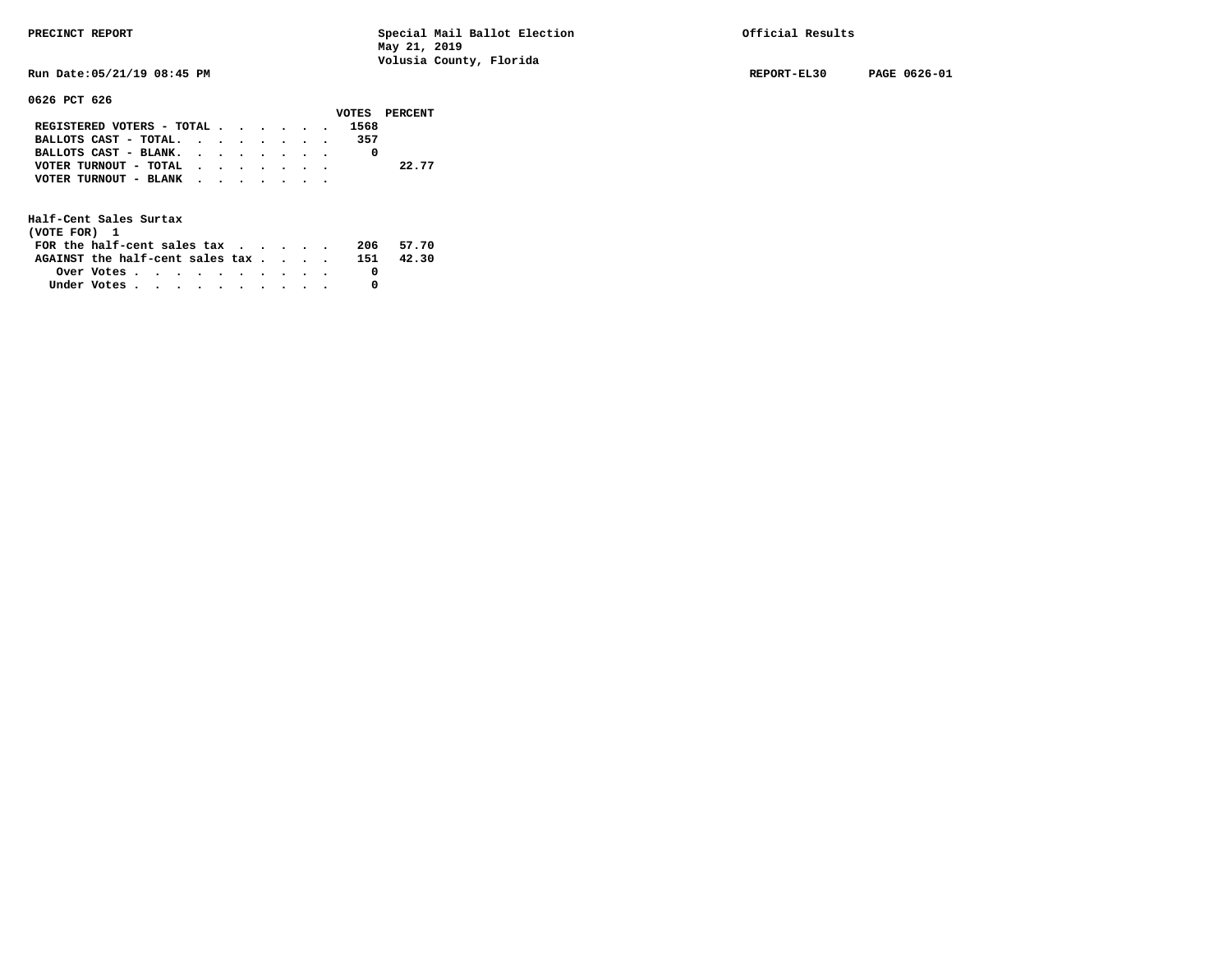**0628 PCT 628** 

**PRECINCT REPORT Special Mail Ballot Election Official Results May 21, 2019 Volusia County, Florida** 

**Run Date:05/21/19 08:45 PM REPORT-EL30 PAGE 0628-01** 

|                           |  |  |  |      | VOTES PERCENT |
|---------------------------|--|--|--|------|---------------|
| REGISTERED VOTERS - TOTAL |  |  |  | 4103 |               |
| BALLOTS CAST - TOTAL.     |  |  |  | 493  |               |
| BALLOTS CAST - BLANK.     |  |  |  |      |               |
| VOTER TURNOUT - TOTAL     |  |  |  |      | 12.02         |
| VOTER TURNOUT - BLANK     |  |  |  |      |               |
|                           |  |  |  |      |               |

| (VOTE FOR) 1                     |                                                         |  |  |  |  |     |       |
|----------------------------------|---------------------------------------------------------|--|--|--|--|-----|-------|
| FOR the half-cent sales $\alpha$ |                                                         |  |  |  |  | 288 | 58.54 |
| AGAINST the half-cent sales tax  |                                                         |  |  |  |  | 204 | 41.46 |
|                                  | Over Votes $\cdots$ $\cdots$ $\cdots$ $\cdots$ $\cdots$ |  |  |  |  |     |       |
| Under Votes                      |                                                         |  |  |  |  |     |       |
|                                  |                                                         |  |  |  |  |     |       |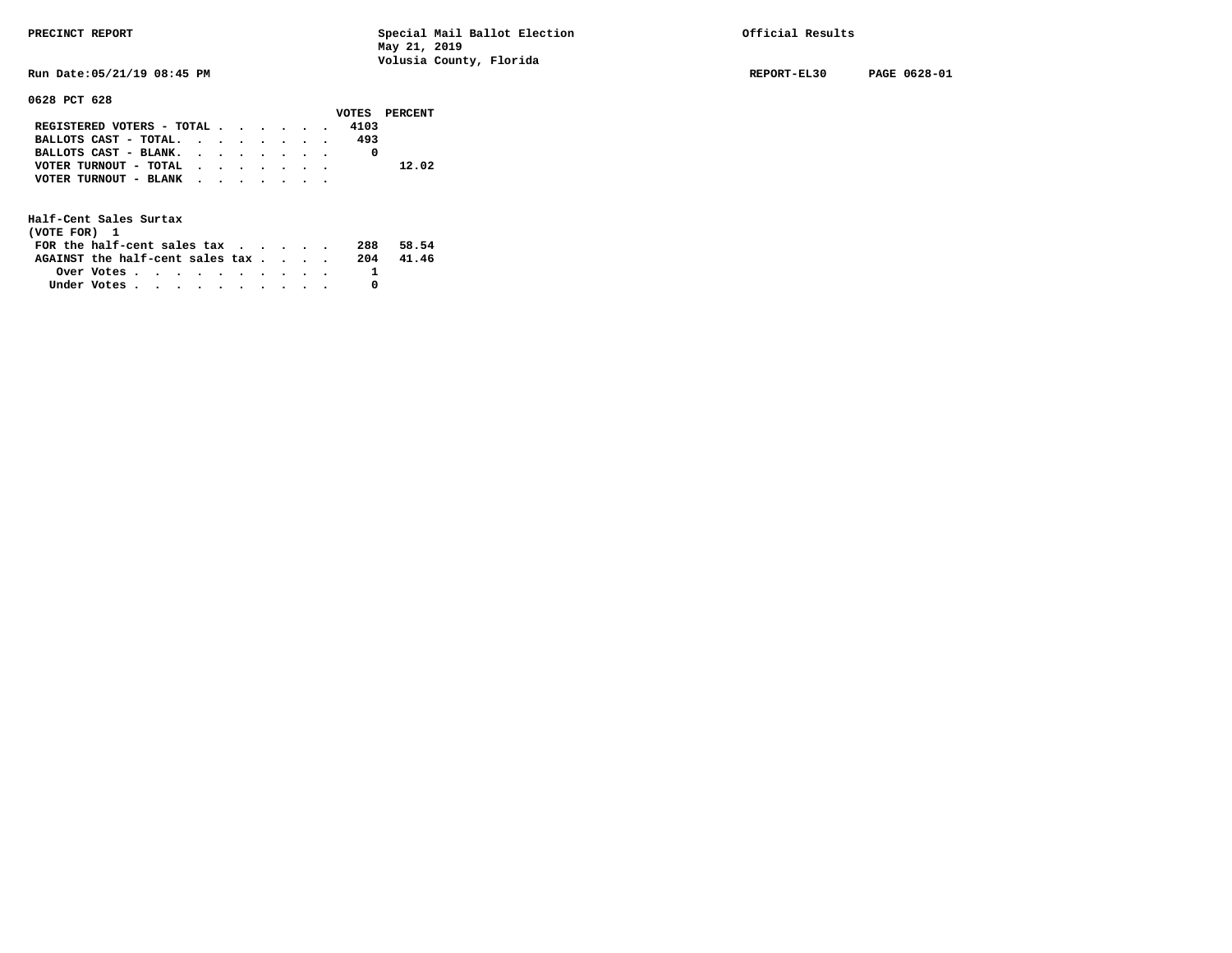**Run Date:05/21/19 08:45 PM REPORT-EL30 PAGE 0633-01** 

**0633 PCT 633** 

|                                           |  |  |  |      | VOTES PERCENT |
|-------------------------------------------|--|--|--|------|---------------|
| REGISTERED VOTERS - TOTAL                 |  |  |  | 4172 |               |
| BALLOTS CAST - TOTAL.                     |  |  |  | 809  |               |
| BALLOTS CAST - BLANK.                     |  |  |  |      | .49           |
| VOTER TURNOUT - TOTAL $\cdot$ , , , , , , |  |  |  |      | 19.39         |
| VOTER TURNOUT - BLANK                     |  |  |  |      | $\ldots$ 10   |
|                                           |  |  |  |      |               |

| (VOTE FOR) 1                     |                                                         |  |  |  |  |     |       |
|----------------------------------|---------------------------------------------------------|--|--|--|--|-----|-------|
| FOR the half-cent sales $\alpha$ |                                                         |  |  |  |  | 438 | 54.41 |
| AGAINST the half-cent sales tax  |                                                         |  |  |  |  | 367 | 45.59 |
|                                  | Over Votes $\cdots$ $\cdots$ $\cdots$ $\cdots$ $\cdots$ |  |  |  |  |     |       |
| Under Votes                      |                                                         |  |  |  |  |     |       |
|                                  |                                                         |  |  |  |  |     |       |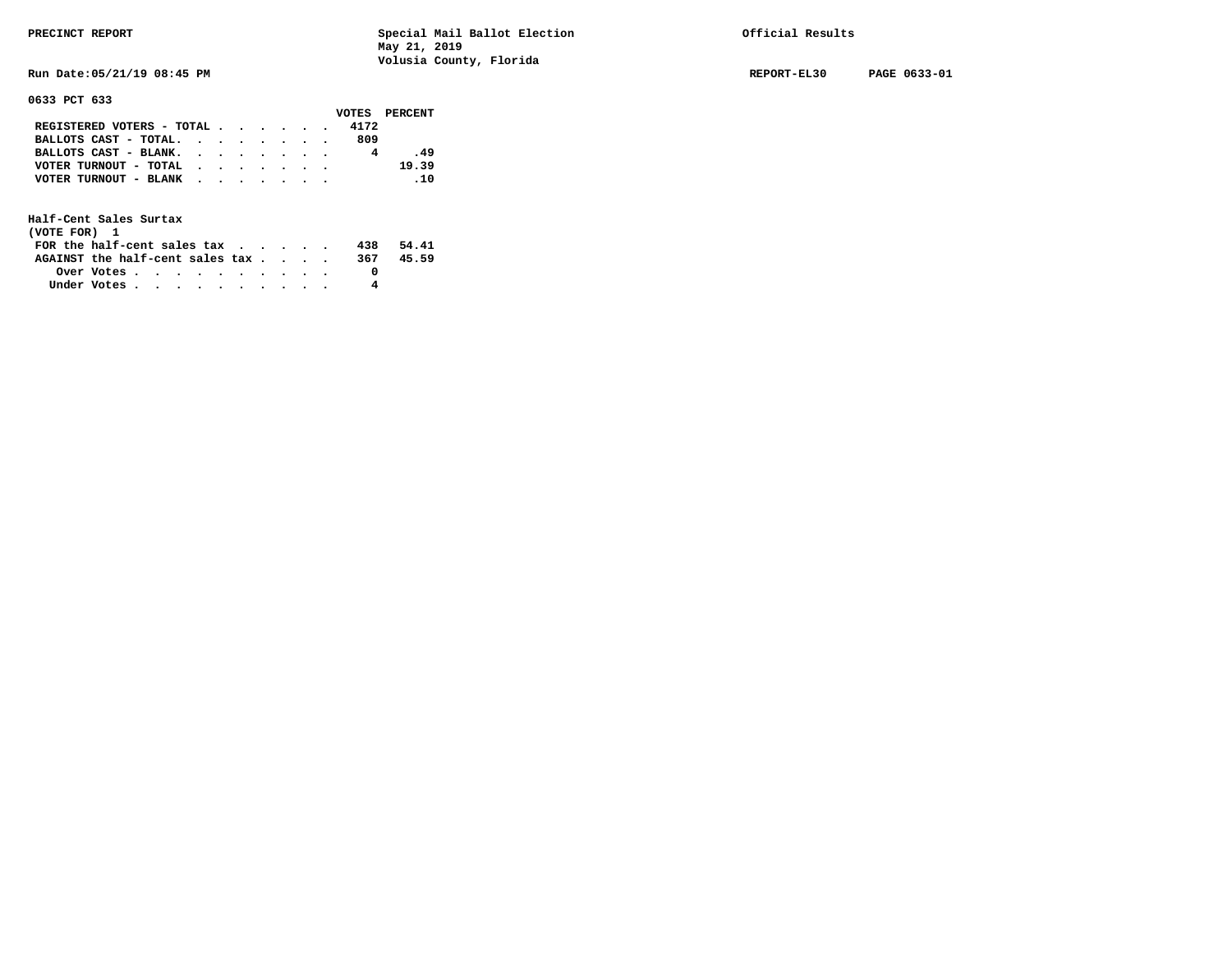**Run Date:05/21/19 08:45 PM REPORT-EL30 PAGE 0638-01** 

**0638 PCT 638** 

|                                           |  |  |  |      | VOTES PERCENT |
|-------------------------------------------|--|--|--|------|---------------|
| REGISTERED VOTERS - TOTAL                 |  |  |  | 2369 |               |
| BALLOTS CAST - TOTAL. $\cdot$             |  |  |  | 782  |               |
| BALLOTS CAST - BLANK.                     |  |  |  |      | .26           |
| VOTER TURNOUT - TOTAL $\cdot$ , , , , , , |  |  |  |      | 33.01         |
| VOTER TURNOUT - BLANK                     |  |  |  |      | -08           |
|                                           |  |  |  |      |               |

| (VOTE FOR) 1                           |                                                         |  |  |  |  |     |       |
|----------------------------------------|---------------------------------------------------------|--|--|--|--|-----|-------|
| FOR the half-cent sales $\mathsf{tax}$ |                                                         |  |  |  |  | 354 | 45.38 |
| AGAINST the half-cent sales tax        |                                                         |  |  |  |  | 426 | 54.62 |
|                                        | Over Votes $\cdots$ $\cdots$ $\cdots$ $\cdots$ $\cdots$ |  |  |  |  |     |       |
| Under Votes                            |                                                         |  |  |  |  |     |       |
|                                        |                                                         |  |  |  |  |     |       |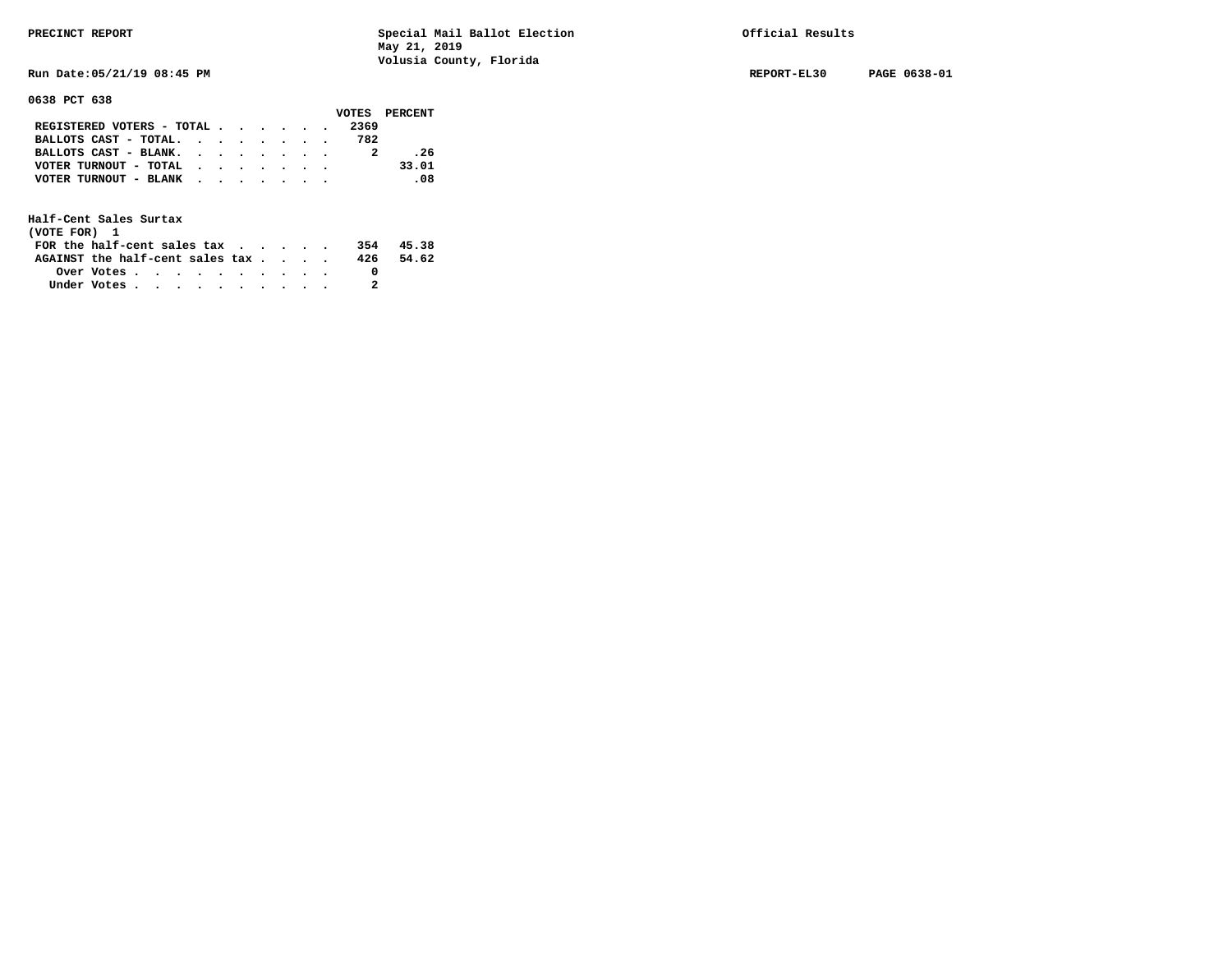**Run Date:05/21/19 08:45 PM REPORT-EL30 PAGE 0641-01** 

**0641 PCT 641** 

|                                           |  |  |  |      | VOTES PERCENT |
|-------------------------------------------|--|--|--|------|---------------|
| REGISTERED VOTERS - TOTAL                 |  |  |  | 4758 |               |
| BALLOTS CAST - TOTAL. 1438                |  |  |  |      |               |
| BALLOTS CAST - BLANK.                     |  |  |  |      | - 07          |
| VOTER TURNOUT - TOTAL $\cdot$ , , , , , , |  |  |  |      | 30.22         |
| VOTER TURNOUT - BLANK                     |  |  |  |      | $\sim$ 02     |
|                                           |  |  |  |      |               |

| (VOTE FOR) 1                                                |            |  |  |  |  |     |       |
|-------------------------------------------------------------|------------|--|--|--|--|-----|-------|
| FOR the half-cent sales tax $\cdot$ $\cdot$ $\cdot$ $\cdot$ |            |  |  |  |  | 762 | 53.03 |
| AGAINST the half-cent sales tax                             |            |  |  |  |  | 675 | 46.97 |
|                                                             | Over Votes |  |  |  |  |     |       |
| Under Votes                                                 |            |  |  |  |  |     |       |
|                                                             |            |  |  |  |  |     |       |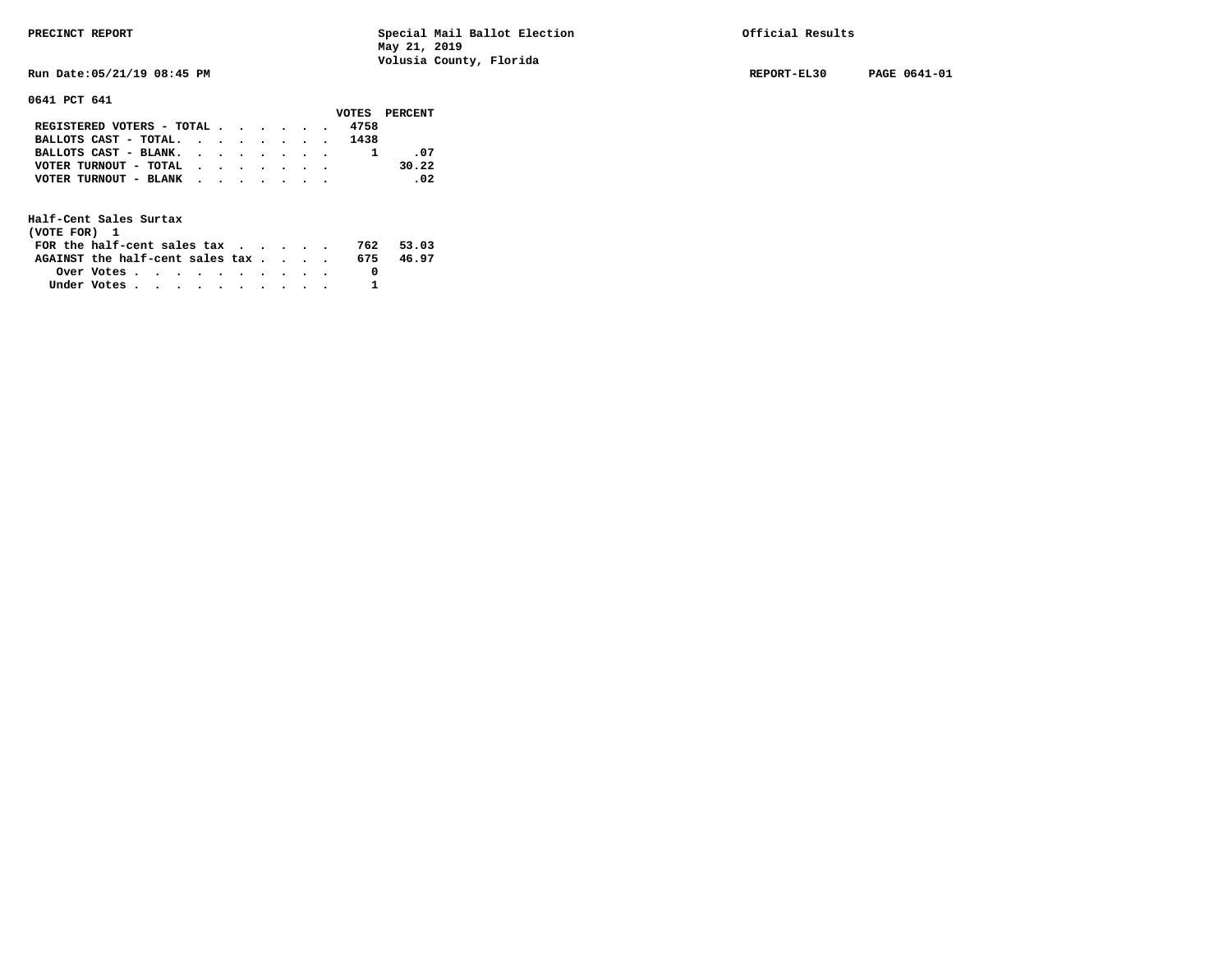**Run Date:05/21/19 08:45 PM REPORT-EL30 PAGE 0701-01** 

**0701 PCT 701** 

|                                                                           |  |  |  |      | VOTES PERCENT |
|---------------------------------------------------------------------------|--|--|--|------|---------------|
| REGISTERED VOTERS - TOTAL $\cdot$ $\cdot$ $\cdot$ $\cdot$ $\cdot$ $\cdot$ |  |  |  | 4583 |               |
| BALLOTS CAST - TOTAL. 1386                                                |  |  |  |      |               |
| BALLOTS CAST - BLANK.                                                     |  |  |  |      | .14           |
| VOTER TURNOUT - TOTAL                                                     |  |  |  |      | 30.24         |
| VOTER TURNOUT - BLANK                                                     |  |  |  |      | .04           |
|                                                                           |  |  |  |      |               |

| (VOTE FOR) 1                                                |            |  |  |  |  |     |       |
|-------------------------------------------------------------|------------|--|--|--|--|-----|-------|
| FOR the half-cent sales tax $\cdot$ $\cdot$ $\cdot$ $\cdot$ |            |  |  |  |  | 634 | 45.81 |
| AGAINST the half-cent sales tax                             |            |  |  |  |  | 750 | 54.19 |
|                                                             | Over Votes |  |  |  |  |     |       |
| Under Votes                                                 |            |  |  |  |  |     |       |
|                                                             |            |  |  |  |  |     |       |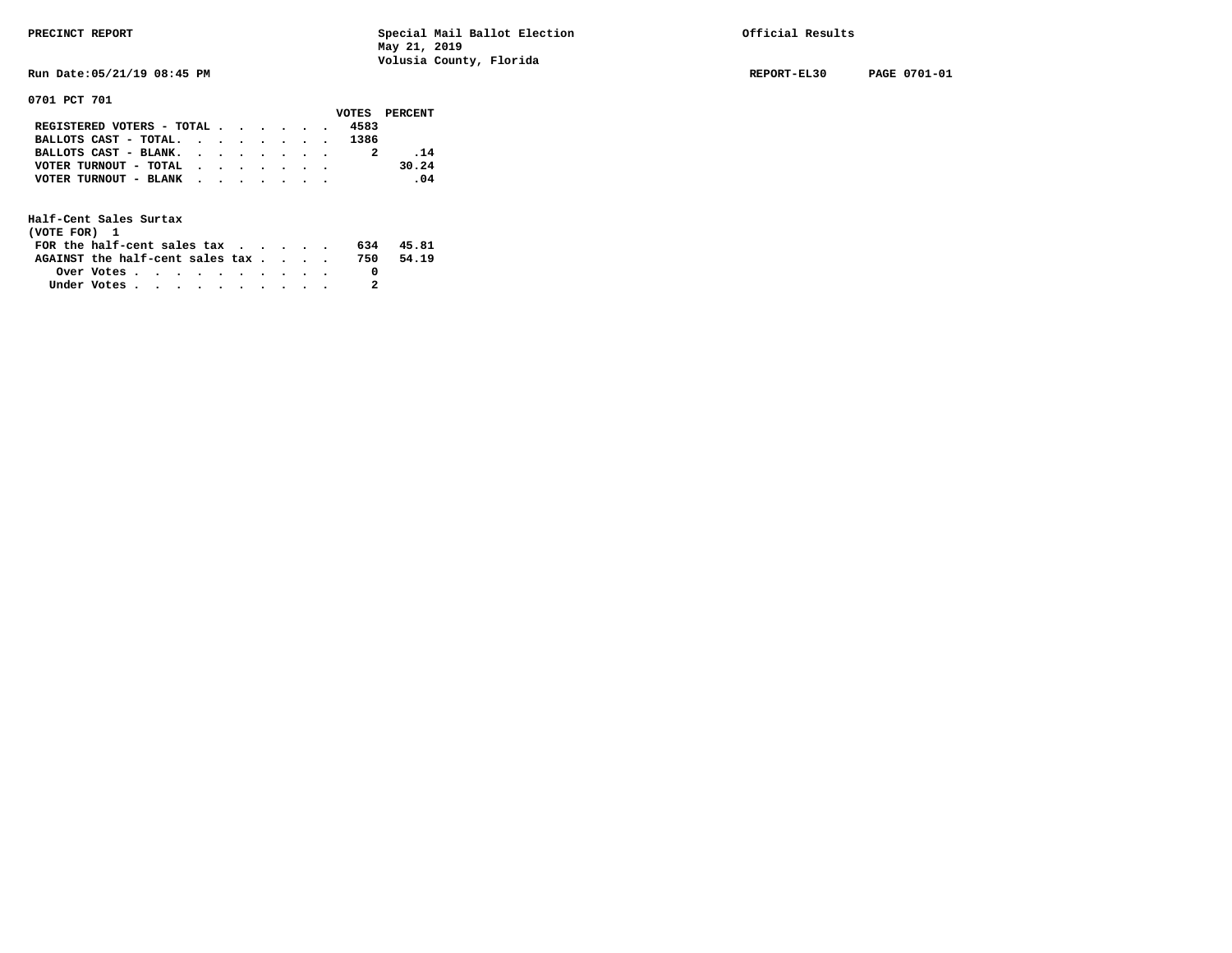**Run Date:05/21/19 08:45 PM REPORT-EL30 PAGE 0703-01** 

**0703 PCT 703** 

|                               |  |  |  |      | VOTES PERCENT |
|-------------------------------|--|--|--|------|---------------|
| REGISTERED VOTERS - TOTAL     |  |  |  | 3906 |               |
| BALLOTS CAST - TOTAL. $\cdot$ |  |  |  | 999  |               |
| BALLOTS CAST - BLANK.         |  |  |  |      | - 30          |
| VOTER TURNOUT - TOTAL         |  |  |  |      | 25.58         |
| VOTER TURNOUT - BLANK         |  |  |  |      | .08           |
|                               |  |  |  |      |               |

| (VOTE FOR) 1                           |                                                         |  |  |  |  |     |       |
|----------------------------------------|---------------------------------------------------------|--|--|--|--|-----|-------|
| FOR the half-cent sales $\mathsf{tax}$ |                                                         |  |  |  |  | 514 | 51.61 |
| AGAINST the half-cent sales tax        |                                                         |  |  |  |  | 482 | 48.39 |
|                                        | Over Votes $\cdots$ $\cdots$ $\cdots$ $\cdots$ $\cdots$ |  |  |  |  |     |       |
| Under Votes                            |                                                         |  |  |  |  |     |       |
|                                        |                                                         |  |  |  |  |     |       |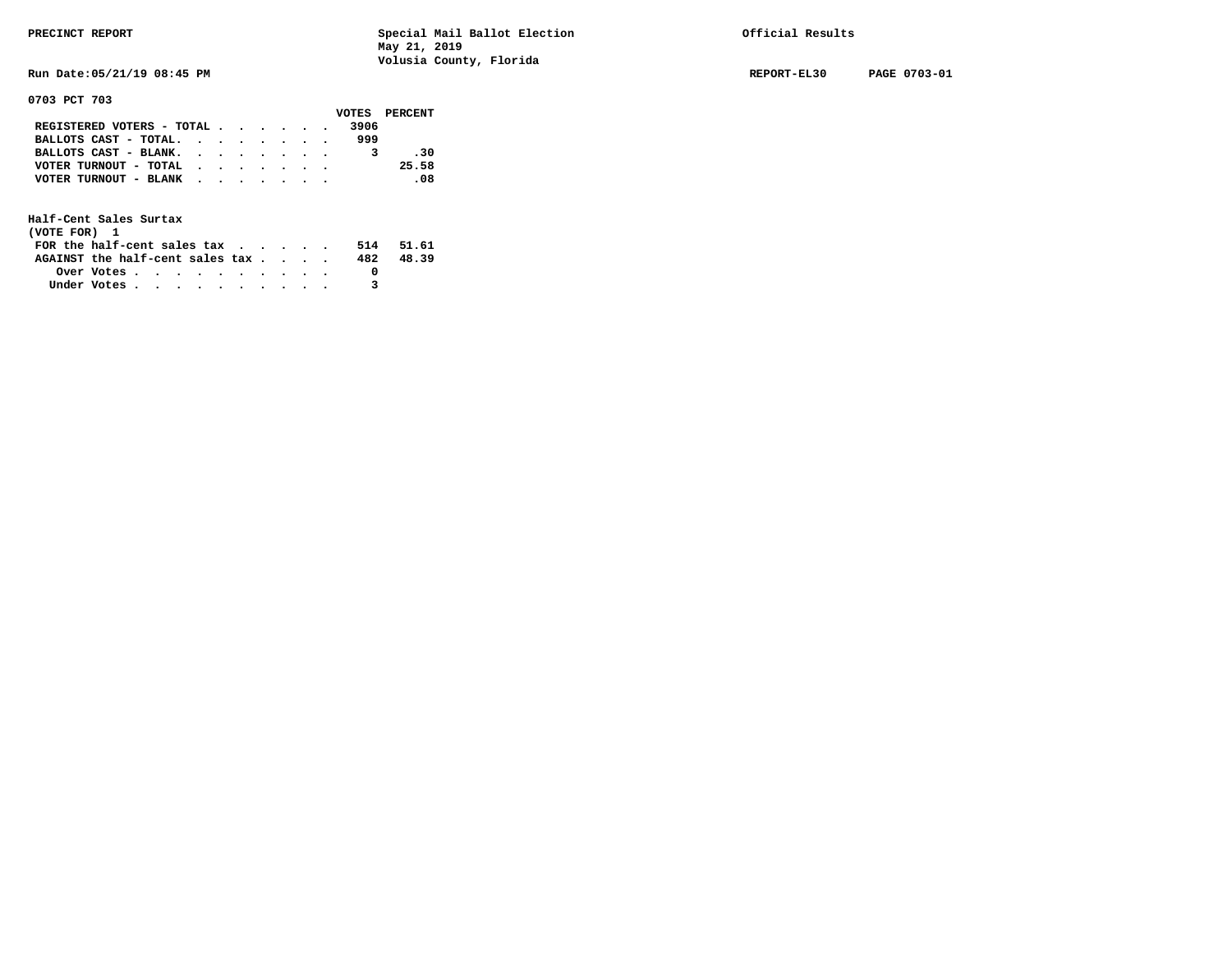**Run Date:05/21/19 08:45 PM REPORT-EL30 PAGE 0705-01** 

**0705 PCT 705** 

|                                           |  |  |  |      | VOTES PERCENT |
|-------------------------------------------|--|--|--|------|---------------|
| REGISTERED VOTERS - TOTAL                 |  |  |  | 1439 |               |
| BALLOTS CAST - TOTAL.                     |  |  |  | 489  |               |
| BALLOTS CAST - BLANK.                     |  |  |  |      |               |
| VOTER TURNOUT - TOTAL                     |  |  |  |      | 33.98         |
| VOTER TURNOUT - BLANK $\cdot$ , , , , , , |  |  |  |      |               |
|                                           |  |  |  |      |               |

| (VOTE FOR) 1                     |                                                         |  |  |  |  |     |       |
|----------------------------------|---------------------------------------------------------|--|--|--|--|-----|-------|
| FOR the half-cent sales $\alpha$ |                                                         |  |  |  |  | 200 | 40.98 |
| AGAINST the half-cent sales tax  |                                                         |  |  |  |  | 288 | 59.02 |
|                                  | Over Votes $\cdots$ $\cdots$ $\cdots$ $\cdots$ $\cdots$ |  |  |  |  |     |       |
| Under Votes                      |                                                         |  |  |  |  |     |       |
|                                  |                                                         |  |  |  |  |     |       |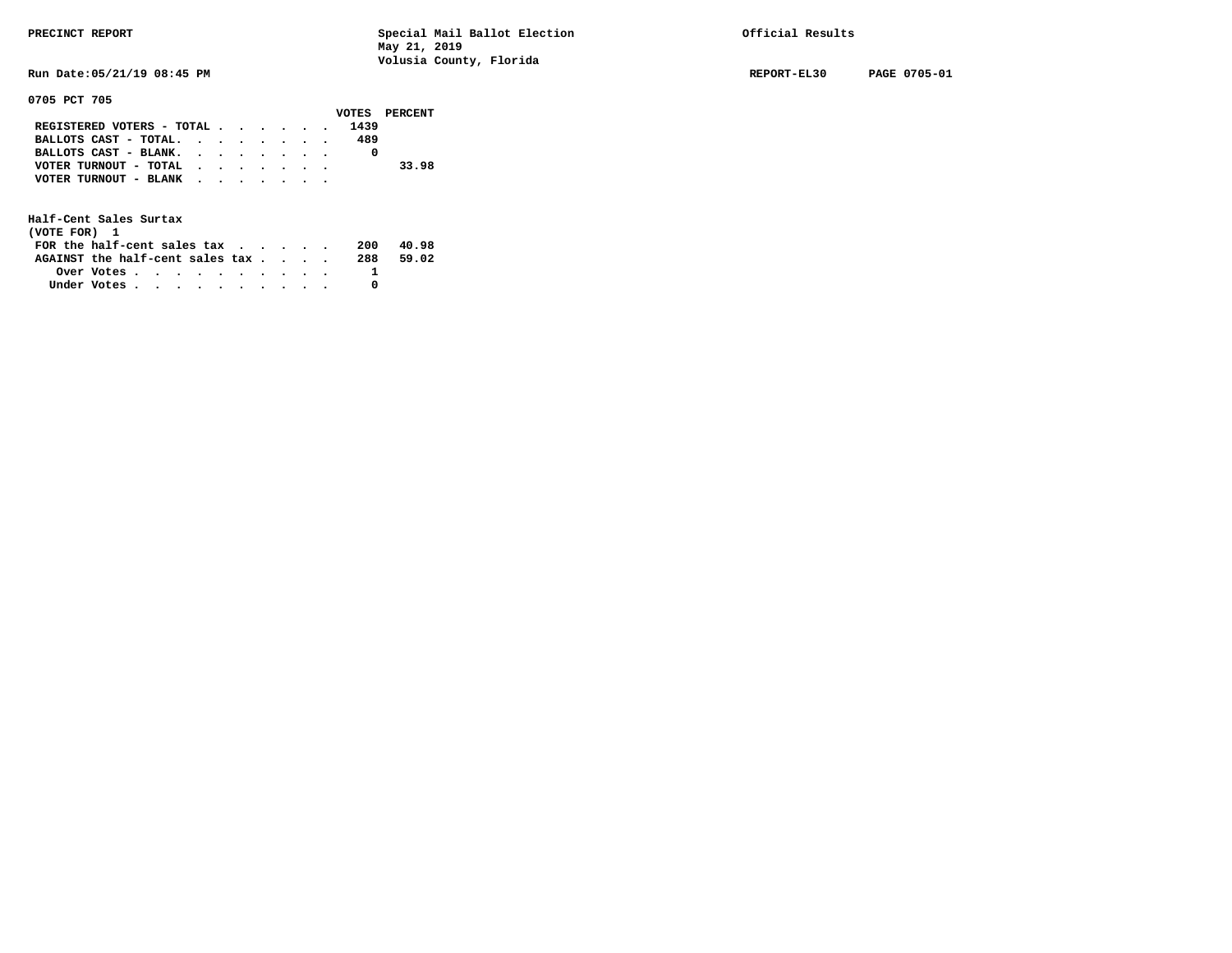**Run Date:05/21/19 08:45 PM REPORT-EL30 PAGE 0706-01** 

**0706 PCT 706** 

|                                                             |  |  |  |      | VOTES PERCENT |
|-------------------------------------------------------------|--|--|--|------|---------------|
| REGISTERED VOTERS - TOTAL                                   |  |  |  | 4535 |               |
| BALLOTS CAST - TOTAL.                                       |  |  |  | 1835 |               |
| BALLOTS CAST - BLANK.                                       |  |  |  |      | . 16          |
| VOTER TURNOUT - TOTAL $\cdot \cdot \cdot \cdot \cdot \cdot$ |  |  |  |      | 40.46         |
| VOTER TURNOUT - BLANK                                       |  |  |  |      | .07           |
|                                                             |  |  |  |      |               |

| (VOTE FOR) 1                                                |            |  |  |  |  |     |       |
|-------------------------------------------------------------|------------|--|--|--|--|-----|-------|
| FOR the half-cent sales tax $\cdot$ $\cdot$ $\cdot$ $\cdot$ |            |  |  |  |  | 963 | 52.57 |
| AGAINST the half-cent sales tax                             |            |  |  |  |  | 869 | 47.43 |
|                                                             | Over Votes |  |  |  |  |     |       |
| Under Votes                                                 |            |  |  |  |  |     |       |
|                                                             |            |  |  |  |  |     |       |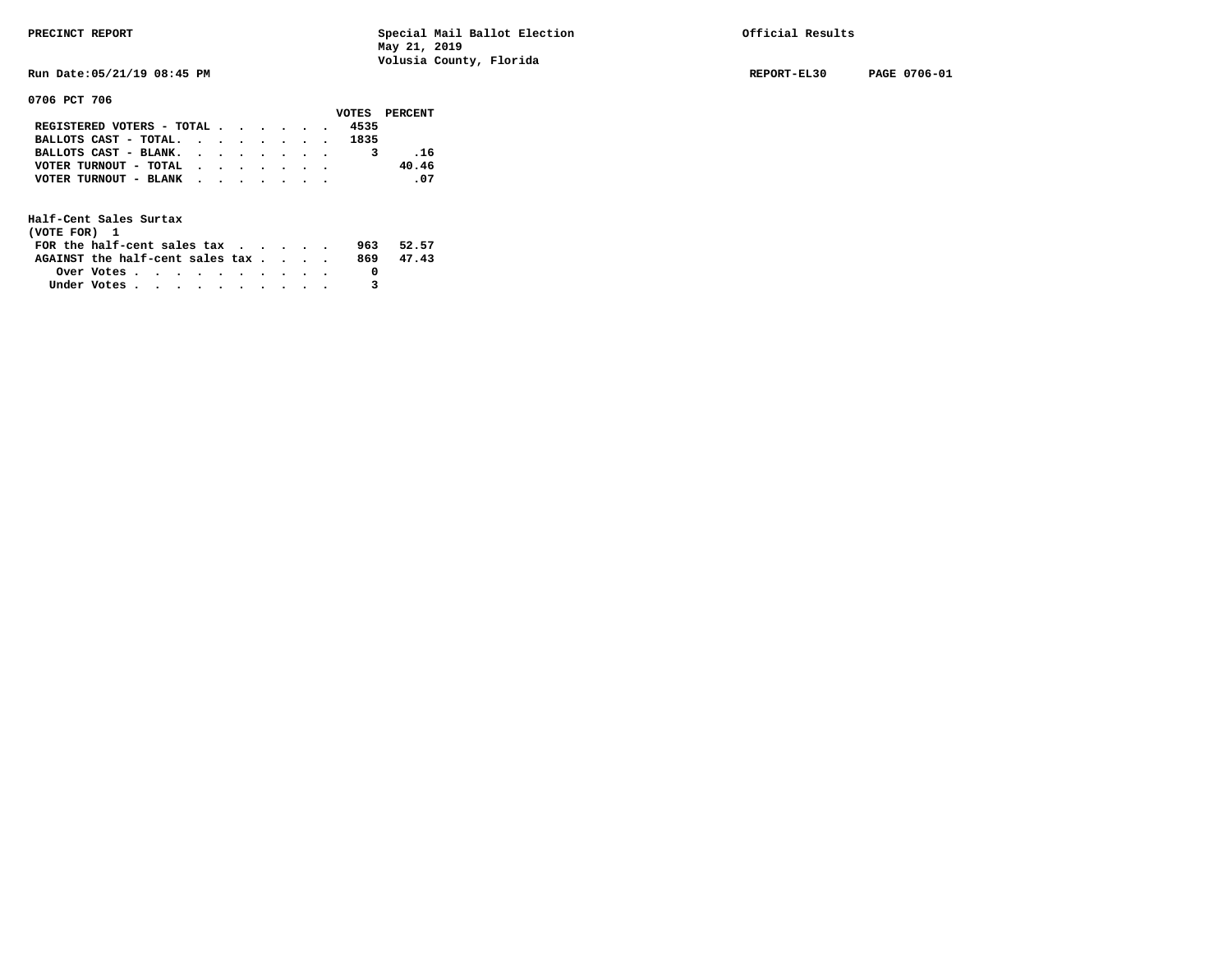**Run Date:05/21/19 08:45 PM REPORT-EL30 PAGE 0709-01** 

**0709 PCT 709** 

|                                               |  |  |  |      | VOTES PERCENT |
|-----------------------------------------------|--|--|--|------|---------------|
| REGISTERED VOTERS - TOTAL $\cdot$ , , , , , , |  |  |  | 3634 |               |
| BALLOTS CAST - TOTAL.                         |  |  |  | 812  |               |
| BALLOTS CAST - BLANK.                         |  |  |  |      |               |
| VOTER TURNOUT - TOTAL                         |  |  |  |      | 22.34         |
| VOTER TURNOUT - BLANK                         |  |  |  |      |               |
|                                               |  |  |  |      |               |

| (VOTE FOR) 1                                                |                                                         |  |  |  |  |     |       |
|-------------------------------------------------------------|---------------------------------------------------------|--|--|--|--|-----|-------|
| FOR the half-cent sales tax $\cdot$ $\cdot$ $\cdot$ $\cdot$ |                                                         |  |  |  |  | 330 | 40.64 |
| AGAINST the half-cent sales tax                             |                                                         |  |  |  |  | 482 | 59.36 |
|                                                             | Over Votes $\cdots$ $\cdots$ $\cdots$ $\cdots$ $\cdots$ |  |  |  |  |     |       |
| Under Votes                                                 |                                                         |  |  |  |  |     |       |
|                                                             |                                                         |  |  |  |  |     |       |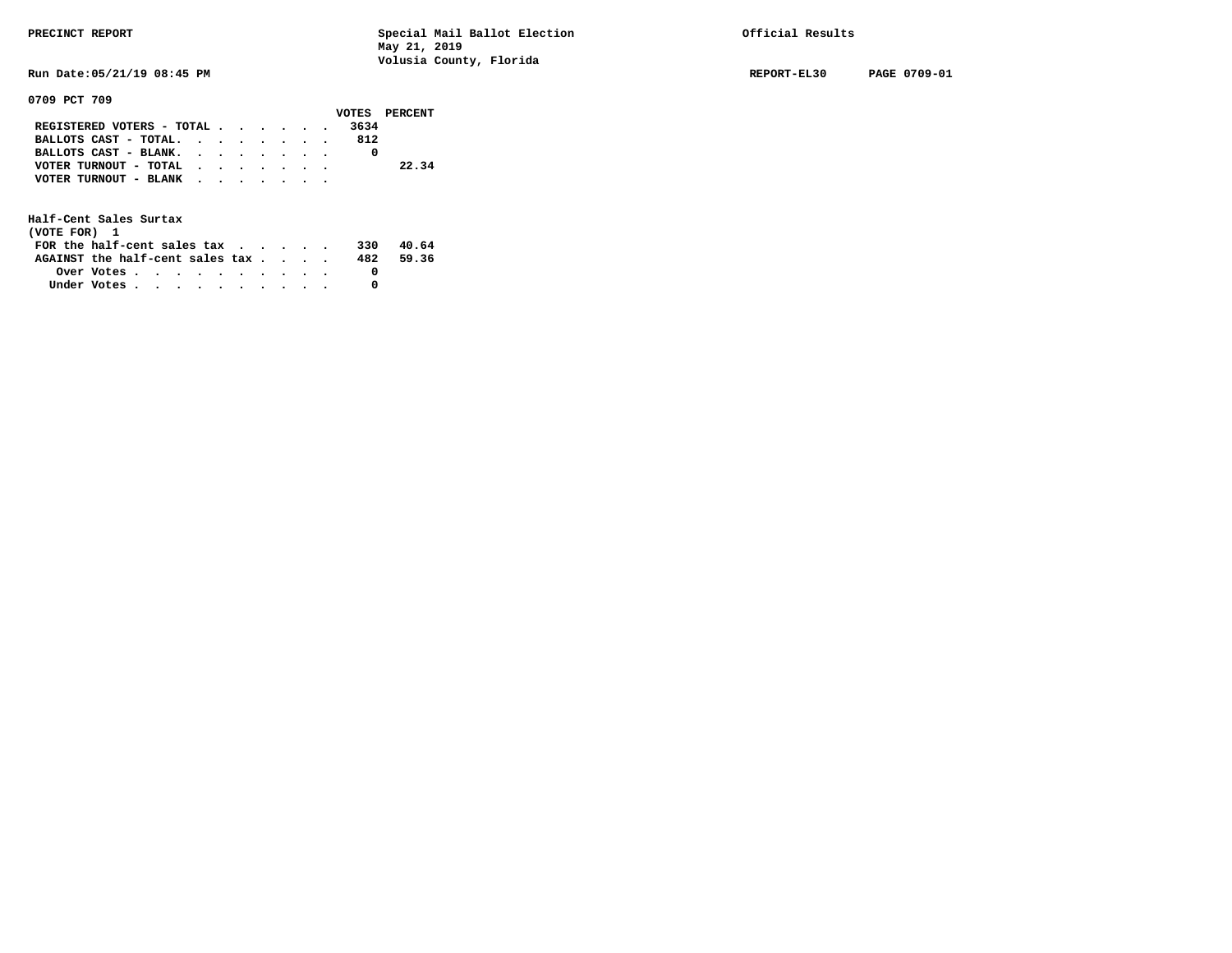**Run Date:05/21/19 08:45 PM REPORT-EL30 PAGE 0711-01** 

**0711 PCT 711** 

|                                           |  |  |  |      | VOTES PERCENT |
|-------------------------------------------|--|--|--|------|---------------|
| REGISTERED VOTERS - TOTAL                 |  |  |  | 4379 |               |
| BALLOTS CAST - TOTAL. 1133                |  |  |  |      |               |
| BALLOTS CAST - BLANK.                     |  |  |  |      | . 18          |
| VOTER TURNOUT - TOTAL $\cdot$ , , , , , , |  |  |  |      | 25.87         |
| VOTER TURNOUT - BLANK                     |  |  |  |      | .05           |
|                                           |  |  |  |      |               |

| (VOTE FOR) 1                           |                                                         |  |  |  |  |     |       |
|----------------------------------------|---------------------------------------------------------|--|--|--|--|-----|-------|
| FOR the half-cent sales $\mathbf{tax}$ |                                                         |  |  |  |  | 495 | 43.81 |
| AGAINST the half-cent sales tax        |                                                         |  |  |  |  | 635 | 56.19 |
|                                        | Over Votes $\cdots$ $\cdots$ $\cdots$ $\cdots$ $\cdots$ |  |  |  |  |     |       |
| Under Votes                            |                                                         |  |  |  |  |     |       |
|                                        |                                                         |  |  |  |  |     |       |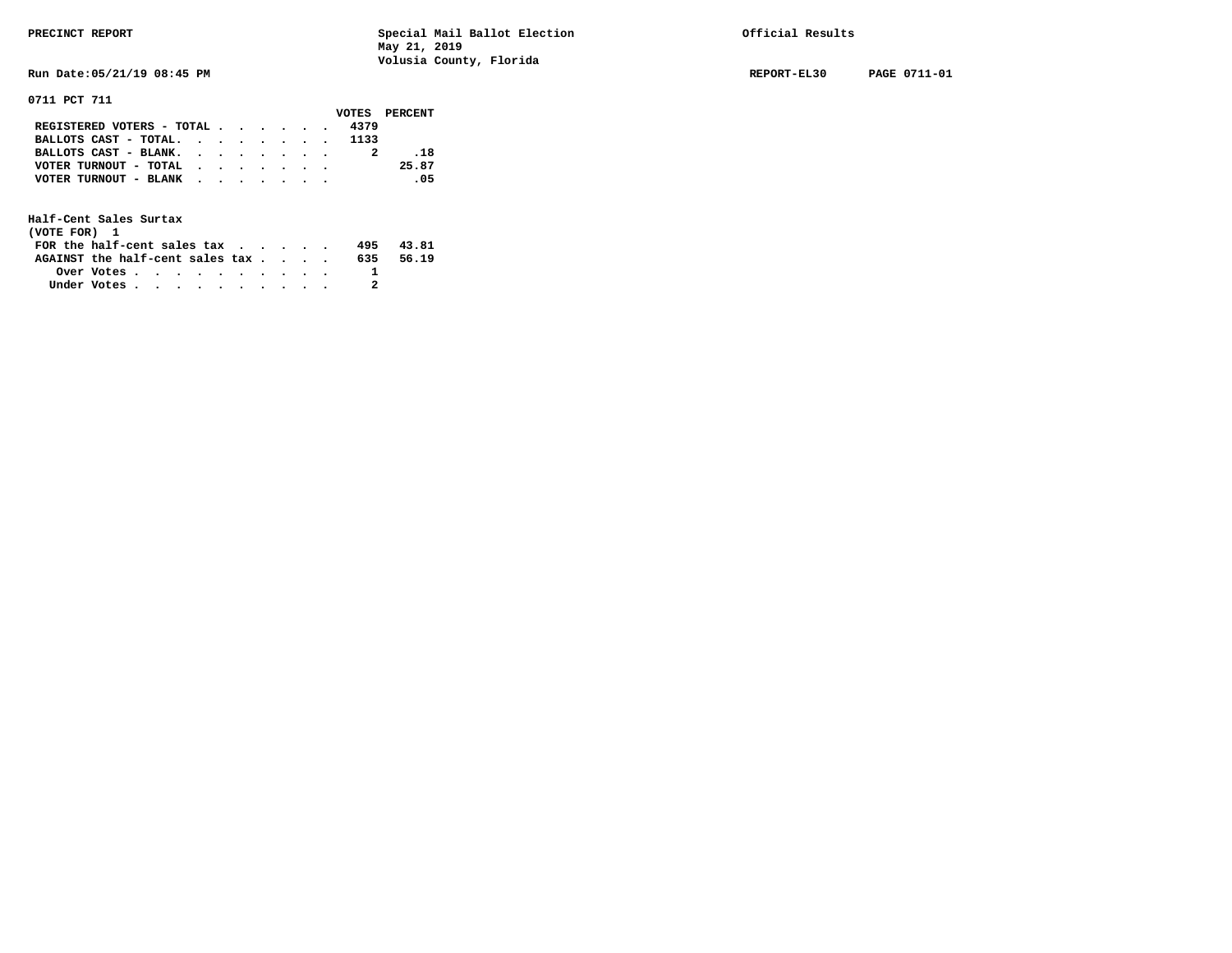**Run Date:05/21/19 08:45 PM REPORT-EL30 PAGE 0712-01** 

**0712 PCT 712** 

|                                           |  |  |  |      | VOTES PERCENT |
|-------------------------------------------|--|--|--|------|---------------|
| REGISTERED VOTERS - TOTAL                 |  |  |  | 2242 |               |
| BALLOTS CAST - TOTAL.                     |  |  |  | 584  |               |
| BALLOTS CAST - BLANK.                     |  |  |  |      | .34           |
| VOTER TURNOUT - TOTAL $\cdot$ , , , , , , |  |  |  |      | 26.05         |
| VOTER TURNOUT - BLANK                     |  |  |  |      | .09           |
|                                           |  |  |  |      |               |

| (VOTE FOR) 1                           |            |  |  |  |  |     |       |
|----------------------------------------|------------|--|--|--|--|-----|-------|
| FOR the half-cent sales $\mathsf{tax}$ |            |  |  |  |  | 267 | 45.88 |
| AGAINST the half-cent sales tax        |            |  |  |  |  | 315 | 54.12 |
|                                        | Over Votes |  |  |  |  |     |       |
| Under Votes                            |            |  |  |  |  |     |       |
|                                        |            |  |  |  |  |     |       |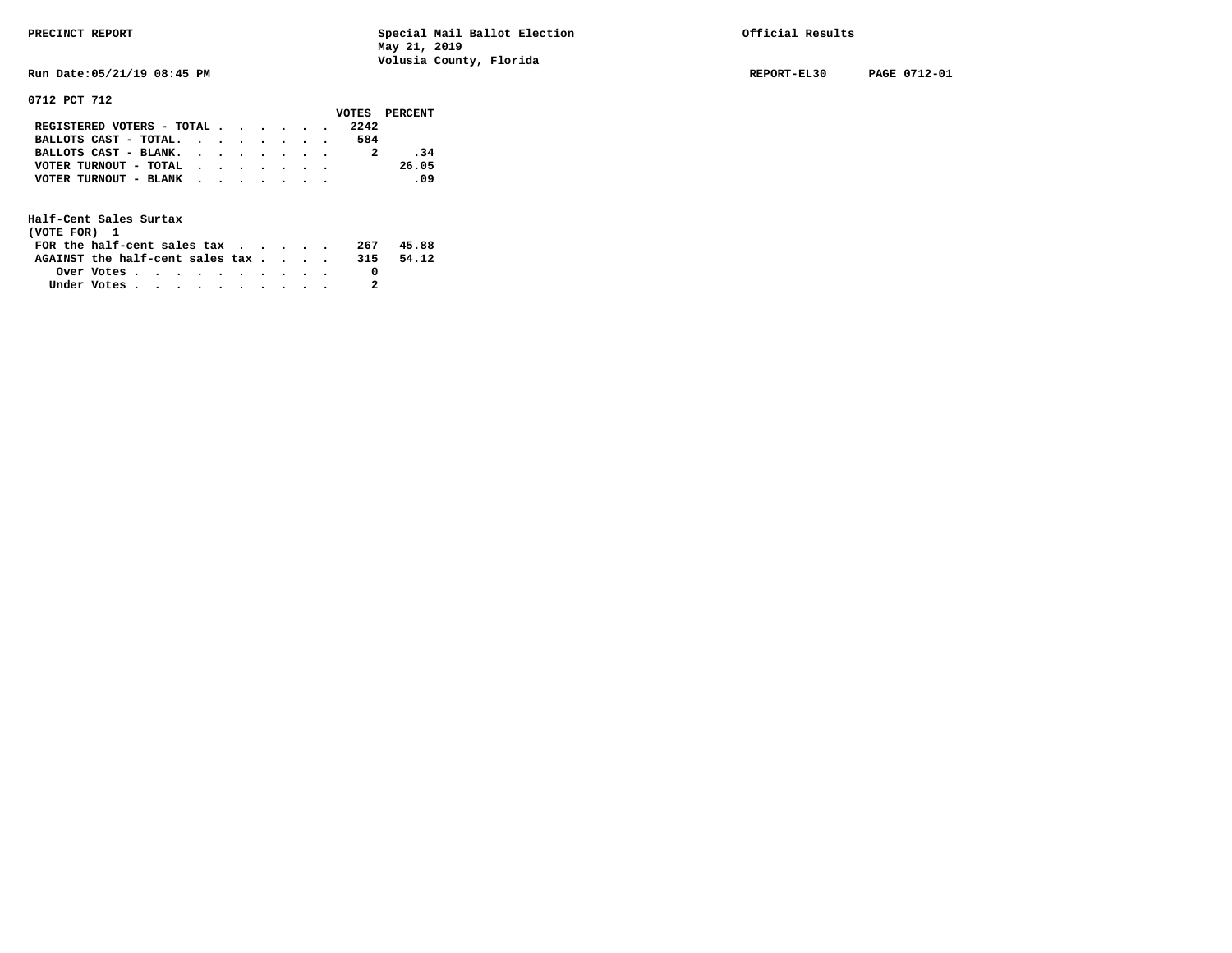**Run Date:05/21/19 08:45 PM REPORT-EL30 PAGE 0714-01** 

**0714 PCT 714** 

|                            |  |  |  |      | VOTES PERCENT |
|----------------------------|--|--|--|------|---------------|
| REGISTERED VOTERS - TOTAL  |  |  |  | 3723 |               |
| BALLOTS CAST - TOTAL. 1035 |  |  |  |      |               |
| BALLOTS CAST - BLANK.      |  |  |  |      |               |
| VOTER TURNOUT - TOTAL      |  |  |  |      | 27.80         |
| VOTER TURNOUT - BLANK      |  |  |  |      |               |
|                            |  |  |  |      |               |

| (VOTE FOR) 1                           |            |  |  |  |  |     |       |
|----------------------------------------|------------|--|--|--|--|-----|-------|
| FOR the half-cent sales $\mathsf{tax}$ |            |  |  |  |  | 500 | 48.31 |
| AGAINST the half-cent sales tax        |            |  |  |  |  | 535 | 51.69 |
|                                        | Over Votes |  |  |  |  |     |       |
| Under Votes                            |            |  |  |  |  |     |       |
|                                        |            |  |  |  |  |     |       |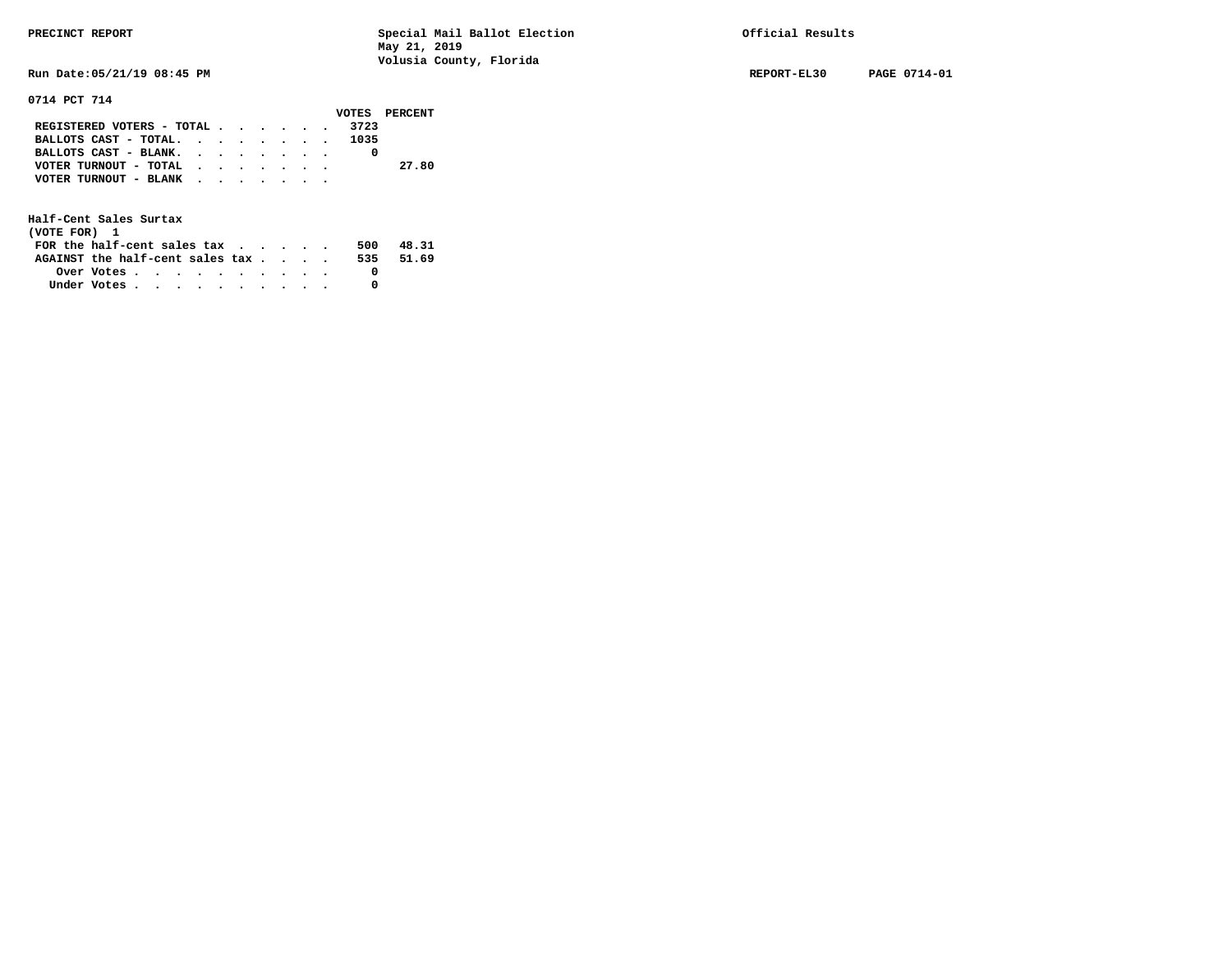**Run Date:05/21/19 08:45 PM REPORT-EL30 PAGE 0716-01** 

### **0716 PCT 716**

|                                |  |  |  | VOTES PERCENT |
|--------------------------------|--|--|--|---------------|
| REGISTERED VOTERS - TOTAL 2798 |  |  |  |               |
| BALLOTS CAST - TOTAL. 1091     |  |  |  |               |
| BALLOTS CAST - BLANK.          |  |  |  |               |
| VOTER TURNOUT - TOTAL          |  |  |  | 38.99         |
| VOTER TURNOUT - BLANK          |  |  |  |               |
|                                |  |  |  |               |

| (VOTE FOR) 1                                                |                                                         |  |  |  |  |     |       |
|-------------------------------------------------------------|---------------------------------------------------------|--|--|--|--|-----|-------|
| FOR the half-cent sales tax $\cdot$ $\cdot$ $\cdot$ $\cdot$ |                                                         |  |  |  |  | 430 | 39.41 |
| AGAINST the half-cent sales tax                             |                                                         |  |  |  |  | 661 | 60.59 |
|                                                             | Over Votes $\cdots$ $\cdots$ $\cdots$ $\cdots$ $\cdots$ |  |  |  |  |     |       |
| Under Votes                                                 |                                                         |  |  |  |  |     |       |
|                                                             |                                                         |  |  |  |  |     |       |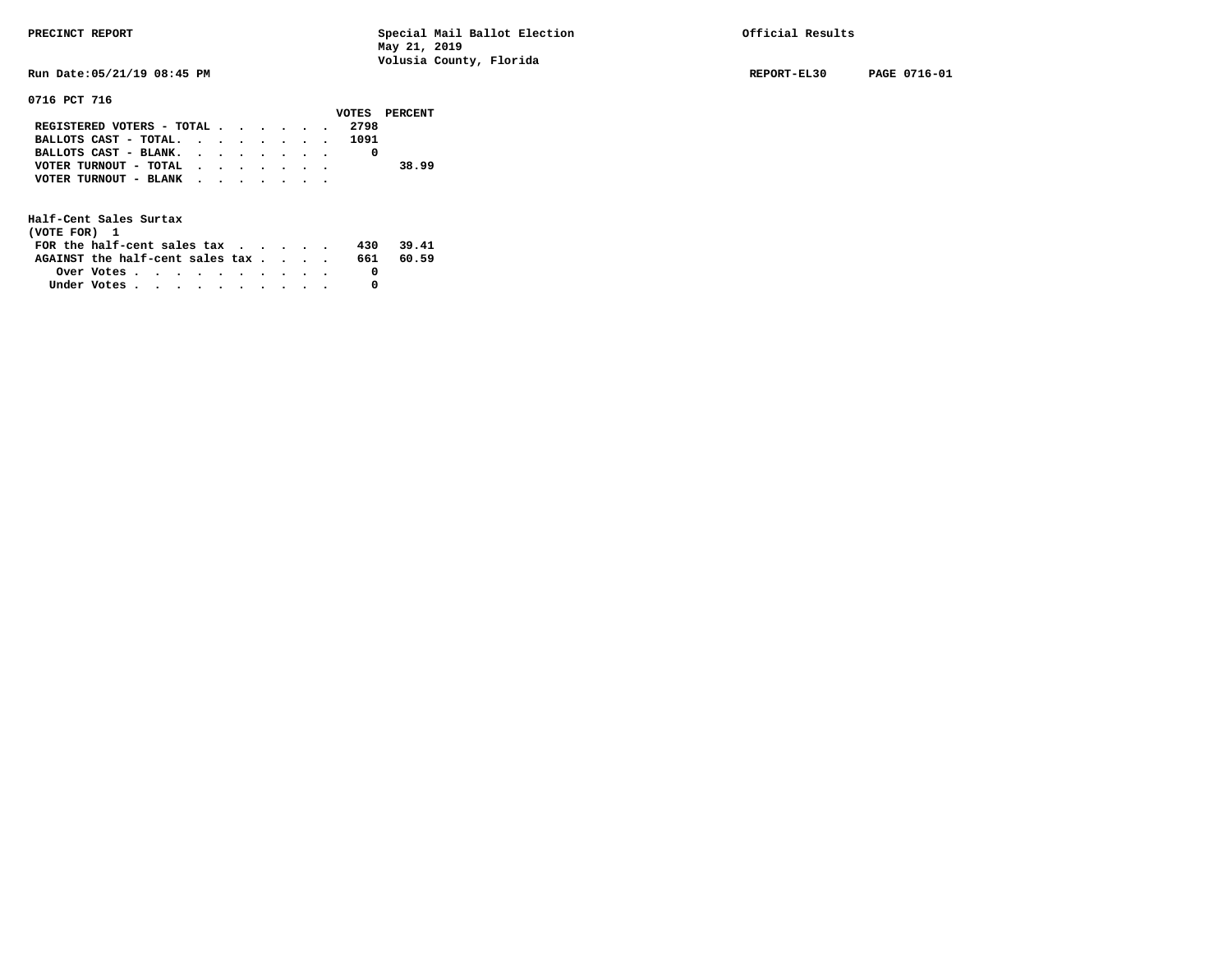**Run Date:05/21/19 08:45 PM REPORT-EL30 PAGE 0717-01** 

**0717 PCT 717** 

|                                           |  |  |  |      | VOTES PERCENT |
|-------------------------------------------|--|--|--|------|---------------|
| REGISTERED VOTERS - TOTAL                 |  |  |  | 2071 |               |
| BALLOTS CAST - TOTAL. $\cdot$             |  |  |  | 501  |               |
| BALLOTS CAST - BLANK.                     |  |  |  |      | .20           |
| VOTER TURNOUT - TOTAL $\cdot$ , , , , , . |  |  |  |      | 24.19         |
| VOTER TURNOUT - BLANK                     |  |  |  |      | .05           |
|                                           |  |  |  |      |               |

| (VOTE FOR) 1                           |            |  |  |  |  |     |       |
|----------------------------------------|------------|--|--|--|--|-----|-------|
| FOR the half-cent sales $\mathsf{tax}$ |            |  |  |  |  | 209 | 41.80 |
| AGAINST the half-cent sales tax        |            |  |  |  |  | 291 | 58.20 |
|                                        | Over Votes |  |  |  |  |     |       |
| Under Votes                            |            |  |  |  |  |     |       |
|                                        |            |  |  |  |  |     |       |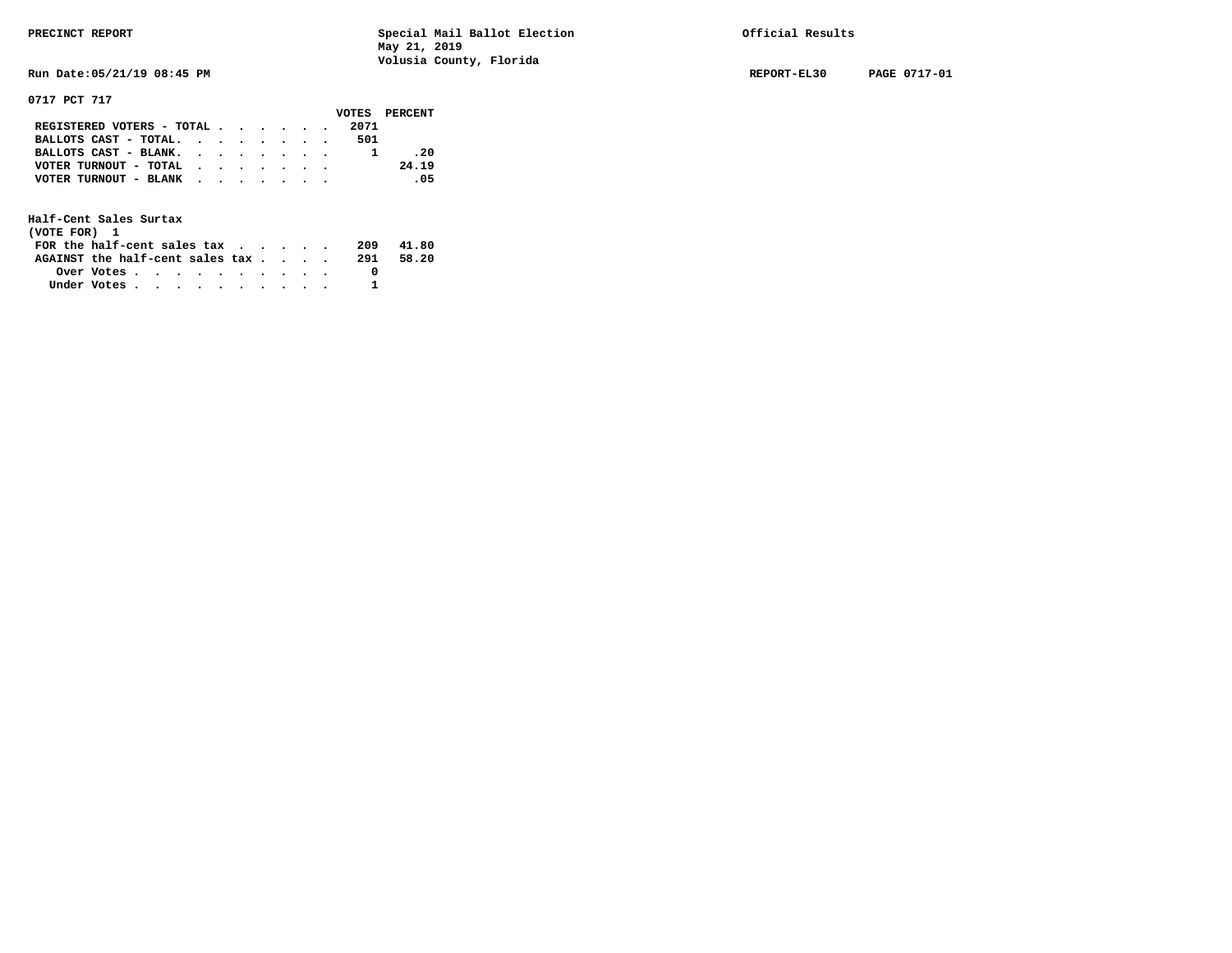**Run Date:05/21/19 08:45 PM REPORT-EL30 PAGE 0718-01** 

**0718 PCT 718** 

|                                             |  |  |  |      | VOTES PERCENT |
|---------------------------------------------|--|--|--|------|---------------|
| REGISTERED VOTERS - TOTAL $\cdot$ , , , , . |  |  |  | 3835 |               |
| BALLOTS CAST - TOTAL. 1111                  |  |  |  |      |               |
| BALLOTS CAST - BLANK.                       |  |  |  |      | . 18          |
| VOTER TURNOUT - TOTAL $\cdot$ , , , , , .   |  |  |  |      | 28.97         |
| VOTER TURNOUT - BLANK                       |  |  |  |      | .05           |
|                                             |  |  |  |      |               |

| (VOTE FOR) 1                           |            |  |  |  |  |     |       |
|----------------------------------------|------------|--|--|--|--|-----|-------|
| FOR the half-cent sales $\mathsf{tax}$ |            |  |  |  |  | 531 | 47.88 |
| AGAINST the half-cent sales tax        |            |  |  |  |  | 578 | 52.12 |
|                                        | Over Votes |  |  |  |  |     |       |
| Under Votes                            |            |  |  |  |  |     |       |
|                                        |            |  |  |  |  |     |       |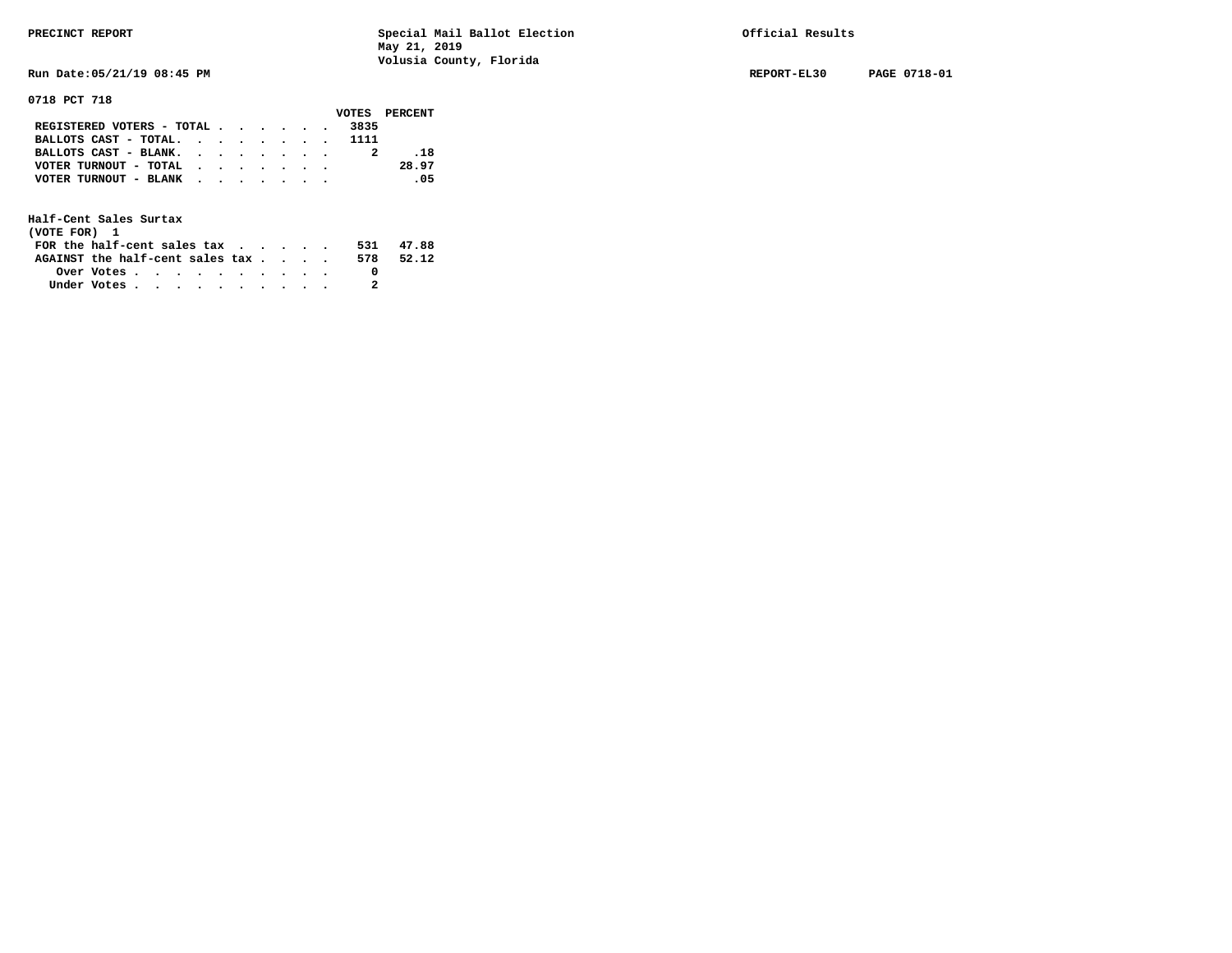**Run Date:05/21/19 08:45 PM REPORT-EL30 PAGE 0719-01** 

**0719 PCT 719** 

|                               |  |  |  |      | VOTES PERCENT |
|-------------------------------|--|--|--|------|---------------|
| REGISTERED VOTERS - TOTAL     |  |  |  | 2173 |               |
| BALLOTS CAST - TOTAL. $\cdot$ |  |  |  | 653  |               |
| BALLOTS CAST - BLANK.         |  |  |  |      | $-15$         |
| VOTER TURNOUT - TOTAL         |  |  |  |      | 30.05         |
| VOTER TURNOUT - BLANK         |  |  |  |      | .05           |
|                               |  |  |  |      |               |

| (VOTE FOR) 1                     |            |  |  |  |  |     |       |
|----------------------------------|------------|--|--|--|--|-----|-------|
| FOR the half-cent sales $\alpha$ |            |  |  |  |  | 292 | 44.79 |
| AGAINST the half-cent sales tax  |            |  |  |  |  | 360 | 55.21 |
|                                  | Over Votes |  |  |  |  |     |       |
| Under Votes                      |            |  |  |  |  |     |       |
|                                  |            |  |  |  |  |     |       |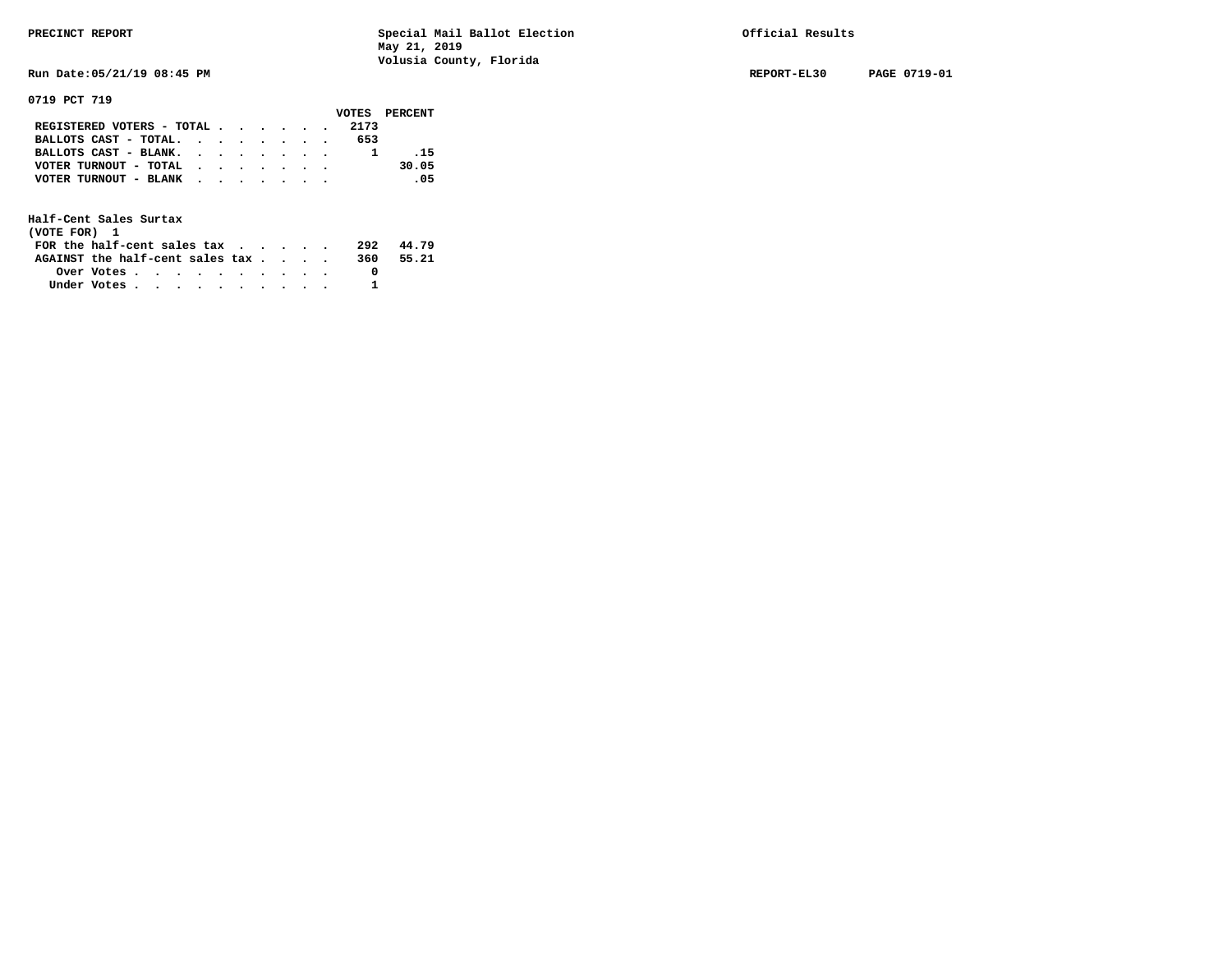**Run Date:05/21/19 08:45 PM REPORT-EL30 PAGE 0720-01** 

# **0720 PCT 720**

|                                                             |  |  |  |     | VOTES PERCENT |
|-------------------------------------------------------------|--|--|--|-----|---------------|
| REGISTERED VOTERS - TOTAL 1003                              |  |  |  |     |               |
| BALLOTS CAST - TOTAL.                                       |  |  |  | 287 |               |
| BALLOTS CAST - BLANK.                                       |  |  |  |     |               |
| VOTER TURNOUT - TOTAL $\cdot \cdot \cdot \cdot \cdot \cdot$ |  |  |  |     | 28.61         |
| VOTER TURNOUT - BLANK $\cdot$ , , , , , , ,                 |  |  |  |     |               |
|                                                             |  |  |  |     |               |

| (VOTE FOR) 1                                                  |  |  |  |  |  |     |       |
|---------------------------------------------------------------|--|--|--|--|--|-----|-------|
| FOR the half-cent sales $\mathbf{tax}$                        |  |  |  |  |  | 120 | 41.81 |
| AGAINST the half-cent sales tax $\cdot \cdot \cdot \cdot$ 167 |  |  |  |  |  |     | 58.19 |
| Over Votes $\cdots$ $\cdots$ $\cdots$ $\cdots$ $\cdots$       |  |  |  |  |  |     |       |
| Under Votes                                                   |  |  |  |  |  |     |       |
|                                                               |  |  |  |  |  |     |       |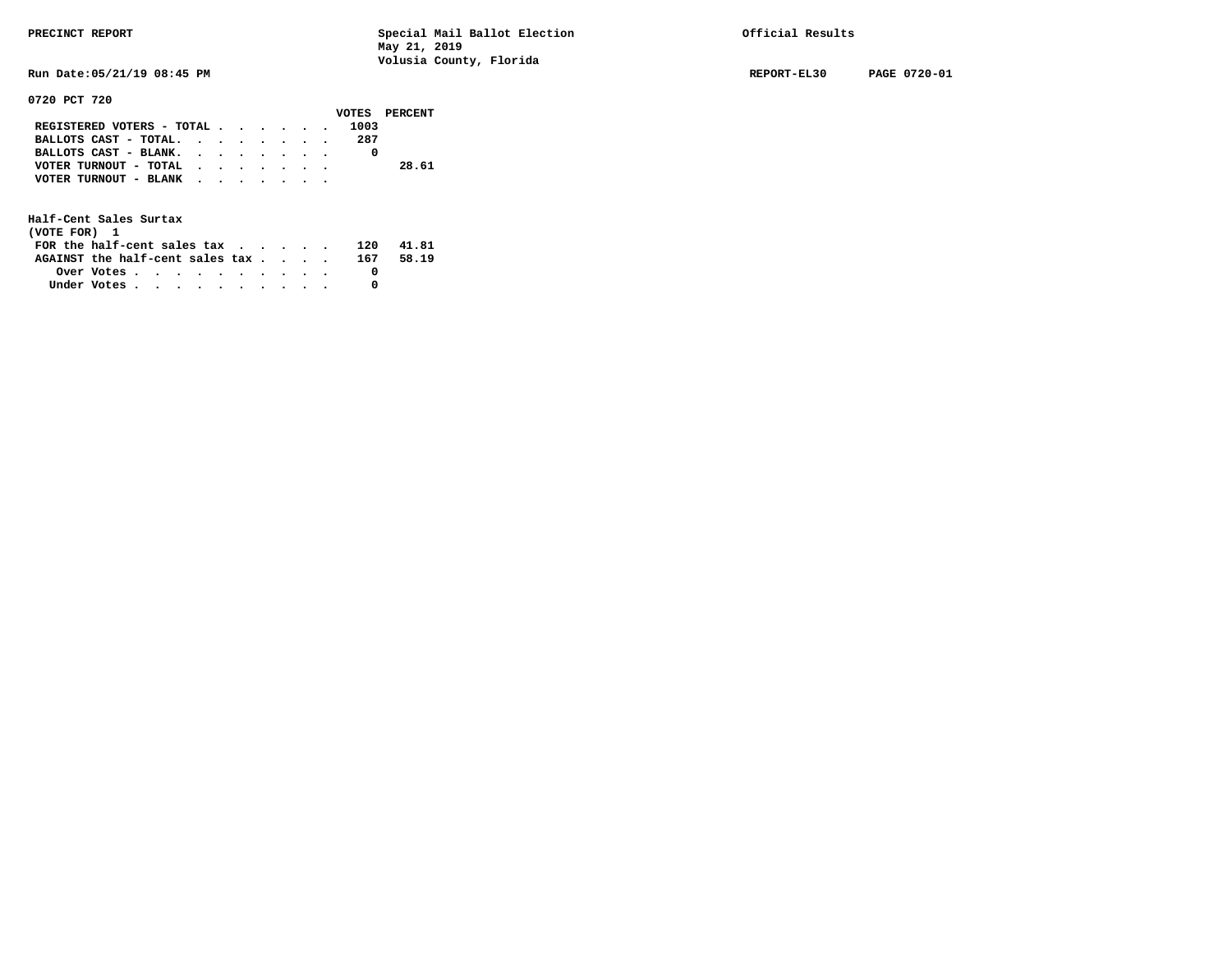**Run Date:05/21/19 08:45 PM REPORT-EL30 PAGE 0722-01** 

**0722 PCT 722** 

|                                           |  |  |  |      | VOTES PERCENT |
|-------------------------------------------|--|--|--|------|---------------|
| REGISTERED VOTERS - TOTAL                 |  |  |  | 2804 |               |
| BALLOTS CAST - TOTAL.                     |  |  |  | 676  |               |
| BALLOTS CAST - BLANK.                     |  |  |  |      |               |
| VOTER TURNOUT - TOTAL $\cdot$ , , , , , , |  |  |  |      | 24.11         |
| VOTER TURNOUT - BLANK                     |  |  |  |      |               |
|                                           |  |  |  |      |               |

| (VOTE FOR) 1                           |                                                         |  |  |  |  |     |       |
|----------------------------------------|---------------------------------------------------------|--|--|--|--|-----|-------|
| FOR the half-cent sales $\mathsf{tax}$ |                                                         |  |  |  |  | 288 | 42.60 |
| AGAINST the half-cent sales tax        |                                                         |  |  |  |  | 388 | 57.40 |
|                                        | Over Votes $\cdots$ $\cdots$ $\cdots$ $\cdots$ $\cdots$ |  |  |  |  |     |       |
| Under Votes                            |                                                         |  |  |  |  |     |       |
|                                        |                                                         |  |  |  |  |     |       |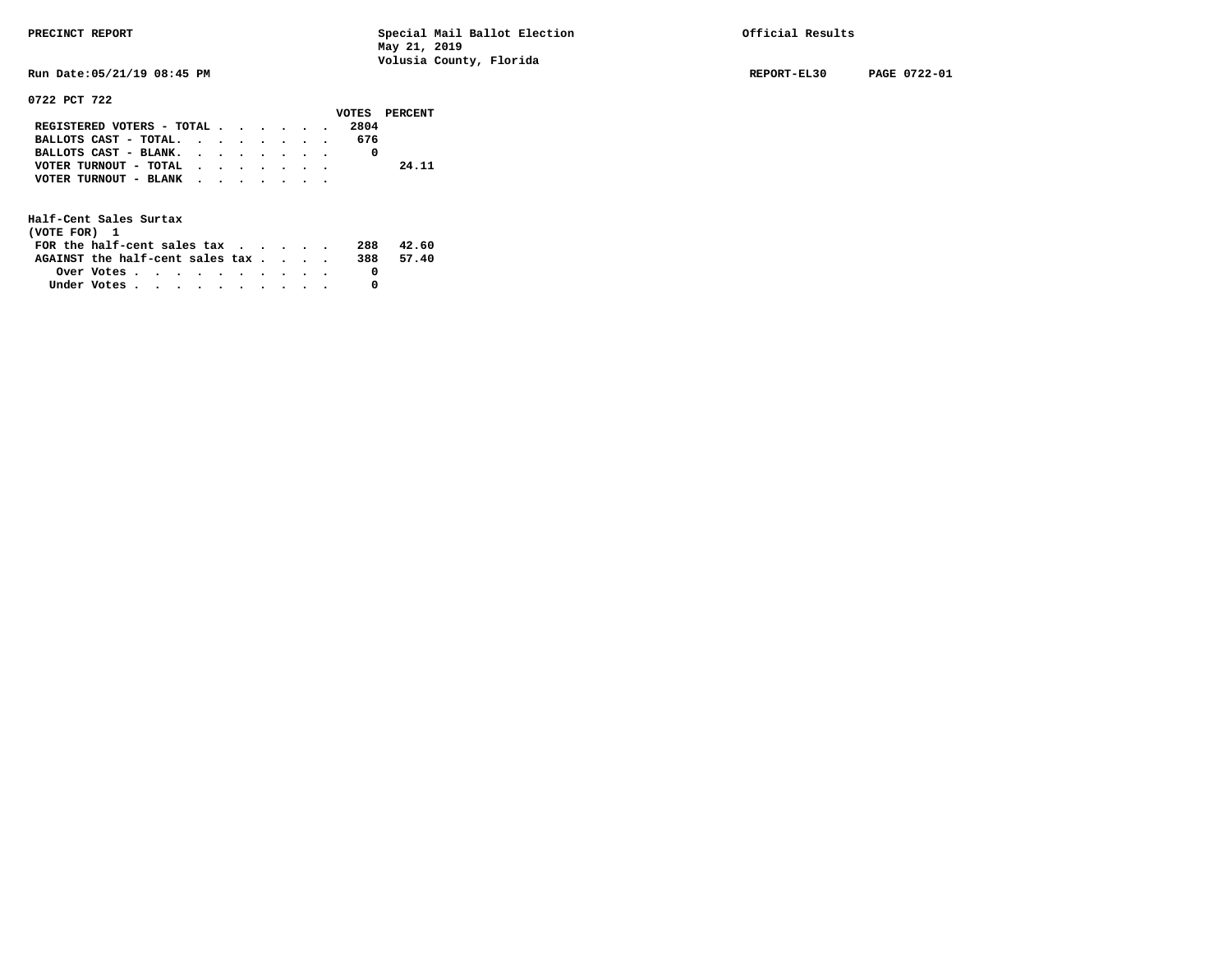**Run Date:05/21/19 08:45 PM REPORT-EL30 PAGE 0725-01** 

**0725 PCT 725** 

|                           |  |  |  |      | VOTES PERCENT                |
|---------------------------|--|--|--|------|------------------------------|
| REGISTERED VOTERS - TOTAL |  |  |  | 2246 |                              |
| BALLOTS CAST - TOTAL.     |  |  |  | 817  |                              |
| BALLOTS CAST - BLANK.     |  |  |  |      | $-12$                        |
| VOTER TURNOUT - TOTAL     |  |  |  |      | 36.38                        |
| VOTER TURNOUT - BLANK     |  |  |  |      | $\overline{\phantom{0}}$ .04 |
|                           |  |  |  |      |                              |

| (VOTE FOR) 1                           |                                                         |  |  |  |  |     |       |
|----------------------------------------|---------------------------------------------------------|--|--|--|--|-----|-------|
| FOR the half-cent sales $\mathsf{tax}$ |                                                         |  |  |  |  | 402 | 49.26 |
| AGAINST the half-cent sales tax        |                                                         |  |  |  |  | 414 | 50.74 |
|                                        | Over Votes $\cdots$ $\cdots$ $\cdots$ $\cdots$ $\cdots$ |  |  |  |  |     |       |
| Under Votes                            |                                                         |  |  |  |  |     |       |
|                                        |                                                         |  |  |  |  |     |       |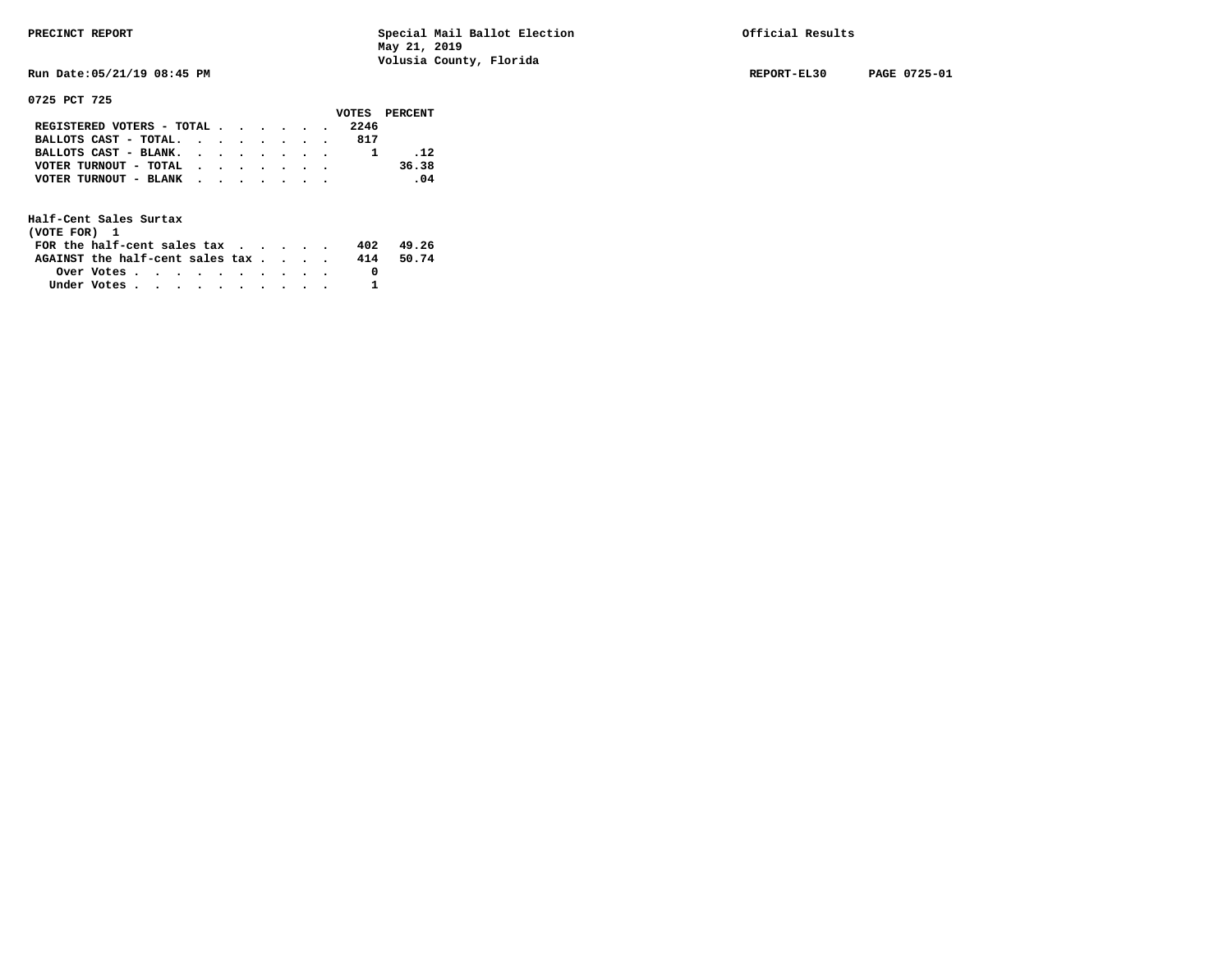**0726 PCT 726** 

**PRECINCT REPORT Special Mail Ballot Election Official Results May 21, 2019 Volusia County, Florida** 

**Run Date:05/21/19 08:45 PM REPORT-EL30 PAGE 0726-01** 

|                            |  |  |  |      | VOTES PERCENT |
|----------------------------|--|--|--|------|---------------|
| REGISTERED VOTERS - TOTAL  |  |  |  | 3162 |               |
| BALLOTS CAST - TOTAL. 1357 |  |  |  |      |               |
| BALLOTS CAST - BLANK.      |  |  |  |      | $-15$         |
| VOTER TURNOUT - TOTAL      |  |  |  |      | 42.92         |
| VOTER TURNOUT - BLANK      |  |  |  |      | .06           |
|                            |  |  |  |      |               |

| (VOTE FOR) 1                                                |            |  |  |  |  |     |       |
|-------------------------------------------------------------|------------|--|--|--|--|-----|-------|
| FOR the half-cent sales tax $\cdot$ $\cdot$ $\cdot$ $\cdot$ |            |  |  |  |  | 661 | 48.78 |
| AGAINST the half-cent sales tax                             |            |  |  |  |  | 694 | 51.22 |
|                                                             | Over Votes |  |  |  |  |     |       |
| Under Votes                                                 |            |  |  |  |  |     |       |
|                                                             |            |  |  |  |  |     |       |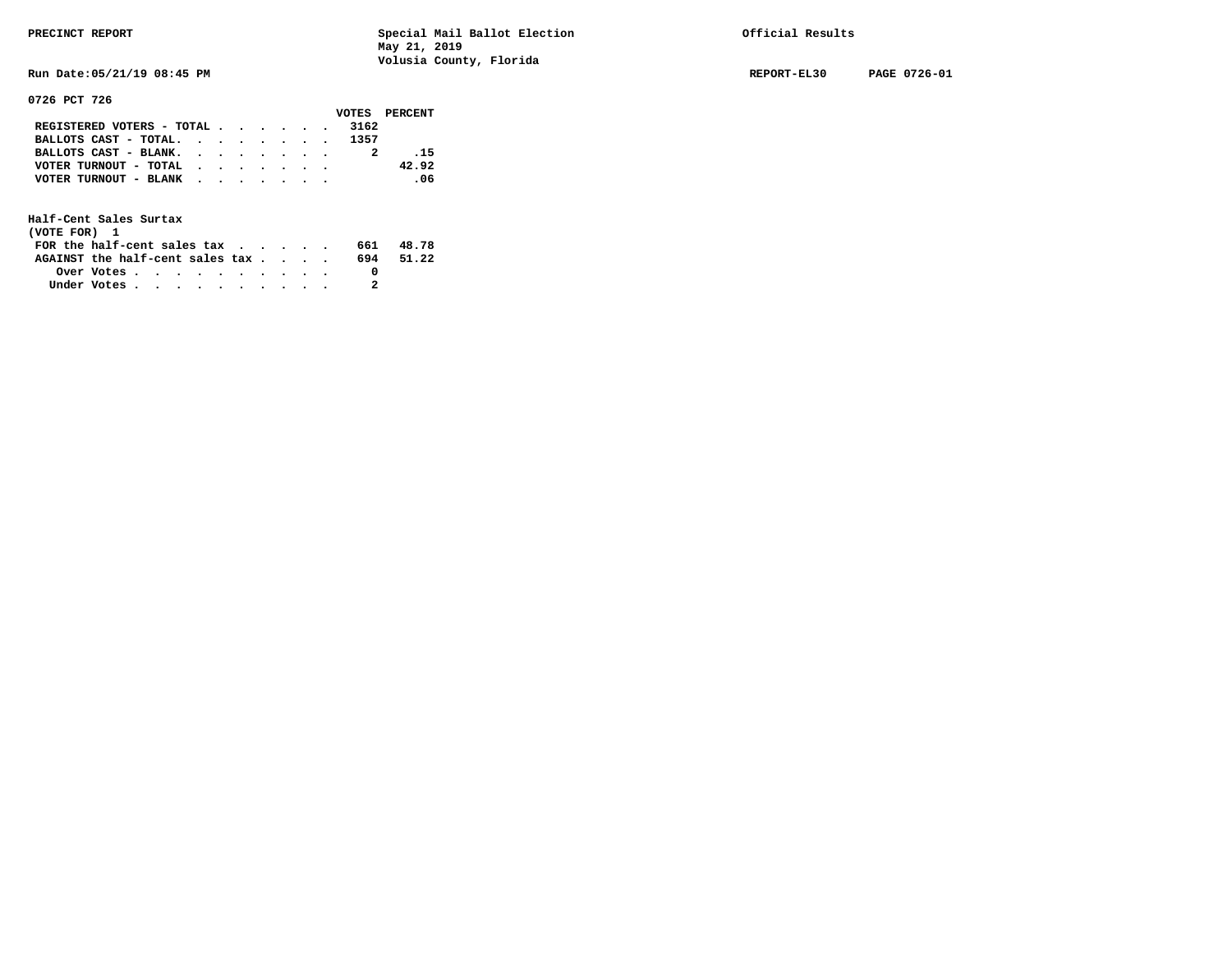**Run Date:05/21/19 08:45 PM REPORT-EL30 PAGE 0728-01** 

**0728 PCT 728** 

|                            |  |  |  |      | VOTES PERCENT |
|----------------------------|--|--|--|------|---------------|
| REGISTERED VOTERS - TOTAL  |  |  |  | 4155 |               |
| BALLOTS CAST - TOTAL. 1333 |  |  |  |      |               |
| BALLOTS CAST - BLANK.      |  |  |  |      | .15           |
| VOTER TURNOUT - TOTAL      |  |  |  |      | 32.08         |
| VOTER TURNOUT - BLANK      |  |  |  |      | $\sim$ 05     |
|                            |  |  |  |      |               |

| (VOTE FOR) 1                           |            |  |  |  |  |     |       |
|----------------------------------------|------------|--|--|--|--|-----|-------|
| FOR the half-cent sales $\mathsf{tax}$ |            |  |  |  |  | 550 | 41.32 |
| AGAINST the half-cent sales tax        |            |  |  |  |  | 781 | 58.68 |
|                                        | Over Votes |  |  |  |  |     |       |
| Under Votes                            |            |  |  |  |  |     |       |
|                                        |            |  |  |  |  |     |       |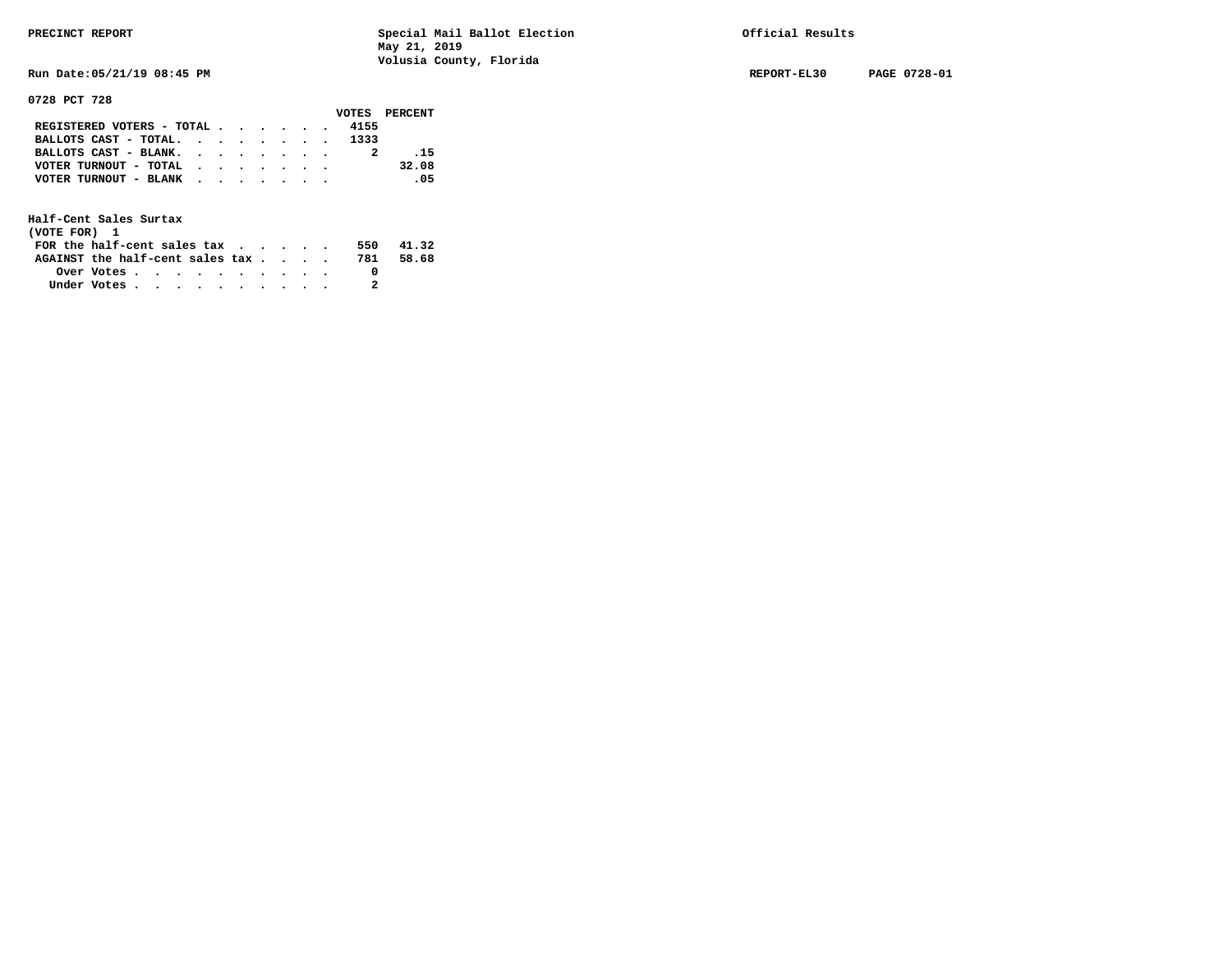**Run Date:05/21/19 08:45 PM REPORT-EL30 PAGE 0729-01** 

**0729 PCT 729** 

|                                                             |  |  |  |      | VOTES PERCENT |
|-------------------------------------------------------------|--|--|--|------|---------------|
| REGISTERED VOTERS - TOTAL                                   |  |  |  | 4795 |               |
| BALLOTS CAST - TOTAL.                                       |  |  |  | 1437 |               |
| BALLOTS CAST - BLANK.                                       |  |  |  |      | .28           |
| VOTER TURNOUT - TOTAL $\cdot \cdot \cdot \cdot \cdot \cdot$ |  |  |  |      | 29.97         |
| VOTER TURNOUT - BLANK                                       |  |  |  |      | -08           |
|                                                             |  |  |  |      |               |

| (VOTE FOR) 1                           |                                                         |  |  |  |  |     |       |
|----------------------------------------|---------------------------------------------------------|--|--|--|--|-----|-------|
| FOR the half-cent sales $\mathsf{tax}$ |                                                         |  |  |  |  | 657 | 45.85 |
| AGAINST the half-cent sales tax 776    |                                                         |  |  |  |  |     | 54.15 |
|                                        | Over Votes $\cdots$ $\cdots$ $\cdots$ $\cdots$ $\cdots$ |  |  |  |  |     |       |
| Under Votes                            |                                                         |  |  |  |  | 4   |       |
|                                        |                                                         |  |  |  |  |     |       |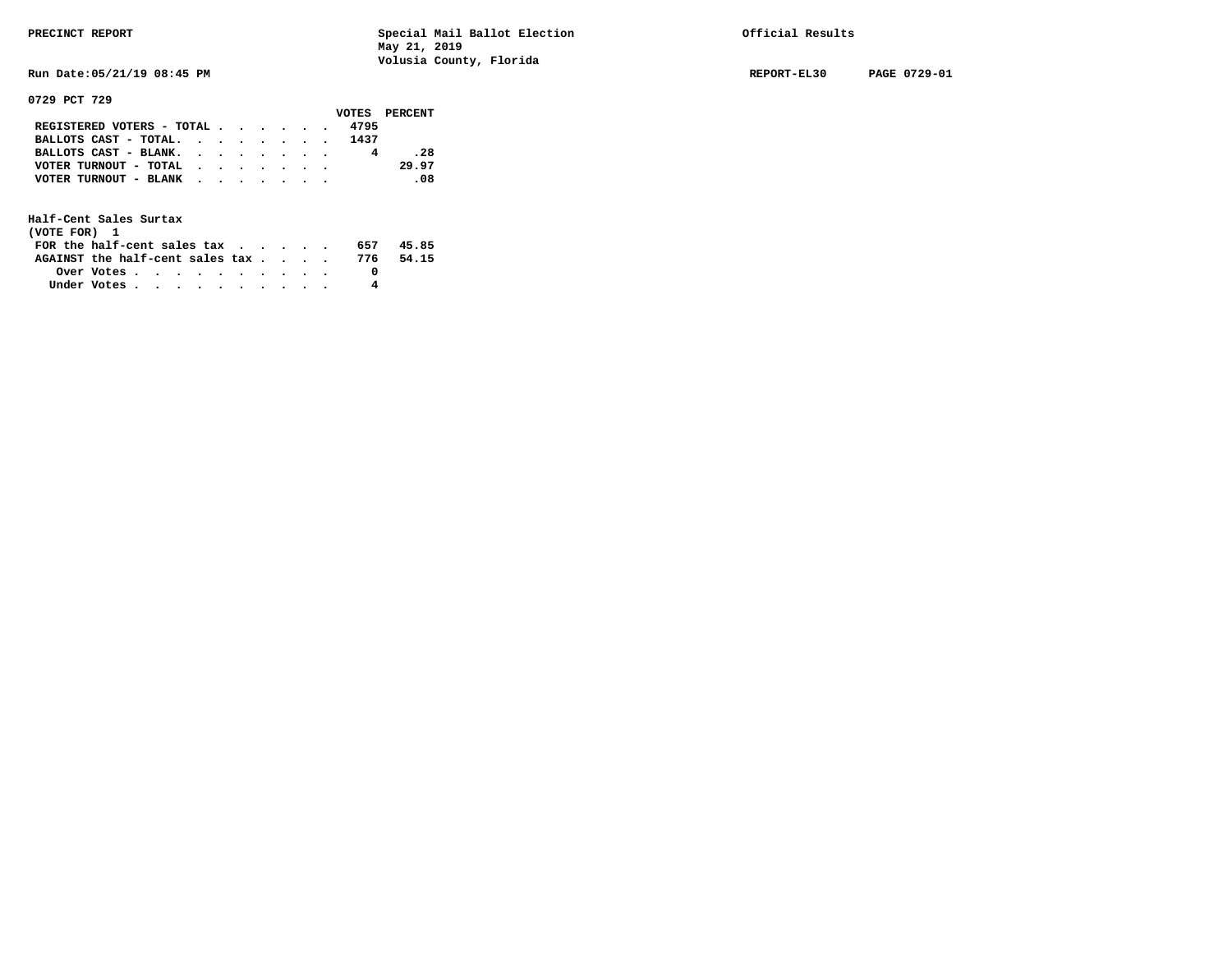**Run Date:05/21/19 08:45 PM REPORT-EL30 PAGE 0732-01** 

**0732 PCT 732** 

|                                             |  |  |  |      | VOTES PERCENT |
|---------------------------------------------|--|--|--|------|---------------|
| REGISTERED VOTERS - TOTAL $\cdot$ , , , , . |  |  |  | 5052 |               |
| BALLOTS CAST - TOTAL. 1730                  |  |  |  |      |               |
| BALLOTS CAST - BLANK.                       |  |  |  |      | -06           |
| VOTER TURNOUT - TOTAL $\cdot$               |  |  |  |      | 34.24         |
| VOTER TURNOUT - BLANK                       |  |  |  |      | .02           |
|                                             |  |  |  |      |               |

| (VOTE FOR) 1                           |            |  |  |  |  |     |       |
|----------------------------------------|------------|--|--|--|--|-----|-------|
| FOR the half-cent sales $\mathsf{tax}$ |            |  |  |  |  | 811 | 46.91 |
| AGAINST the half-cent sales tax        |            |  |  |  |  | 918 | 53.09 |
|                                        | Over Votes |  |  |  |  |     |       |
| Under Votes                            |            |  |  |  |  |     |       |
|                                        |            |  |  |  |  |     |       |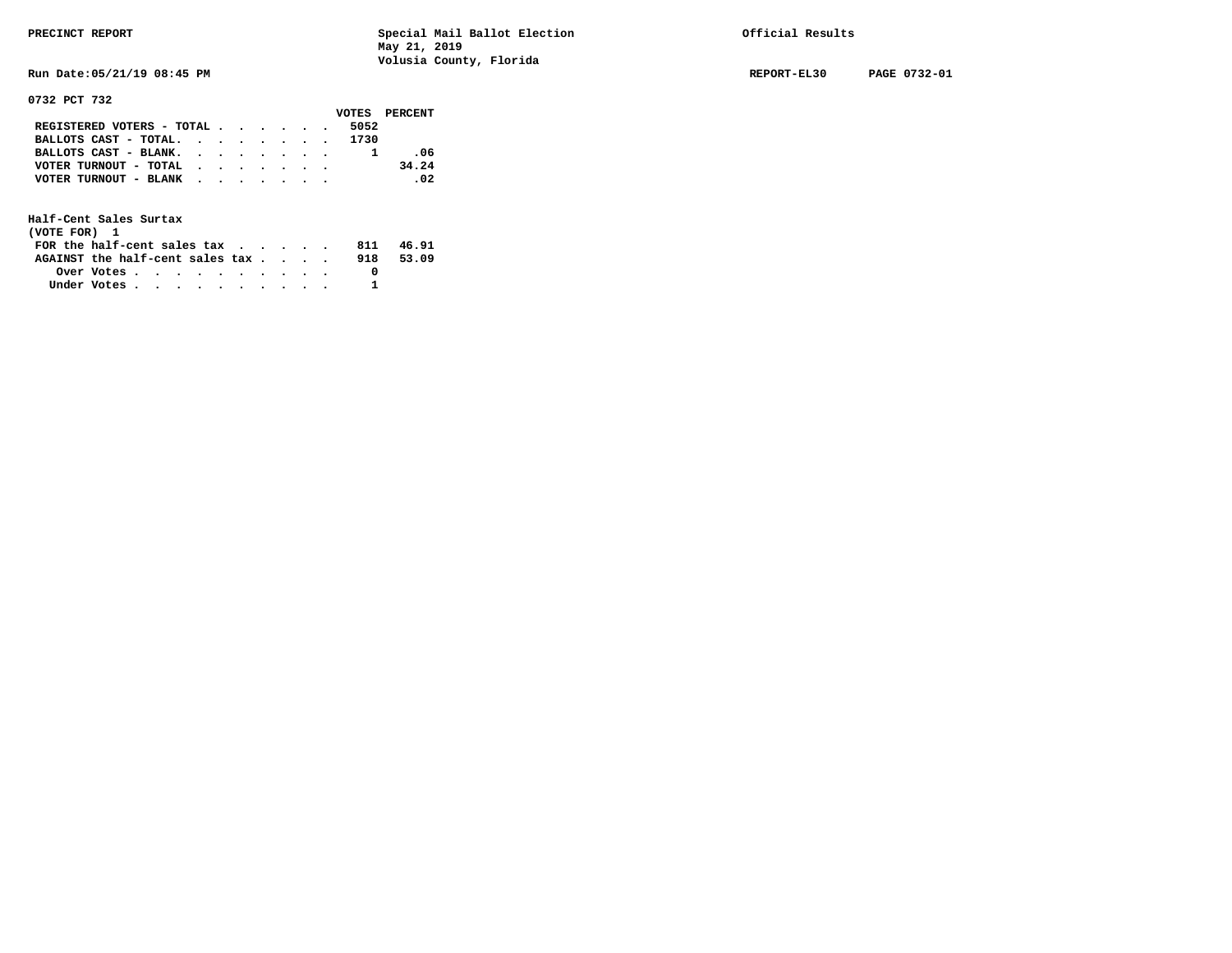**Run Date:05/21/19 08:45 PM REPORT-EL30 PAGE 0733-01** 

### **0733 PCT 733**

|                                                       |  |  |  |     | VOTES PERCENT |
|-------------------------------------------------------|--|--|--|-----|---------------|
| REGISTERED VOTERS - TOTAL 2591                        |  |  |  |     |               |
| BALLOTS CAST - TOTAL.                                 |  |  |  | 848 |               |
| BALLOTS CAST - BLANK.                                 |  |  |  |     |               |
| VOTER TURNOUT - TOTAL $\cdot \cdot \cdot \cdot \cdot$ |  |  |  |     | 32.73         |
| VOTER TURNOUT - BLANK                                 |  |  |  |     |               |
|                                                       |  |  |  |     |               |

| (VOTE FOR) 1                           |                                                         |  |  |  |  |     |       |
|----------------------------------------|---------------------------------------------------------|--|--|--|--|-----|-------|
| FOR the half-cent sales $\mathsf{tax}$ |                                                         |  |  |  |  | 386 | 45.52 |
| AGAINST the half-cent sales tax        |                                                         |  |  |  |  | 462 | 54.48 |
|                                        | Over Votes $\cdots$ $\cdots$ $\cdots$ $\cdots$ $\cdots$ |  |  |  |  |     |       |
| Under Votes                            |                                                         |  |  |  |  |     |       |
|                                        |                                                         |  |  |  |  |     |       |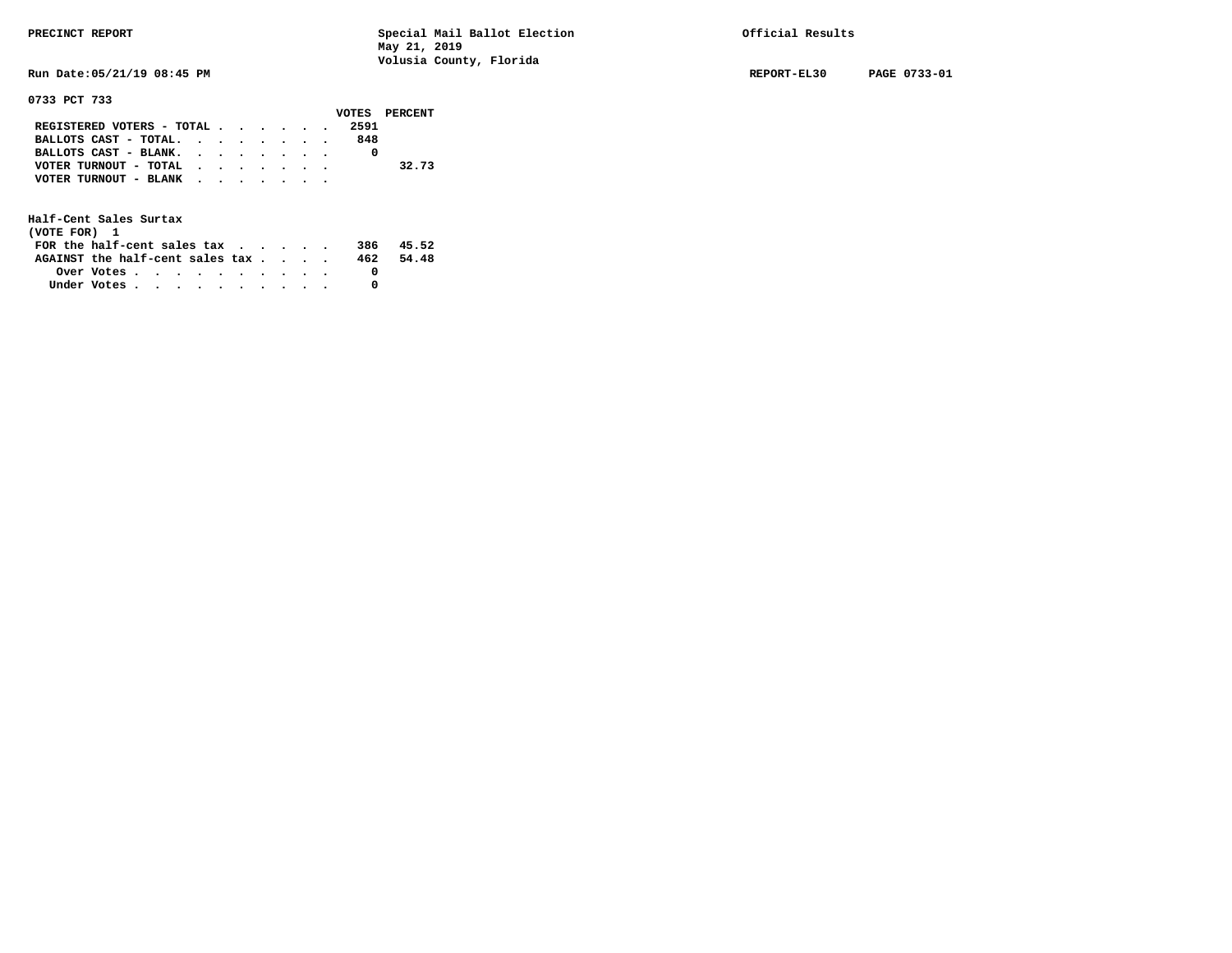**Run Date:05/21/19 08:45 PM REPORT-EL30 PAGE 0803-01** 

**0803 PCT 803** 

|                                           |  |  |  |      | VOTES PERCENT |
|-------------------------------------------|--|--|--|------|---------------|
| REGISTERED VOTERS - TOTAL                 |  |  |  | 2221 |               |
| BALLOTS CAST - TOTAL.                     |  |  |  | 833  |               |
| BALLOTS CAST - BLANK.                     |  |  |  |      | .12           |
| VOTER TURNOUT - TOTAL $\cdot$ , , , , , , |  |  |  |      | 37.51         |
| VOTER TURNOUT - BLANK                     |  |  |  |      | $\sim$ 0.5    |
|                                           |  |  |  |      |               |

| (VOTE FOR) 1                                                |            |  |  |  |  |     |       |
|-------------------------------------------------------------|------------|--|--|--|--|-----|-------|
| FOR the half-cent sales tax $\cdot$ $\cdot$ $\cdot$ $\cdot$ |            |  |  |  |  | 395 | 47.48 |
| AGAINST the half-cent sales tax                             |            |  |  |  |  | 437 | 52.52 |
|                                                             | Over Votes |  |  |  |  |     |       |
| Under Votes                                                 |            |  |  |  |  |     |       |
|                                                             |            |  |  |  |  |     |       |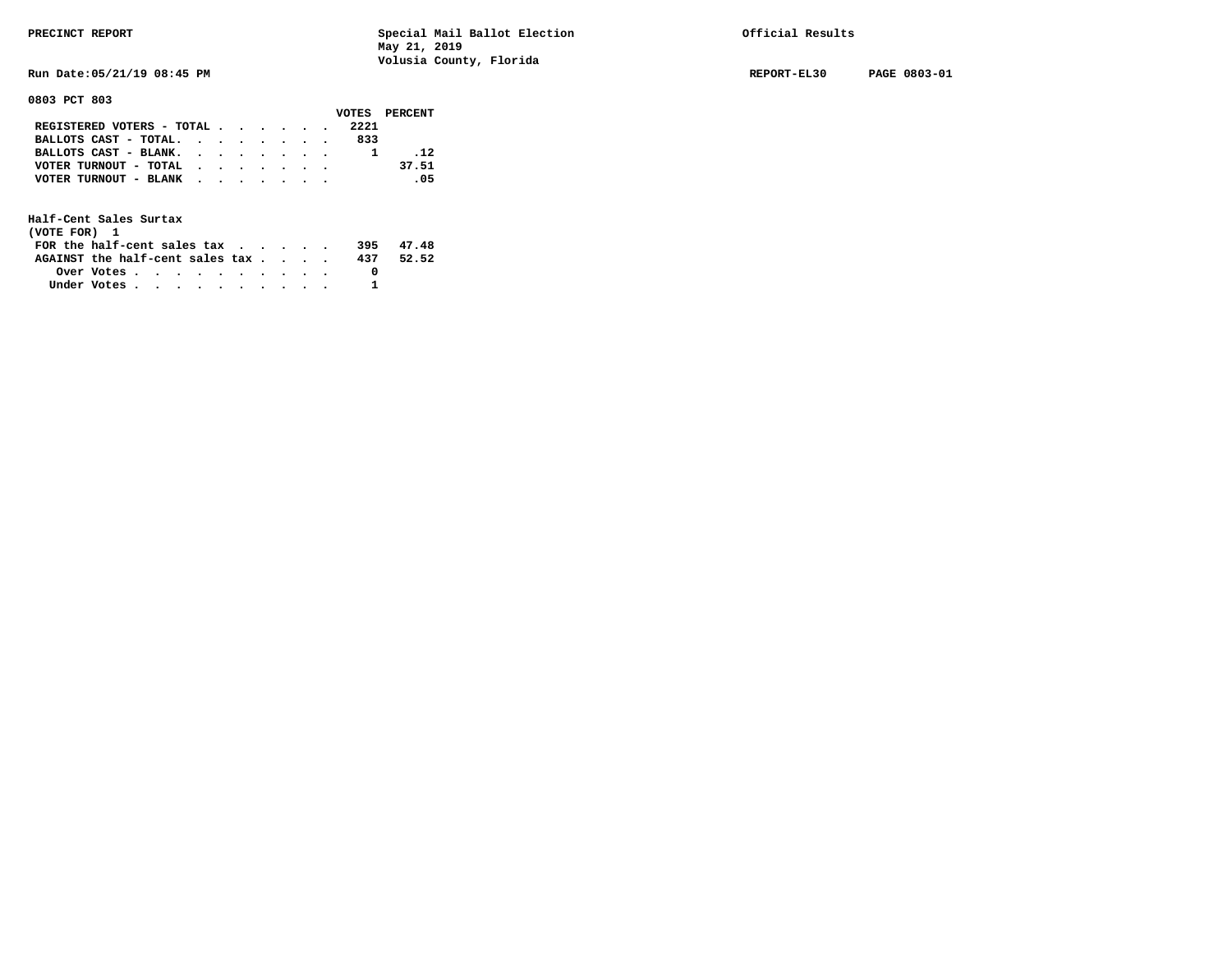**Run Date:05/21/19 08:45 PM REPORT-EL30 PAGE 0804-01** 

**0804 PCT 804** 

|                            |  |  |  |      | VOTES PERCENT |
|----------------------------|--|--|--|------|---------------|
| REGISTERED VOTERS - TOTAL  |  |  |  | 3582 |               |
| BALLOTS CAST - TOTAL. 1283 |  |  |  |      |               |
| BALLOTS CAST - BLANK.      |  |  |  |      | -08           |
| VOTER TURNOUT - TOTAL      |  |  |  |      | 35.82         |
| VOTER TURNOUT - BLANK      |  |  |  |      | .03           |
|                            |  |  |  |      |               |

| (VOTE FOR) 1                     |            |  |  |  |  |     |       |
|----------------------------------|------------|--|--|--|--|-----|-------|
| FOR the half-cent sales $\alpha$ |            |  |  |  |  | 577 | 45.01 |
| AGAINST the half-cent sales tax  |            |  |  |  |  | 705 | 54.99 |
|                                  | Over Votes |  |  |  |  |     |       |
| Under Votes                      |            |  |  |  |  |     |       |
|                                  |            |  |  |  |  |     |       |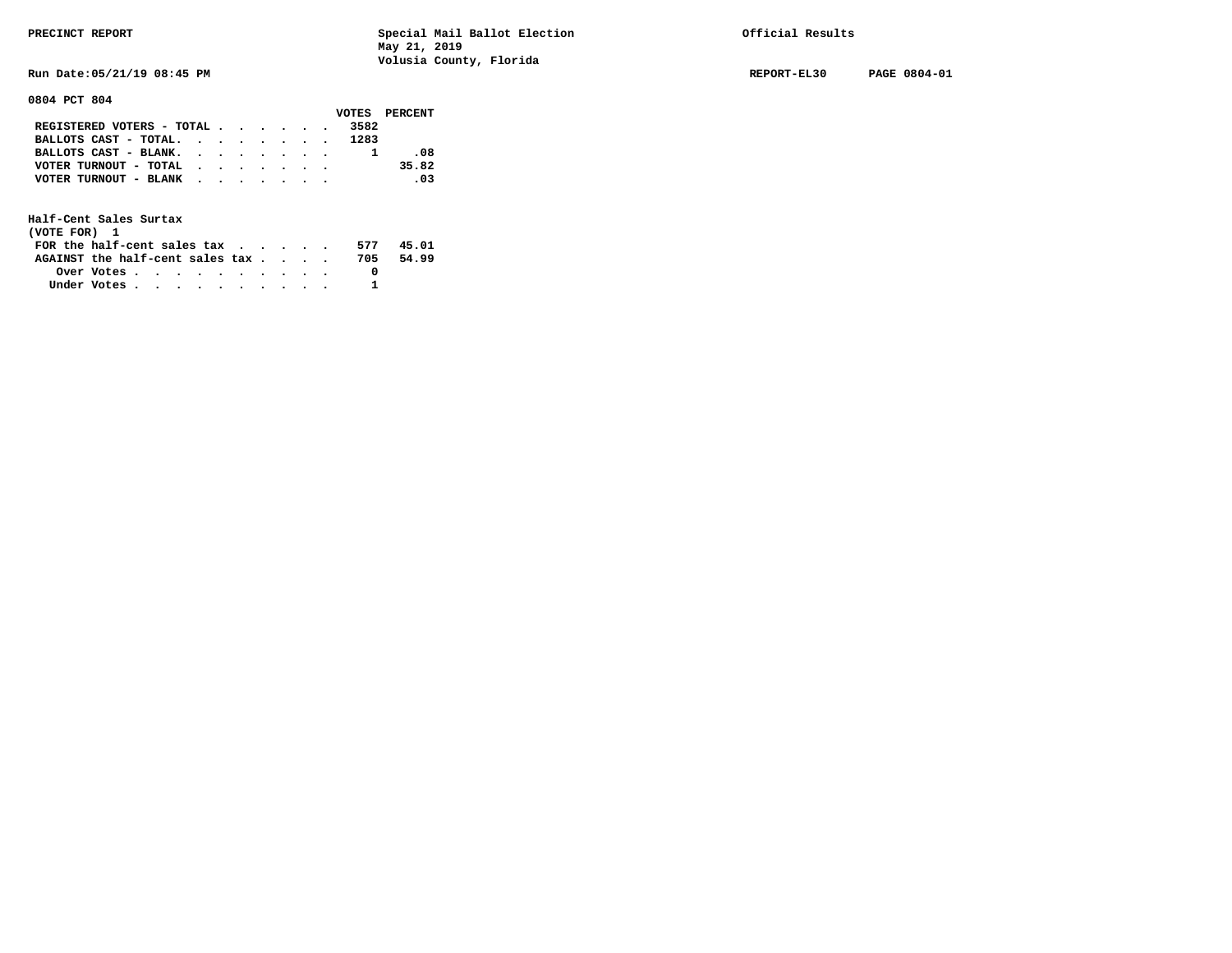**Run Date:05/21/19 08:45 PM REPORT-EL30 PAGE 0805-01** 

**0805 PCT 805** 

|                            |  |  |  |      | VOTES PERCENT |
|----------------------------|--|--|--|------|---------------|
| REGISTERED VOTERS - TOTAL  |  |  |  | 4483 |               |
| BALLOTS CAST - TOTAL. 1758 |  |  |  |      |               |
| BALLOTS CAST - BLANK.      |  |  |  |      | .11           |
| VOTER TURNOUT - TOTAL      |  |  |  |      | 39.21         |
| VOTER TURNOUT - BLANK      |  |  |  |      | .04           |
|                            |  |  |  |      |               |

| (VOTE FOR) 1                    |                                                         |  |  |  |  |     |       |
|---------------------------------|---------------------------------------------------------|--|--|--|--|-----|-------|
| FOR the half-cent sales tax     |                                                         |  |  |  |  | 789 | 44.96 |
| AGAINST the half-cent sales tax |                                                         |  |  |  |  | 966 | 55.04 |
|                                 | Over Votes $\cdots$ $\cdots$ $\cdots$ $\cdots$ $\cdots$ |  |  |  |  |     |       |
| Under Votes                     |                                                         |  |  |  |  |     |       |
|                                 |                                                         |  |  |  |  |     |       |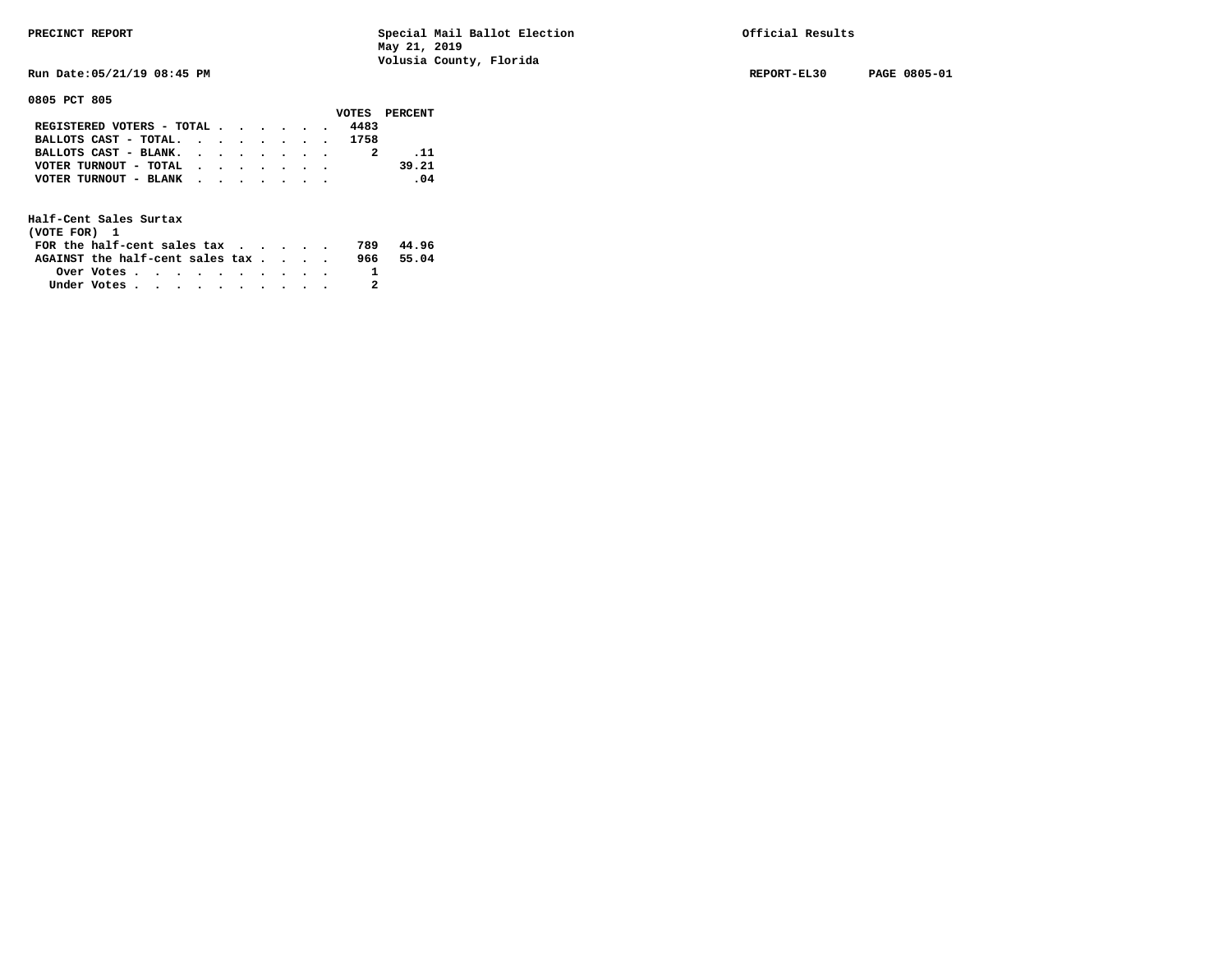**Run Date:05/21/19 08:45 PM REPORT-EL30 PAGE 0807-01** 

### **0807 PCT 807**

|                                           |  |  |  |      | VOTES PERCENT |
|-------------------------------------------|--|--|--|------|---------------|
| REGISTERED VOTERS - TOTAL                 |  |  |  | 1789 |               |
| BALLOTS CAST - TOTAL. $\cdot$ , , , , , . |  |  |  | 482  |               |
| BALLOTS CAST - BLANK.                     |  |  |  |      |               |
| VOTER TURNOUT - TOTAL                     |  |  |  |      | 26.94         |
| VOTER TURNOUT - BLANK                     |  |  |  |      |               |
|                                           |  |  |  |      |               |

| (VOTE FOR) 1                                                |            |  |  |  |  |     |       |
|-------------------------------------------------------------|------------|--|--|--|--|-----|-------|
| FOR the half-cent sales tax $\cdot$ $\cdot$ $\cdot$ $\cdot$ |            |  |  |  |  | 169 | 35.06 |
| AGAINST the half-cent sales tax                             |            |  |  |  |  | 313 | 64.94 |
|                                                             | Over Votes |  |  |  |  |     |       |
| Under Votes                                                 |            |  |  |  |  |     |       |
|                                                             |            |  |  |  |  |     |       |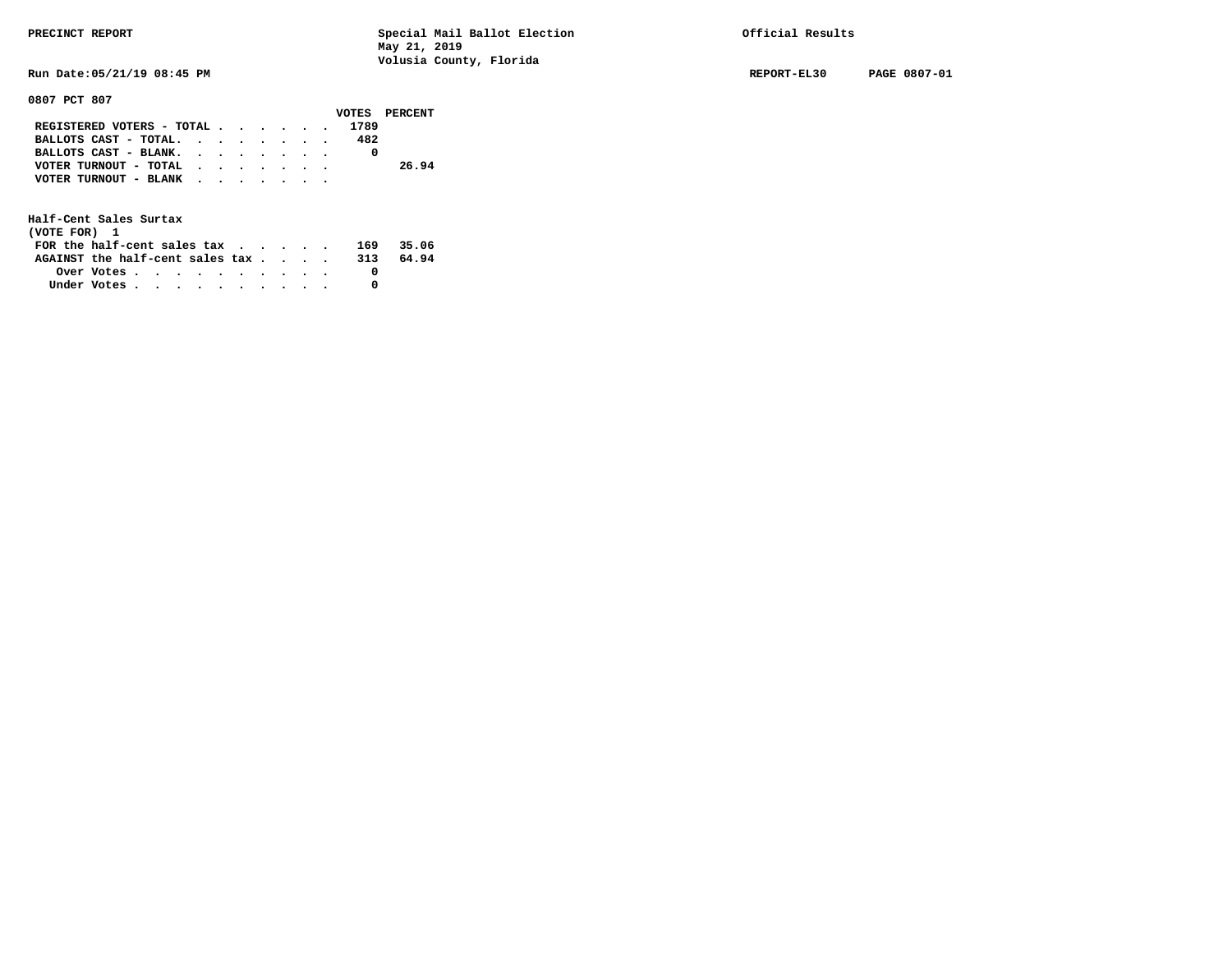**Run Date:05/21/19 08:45 PM REPORT-EL30 PAGE 0808-01** 

**0808 PCT 808** 

|                                               |  |  |  |      | VOTES PERCENT |
|-----------------------------------------------|--|--|--|------|---------------|
| REGISTERED VOTERS - TOTAL $\cdot$ , , , , , , |  |  |  | 6480 |               |
| BALLOTS CAST - TOTAL. 2190                    |  |  |  |      |               |
| BALLOTS CAST - BLANK.                         |  |  |  |      | - 09          |
| VOTER TURNOUT - TOTAL                         |  |  |  |      | 33.80         |
| VOTER TURNOUT - BLANK                         |  |  |  |      | .03           |
|                                               |  |  |  |      |               |

| (VOTE FOR) 1                                                |                                                         |  |  |  |  |     |       |
|-------------------------------------------------------------|---------------------------------------------------------|--|--|--|--|-----|-------|
| FOR the half-cent sales tax $\cdot$ $\cdot$ $\cdot$ $\cdot$ |                                                         |  |  |  |  | 981 | 44.84 |
| AGAINST the half-cent sales tax 1207                        |                                                         |  |  |  |  |     | 55.16 |
|                                                             | Over Votes $\cdots$ $\cdots$ $\cdots$ $\cdots$ $\cdots$ |  |  |  |  |     |       |
| Under Votes                                                 |                                                         |  |  |  |  |     |       |
|                                                             |                                                         |  |  |  |  |     |       |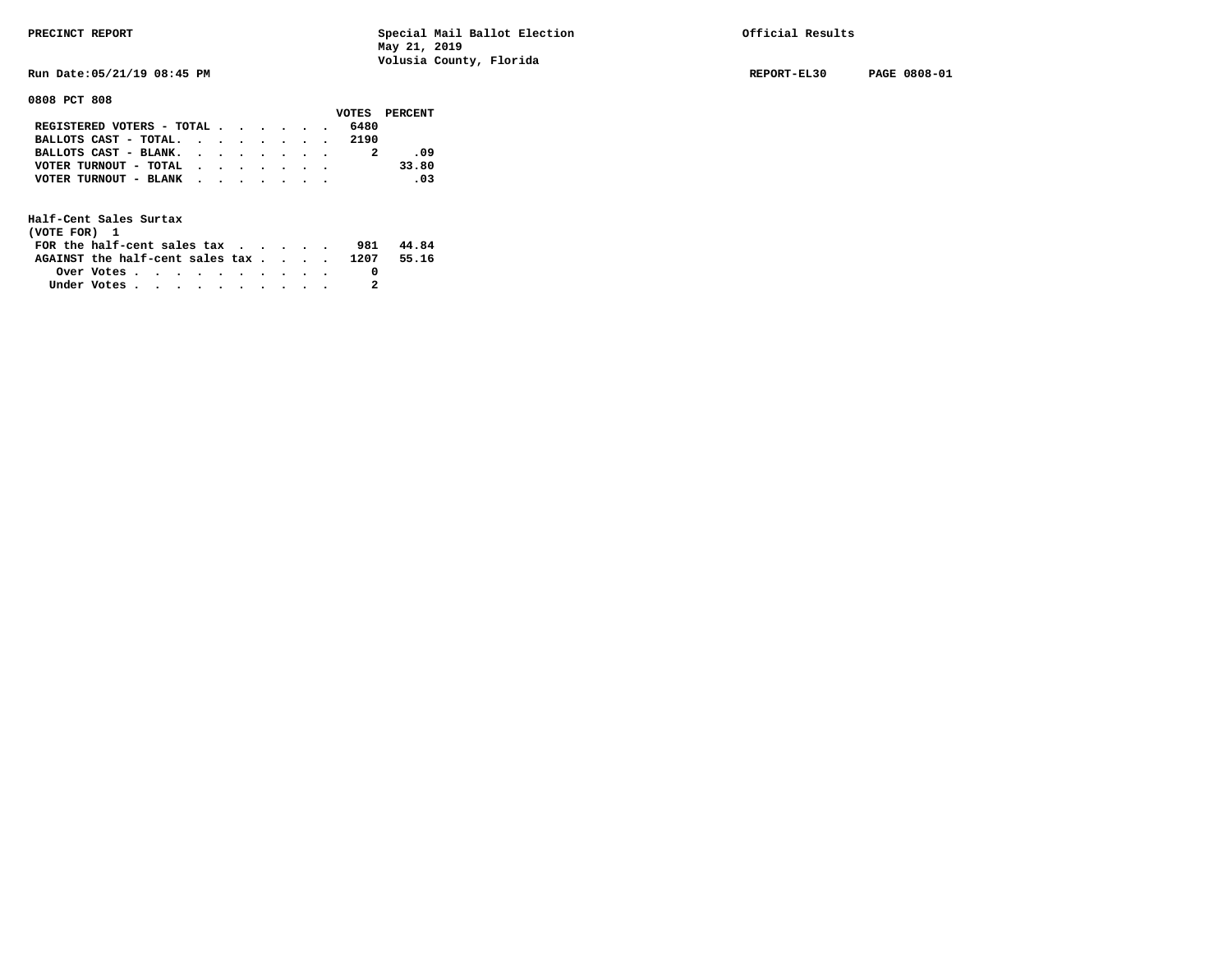**Run Date:05/21/19 08:45 PM REPORT-EL30 PAGE 0809-01** 

**0809 PCT 809** 

|                                           |  |  |  |     | VOTES PERCENT |
|-------------------------------------------|--|--|--|-----|---------------|
| REGISTERED VOTERS - TOTAL                 |  |  |  | 784 |               |
| BALLOTS CAST - TOTAL.                     |  |  |  | 243 |               |
| BALLOTS CAST - BLANK.                     |  |  |  |     |               |
| VOTER TURNOUT - TOTAL $\cdot$ , , , , , , |  |  |  |     | 30.99         |
| VOTER TURNOUT - BLANK                     |  |  |  |     |               |
|                                           |  |  |  |     |               |

| (VOTE FOR) 1                    |                                                         |  |  |  |  |     |       |
|---------------------------------|---------------------------------------------------------|--|--|--|--|-----|-------|
| FOR the half-cent sales tax     |                                                         |  |  |  |  | 108 | 44.44 |
| AGAINST the half-cent sales tax |                                                         |  |  |  |  | 135 | 55.56 |
|                                 | Over Votes $\cdots$ $\cdots$ $\cdots$ $\cdots$ $\cdots$ |  |  |  |  |     |       |
| Under Votes                     |                                                         |  |  |  |  |     |       |
|                                 |                                                         |  |  |  |  |     |       |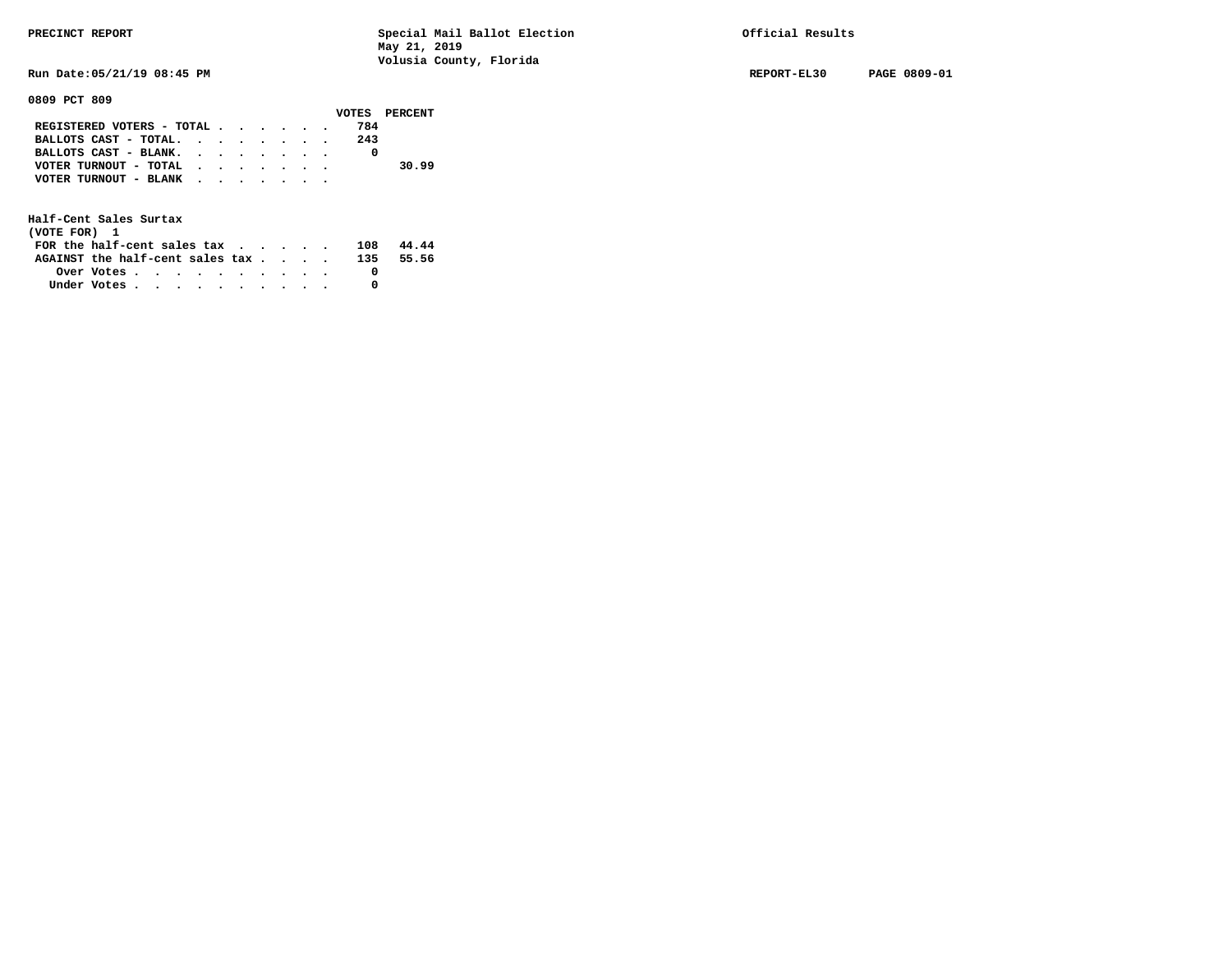**Run Date:05/21/19 08:45 PM REPORT-EL30 PAGE 0810-01** 

### **0810 PCT 810**

|                           |  |  |  |      | VOTES PERCENT |
|---------------------------|--|--|--|------|---------------|
| REGISTERED VOTERS - TOTAL |  |  |  | 1808 |               |
| BALLOTS CAST - TOTAL.     |  |  |  | 516  |               |
| BALLOTS CAST - BLANK.     |  |  |  |      |               |
| VOTER TURNOUT - TOTAL     |  |  |  |      | 28.54         |
| VOTER TURNOUT - BLANK     |  |  |  |      |               |
|                           |  |  |  |      |               |

| (VOTE FOR) 1                                            |  |  |  |  |  |     |       |
|---------------------------------------------------------|--|--|--|--|--|-----|-------|
| FOR the half-cent sales $\mathbf{tax}$                  |  |  |  |  |  | 239 | 46.32 |
| AGAINST the half-cent sales tax 277                     |  |  |  |  |  |     | 53.68 |
| Over Votes $\cdots$ $\cdots$ $\cdots$ $\cdots$ $\cdots$ |  |  |  |  |  |     |       |
| Under Votes                                             |  |  |  |  |  |     |       |
|                                                         |  |  |  |  |  |     |       |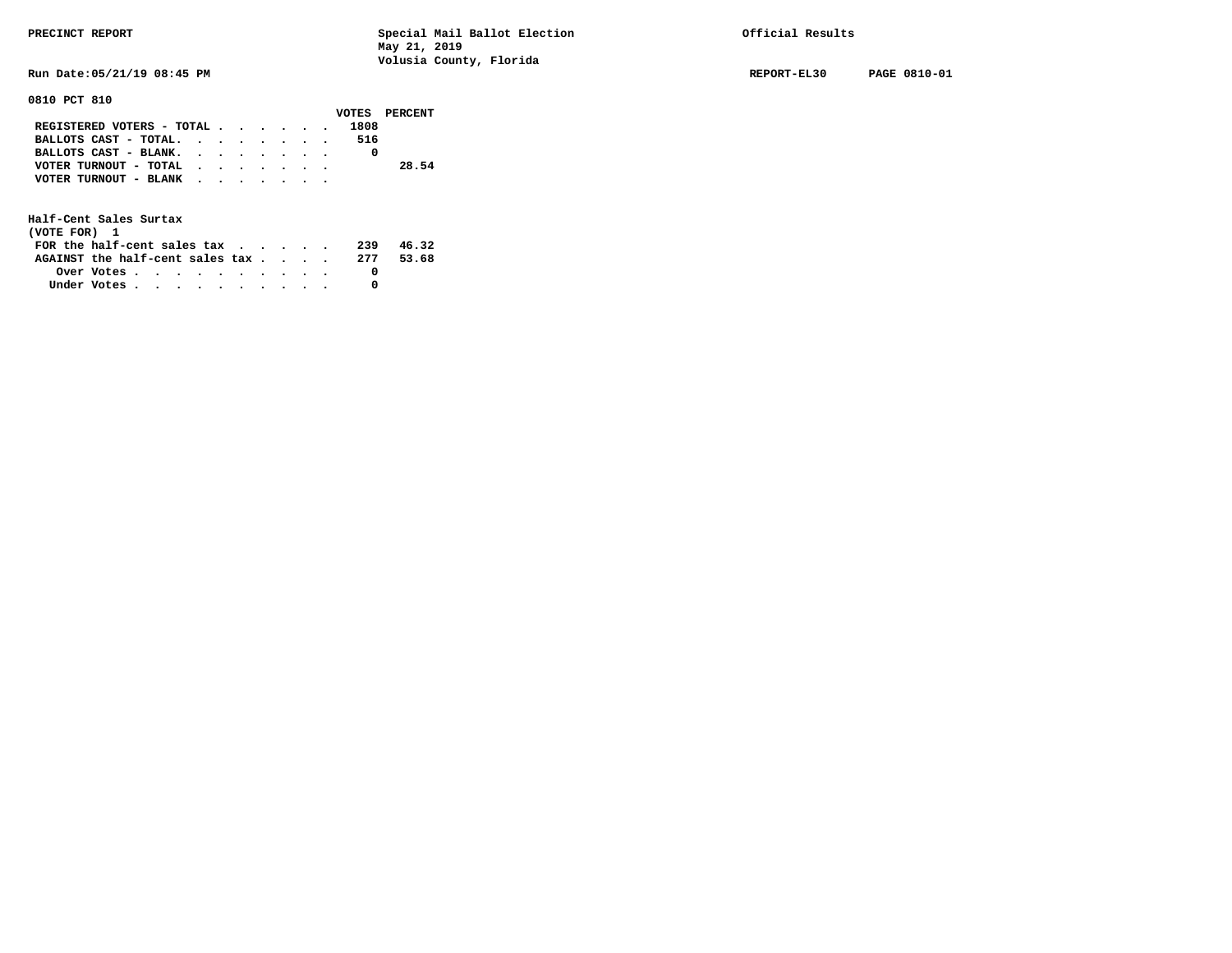**Run Date:05/21/19 08:45 PM REPORT-EL30 PAGE 0812-01** 

**0812 PCT 812** 

|                                                                           |  |  |  |      | VOTES PERCENT |
|---------------------------------------------------------------------------|--|--|--|------|---------------|
| REGISTERED VOTERS - TOTAL $\cdot$ $\cdot$ $\cdot$ $\cdot$ $\cdot$ $\cdot$ |  |  |  | 2765 |               |
| BALLOTS CAST - TOTAL.                                                     |  |  |  | 961  |               |
| BALLOTS CAST - BLANK.                                                     |  |  |  |      | .10           |
| VOTER TURNOUT - TOTAL                                                     |  |  |  |      | 34.76         |
| VOTER TURNOUT - BLANK                                                     |  |  |  |      | .04           |
|                                                                           |  |  |  |      |               |

| (VOTE FOR) 1                                                |            |  |  |  |  |     |       |
|-------------------------------------------------------------|------------|--|--|--|--|-----|-------|
| FOR the half-cent sales tax $\cdot$ $\cdot$ $\cdot$ $\cdot$ |            |  |  |  |  | 432 | 45.00 |
| AGAINST the half-cent sales tax                             |            |  |  |  |  | 528 | 55.00 |
|                                                             | Over Votes |  |  |  |  |     |       |
| Under Votes                                                 |            |  |  |  |  |     |       |
|                                                             |            |  |  |  |  |     |       |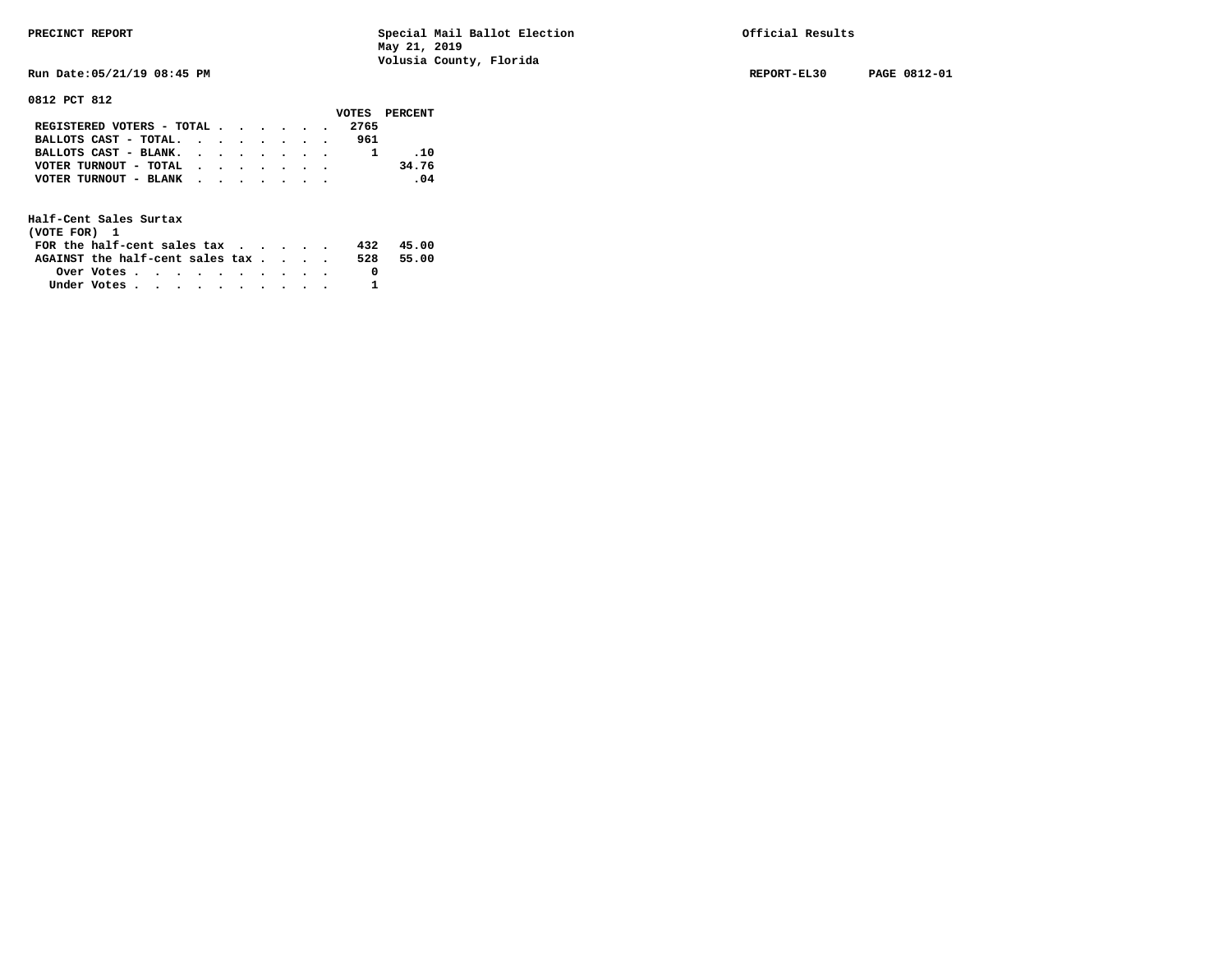**Run Date:05/21/19 08:45 PM REPORT-EL30 PAGE 0813-01** 

**0813 PCT 813** 

|                                                             |  |  |  |      | VOTES PERCENT |
|-------------------------------------------------------------|--|--|--|------|---------------|
| REGISTERED VOTERS - TOTAL                                   |  |  |  | 2018 |               |
| BALLOTS CAST - TOTAL.                                       |  |  |  | 816  |               |
| BALLOTS CAST - BLANK.                                       |  |  |  |      | .25           |
| VOTER TURNOUT - TOTAL $\cdot \cdot \cdot \cdot \cdot \cdot$ |  |  |  |      | 40.44         |
| VOTER TURNOUT - BLANK                                       |  |  |  |      | $\ldots$      |
|                                                             |  |  |  |      |               |

| (VOTE FOR) 1                                                |            |  |  |  |  |     |       |
|-------------------------------------------------------------|------------|--|--|--|--|-----|-------|
| FOR the half-cent sales tax $\cdot$ $\cdot$ $\cdot$ $\cdot$ |            |  |  |  |  | 385 | 47.30 |
| AGAINST the half-cent sales tax                             |            |  |  |  |  | 429 | 52.70 |
|                                                             | Over Votes |  |  |  |  |     |       |
| Under Votes                                                 |            |  |  |  |  |     |       |
|                                                             |            |  |  |  |  |     |       |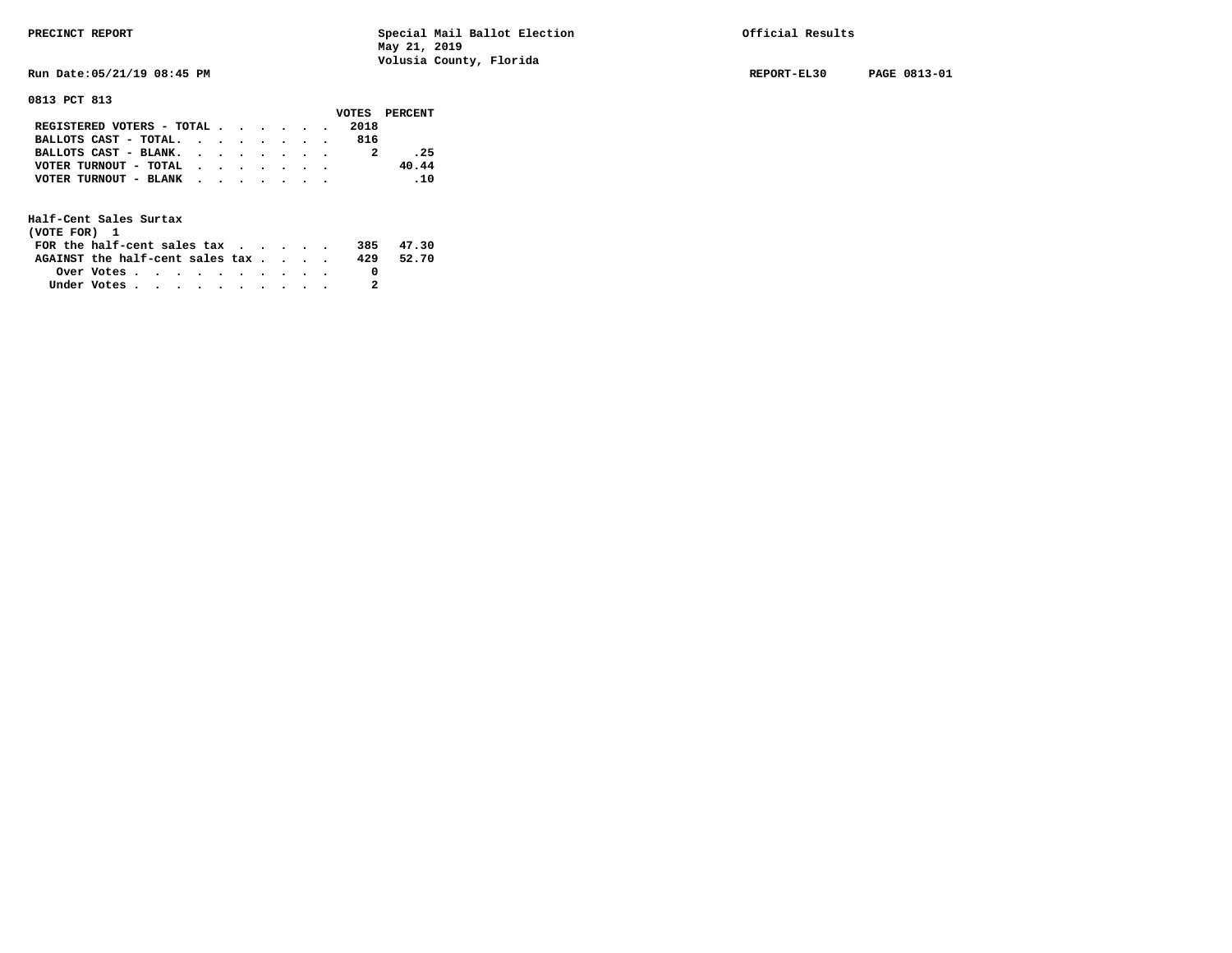**Run Date:05/21/19 08:45 PM REPORT-EL30 PAGE 0814-01** 

**0814 PCT 814** 

|                                                             |  |  |  | VOTES PERCENT |  |
|-------------------------------------------------------------|--|--|--|---------------|--|
| REGISTERED VOTERS - TOTAL                                   |  |  |  | 2658          |  |
| BALLOTS CAST - TOTAL. $\cdot$ , $\cdot$ , $\cdot$ , $\cdot$ |  |  |  | 793           |  |
| BALLOTS CAST - BLANK.                                       |  |  |  | .25           |  |
| VOTER TURNOUT - TOTAL $\cdot \cdot \cdot \cdot \cdot \cdot$ |  |  |  | 29.83         |  |
| VOTER TURNOUT - BLANK                                       |  |  |  | $\sim$ 08.    |  |
|                                                             |  |  |  |               |  |

| (VOTE FOR) 1                     |            |  |  |  |  |     |       |
|----------------------------------|------------|--|--|--|--|-----|-------|
| FOR the half-cent sales $\alpha$ |            |  |  |  |  | 284 | 35.90 |
| AGAINST the half-cent sales tax  |            |  |  |  |  | 507 | 64.10 |
|                                  | Over Votes |  |  |  |  |     |       |
| Under Votes                      |            |  |  |  |  |     |       |
|                                  |            |  |  |  |  |     |       |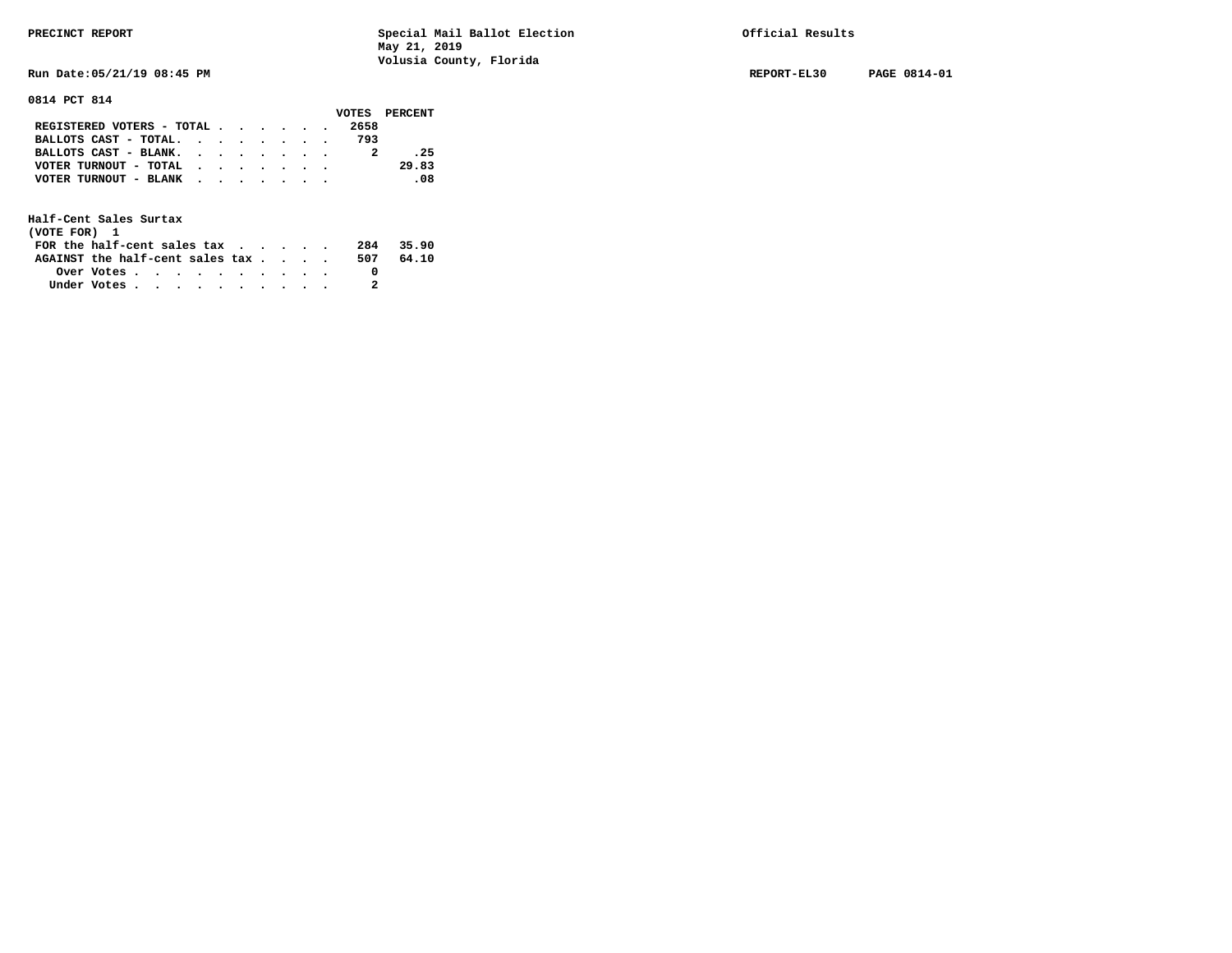**Run Date:05/21/19 08:45 PM REPORT-EL30 PAGE 0816-01** 

# **0816 PCT 816**

|                                                             |  |  |  |      | VOTES PERCENT |
|-------------------------------------------------------------|--|--|--|------|---------------|
| REGISTERED VOTERS - TOTAL                                   |  |  |  | 1996 |               |
| BALLOTS CAST - TOTAL.                                       |  |  |  | 571  |               |
| BALLOTS CAST - BLANK.                                       |  |  |  |      |               |
| VOTER TURNOUT - TOTAL $\cdot \cdot \cdot \cdot \cdot \cdot$ |  |  |  |      | 28.61         |
| VOTER TURNOUT - BLANK                                       |  |  |  |      |               |
|                                                             |  |  |  |      |               |

| (VOTE FOR) 1                           |                                                         |  |  |  |  |     |       |
|----------------------------------------|---------------------------------------------------------|--|--|--|--|-----|-------|
| FOR the half-cent sales $\mathsf{tax}$ |                                                         |  |  |  |  | 159 | 27.85 |
| AGAINST the half-cent sales tax        |                                                         |  |  |  |  | 412 | 72.15 |
|                                        | Over Votes $\cdots$ $\cdots$ $\cdots$ $\cdots$ $\cdots$ |  |  |  |  |     |       |
| Under Votes                            |                                                         |  |  |  |  |     |       |
|                                        |                                                         |  |  |  |  |     |       |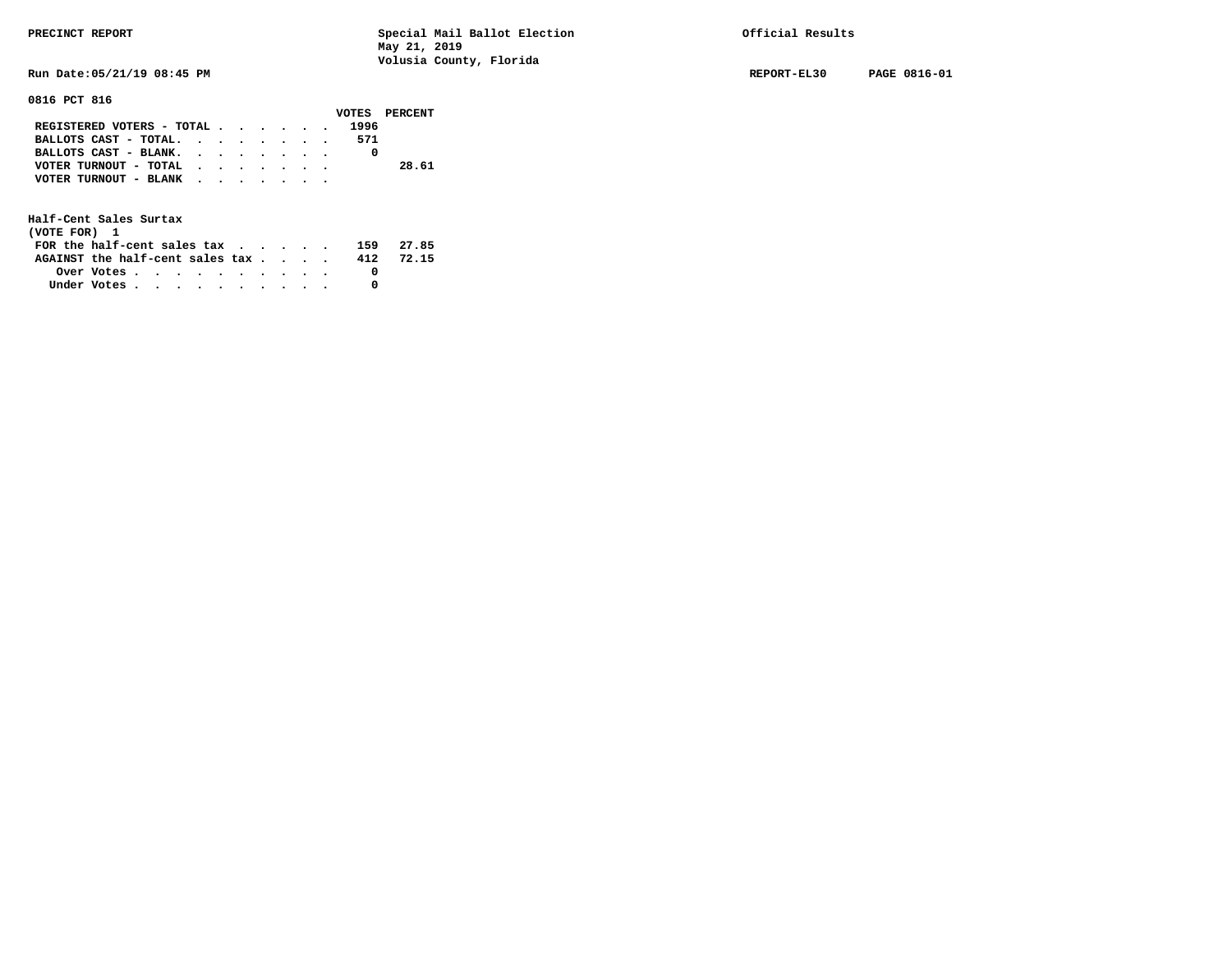**Run Date:05/21/19 08:45 PM REPORT-EL30 PAGE 0901-01** 

**0901 PCT 901** 

|  |  |  |                       | VOTES PERCENT                                                                                        |
|--|--|--|-----------------------|------------------------------------------------------------------------------------------------------|
|  |  |  | 2310                  |                                                                                                      |
|  |  |  | 630                   |                                                                                                      |
|  |  |  |                       | .32                                                                                                  |
|  |  |  |                       | 27.27                                                                                                |
|  |  |  |                       | .09                                                                                                  |
|  |  |  |                       |                                                                                                      |
|  |  |  | VOTER TURNOUT - TOTAL | REGISTERED VOTERS - TOTAL<br>BALLOTS CAST - TOTAL.<br>BALLOTS CAST - BLANK.<br>VOTER TURNOUT - BLANK |

| (VOTE FOR) 1                     |            |  |  |  |  |     |           |
|----------------------------------|------------|--|--|--|--|-----|-----------|
| FOR the half-cent sales $\alpha$ |            |  |  |  |  |     | 236 37.58 |
| AGAINST the half-cent sales tax  |            |  |  |  |  | 392 | 62.42     |
|                                  | Over Votes |  |  |  |  |     |           |
| Under Votes                      |            |  |  |  |  |     |           |
|                                  |            |  |  |  |  |     |           |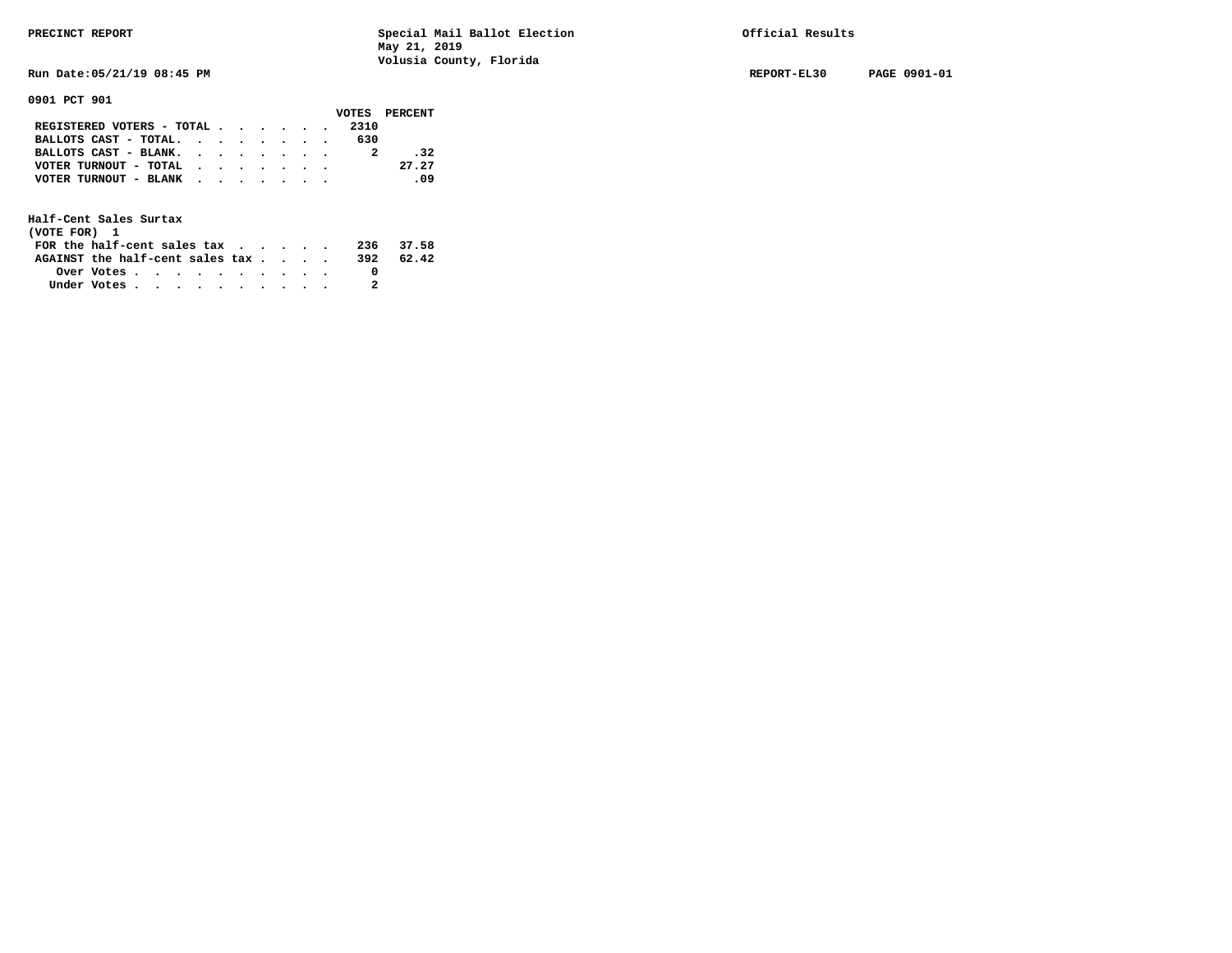**Run Date:05/21/19 08:45 PM REPORT-EL30 PAGE 0902-01** 

**0902 PCT 902** 

|                            |  |  |  |      | VOTES PERCENT |
|----------------------------|--|--|--|------|---------------|
| REGISTERED VOTERS - TOTAL  |  |  |  | 4019 |               |
| BALLOTS CAST - TOTAL. 1138 |  |  |  |      |               |
| BALLOTS CAST - BLANK.      |  |  |  |      |               |
| VOTER TURNOUT - TOTAL      |  |  |  |      | 28.32         |
| VOTER TURNOUT - BLANK      |  |  |  |      |               |
|                            |  |  |  |      |               |

| (VOTE FOR) 1                                                |  |  |  |  |  |     |       |
|-------------------------------------------------------------|--|--|--|--|--|-----|-------|
| FOR the half-cent sales tax $\cdot$ $\cdot$ $\cdot$ $\cdot$ |  |  |  |  |  | 417 | 36.64 |
| AGAINST the half-cent sales tax 721                         |  |  |  |  |  |     | 63.36 |
| Over Votes $\cdots$ $\cdots$ $\cdots$ $\cdots$ $\cdots$     |  |  |  |  |  |     |       |
| Under Votes                                                 |  |  |  |  |  |     |       |
|                                                             |  |  |  |  |  |     |       |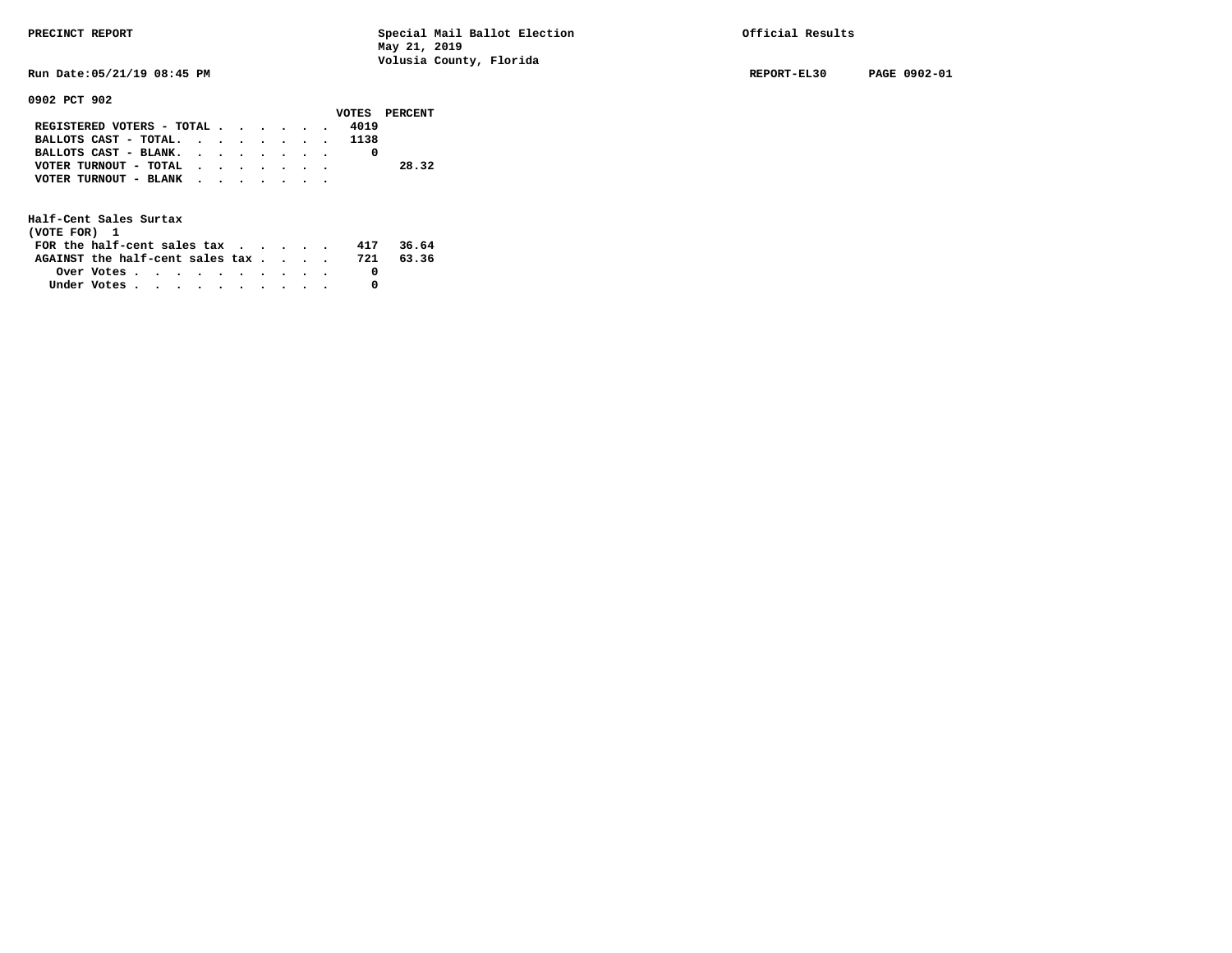**Run Date:05/21/19 08:45 PM REPORT-EL30 PAGE 0903-01** 

**0903 PCT 903** 

|                            |  |  |  |      | VOTES PERCENT |
|----------------------------|--|--|--|------|---------------|
| REGISTERED VOTERS - TOTAL  |  |  |  | 3839 |               |
| BALLOTS CAST - TOTAL. 1109 |  |  |  |      |               |
| BALLOTS CAST - BLANK.      |  |  |  |      | . 18          |
| VOTER TURNOUT - TOTAL      |  |  |  |      | 28.89         |
| VOTER TURNOUT - BLANK      |  |  |  |      | - 05          |
|                            |  |  |  |      |               |

| (VOTE FOR) 1                           |            |  |  |  |  |     |       |
|----------------------------------------|------------|--|--|--|--|-----|-------|
| FOR the half-cent sales $\mathsf{tax}$ |            |  |  |  |  | 446 | 40.29 |
| AGAINST the half-cent sales tax        |            |  |  |  |  | 661 | 59.71 |
|                                        | Over Votes |  |  |  |  |     |       |
| Under Votes                            |            |  |  |  |  |     |       |
|                                        |            |  |  |  |  |     |       |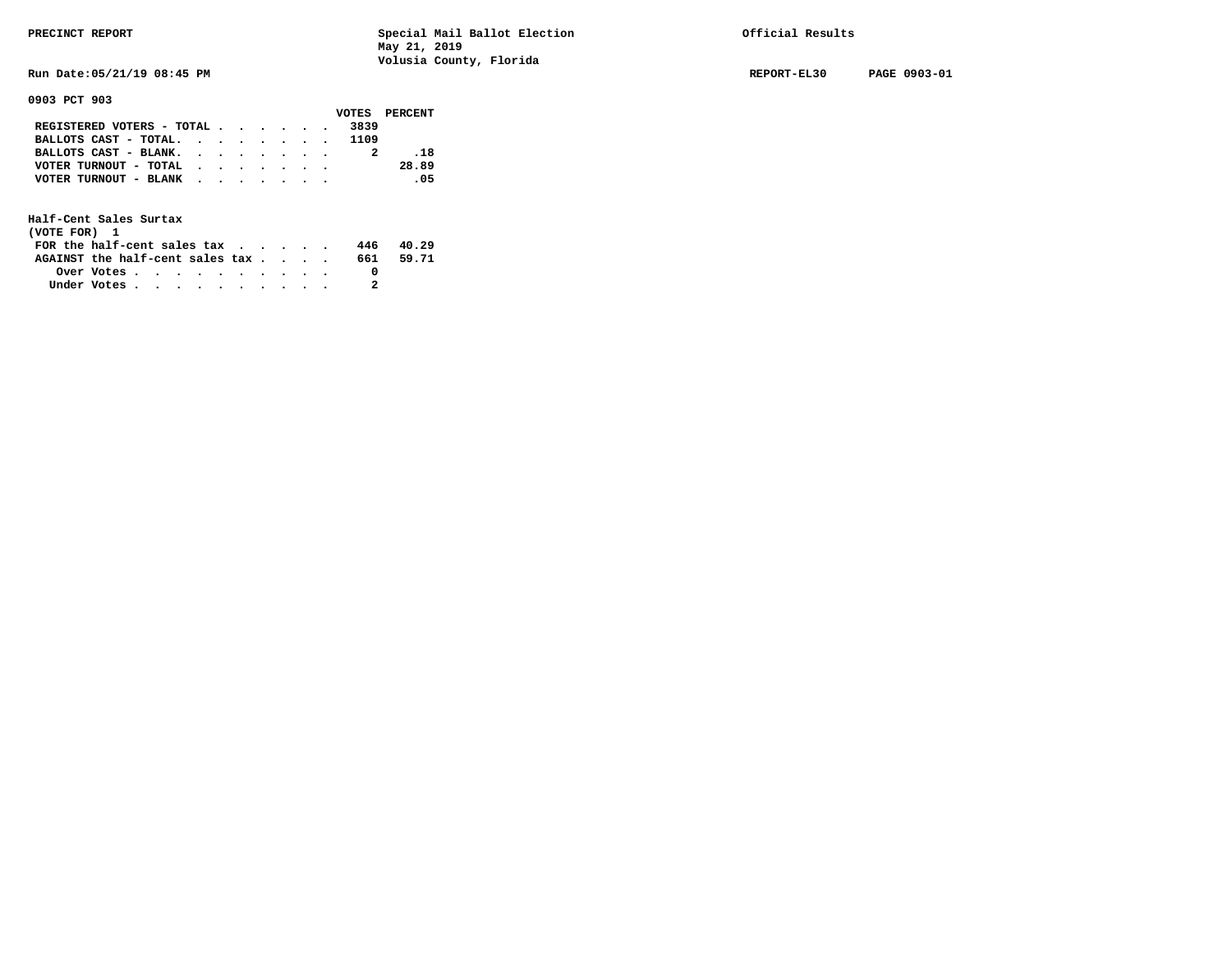**Run Date:05/21/19 08:45 PM REPORT-EL30 PAGE 0904-01** 

## **0904 PCT 904**

|                                |  |  |  | VOTES PERCENT |
|--------------------------------|--|--|--|---------------|
| REGISTERED VOTERS - TOTAL 4961 |  |  |  |               |
| BALLOTS CAST - TOTAL. 1682     |  |  |  |               |
| BALLOTS CAST - BLANK.          |  |  |  |               |
| VOTER TURNOUT - TOTAL          |  |  |  | 33.90         |
| VOTER TURNOUT - BLANK          |  |  |  |               |
|                                |  |  |  |               |

| (VOTE FOR) 1                                                |                                                         |  |  |  |  |     |       |
|-------------------------------------------------------------|---------------------------------------------------------|--|--|--|--|-----|-------|
| FOR the half-cent sales tax $\cdot$ $\cdot$ $\cdot$ $\cdot$ |                                                         |  |  |  |  | 739 | 43.94 |
| AGAINST the half-cent sales tax                             |                                                         |  |  |  |  | 943 | 56.06 |
|                                                             | Over Votes $\cdots$ $\cdots$ $\cdots$ $\cdots$ $\cdots$ |  |  |  |  |     |       |
| Under Votes                                                 |                                                         |  |  |  |  |     |       |
|                                                             |                                                         |  |  |  |  |     |       |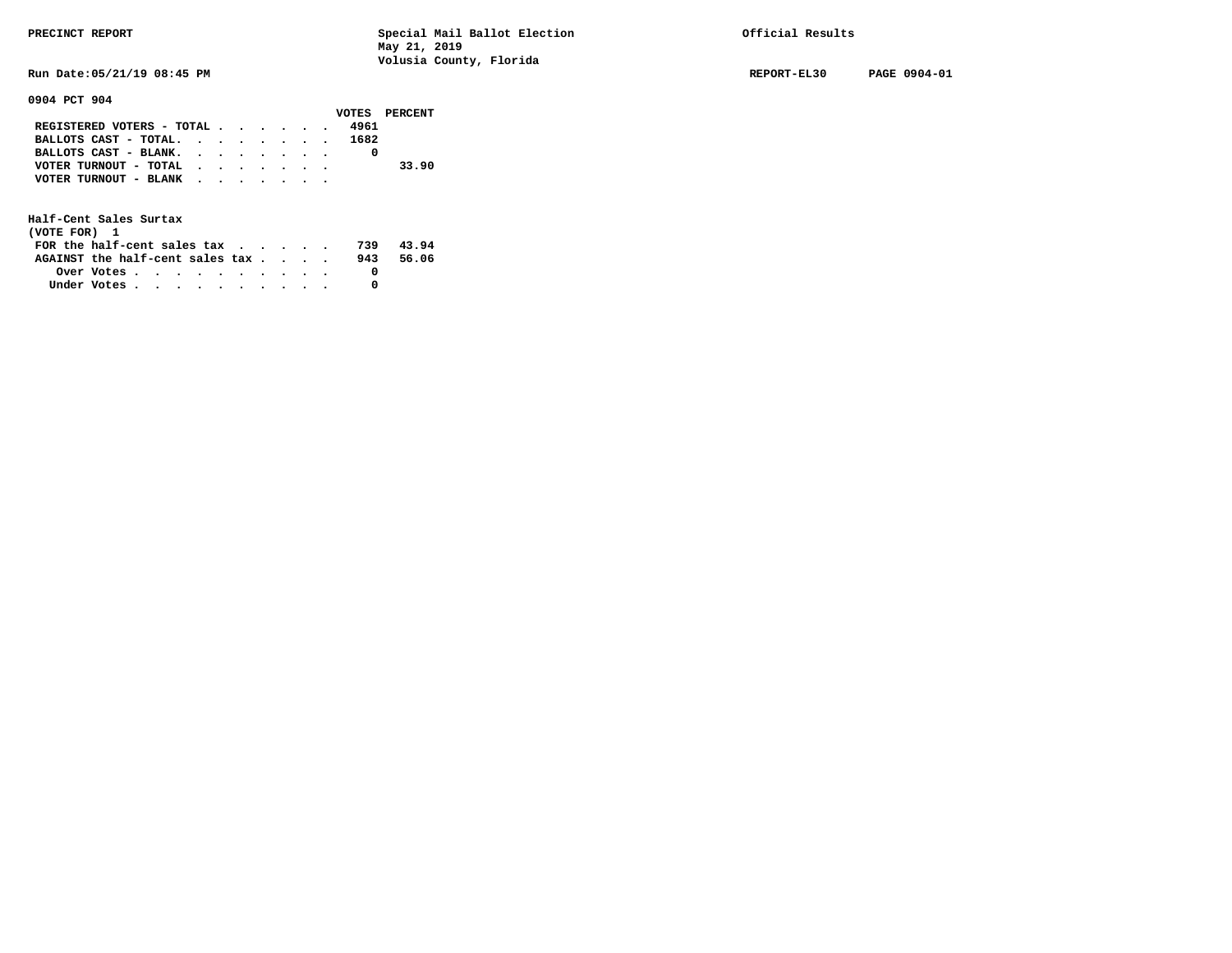**Run Date:05/21/19 08:45 PM REPORT-EL30 PAGE 0907-01** 

**0907 PCT 907** 

|                           |  |  |  |      | VOTES PERCENT |
|---------------------------|--|--|--|------|---------------|
| REGISTERED VOTERS - TOTAL |  |  |  | 2526 |               |
| BALLOTS CAST - TOTAL.     |  |  |  | 777  |               |
| BALLOTS CAST - BLANK.     |  |  |  |      | .51           |
| VOTER TURNOUT - TOTAL     |  |  |  |      | 30.76         |
| VOTER TURNOUT - BLANK     |  |  |  |      | .16           |
|                           |  |  |  |      |               |

| (VOTE FOR) 1                           |            |  |  |  |  |     |       |
|----------------------------------------|------------|--|--|--|--|-----|-------|
| FOR the half-cent sales $\mathsf{tax}$ |            |  |  |  |  | 241 | 31.22 |
| AGAINST the half-cent sales tax        |            |  |  |  |  | 531 | 68.78 |
|                                        | Over Votes |  |  |  |  |     |       |
| Under Votes                            |            |  |  |  |  |     |       |
|                                        |            |  |  |  |  |     |       |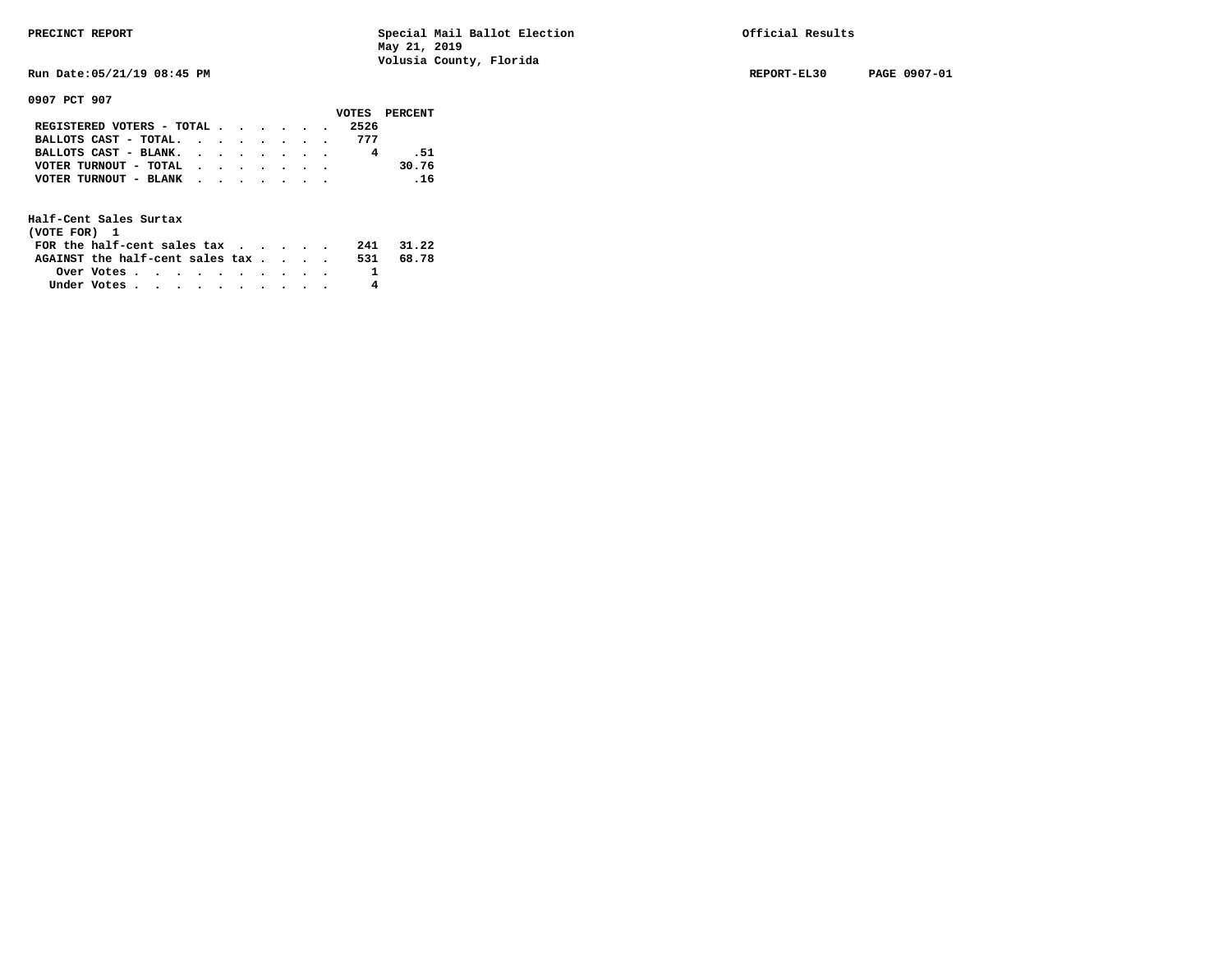**Run Date:05/21/19 08:45 PM REPORT-EL30 PAGE 0909-01** 

**0909 PCT 909** 

|                                                             |  |  |  |      | VOTES PERCENT |
|-------------------------------------------------------------|--|--|--|------|---------------|
| REGISTERED VOTERS - TOTAL                                   |  |  |  | 1516 |               |
| BALLOTS CAST - TOTAL. $\cdot$ , $\cdot$ , $\cdot$ , $\cdot$ |  |  |  | 479  |               |
| BALLOTS CAST - BLANK.                                       |  |  |  |      | .63           |
| VOTER TURNOUT - TOTAL                                       |  |  |  |      | 31.60         |
| VOTER TURNOUT - BLANK                                       |  |  |  |      | .20           |
|                                                             |  |  |  |      |               |

| (VOTE FOR) 1                     |            |  |  |  |  |     |       |
|----------------------------------|------------|--|--|--|--|-----|-------|
| FOR the half-cent sales $\alpha$ |            |  |  |  |  | 228 | 47.90 |
| AGAINST the half-cent sales tax  |            |  |  |  |  | 248 | 52.10 |
|                                  | Over Votes |  |  |  |  |     |       |
| Under Votes                      |            |  |  |  |  |     |       |
|                                  |            |  |  |  |  |     |       |